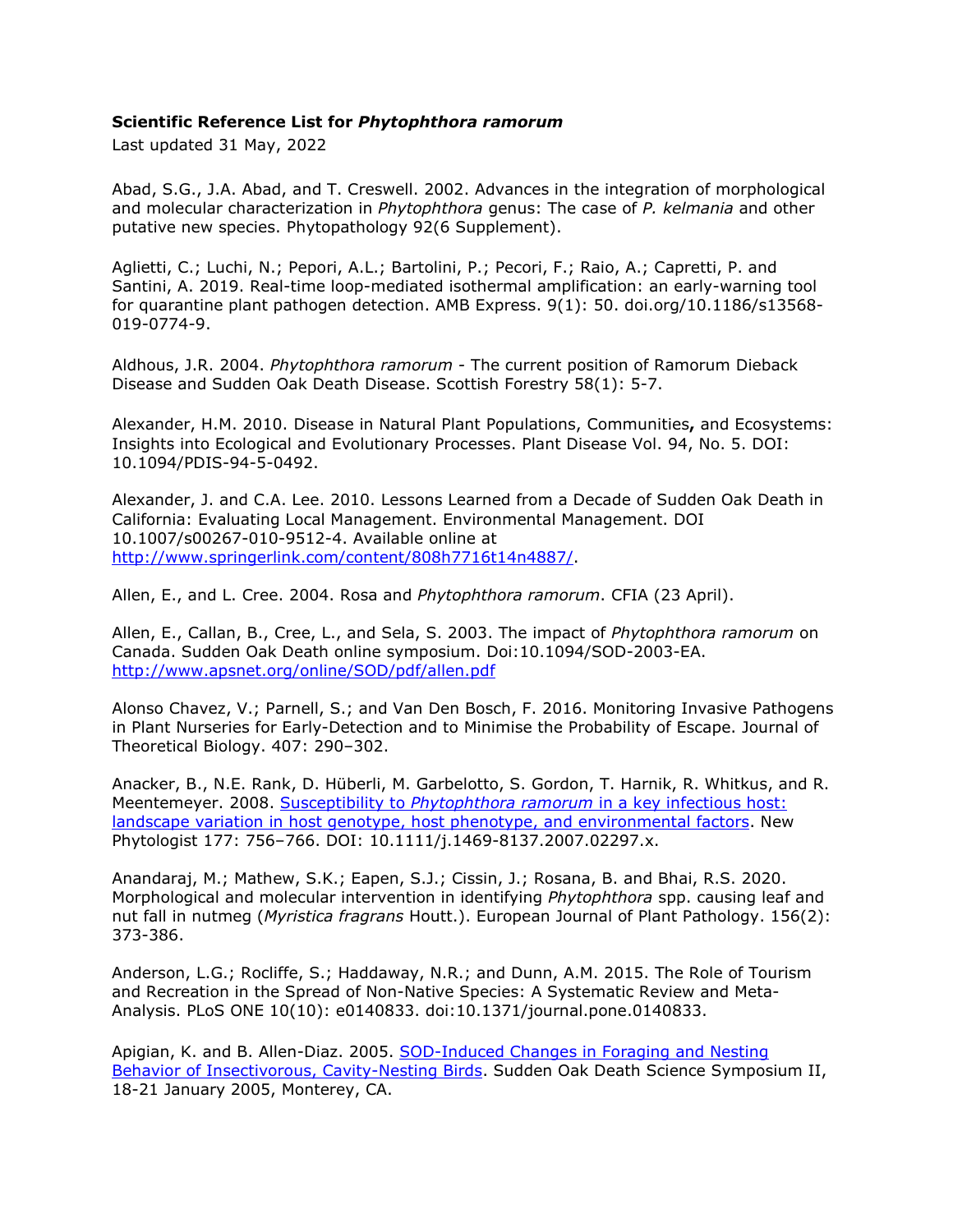Apigian, K., L. Brown, J. Loda, S. Toas, and B. Allen-Diaz. 2005. [Small mammal and](http://nature.berkeley.edu/comtf/pdf/Bibliography/2PosterApigian.pdf) [herpetofauna abundance and diversity along a gradient of Sudden Oak Death infection.](http://nature.berkeley.edu/comtf/pdf/Bibliography/2PosterApigian.pdf) Sudden Oak Death Science Symposium II, 18-21 January 2005, Monterey, CA.

Apigan, K., and D.L. Dahlsten. 2002. [Effect of sudden oak death-induced habitat change on](http://danr.ucop.edu/ihrmp/sodsymp/paper/paper07.html) [insectivorous, cavity-nesting birds.](http://danr.ucop.edu/ihrmp/sodsymp/paper/paper07.html) Sudden Oak Death Science Symposium, 15-18 December 2002, Monterey, CA.

Apigan, K., D.L. Dahlsten, and W. Tietje. 2002. [Effects of sudden oak death on vertebrate](http://danr.ucop.edu/ihrmp/sodsymp/paper/paper07.html) [communities in coast live oak and tanoak/redwood ecosystems: a collaborative study.](http://danr.ucop.edu/ihrmp/sodsymp/paper/paper07.html) Sudden Oak Death Science Symposium, 15-18 December 2002, Monterey, CA.

Appel, D.N., T. Kurdyla, R.F. Billings, K.S. Camilli, and A. Purdy. 2005. [Trace Forward,](http://nature.berkeley.edu/comtf/pdf/Bibliography/2PosterAppel.pdf) [Perimeter, and National Nursery Surveys for Sudden Oak Death in Texas.](http://nature.berkeley.edu/comtf/pdf/Bibliography/2PosterAppel.pdf) Sudden Oak Death Science Symposium II, 18-21 January 2005, Monterey, CA.

Appel, D.N., S. Service, and T. Kurdyla. 2004. Nursery survey for sudden oak death in Texas. Phytopathology 94: S5.

Appiah, A.A., P. Jennings, and J.A. Turner. *Phytophthora ramorum*: one pathogen and many diseases, an emerging threat to forest ecosystems and ornamental plant life. Mycologist, Volume 18, Part 4 November 2004. ©The British Mycological Society. Printed in the United Kingdom. DOI: 10:1017/S0269915XO4004136.

Aram, K. and Rizzo, D.M. 2019. *Phytophthora ramorum* and *Phytophthora gonapodyides*  differently colonize and contribute to the decomposition of green and senesced *Umbellularia californica* leaves in a simulated stream environment. Forests. 10(5): 434.

Aram, K. and Rizzo, D.M. *In Press*. Distinct Trophic Specializations Affect How *Phytophthora ramorum* and Clade 6 *Phytophthora* spp. Colonize and Persist on *Umbellularia Californica*  Leaves in Streams. Phytopathology. [https://doi.org/10.1094/PHYTO-06-17-0196-R.](https://doi.org/10.1094/PHYTO-06-17-0196-R)

Aram, K.; Moral, J.; and Rizzo, D.M. *Quercus chrysolepis* [foliage supports sporulation of](http://www.suddenoakdeath.org/wp-content/uploads/2012/10/QUCH_Sporulation_Poster_IUFRO2012_forTESTprint.pdf) *[Phytophthora ramorum](http://www.suddenoakdeath.org/wp-content/uploads/2012/10/QUCH_Sporulation_Poster_IUFRO2012_forTESTprint.pdf)*. Poster. 6th IUFRO Meeting Working Party 7-02-09, *Phytophthora* in Forests and Natural Ecosystems Meeting. September 9 – 14, 2012. Córdoba-Spain.

Aveskamp, M.M. and G.J. Wingelaar. 2005. Elimination of *[Phytophthora ramorum](http://nature.berkeley.edu/comtf/pdf/Bibliography/47Aveskamp.pdf)* in the [Tunnel-Composting Process.](http://nature.berkeley.edu/comtf/pdf/Bibliography/47Aveskamp.pdf) Sudden Oak Death Science Symposium II, 18-21 January 2005, Monterey, CA.

Aveskamp, M.M., P.J.M. van Baal, and J. de Gruyter. 2005. [Effect of sanitary measures on](http://nature.berkeley.edu/comtf/pdf/Bibliography/48ManagementAveskamp.pdf) [the survival of](http://nature.berkeley.edu/comtf/pdf/Bibliography/48ManagementAveskamp.pdf) *P. ramorum* in soil. Sudden Oak Death Science Symposium II, 18-21 January 2005, Monterey, CA.

Bakthavatsalam, D, H.J.G. Meijer, A.A. Noegel, and F. Govers. September 2006. Novel phosphatidylinositol phosphate kinases with a G-protein coupled receptor signature are shared by *Dictyostelium* and *Phytophthora.* [Trends in Microbiology](http://www.sciencedirect.com/science?_ob=PublicationURL&_cdi=5184&_pubType=J&_auth=y&_acct=C000050221&_version=1&_urlVersion=0&_userid=10&md5=a3cd3b78b0e413aab230797836bde955) Vol. [14, Issue 9.](http://www.sciencedirect.com/science?_ob=PublicationURL&_tockey=%23TOC%235184%232006%23999859990%23630430%23FLA%23&_cdi=5184&_pubType=J&view=c&_auth=y&_acct=C000050221&_version=1&_urlVersion=0&_userid=10&md5=b7711d1f206003a4850232787b795e5b) Pages 378-382. [doi:10.1016/j.tim.2006.07.006.](http://dx.doi.org/10.1016/j.tim.2006.07.006) Available online at: [www.sciencedirect.com.](http://www.sciencedirect.com/)

Balci, Y., S. Balci, W.L. MacDonald, and K.W. Gottschalk. 2008. Relative susceptibility of oaks to seven species of *Phytophthora* isolated from oak forest soils. Forest Pathology 38, 394–409. DOI: 10.1111/j.1439-0329.2008.00559.x.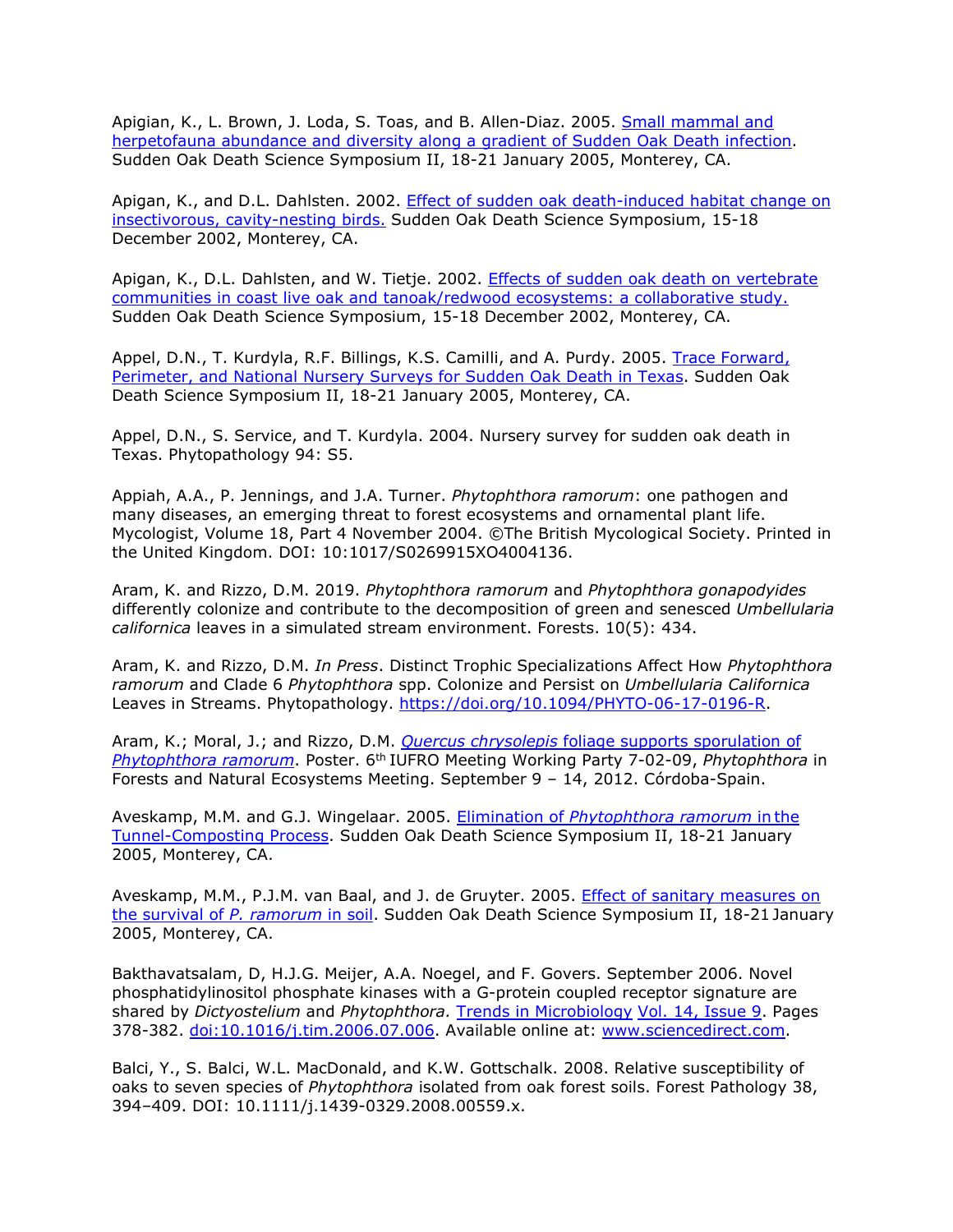Balci, Y., S. Balci, S., J. Eggers, W.L. MacDonald, J. Juzwik, R.P. Long, and K.W. Gottschalk. 2007. *Phytophthora* spp. associated with forest soils in eastern and north-central U.S. oak ecosystems. Plant Dis. 91:705-710.

Balci, Y., S. Balci, J. Eggers, W.L. MacDonald, J. Juzwik, R. Long, and K.W. Gottschalk. 2006. First Report of *Phytophthora europaea* in Oak Forests in the Eastern and North-Central United States. DOI: 10.1094/PD-90-0827B. Page 827. Online at: [http://www.apsnet.org/pd/current/.](http://www.apsnet.org/pd/current/)

Balci, Y., W. MacDonald, and J. Juzwik. 2005. *Phytophthora* [species associated with forest](http://nature.berkeley.edu/comtf/pdf/Bibliography/1Balci.pdf) [soils in central and eastern U.S. oak ecosystems.](http://nature.berkeley.edu/comtf/pdf/Bibliography/1Balci.pdf) Sudden Oak Death Science Symposium II, 18-21 January 2005, Monterey, CA.

Barnes, C.; Balzter, H.; Barrett, K.; Eddy, J.; Milner, S.; and Suárez, J.C. 2017. Airborne Laser Scanning and Tree Crown Fragmentation Metrics for the Assessment of *Phytophthora ramorum* Infected Larch Forest Stands. Forest Ecology and Management. 404: 294-305.

Barnes, C.; Balzter, H.; Barrett, K.; Eddy, J.; Milner, S.; and Suárez, J.C. 2017. Individual Tree Crown Delineation from Airborne Laser Scanning for Diseased Larch Forest Stands. Remote Sensing. 9(3): 231. DOI: 10.3390/rs9030231.

Barrett, T.M., D. Gatziolis, J.S. Fried, and K.L. Waddell. March 2006. Sudden Oak Death in California: What Is the Potential? *Journal of Forestry* pp. 61-64.

Barrett, T. 2005. [Pre-epidemic mortality rates for common California tree species that are](http://nature.berkeley.edu/comtf/pdf/Bibliography/73Barrett.pdf) hosts to *[Phytophthora ramorum](http://nature.berkeley.edu/comtf/pdf/Bibliography/73Barrett.pdf)*. Sudden Oak Death Science Symposium II, 18-21 January 2005, Monterey, CA.

Beales, P.A., T. Brokenshire, A.V. Barnes, V.C. Barton, and K.J.D. Hughes. 2004. First report of ramorum leaf blight and dieback (*Phytophthora ramorum*) on *Camellia* spp. in the UK. Plant Pathology 53(4): 524-524(1).

Beales, P.A., A. Schlenzig, and A.J. Inman. 2004. First report of ramorum bud and leaf blight (*Phytophthora ramorum*) on *Syringa vulgaris* in the UK. Plant Pathology 53(4): 525- 525(1).

Beals, K. and R. Dodd. 2005. [Does stand density affect mating system and population](http://nature.berkeley.edu/comtf/pdf/Bibliography/2GeneticsBeals.pdf) [genetic structure in coast live oak \(](http://nature.berkeley.edu/comtf/pdf/Bibliography/2GeneticsBeals.pdf)*Quercus agrifolia*)? Sudden Oak Death Science Symposium II, 18-21 January 2005, Monterey, CA.

Beh, M.M.; Metz, M.R.; Seybold, S.J.; Rizzo, D.M. 2014. The novel interaction between Phytophthora ramorum and wildfire elicits elevated ambrosia beetle landing rates on tanoak, Notholithocarpus densiflorus. Forest Ecology and Management 318: 21-33.

Beh, M.M.; Metz, M.R.; Frangioso, K.M.; and Rizzo, D.M. 2012. The key host for an invasive forest pathogen also facilitates the pathogen's survival of wildfire in California forests. New Phytologist. DOI: 10.1111/j.1469-8137.2012.04352.x.

Belbahri, L., G. Calmin, S. Wagner, E. Moralejo, S. Woodward, and F. Lefort. 2007. Specific hybridization real-time PCR probes for *Phytophthora ramorum* detection and diagnosis. Forest Pathology 37 403–408. DOI: 10.1111/j.1439-0329.2007.00517.x.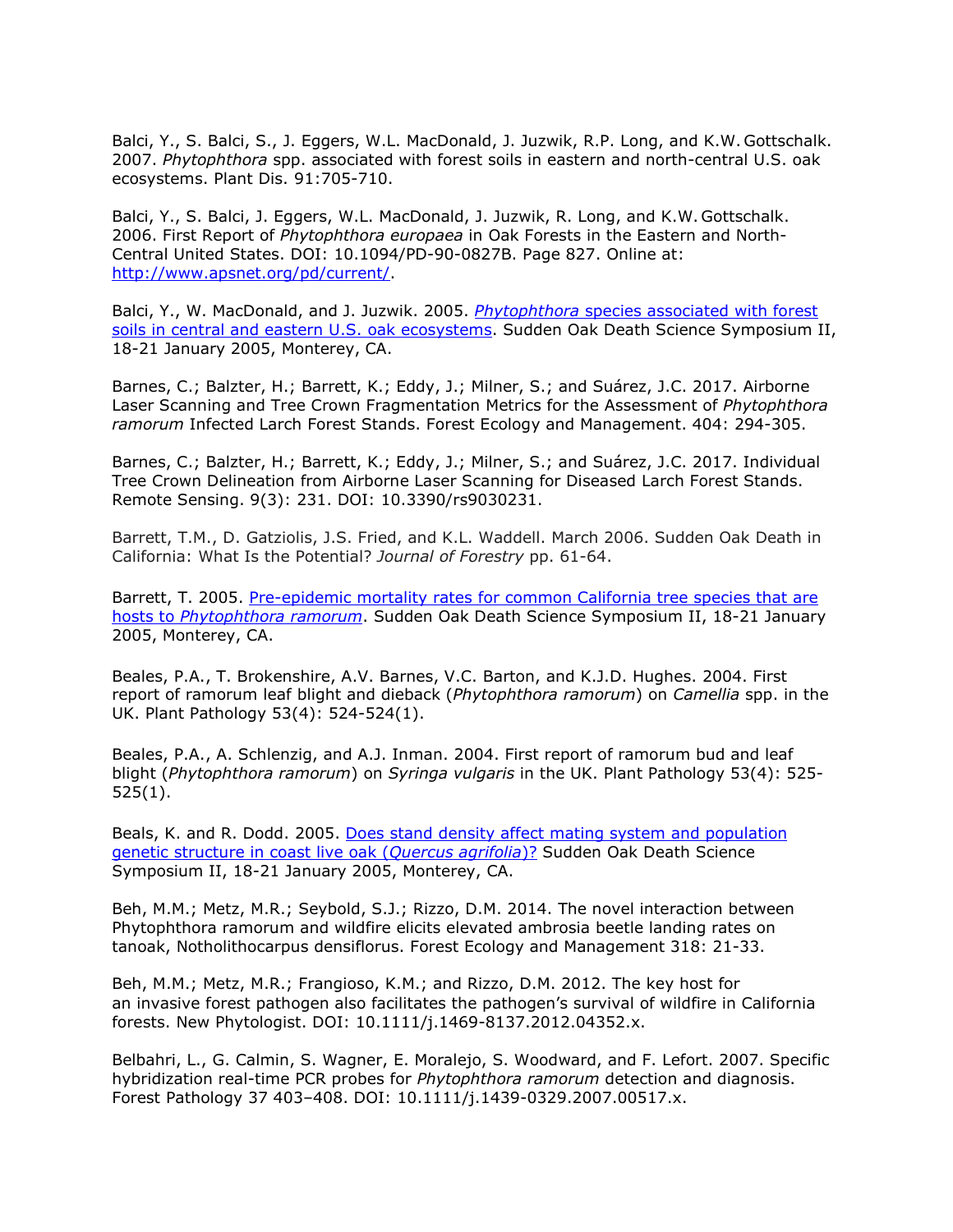Benson, D.M. and C.Y. Warfield. 2004. *Phytophthora ramorum* not detected in a survey of North Carolina nurseries. Phytopathology 94: S7.

Bergemann, S.; Kordesch, N.C.; VanSant-Glass, W.; Metz, T.A.; and Garbelotto, M. 2013. Implications of Tanoak Decline in Forests Impacted by Phytophthora ramorum. Girdling Decreases the Soil Hyphal Abundance of Ectomycorrhizal Fungi Associated with Notholithocarpus densiflorus. Madroño (In press).

Bergemann, S., N. Kordesch, M. Garbelotto, and T. Metz. 2005. [The effects of girdling on](http://nature.berkeley.edu/comtf/pdf/Bibliography/3Bergemann.pdf) [the ectomycorrhizal fungal community associated with tanoak \(](http://nature.berkeley.edu/comtf/pdf/Bibliography/3Bergemann.pdf)*Lithocarpus densiflorus*). Sudden Oak Death Science Symposium II, 18-21 January 2005, Monterey, CA.

Bienapfl, J.C. and Balci, Y. 2014. Movement of Phytophthora spp. in Maryland's Nursery Trade. Plant Disease. 98(1): 134-144.

Bienapfl, J.C., J.W. Zanzot, and D.M. Rizzo. 2005. [Pacific yew as host for](http://nature.berkeley.edu/comtf/pdf/Bibliography/3PosterBienapfl.pdf) *Phytophthora ramorum* [in California forests.](http://nature.berkeley.edu/comtf/pdf/Bibliography/3PosterBienapfl.pdf) Sudden Oak Death Science Symposium II, 18-21 January 2005, Monterey, CA.

Bilodeau, G.J.; Martin, F.N.; Coffey, M.D.; and Blomquist, C.L. 2014. Development of a Multiplex Assay for Genus- and Species-Specific Detection of Phytophthora Based on Differences in Mitochondrial Gene Order. Phytopathology. 104(7): 733-748.

Bilodeau, G., F.N. Martin, M.D. Coffey, and C.L. Blomquist. 2010. Development of a multiplex assay for genus and species-specific detection of *Phytophthora* based on differences in mitochondrial gene order. Phytopathology 100:S14.

Bilodeau, G., G. Pelletier, F. Pelletier, C.A. Lévesque, and R.C. Hamelin. 2009. Multiplex real-time polymerase chain reaction (PCR) for detection of *Phytophthora ramorum*, the causal agent of sudden oak death. Canadian Journal of Plant Pathology 31:195-210.

Bilodeau, G., C. A. Lévesque, A. DeCock, and R. Hamelin. 2007. Assessment of codon volatility as an indicator of gene polymorphisms in *Phytophthora ramorum*. Phytopathology 97:S10.

Bilodeau, G.J., C.A. Lévesque, A.W.A.M. de Cock, C. Duchaine, S. Brière, P. Uribe, F.N. Martin, and R.C. Hamelin. 2007. Molecular detection of *Phytophthora ramorum* by real-time polymerase chain reaction using TaqMan, SYBR Green, and molecular beacons. Phytopathology 97:632-642.

Bilodeau, G.J., R.C. Hamelin, A.W.A.M. de Cock, C. Duchaine, and G. Kristjansson. 2005. Molecular Detection of *Phytophthora ramorum* [by Real-Time PCR Using Taqman, SYBR](http://nature.berkeley.edu/comtf/pdf/Bibliography/14Bilodeau.pdf) [Green and Molecular Beacons with three genes.](http://nature.berkeley.edu/comtf/pdf/Bibliography/14Bilodeau.pdf) Sudden Oak Death Science Symposium II, 18-21 January 2005, Monterey, CA.

Bilodeau, G., C.A. Lévesque, A.W.A.M. De Cock, G. Kristjansson, J. McDonald, and R.C. Hamelin. 2004. Real-time PCR diagnosis and single nucleotide polymorphism genotyping of *Phytophthora ramorum*, the causal agent of sudden oak death. Can. J. Plant Pathol. 26:406.

Bilodeau, G., C.A. Lévesque, A.W.A.M. de Cock, G. Kristjansson, J. McDonald, and R.C. Hamelin. 2003. Molecular diagnosis of *Phytophthora ramorum* by real-time polymerase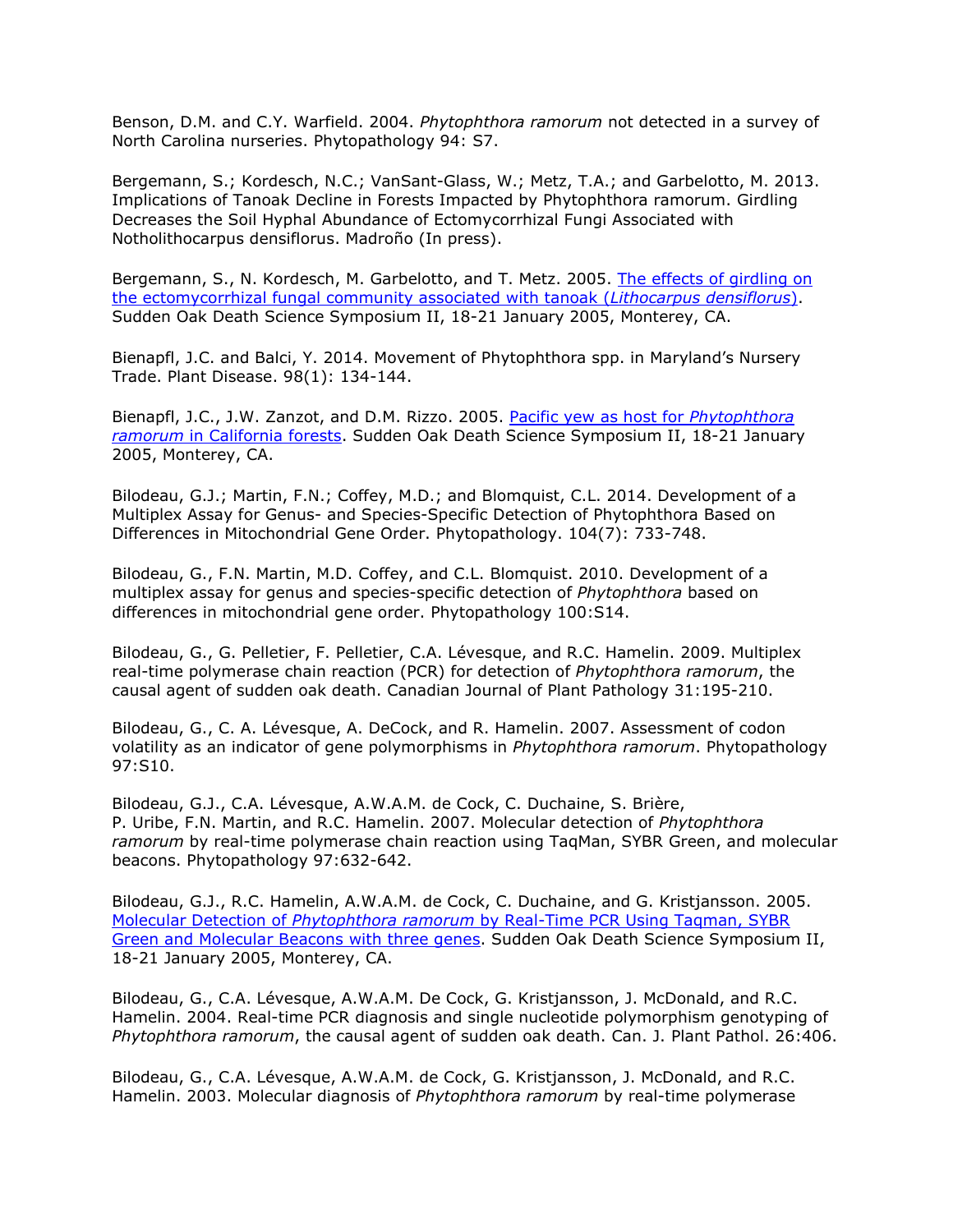chain reaction, using Taqman(R), SybrGreen, and molecular beacons. Canadian Journal of Plant Pathology 25(4).

Bilodeau, G., C. A. Lévesque, A.W.A.M. de Cock, G. Kristjansson, J. McDonald, and R.C. Hamelin. 2003. Detection and identification of *Phytophthora ramorum,* the causal agent of sudden oak death by real-time PCR. Phytopathology 93: S8.

Bily, D.S.; Diehl, S.V.; Cook, M.; Wallace, L.E.; Sims, L.L.; Watson, C.; Baird, R. E. 2018. Temporal and locational variations of a Phytophthora spp. community in an urban forested water drainage and stream-runoff system. Southeastern Naturalist. 17(1): 176-201.

Blomquist, C.L.; Rooney-Latham, S.; Soriano, M.C.; Ochoa, J. and Zwart, D. 2020. First detection of leaf blight and stem canker caused by *Phytophthora ramorum* on Brisbane box in the United States. Plant Disease. [https://doi.org/10.1094/PDIS-05-20-1115-PDN.](https://doi.org/10.1094/PDIS-05-20-1115-PDN)

Blomquist, C.L.; Yakabe, L.E.; Rooney-Latham, S.; McRoberts, N.; and Thomas, C. 2015. Detection of *Phytophthora ramorum* in Nurseries and Forest Lands in California 2004-2009. [http://dx.doi.org/10.1094/PDIS-12-14-1302-RE.](http://dx.doi.org/10.1094/PDIS-12-14-1302-RE)

Blomquist, C.L.; Rooney-Latham, S.; Soriano, M.C.; and McCarty, J.C. 2012. First Report of *Phytophthora ramorum* Causing a Leafspot on *Loropetalum Chinese*, Chinese Fringe Flower in California. Plant Disease, 96(12): 1829-1829.

Blomquist, C. and T. Kubisiak. 200[3. Laboratory diagnosis of](http://www.apsnet.org/online/proceedings/SOD/Papers/blomquist_kubisiak/default.htm) *Phytophthora ramorum* from [field samples.](http://www.apsnet.org/online/proceedings/SOD/Papers/blomquist_kubisiak/default.htm) APS Sudden Oak Death Online Symposium. 21 April - 12 May 2003.

Bohannon, R.C. and P. Russell. 2010. Field detection of *Phytophthora ramorum* DNA within 30 minutes. Phytopathology 100:S15.

Bonants, P., E. Verstappen, K. Wiejacha, I. de Vries, and K. Ivors. 2005. [Molecular](http://nature.berkeley.edu/comtf/pdf/Bibliography/12Bonants.pdf) [Identification and Detection of](http://nature.berkeley.edu/comtf/pdf/Bibliography/12Bonants.pdf) *Phytophthora ramorum*. Sudden Oak Death Science Symposium II, 18-21 January 2005, Monterey, CA.

Bostock, R.M. and Roubtsova, T.V. 2021. The effect of applied salinity and water stress on chemical suppression of *Phytophthora ramorum* from soilborne inoculum in *Rhododendron*. Plant Disease. Early View. [https://doi.org/10.1094/PDIS-09-20-1928-RE.](https://doi.org/10.1094/PDIS-09-20-1928-RE)

Bostock, R.M. and T. Roubtsova. [Episodic abiotic stress and](http://nature.berkeley.edu/comtf/pdf/Monthly%20Reports/Oct2010/Bostock.pdf) ramorum blight in nursery [ornamentals: impacts on symptom expression and chemical management of](http://nature.berkeley.edu/comtf/pdf/Monthly%20Reports/Oct2010/Bostock.pdf) *Phytophthora ramorum* [in Rhododendron](http://nature.berkeley.edu/comtf/pdf/Monthly%20Reports/Oct2010/Bostock.pdf)

Botts, M., E. Hansen, and P. Kitin. 2009. [Interactions between tanoak and](http://nature.berkeley.edu/comtf/pdf/Botts_2009.pdf) *Phytophthora ramorum* [studied on a microscopic and molecular scale.](http://nature.berkeley.edu/comtf/pdf/Botts_2009.pdf) Phytopathology 99:S15.

Bowcutt, F. 2015. The Tanoak Tree: An Environmental History of a Pacific Coast Hardwood. University of Washington Press. 240 pp.

Bowcutt, F. 2013. Tanoak Landscapes: Tending to a Native American Nut Tree. Madroño (In press).

Bowcutt, F. 2011. Tanoak target: the rise and fall of herbicide use on a common native tree. Environmental History 16(2): 197-225. DOI: 10.1093/envhis/emr032.

Boyd, I.L.; Freer-Smith, P.H.; Gilligan, C.A.; Godfray, H.C.J. 2013. The Consequence of Tree Pests and Diseases for Ecosystem Services. Science 342(6160). DOI: 10.1126/science.1235773.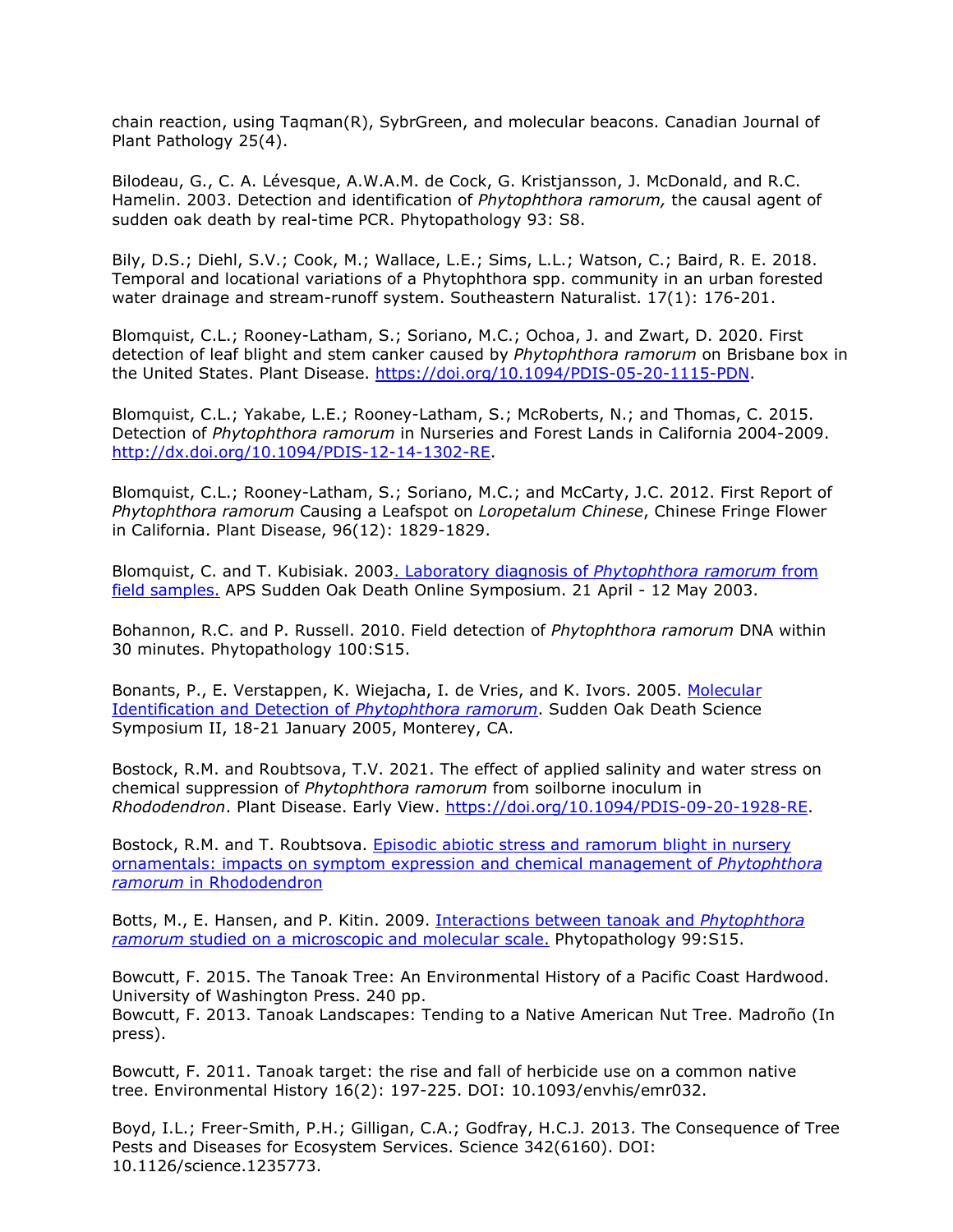Brasier, C. and J. Webber. 2010. Plant pathology: Sudden larch death. Nature, 466, 824- 825. DOI: 10.1038/466824a.

Brasier, C.M. 2005. [Preventing invasive pathogens: deficiencies in the system.](http://www.rhs.org.uk/learning/publications/plantsman/0305/plantsmanmar2005.asp) The Plantsman 4: 54-5[7.](http://www.rhs.org.uk/learning/publications/plantsman/0305/plantsmanmar2005.asp)

Brasier, C.M., P.A. Beales, S.A. Kirk, S. Denman, and J. Rose. 2005. *Phytophthora kernoviae* sp. nov., an invasive pathogen causing bleeding stem lesions on forest trees and foliar necrosis of ornamentals in the UK. Mycological Research. 109 (8): 853-859.

Brasier, C.M., S. Kirk, and J. Rose. 2005. [Adaptive differences between](http://nature.berkeley.edu/comtf/pdf/Bibliography/23Brasier.pdf) *Phytophthora ramorum* [isolates from Europe and North America: evidence for separate subspecies?](http://nature.berkeley.edu/comtf/pdf/Bibliography/23Brasier.pdf) Sudden Oak Death Science Symposium II, 18-21 January 2005, Monterey, CA.

Brasier, C.M., J. Rose, S. Kirk, S. Denman, and J. Webber. 2005. [Comparative host range](http://nature.berkeley.edu/comtf/pdf/Bibliography/27Brasier.pdf) and aggressiveness of *[Phytophthora ramorum](http://nature.berkeley.edu/comtf/pdf/Bibliography/27Brasier.pdf)* and *Phytophthora taxon C* on North American [and European trees.](http://nature.berkeley.edu/comtf/pdf/Bibliography/27Brasier.pdf) Sudden Oak Death Science Symposium II, 18-21 January 2005, Monterey, CA.

Brasier, C., S. Denman, A. Brown, and J. Webber. 2004b. Sudden Oak Death (*Phytophthora ramorum*) discovered on trees in Europe. Mycol. Res. 108: 1108-1110.

Brasier, C.M., S. Denman, J. Rose, S.A. Kirk, K.J.D. Hughes, R.L. Griffin, C.R. Lane, A.J. Inman, and J.F. Webber. 2004. [First report of ramorum bleeding canker on](http://nature.berkeley.edu/comtf/pdf/Bibliography/brasier2004d.pdf) *Quercus falcata*, caused by *[Phytophthora ramorum](http://nature.berkeley.edu/comtf/pdf/Bibliography/brasier2004d.pdf)*. Plant Pathology 53: 804.

Brasier, C.M. and S. Kirk. 2004. Production of gametangia by *Phytophthora ramorum* in vitro. Mycological research 108(7): 823-827.

Brasier, C.M. 2003. Sudden Oak Death: *[Phytophthora ramorum](http://nature.berkeley.edu/comtf/pdf/Bibliography/brasier2003a.pdf)* exhibits transatlantic [differences.](http://nature.berkeley.edu/comtf/pdf/Bibliography/brasier2003a.pdf) Mycological Research 107: 258-259.

Brasier, C.M., J. Rose, S. Kirk, and J. Webber. 2003. Pathogenicity of *Phytophthora ramorum* isolates from USA and Europe to bark of European forest trees. 8th International Congress of Plant Pathology (ICPP 2003), Christchurch, New Zealand. February 5-7, 2003. Abstract 11: 23.

Brasier C., T. Jung, and W. Osswald, eds. 2006. Progress in Research on *Phytophthora* Diseases of Forest Trees. Proceedings of the Third International IUFRO Working Party 07.02.09. September 11-18, 2004, Freising, Germany. Forest Research, Farnham, UK.188 pgs.

Brasier, C.M., J. Rose, S.A. Kirk, and J.F. Webber. 2002. [Pathogenicity of](http://danr.ucop.edu/ihrmp/sodsymp/paper/paper09.html) *Phytophthora ramorum* [isolates from North America and Europe to bark of European](http://danr.ucop.edu/ihrmp/sodsymp/paper/paper09.html) *Fagaceae,* American *Quercus rubra* [and other forest trees.](http://danr.ucop.edu/ihrmp/sodsymp/paper/paper09.html) Sudden Oak Death Science Symposium, 15-18 December 2002, Monterey, CA.

Brasier, C.M. 2001. Rapid evolution of introduced plant pathogens via interspecific hybridization. BioScience 51: 123-33.

Brasier, C.M. 2000. Summary pest risk analysis. [*Phytophthora* associated with sudden oak death], 10 pp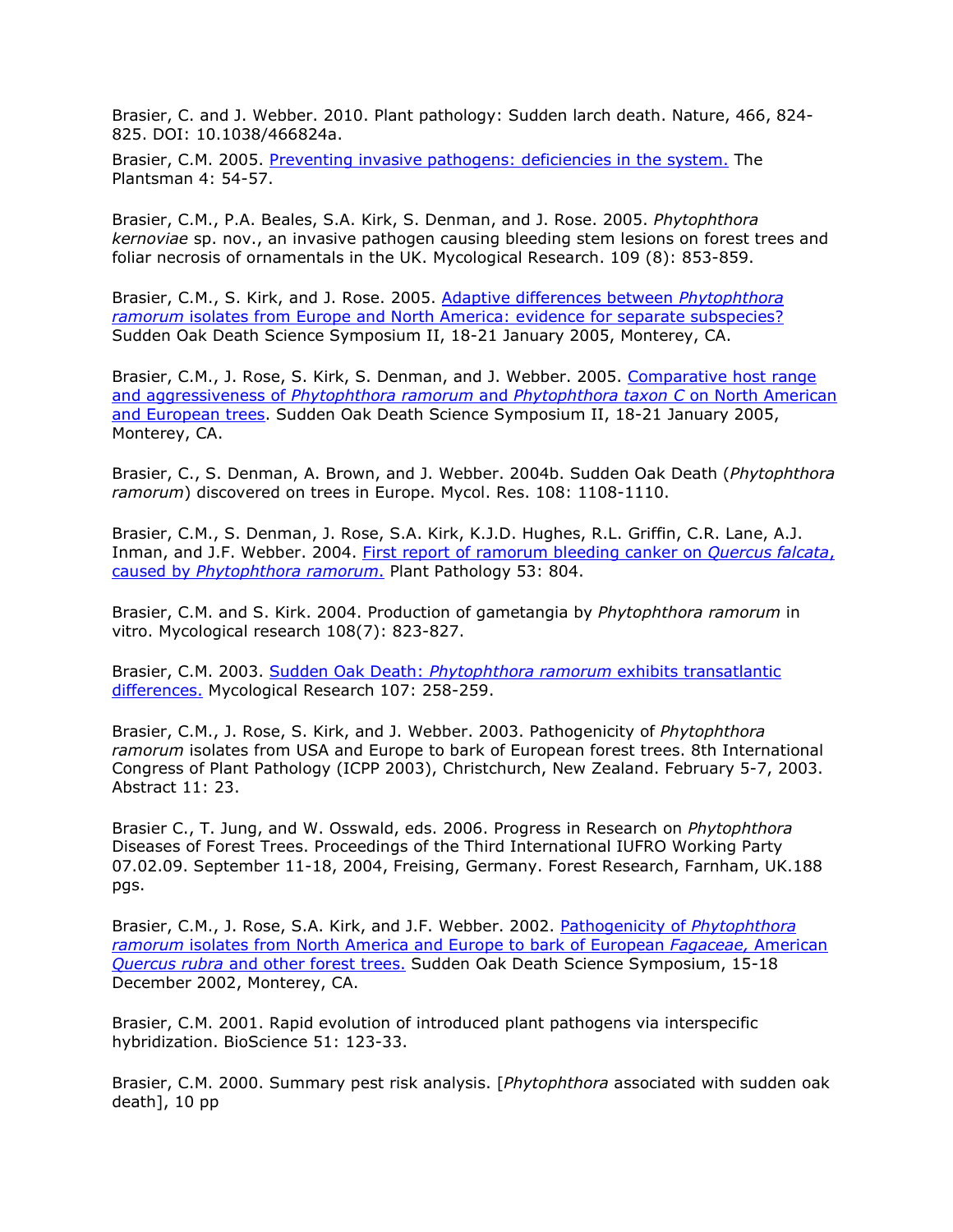Brasier, C.M., D.E.L. Cooke, and J.M. Duncan. 1999. Origin of a new *Phytophthora* pathogen through interspecific hybridization. National Academy of Sciences USA 96: 5978-5983.

Brennan, J., D. Cummins, S. Kearney, G. Cahalane, S. Nolan, and J. Choiseul. 2010. *Phytophthora ramorum* and *Phytophthora kernoviae* in Ireland: The current situation. Phytopathology 100:S17.

Brennan, J., D. Cummins, S. Kearney, J. Choiseul, G. Cahalane, and S. Nolan. 2008. Investigating the threat of *Phytophthora ramorum* to Ireland: The current situation. Phytopathology 98:S25.

Briere, S.C., S. Llewellyn, G. Kristjansson. 2005. [First report of Pyracantha koidzumii as a](http://nature.berkeley.edu/comtf/pdf/Bibliography/4PosterBriere.pdf) [new host for Sudden Oak Death caused by](http://nature.berkeley.edu/comtf/pdf/Bibliography/4PosterBriere.pdf) *Phytophthora ramorum*. Sudden Oak Death Science Symposium II, 18-21 January 2005, Monterey, CA.

Britt, J. and E. Hansen. 2009. [Phenotypic plasticity, fitness and multilocus genotypes of](http://nature.berkeley.edu/comtf/pdf/Britt_2009a.pdf) *Phytophthora ramorum* [populations in southern Oregon tanoak forests.](http://nature.berkeley.edu/comtf/pdf/Britt_2009a.pdf) Phytopathology 99:S16.

Britt, J. and E. Hansen. 2009. [Trees, soils, streams and rain traps: Intensive sampling leads](http://nature.berkeley.edu/comtf/pdf/Britt_2009b.pdf) [to recovery of multiple genotypes from hosts of](http://nature.berkeley.edu/comtf/pdf/Britt_2009b.pdf) *Phytophthora ramorum* in Oregon forests. Phytopathology 99:S16.

Brittain, I.; Selby, K.; Taylor, M.; and Mumford, R. 2013. Detection of Plant Pathogen Spores of Economic Significance on Pollen Trap Slides. Journal of Phytopathology. Early View. DOI: 10.1111/jph.12129.

Brockerhoff, E.G.; Kimberley, M.; Liebhold, A.M.; Haack, R.A. and Cavey, J.F. 2014. Predicting how Altering Propagule Pressure Changes Establishment Rates of Biological Invaders Across Species Pools. Ecology. 95(3): 594–601.

Brown, L.B. and B. Allen-Diaz. 2009. Forest stand dynamics and sudden oak death: Mortality in mixed-evergreen forests dominated by coast live oak. Forest Ecology and Management 257:1271–1280.

Brown, A. and C.M. Brasier. 2007. Colonization of tree xylem by *Phytophthora ramorum*, *P. kernoviae* and other *Phytophthora* species. Plant Pathology DOI: 10.1111/j.1365- 3059.2006.01511.x.

Brown, A., C. Brasier, S. Denman, J. Rose, S. Kirk, and J. Webber. 2005. [Distribution and](http://nature.berkeley.edu/comtf/pdf/Bibliography/25Brown.pdf) [etiology of aerial stem infections of](http://nature.berkeley.edu/comtf/pdf/Bibliography/25Brown.pdf) *P. ramorum* and *P. taxon C* at two woodland sites in the [UK.](http://nature.berkeley.edu/comtf/pdf/Bibliography/25Brown.pdf) Sudden Oak Death Science Symposium II, 18-21 January 2005, Monterey, CA.

Brown, L. and B. Allen-Diaz. 2005. [Forecasting the future of coast live oak forests in the](http://nature.berkeley.edu/comtf/pdf/Bibliography/39Brown.pdf) [face of SOD.](http://nature.berkeley.edu/comtf/pdf/Bibliography/39Brown.pdf) Sudden Oak Death Science Symposium II, 18-21 January 2005, Monterey, CA.

Browning, M., L. Englander, and P.W. Tooley. 2003**.** [Factors influencing growth and](http://www.suddenoakdeath.org/html/aps_resources.html#03aps06) sporulation of *Phytophthora ramorum*[, causal agent of 'Sudden Oak Death'.](http://www.suddenoakdeath.org/html/aps_resources.html#03aps06) Phytopathology 93: S12.

Bulajić, A. I. Djekić, J. Jović, S. Krnjajić, A. Vučurović, and B. Krstić. 2010. *Phytophthora ramorum* occurrence in ornamentals in Serbia. Plant Disease 94:703-708.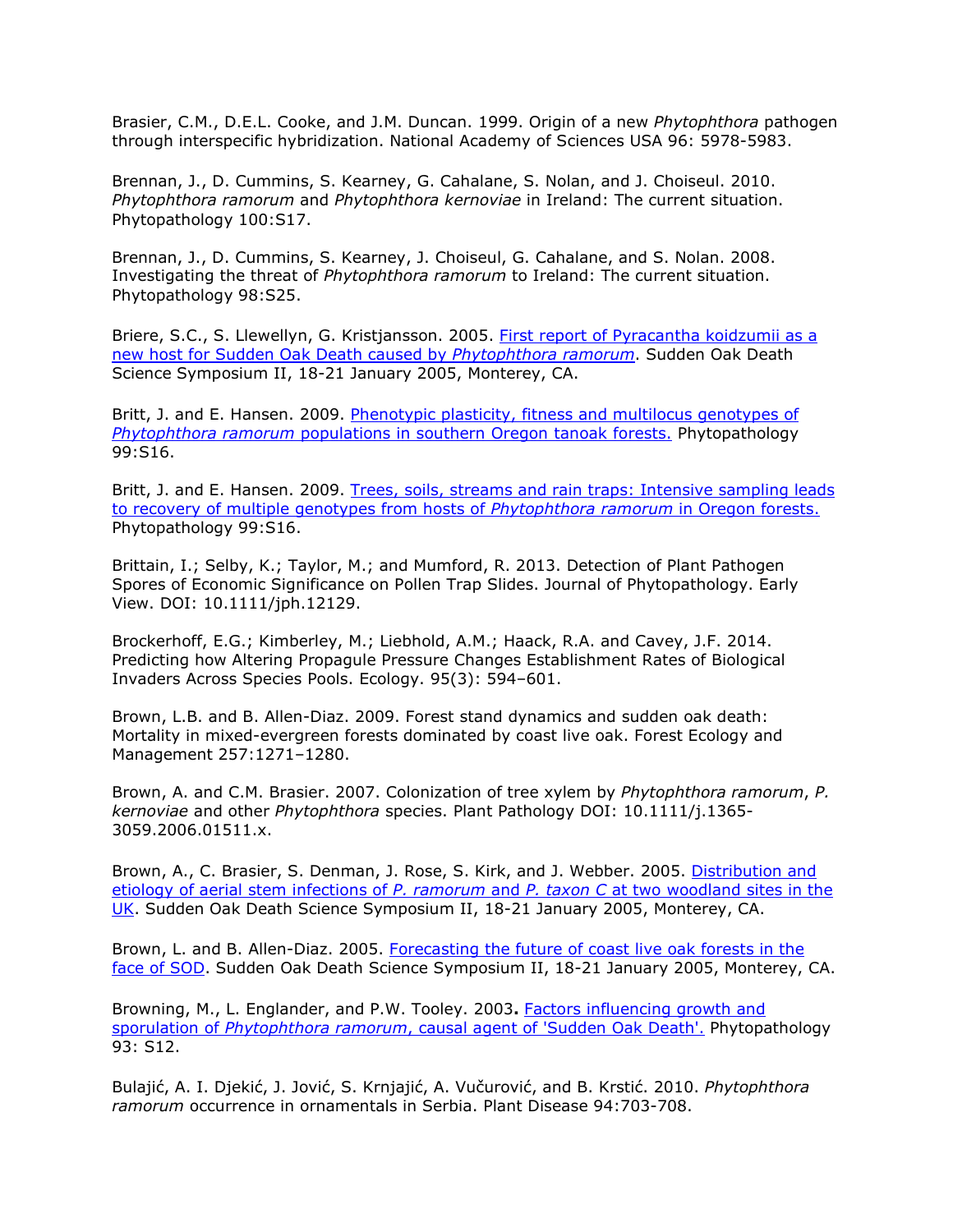Bulajić, A., J. Jović, S, Krnjajić, I. Djekić, and B. Krstić. 2009. First report of *Phytophthora ramorum* on *Rhododendron* sp. in Serbia. Plant Pathology 58:804. DOI: 10.1111/j.1365- 3059.2009.02033.x.

Bulluck, R., P. Shiel, P. Berger, D. Kaplan, G. Parra, W. Li, L. Levy, J. Keller, M. Reddy, N. Sharma, M. Dennis, J. Stack, J. Pierzynski, J. O'Mara, C. Webb, L. Finley, K. Lamour, J. McKemy, and M. Palm. 2006. A comparative analysis of detection techniques used in US regulatory programs to determine presence of *Phytophthora ramorum* in *Camellia japonica*  'Nucio's Gem' in an infested nursery in Southern California. Plant Health Progress doi:10.1094/PHP-2006-1016-01-RS. Online at: [http://www.plantmanagementnetwork.org/php/default.asp.](http://www.plantmanagementnetwork.org/php/default.asp)

Burdon, J.J.; Thrall, P.H.; and Ericson, L. 2013. Genes, Communities and Invasive Species: Understanding the Ecological and Evolutionary Dynamics of Host–Pathogen Interactions. Current Opinion in Plant Biology. 16:1–6.

Bush, E.A., E.L. Stromberg, C. Hong, P.A. Richardson, and P. Kong. 2006. Illustration of key morphological characteristics of *Phytophthora* species identified in Virginia nursery irrigation water. Online. Plant Health Progress doi:10.1094/PHP-2006-0621-01-RS. [http://www.plantmanagementnetwork.org/php/default.asp.](http://www.plantmanagementnetwork.org/php/default.asp)

Bussell, E.H. and Cunniffe, N.J. 2022. Optimal strategies to protect a sub-population at risk due to an established epidemic. Journal of the Royal Society Interface. 19(186): 20210718. [https://doi.org/10.1098/rsif.2021.0718.](https://doi.org/10.1098/rsif.2021.0718)

Bussell, E.H. and Cunniffe, N.J. 2020. Applying optimal control theory to a spatial simulation model of sudden oak death: ongoing surveillance protects tanoak while conserving biodiversity. Journal of the Royal Society Interface. 17(165): 1720190671. [https://doi.org/10.1098/rsif.2019.0671.](https://doi.org/10.1098/rsif.2019.0671)

Cappellazzi, J. and Morrell, J.J., 2017. Potential for Using Borates to Mitigate the Risk of *P. ramorum* Spread on Douglas-fir Logs. Forest Products Journal. In press.

Capron, A.; Stewart, D.; Hrywkiw, K.; Allen, K.; Feau, N.; Bilodeau, G.; Tanguay, P.; Cusson, M. and Hamelin, R.C. 2020. *In situ* processing and efficient environmental detection (iSPEED) of tree pests and pathogens using point-of-use real-time PCR. PloS one. 15(4): e0226863. [https://doi.org/10.1371/journal.pone.0226863.](https://doi.org/10.1371/journal.pone.0226863)

Carleson, N.C.; Daniels, H.; Reeser, P.; Kanaskie, A.; Navarro, S.; Leboldus, J. and Grünwald, N.J. Early View. Novel introductions and epidemic dynamics of the sudden oak death pathogen *Phytophthora ramorum* in Oregon forests. Phytopathology**.** <https://doi.org/10.1094/PHYTO-05-20-0164-R>**.**

Carleson, N.C.; Press, C.M. and Grünwald, N.J. 2022. High-quality, phased genomes of *Phytophthora ramorum* clonal lineages NA1 and EU1. Molecular Plant-Microbe Interactions. MPMI-11. [https://doi.org/10.1094/MPMI-11-21-0264-A.](https://doi.org/10.1094/MPMI-11-21-0264-A)

Carlsen, S. 2003. [Sudden Oak Death in Marin County, a case study of community impacts.](http://www.apsnet.org/online/proceedings/SOD/Papers/Carlsen/default.htm) Sudden Oak Death online symposium. Doi:10.1094/SOD-2003-SC.

CDFA (California Department of Food and Agriculture). 2004. Science advisory panel on *Phytophthora ramorum* in the nursery industry (Gary Chastagner, Doug Cook, Robert Linderman, James MacDonald, Brett Tyler), 1-2 September, 2004, meeting summary.

C.F.I.A. Plant Health Risk Assessment Unit. 2003. [Hosts of Phytophthora ramorum \(with](http://nature.berkeley.edu/comtf/pdf/P.ramorum.hosts.June.2003.pdf) [notes on geographical distribution and mating types\).](http://nature.berkeley.edu/comtf/pdf/P.ramorum.hosts.June.2003.pdf) July 2003. 21pp.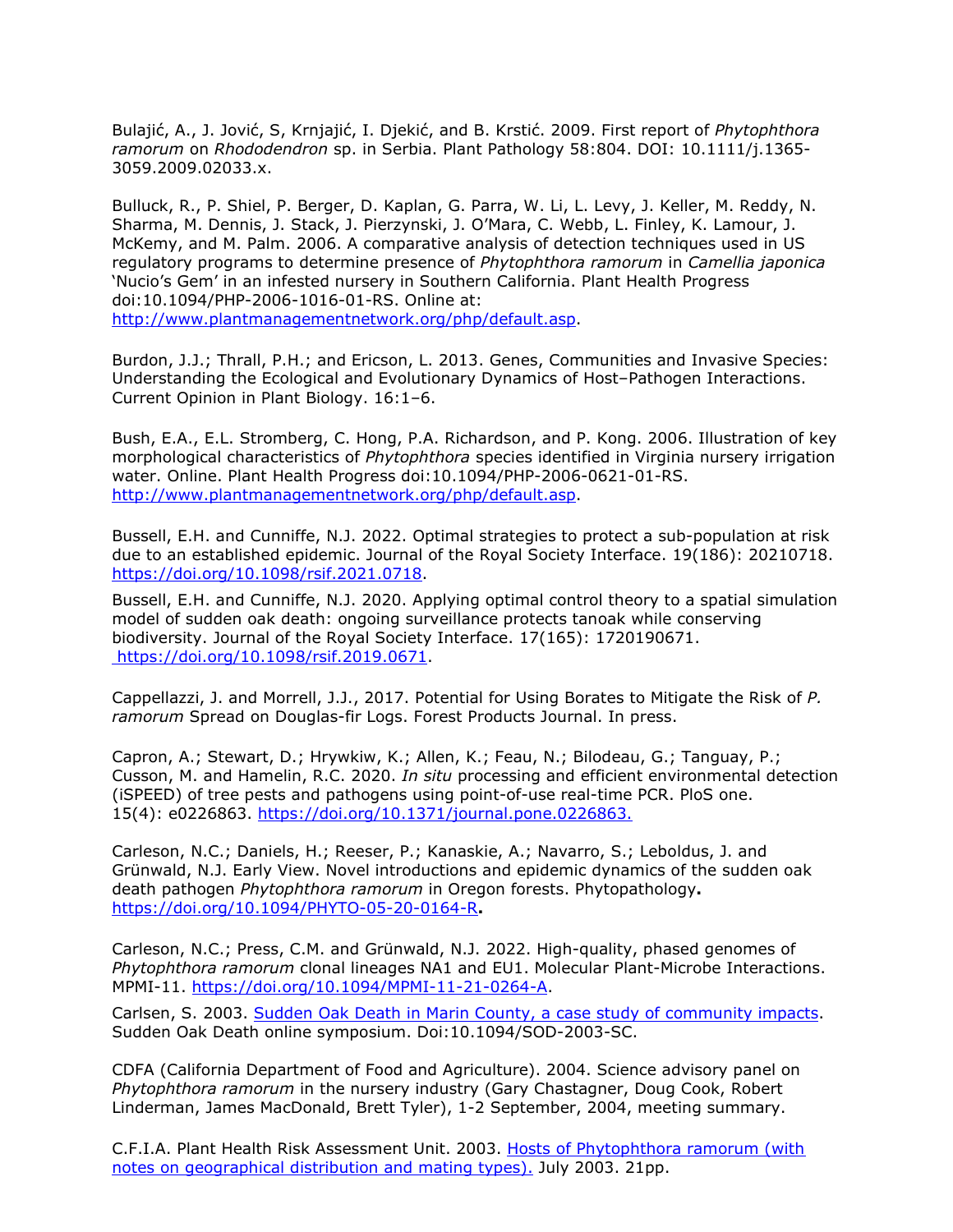Chadfield, V. and Pautasso, M. 2011. *Phytophthora ramorum* in England and Wales: which environmental variables predict county disease incidence? Forest Pathology. DOI: 10.1111/j.1439-0329.2011.00735.x.

Chandelier, A.; Heungens, K.; and Werres, S. 2013. Change of Mating Type in an EU1 Lineage Isolate of *Phytophthora ramorum*. Journal of Phytopathology. DOI:10.1111/jph.12150.

Chastagner, G. and M. Elliott. [The risk of asymptomatic Phytophthora ramorum infection on](http://nature.berkeley.edu/comtf/pdf/Monthly%20Reports/Oct2010/Chastagner.pdf) [fungicide treated rhododendrons.](http://nature.berkeley.edu/comtf/pdf/Monthly%20Reports/Oct2010/Chastagner.pdf)

Chastagner, G.A. and K.L. Riley. 2010. Disease Notes: First Report of *Phytophthora ramorum* Infecting California Red Fir in California. Plant Disease, Volume 94, Number 9, Page 1170. DOI: 10.1094/PDIS-94-9-1170B.

Chastagner, G.A., A. DeBauw, K. Riley, and N.L. Dart. 2009. [Residual effectiveness of](http://nature.berkeley.edu/comtf/pdf/Chastagner_2009.pdf) [fungicides in protecting rhododendron leaves from](http://nature.berkeley.edu/comtf/pdf/Chastagner_2009.pdf) *Phytophthora ramorum.* Phytopathology 99:S180.

Chastagner, G.A., E.M. Hansen, K.L. Riley, and W. Sutton. 2005. [Effectiveness of fungicides](http://nature.berkeley.edu/comtf/pdf/Bibliography/ChastagnerAbstract2.pdf) [in protecting Douglas-fir shoots from infection by](http://nature.berkeley.edu/comtf/pdf/Bibliography/ChastagnerAbstract2.pdf) *Phytophthora ramorum*. Sudden Oak Death Science Symposium II, 18-21 January 2005, Monterey, CA.

Chastagner, G.A., E.M. Hansen, K.L. Riley, and W. Sutton. 2005. [Susceptibility of conifer](http://nature.berkeley.edu/comtf/pdf/Bibliography/ChastagnerAbstract.pdf) shoots to infection by *[Phytophthora ramorum](http://nature.berkeley.edu/comtf/pdf/Bibliography/ChastagnerAbstract.pdf)*. Sudden Oak Death Science Symposium II, 18-21 January 2005, Monterey, CA.

Chastagner, G.A., K.L. Riley, E.M. Hansen, and W. Sutton. 2004. Christmas tree and conifer nursery stock: Sudden oak death project update. Christmas Tree Lookout 37(3): 10-13.

Chastagner, G.A., E.M. Hansen, K.L. Riley, and W. Sutton. 2004. Susceptibility of conifer shoots to infection by *Phytophthora ramorum*. Phytopathology 94: S16.

Chastagner, G.A., E.M. Hansen, K.L. Riley, and W. Sutton. 2004. Effectiveness of fungicides in protecting Douglas-fir shoots from infection by *Phytophthora ramorum*. Phytopathology 94: S16.

Chastagner, G.A., E.M. Hansen. 2003. Identification of fungicides to control sudden oak death. Christmas Tree Lookout 36(3): 7-9.

Chastagner, G.A., E.M. Hansen, K.L. Riley, and W. Sutton. 2003. Identification of fungicides to control sudden oak death. In: Program and abstract book, sixth international Christmas tree research and extension conference; 2003 Sept. 14-19; Hendersonville, NC; 36.

Chastagner, G.A., E.M. Hansen, K.L. Riley, and W. Sutton. 2003. Susceptibility of conifer shoots to infection by *Phytophthora ramorum.* In: Program and abstract book, sixth international Christmas tree research and extension conference; 2003 Sept. 14-19; Hendersonville, NC; 10-11.

Chen, G.; He, Y.; De Santis, A.; Li, G.; Cobb, R.; and Meentemeyer, R.K. 2017. Assessing the Impact of Emerging Forest Disease on Wildfire Using Landsat and KOMPSAT-2 Data. Remote Sensing of Environment. 195: 218-229.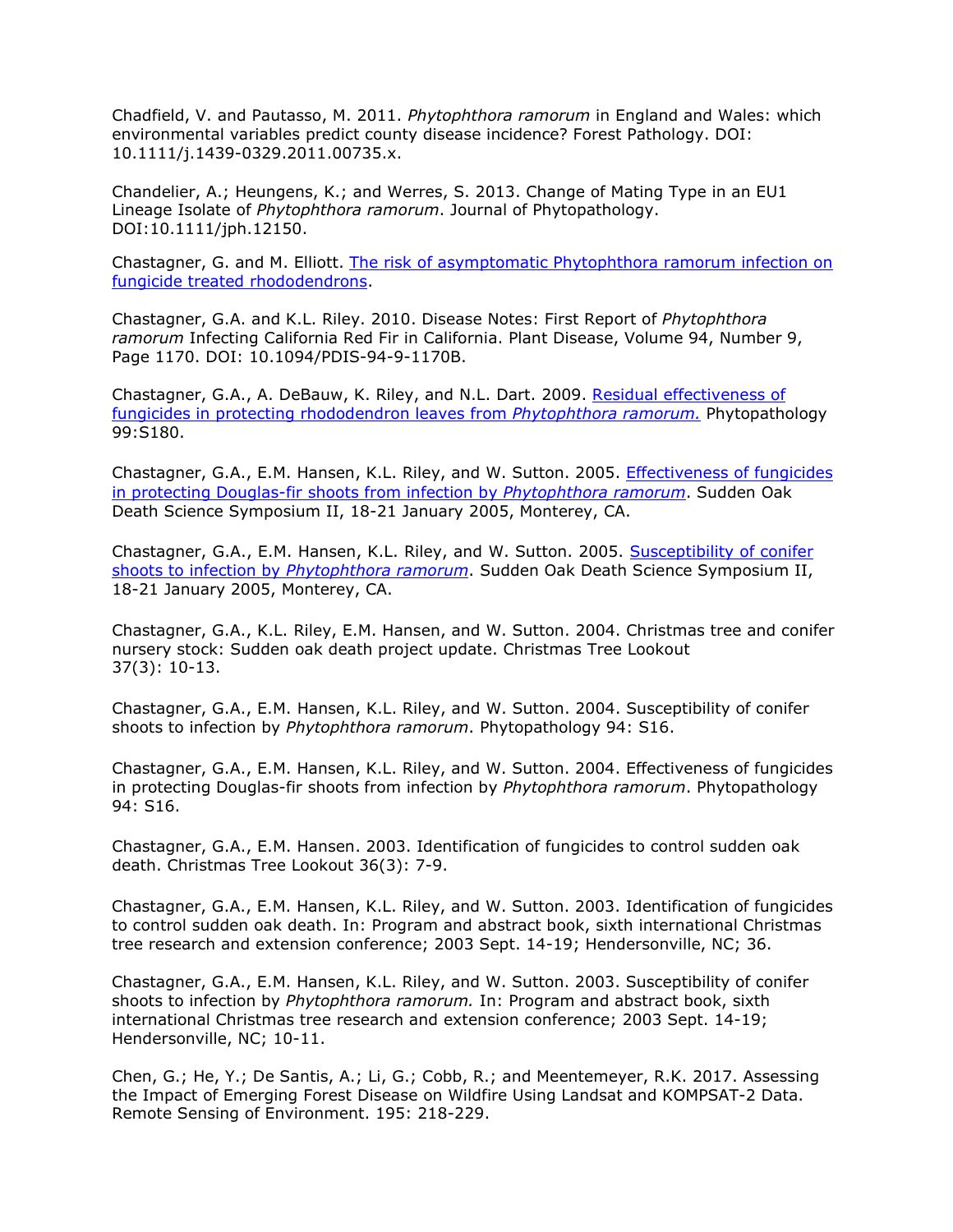Chen, G.; Metz, M.R.; Rizzo, D.M.; Dillon, W.W.; and Meentemeyer, R.K. 2015. Object-Based Assessment of Burn Severity in Diseased Forests Using High-Spatial and High-Spectral Resolution MASTER Airborne Imagery. ISPRS Journal of Photogrammetry and Remote Sensing 102: 38–47.

Chen, W.; Djama, Z.R.; Coffey, M.D.; Martin, F.N.; Bilodeau, G.J.; Radmer, L.; Denton, G.; and Lévesque, C.A. 2013. Membrane-Based Oligonucleotide Array Developed from Multiple Markers for the Detection of Many Phytophthora Species. Phytopathology 103(1): 43-54.

Childs, G., J. O'Brien, M. Mielke, and J. Juzwik. 2005. Sudden oak death. Arbor Age 25(1): 10.

Chimento, A.; Cacciola, S.O.; and Garbelotto, M. 2011. Detection of mRNA by reversetranscription PCR as an indicator of viability in *Phytophthora ramorum*. Forest Pathology, 41: no. DOI: 10.1111/j.1439-0329.2011.00717.x.

Clime, L.; Li, K.; Geissler, M.; Hoa, X.D.; Robideau, G.P.; Bilodeau, G.J.; and Veres, T. 2017. Separation and Concentration of Phytophthora ramorum Sporangia by Inertial Focusing in Curving Microfluidic Flows. Microfluid Nanofluid. 21: 5. DOI: 10.1007/s10404- 016-1844-9.

Cobb, R.C.; Haas, S.E.; Kruskamp, N.; Dillon, W.W.; Swiecki, T.J.; Rizzo, D.M.; Frankel S.J. and Meentemeyer, R.K. 2020. The magnitude of regional‐scale tree mortality caused by the invasive pathogen *Phytophthora ramorum*. Earth's Future. doi: 10.1029/2020EF001500. <https://doi.org/10.1029/2020EF001500> .

Cobb, R.; Ross, N.; Hayden, K.J.; Eyre, C.A.; Dodd, R.S.; Frankel, S.; Garbelotto, M. and Rizzo, D.M. 2018. Promise and pitfalls of endemic resistance for cultural resources threatened by *Phytophthora ramorum*. Phytopathology. Early view. <https://apsjournals.apsnet.org/doi/abs/10.1094/PHYTO-04-18-0142-R>

Cobb, R.C.; Hartsough, P.; Frangioso, K.; Klein, J.; Swezy, M.; Williams, A.; Sanders, C.; Frankel, S.J.; and Rizzo, D.M., 2017. Restoration Management in Redwood Forests Degraded by Sudden Oak Death. Gen. Tech. Rep. PSW-GTR-258. Albany, CA: US Department of Agriculture, Forest Service, Pacific Southwest Research Station. pp.429- 434.

Cobb, R.C. and Metz, M.R. 2017. Tree Diseases as a Cause and Consequence of Interacting Forest Disturbances. Forests. 8(5): 147. DOI: 10.3390/f8050147. Published as part of a "Forest Pathology and Plant Health" special issue of Forests.

Cobb, R.C. and Rizzo, D.M. 2016. Litter Chemistry, Community Shift, and Non-Additive Effects Drive Litter Decomposition Changes Following Invasion by a Generalist Pathogen. Ecosystems. DOI:10.1007/s10021-016-0017-8.

Cobb, R.C.; Meentemeyer, R.K.; and Rizzo, D.M. 2016. Wildfire and Forest Disease Interaction Lead to Greater Loss of Soil Nutrients and Carbon. Oecologia. pp 1-12. DOI: 10.1007/s00442-016-3649-7.Cobb, R.C.; Eviner, V.T.; and Rizzo, D.M. 2013. Mortality and Community Changes Drive Sudden Oak Death Impacts on Litterfall and Soil Nitrogen Cycling. New Phytologist. DOI: 10.1111/nph.12370.

Cobb, R.C.; Rizzo, D.M.; Hayden, K.J.; Garbelotto, M.; Filipe, J.A.N.; Gilligan, C.A.; Dillon, W.W.; Meentemeyer, R.K.; Valachovic, Y.S.; Goheen, E.; Swiecki, T.J.; Hansen, E.M.; and Frankel, S.J. 2013. Biodiversity conservation in the face of dramatic forest disease: an integrated conservation strategy for tanoak (Notholithocarpus densiflorus) threatened by sudden oak death. Madroño. (In press).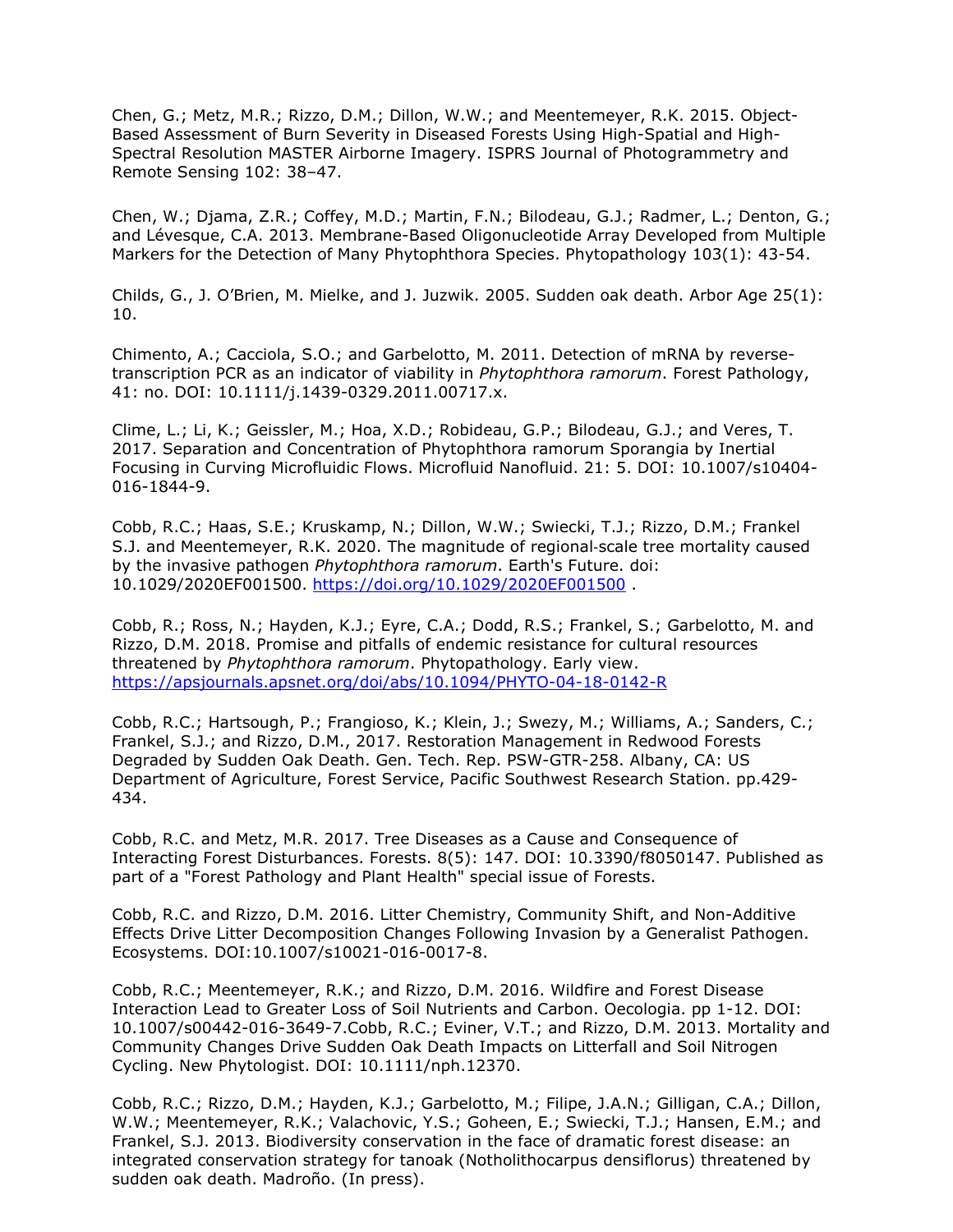Cobb, R.C. and Rizzo, D.M. 2012. Decomposition and N cycling changes in redwood forests caused by sudden oak death. In Standiford, Richard B.; Weller, Theodore J.; Piirto, Douglas D.; Stuart, John D, technical coordinators. 2012. Proceedings of coast redwood forests in a changing California: A symposium for scientists and managers. Gen. Tech. Rep. PSW-GTR-238. Albany, CA: Pacific Southwest Research Station, Forest Service, U.S. Department of Agriculture. 2 parts – total 675 pages.

Cobb, R.C.; Chan, M.N.; Meentemeyer, R.K.; and Rizzo, D.M. 2011. Common Factors Drive Disease and Coarse Woody Debris Dynamics in Forests Impacted by Sudden Oak Death. Ecosystems. DOI: 10.1007/s10021-011-9506-y.

Cobb, R.C.; Filipe, J.A.N.; Meentemeyer, R.K.; Gilligan, C.A.; and Rizzo, D.M. Ecosystem transformation by emerging infectious disease: loss of large tanoak from California forests. Journal of Ecology. 11 pages. DOI: 10.1111/j.1365-2745.2012.01960.x

Cobb, R.C. R.K. Meentemeyer, and D.M. Rizzo. 2010. Apparent competition in canopy trees determined by pathogen transmission rather than susceptibility. Ecology 91(2):327–333.

Cohen, S.D. and R.C. Venette. 2005. [Predicting the potential for establishment of](http://nature.berkeley.edu/comtf/pdf/Bibliography/5PosterCohen.pdf) *Phytophthora ramorum* [in the oak forests of the North Central states in the USA.](http://nature.berkeley.edu/comtf/pdf/Bibliography/5PosterCohen.pdf) Sudden Oak Death Science Symposium II, 18-21 January 2005, Monterey, CA.

Cohen, S.D. 2003. [Protecting our world's forest ecosystems from exotic pathogens.](http://www.suddenoakdeath.org/html/aps_resources.html#03aps11) Phytopathology 93: S119.

Colburn, G.C. and S.N. Jeffers. 2008. Toxicity of commercial algaecides to *Phytophthora ramorum*. Phytopathology 98:S40.

Collins, B.R., J.L. Parke, B. Lachenbruch, and E.M. Hansen. 2009. The effects of *Phytophthora ramorum* infection on hydraulic conductivity and tylosis formation in tanoak sapwood. Canadian Journal of Forest Research 39(9): 1766–1776. DOI: 10.1139/X09-097.

Condeso, T. E. and R. K. Meentemeyer. 2007. Effects of landscape heterogeneity on the emerging forest disease sudden oak death. Journal of Ecology 95: 364–375. DOI: 10.1111/j.1365-2745.2006.01206.x.

Conrad, A.O.; Crocker, E.V.; Li, X.; Thomas, W.R.; Ochuodho, T.O.; Holmes, T.P. and Nelson, C.D. 2020. Threats to Oaks in the Eastern United States: Perceptions and Expectations of Experts. Journal of Forestry. 118(1): 14-27.

Conrad, A.O.; McPherson, B.A.; Lopez-Nicora, H.D.; D'Amico, K.M.; Wood, D.L. and Bonello, P. 2019. Disease incidence and spatial distribution of host resistance in a coast live oak/sudden oak death pathosystem. Forest Ecology and Management. 433: 618-624.

Conrad, A.O.; McPherson, B.A.; Wood, D.L.; Madden, L.V.; and Bonello, P. 2017. Constitutive Phenolic Biomarkers Identify Naïve *Quercus agrifolia* Resistant to *Phytophthora ramorum*, the Causal Agent of Sudden Oak Death. Tree Physiology. 37: 1686–1696. DOI: 10.1093/treephys/tpx116.

Conrad, A.O.; McPherson, B.A.; Wood, D.L.; Madden, L.V.; and Bonello, P. 2017. Constitutive Phenolic Biomarkers Identify Naïve *Quercus agrifolia* Resistant to *Phytophthora*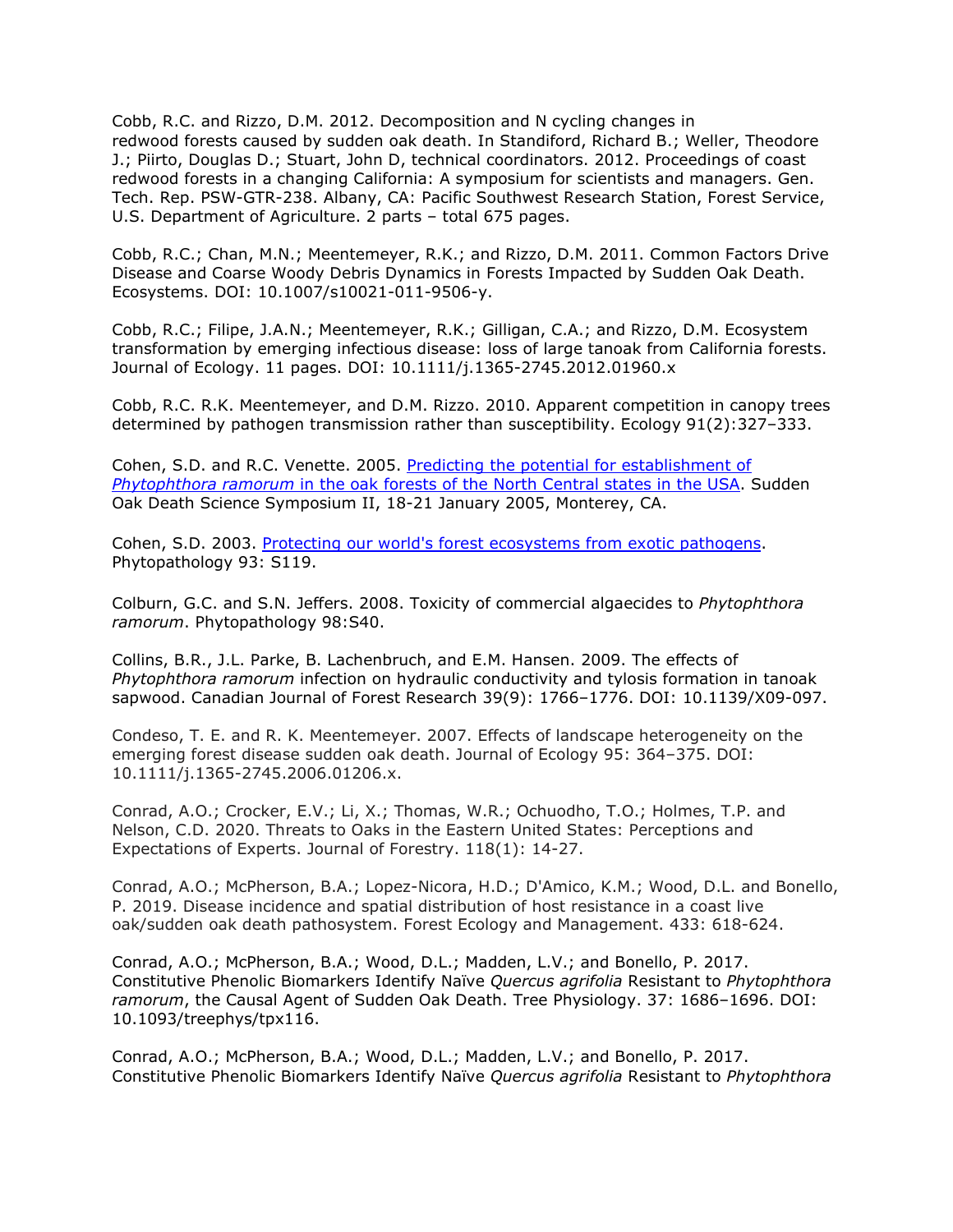*ramorum*, the Causal Agent of Sudden Oak Death. Tree Physiology. [https://doi.org/10.1093/treephys/tpx116.](https://doi.org/10.1093/treephys/tpx116)

Conrad, A. 2015. Metabolomics of *Quercus* spp. to Understand and Predict Resistance to *Phytophthora ramorum .* Electronic Dissertation. Ohio State University available at [https://etd.ohiolink.edu/.](https://etd.ohiolink.edu/)

Conrad, A.O.; Rodriguez-Saona, L.E.; McPherson, B.A.; Wood, D.L.; and Bonello, P. 2014. Identification of *Quercus agrifolia* (Coast Live Oak) Resistant to the Invasive Pathogen *Phytophthora ramorum* in Native Stands Using Fourier-Transform Infrared (FT-IR) Spectroscopy. Frontiers in Plant Science. 5:521. DOI: 10.3389/fpls.2014.00521.

Conrad, A.O.; McPherson, B.; Wood, D.; and Bonello, P. 2013. Can Constitutive Phenolic Biomarkers be Used to Predict Coast Live Oak Resistance to *Phytophthora ramorum*? Phytopathology 103(Suppl. 2):S2.29.

Cooperative Agriculture Pest Survey program. 2002. [Sudden oak death 2002/2003 pilot](http://www.ceris.purdue.edu/napis/pests/sod/natplan/nplan02.html) [national survey.](http://www.ceris.purdue.edu/napis/pests/sod/natplan/nplan02.html) 4 March 2003.

Cormier, R.; N. Seavy, S. Jennings, and T. Gardali. 2011. Abundance Patterns of Landbirds in the Marin Municipal Water District over Fifteen Years: 1996 to 2010. PRBO Conservation Science. Available online at [http://marinwater.org/documents/PRBO\\_Report\\_MMWD\\_Landbirds\\_2010.pdf.](http://marinwater.org/documents/PRBO_Report_MMWD_Landbirds_2010.pdf)

Costanzo, S., M.D. Ospina-Giraldo, K.L. Deahl, C.J. Baker, and R.W. Jones. October 2006. Gene duplication event in family 12 glycosyl hydrolase from *Phytophthora* spp. Fungal Genetics and Biology Vol. 43, Issue 10. Pages 707-714. [doi:10.1016/j.fgb.2006.04.006.](http://dx.doi.org/10.1016/j.fgb.2006.04.006) Available online at: [www.sciencedirect.com.](http://www.sciencedirect.com/)

Croucher, P.J.P.; Mascheretti, S.; and Garbelotto, M. 2013. Combining Field Epidemiological Information and Genetic Data to Comprehensively Reconstruct the Invasion History and the Microevolution of the Sudden Oak Death Agent Phytophthora ramorum (Stramenopila: Oomycetes) in California. Biological Invasions. Online First Articles. DOI 10.1007/s10530- 013-0453-8.

Cunniffe, N.J.; Cobb, R.C.; Meentemeyer, R.K.; Rizzo, D.M.; Gilligan, C.A. *In Press.*  Modelling When, Where and How to Manage a Forest Epidemic, Motivated by Sudden Oak Death in California. Proceedings of the National Academy of Sciences. Abstract online at [https://www.repository.cam.ac.uk/handle/1810/254932.](https://www.repository.cam.ac.uk/handle/1810/254932)

Cushman, J.H. and R.K. Meentemeyer. 2005. [The Role of Humans in the Dispersal and](http://nature.berkeley.edu/comtf/pdf/Bibliography/31Cushman.pdf) Spread of *[Phytophthora ramorum](http://nature.berkeley.edu/comtf/pdf/Bibliography/31Cushman.pdf)*. Sudden Oak Death Science Symposium II, 18-21 January 2005, Monterey, CA.

Dadam, D.; Siasou, E.; Woodward, S. and Clark, J.A. 2019. Migratory passerine birds in Britain carry *Phytophthora ramorum* inoculum on their feathers and "feet" at low frequency. Forest Pathology. e12569.

Dale, A.L.; Feau, N.; Everhart, S.E.; Dhillon, B.; Wong, B.; Sheppard, J.; Bilodeau, G.J.; Brar, A.; Tabima, J.F.; Shen, D.; Brasier, C.M.; Tyler, B.M.; Grünwald, N.J.; Hamelin R.C.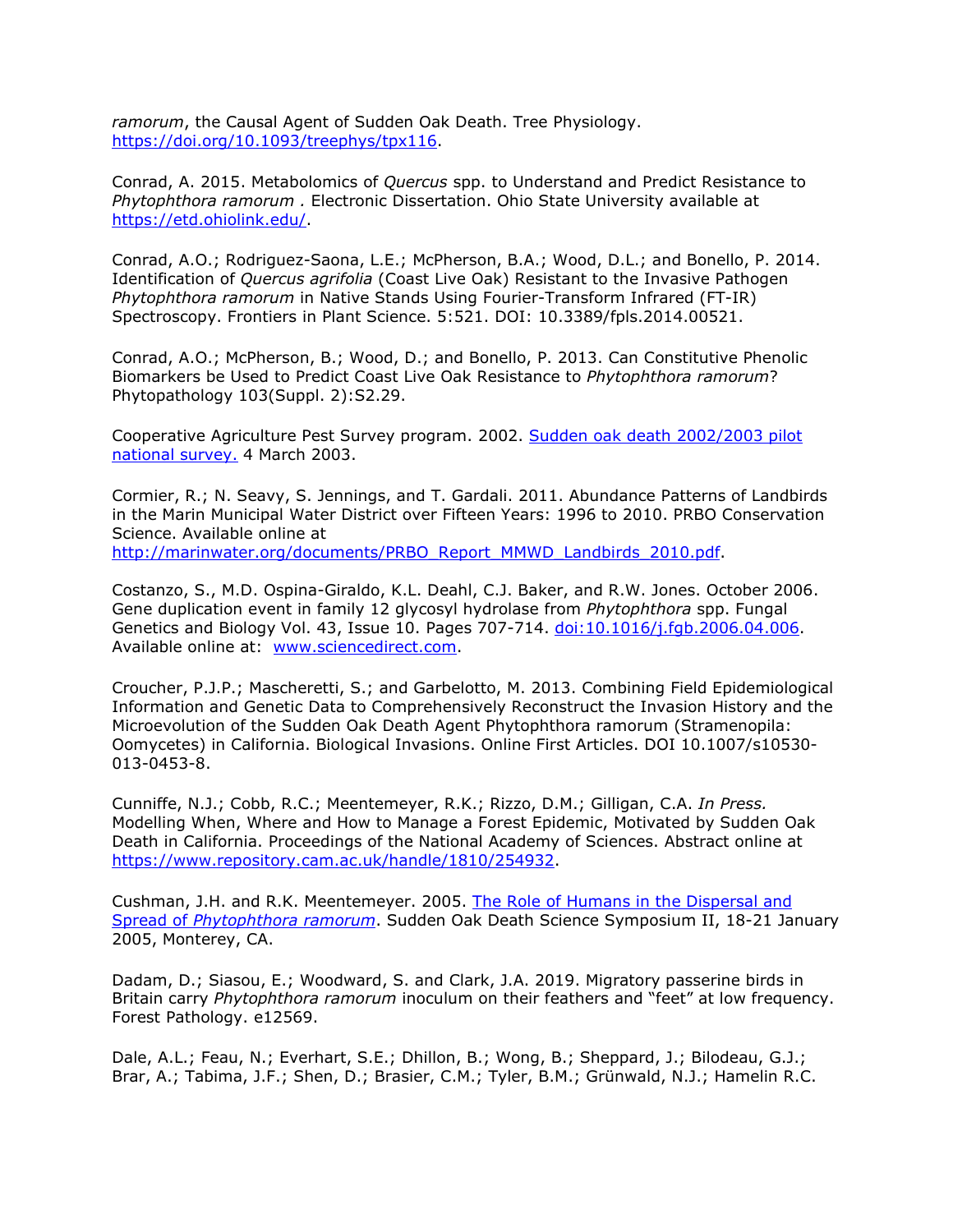2019. Mitotic recombination and rapid genome evolution in the invasive forest pathogen *Phytophthora ramorum*. mBio. 10:e02452-18[.https://doi.org/10.1128/mBio.02452-18.](https://doi.org/10.1128/mBio.02452-18)

Dale, Angela. 2018. Using genomic data to understand anthropogenic influences on oomycete and *Phytophthora* communities, and the evolution of an alien invasive species responsible for sudden oak death, *Phytophthora ramorum*. PhD Thesis. University of British Columbia. April 2018. 258 p.

<https://open.library.ubc.ca/cIRcle/collections/ubctheses/24/items/1.0365770>

Dale, A.L.; Everhart, S.E.; Feau, N.; Bilodeau, G.J.; Grunwald, N.J.; and Hamelin, R.C. 2013. Genome-Wide Patterns of Diversity in Four Lineages of the Sudden Oak Death Pathogen, *Phytophthora ramorum*. Phytopathology 103(Suppl. 2):S2.32.

Daniel, R., B.A. Wilson, and D.M. Cahill. 2005. Potassium phosphonate alters the defence response of *Xanthorrhoea australis* following infection by *Phytophthora cinnamomi*. Australasian Plant Pathology. 34, 541-548. [www.publish.csiro.au/journals/app.](http://www.publish.csiro.au/journals/app)

Daniels, H.; Navarro, S.M. and LeBoldus, J.M. 2022. Local eradication of *Phytophthora ramorum* is effective on both NA1 and EU1 lineages in Oregon tanoak forests. Plant Disease. [https://doi.org/10.1094/PDIS-07-21-1588-RE.](https://doi.org/10.1094/PDIS-07-21-1588-RE) (Early View.)

Dart, N.L., G.A. Chastagner, and K. Coats. 2009. [Initial assessment of genotypic diversity of](http://nature.berkeley.edu/comtf/pdf/Dart_2009.pdf) *Phytophthora ramorum* [associated with Washington state ornamental nurseries.](http://nature.berkeley.edu/comtf/pdf/Dart_2009.pdf) Phytopathology 99:S181.

Dart, N.L., G.A Chastagner, E.F. Rugarber, and K.L. Riley. 2007. Recovery frequency of *Phytophthora ramorum* and other *Phytophthora* spp. in the soil profile of ornamental retail nurseries. Plant Disease 91:1419-1422. DOI: 10.1094/PDIS-91-11-1419.

Dart, N.L. and G.A. Chastagner. 2007. High recovery rate of *Phytophthora* from containerized nursery stock pots at a retail nursery highlights potential for spreading exotic oomycetes. Plant Health Progress DOI: 10.1094/PHP-2007-0816-01-BR. Online at: [http://www.plantmanagementnetwork.org/php/default.asp.](http://www.plantmanagementnetwork.org/php/default.asp)

Dart, N.L. and G.A. Chastagner. 2007. Estimated economic losses associated with the destruction of plants due to *Phytophthora ramorum* quarantine efforts in Washington State. Online. Plant Health Progress doi:10.1094/PHP-2007-0508-02-RS.

Davidson, J.M.; H.A. Patterson, A.C. Wickland, E.J. Fichtner, andD.M. Rizzo. 2011. Forest Type Influences Transmission of *Phytophthora ramorum* in California Oak Woodlands. Phytopathology, Vol. 101, Number 4. pp. 492-501. DOI: 10.1094/PHYTO-03-10-0064

Davidson, J.M., H.A Patterson, and D.M. Rizzo. 2008. Sources of inoculum for *Phytophthora ramorum* in a redwood forest. Phytopathology 98:860-866.

Davidson, J.M., E. Fitchtner, H. Patterson, K. Falk, and D. Rizzo. 2005. [Mechanisms](http://nature.berkeley.edu/comtf/pdf/Bibliography/6PosterDavidson.pdf) [underlying differences in Inoculum Production by](http://nature.berkeley.edu/comtf/pdf/Bibliography/6PosterDavidson.pdf) *Phytophthora ramorum* in mined[evergreen versus tanoak-redwood forests in California.](http://nature.berkeley.edu/comtf/pdf/Bibliography/6PosterDavidson.pdf) Sudden Oak Death Science Symposium II, 18-21 January 2005, Monterey, CA.

Davidson, J.M., A.C. Wickland, H.A. Patterson, K.R. Falk, and D.M. Rizzo. 2005. Transmission of *Phytophthora ramorum* in Mixed-Evergreen Forest in California. Phytopathology 95:587-596.

Davidson, J.M., P.E. Maloney, A.C. Wickland, and D.M. Rizzo. 2003. Forest composition influences transmission of *Phytophthora ramorum* (Sudden Oak Death) in California oak woodlands. Ecological Society of America Annual Meeting Abstracts 88.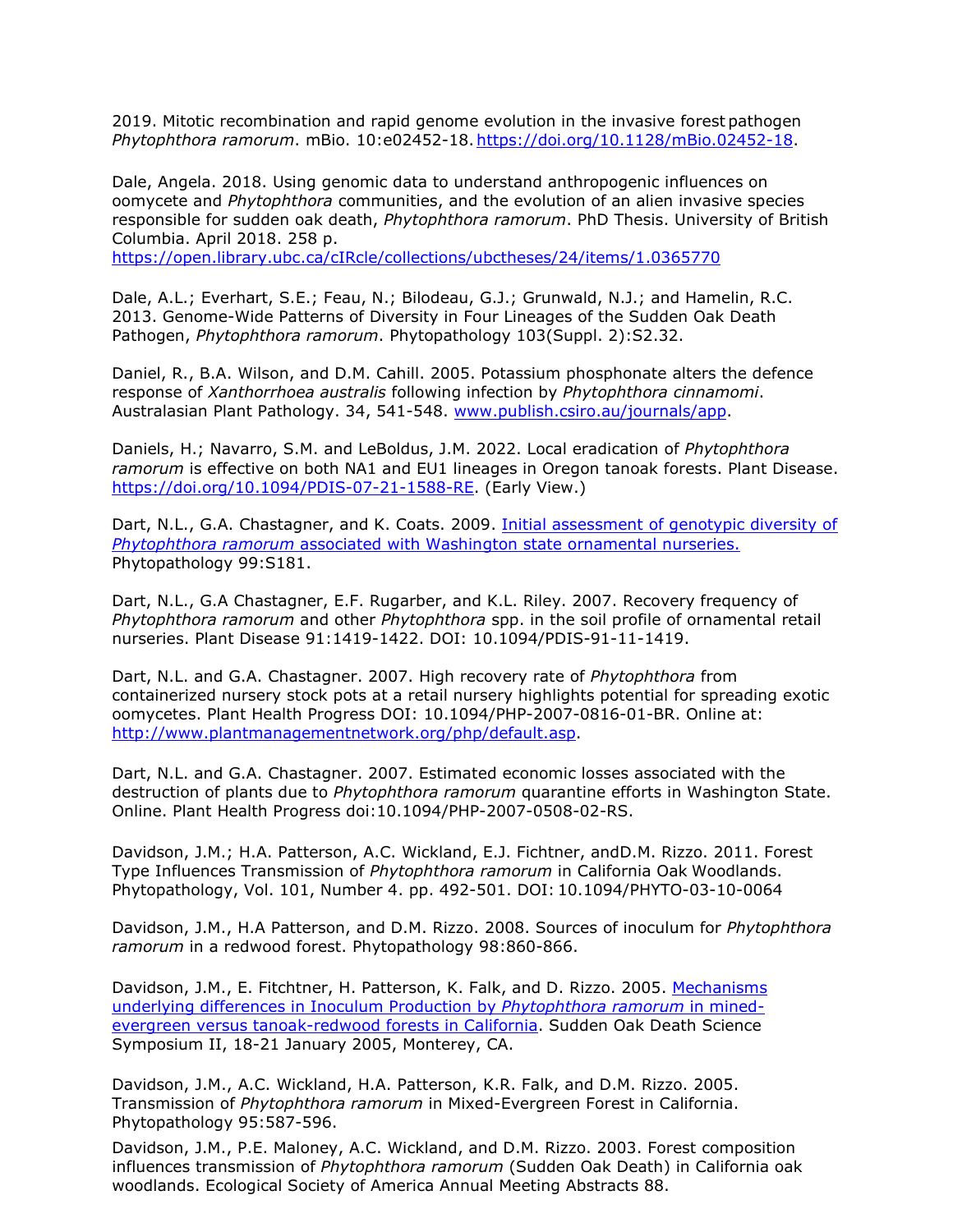Davidson, J.M., D.M. Rizzo, M. Garbelotto, S.A. Tjosvold, G.W. Slaughter, and A.C. Wickland. 2003. Evidence for aerial transmission of *Phytophthora ramorum* among *Quercus*  and *Lithocarpus* in California woodlands. In: McComb, J.A.; Hardy, G.E.; Tommerup, I.C., editors. Proceedings, 2<sup>nd</sup> international IUFRO conference on Phytophora in forest ecosystems; working party 7.02.09 meeting; 2001 Sept. 30 – Oct. 5; Albany, Western Australia, Perth: Murdoch University Print; 1088-144.

Davidson, J.M. and C.G. Shaw. 2003. [Pathways of movement for](http://nature.berkeley.edu/comtf/pdf/Bibliography/davidson2003b.pdf) *Phytophthora ramorum*, [causal agent of sudden oak death.](http://nature.berkeley.edu/comtf/pdf/Bibliography/davidson2003b.pdf) APS Sudden Oak Death Online Symposium, 21 April – 12 May 2003.

Davidson, J.M., S. Werres, M. Garbelotto, E.M. Hansen, and D.M. Rizzo. 2003. [Sudden oak](http://nature.berkeley.edu/comtf/pdf/Bibliography/davidson2003a.pdf) [death and associated diseases caused by](http://nature.berkeley.edu/comtf/pdf/Bibliography/davidson2003a.pdf) *Phytophthora ramorum.* Plant Health Progress, doi:10.1094/PHP-2003-0707-01-DG.

Davidson, J.M., M. Garbelotto, E.M. Hansen, K. Ivors, P. Reeser, and D.M. Rizzo. 2002. Another canker-causing *Phytophthora* [from California and Oregon forest trees.](http://apsnet.org/meetings/2002/abstracts/a02ma122.htm) Phytopathology 92: S17.

Davidson, J.M., M. Garbelotto, S.T. Koike, and D.M. Rizzo. 2002. [First report of](http://www.apsnet.org/online/proceedings/sod/papers/aps/pdnote_86-11b.html) *Phytophthora ramorum* [on Douglas-fir in California.](http://www.apsnet.org/online/proceedings/sod/papers/aps/pdnote_86-11b.html) Plant Disease 86: 1274.

Davidson, J.M., P.E. Maloney, M. Garbelotto, A.C. Wickland, S.A. Tjosvold, G.W. Slaughter, and D.M. Rizzo. 2002. *Phytophthora ramorum* (Sudden Oak Death) in California oak woodlands: expanded geographic and host ranges. Ecological Society of America Annual Meeting Abstracts 87.

Davidson, J. M., D.M. Rizzo, M. Garbelotto, S. Tjosvold and G.W. Slaughter. 2002. *Phytophthora ramorum* [and Sudden Oak Death in California: II. Transmission and Survival.](http://nature.berkeley.edu/comtf/pdf/Bibliography/davidson2001a.pdf) In: R. B. Standiford, D. McCreary , and K.L. Purcell, technical coordinators. Proceedings of the fifth symposium on oak woodlands: Oaks in California's changing landscape. San Diego, CA. October 22-25, 2001. Gen. Tech. Rep. PSW-GTR-184, Pacific Southwest Research Station, Forest Service, U.S. Department of Agriculture, Albany, CA. Pg. 741-749.

Davidson, J.M., D.M. Rizzo, and M. Garbelotto. 2001. Transmission of *Phytophthora* associated with sudden oak death in California. Phytopathology 91: S108.

Davis, F.W. Early View. More trees are dying due to drought and wildfire, but don't lose sight of forest pathogens. Earth's Future. e2020EF001792. [https://agupubs.onlinelibrary.wiley.com/doi/full/10.1029/2020EF001792.](https://agupubs.onlinelibrary.wiley.com/doi/full/10.1029/2020EF001792)

Davis, F.W., M.I. Borchert, R.K. Meentemeyer, A. Flint, and D.M. Rizzo. 2010. Pre-impact forest composition and ongoing tree mortality associated with sudden oak death in the Big Sur region; California. Forest Ecology and Management 259:2342–2354.

Davison, E.M., A. Drenth, S. Kumar, S. Mack, A.E. Mackie, and S. McKirdy. Pathogens associated with nursery plants imported into Western Australia. *Australasian Plant Pathology*, 2006, 35, 473–475. Available online at: [http://www.publish.csiro.au/?nid=39.](http://www.publish.csiro.au/?nid=39)

Davison, E.M. and F.C.S. Tay. 2005. How many soil samples are needed to show that *Phytophthora* is absent from sites in the south-west of Western Australia? Australasian Plant Pathology 34:293-297.

De Dobbelaere, I., A. Vercauteren, N. Speybroeck, D. Berkvens, E. Van Bockstaele, M. Maes, and K. Heungens. 2010. Effect of host factors on the susceptibility of *Rhododendron*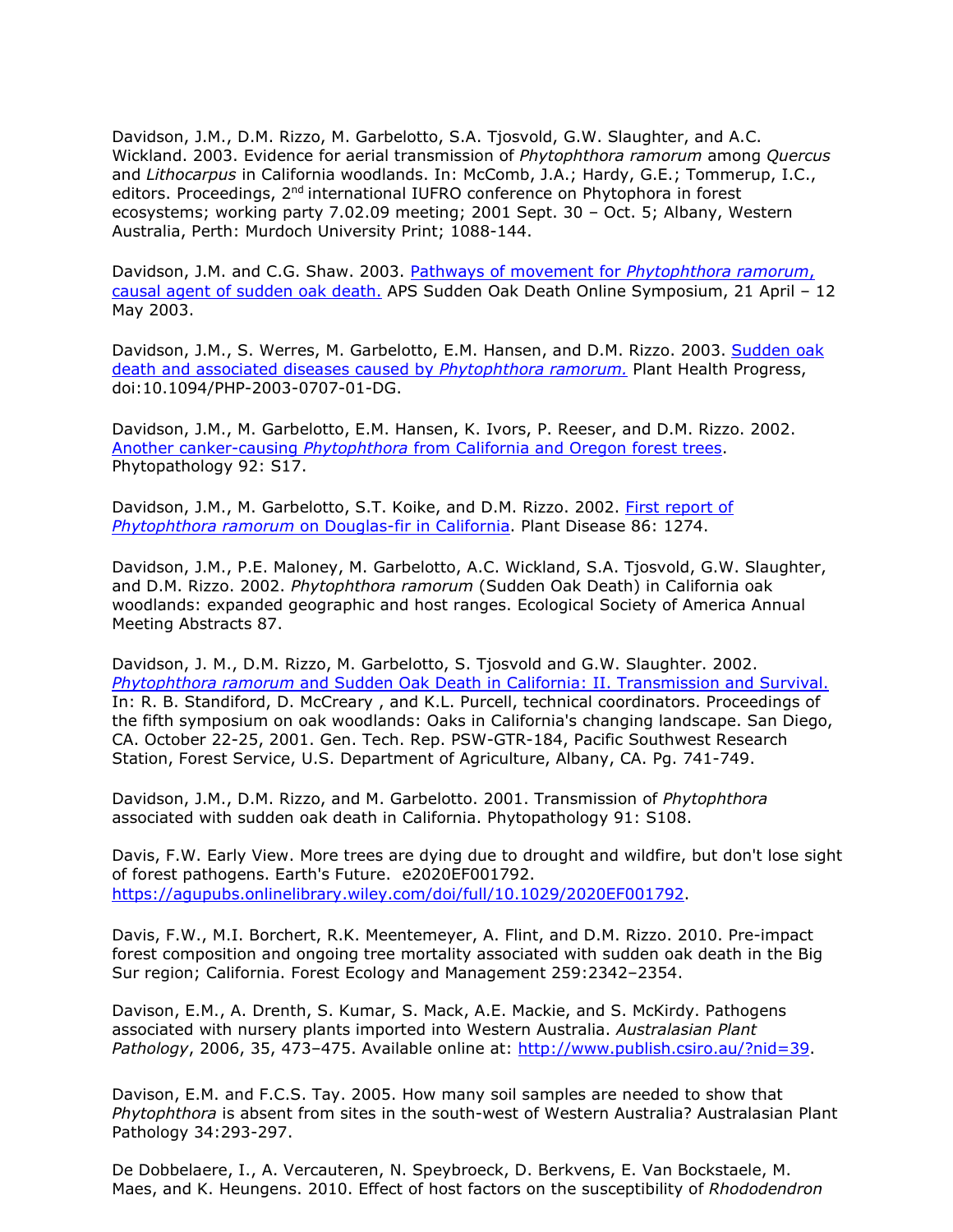to *Phytophthora ramorum*. Plant Pathology Volume 59, Issue 2:301–312. DOI: 10.1111/j.1365-3059.2009.02212.x.

DeDobbelaere, I., K. Heungens, and M. Maes. 2005. [Susceptibility levels ofRhododendron](http://nature.berkeley.edu/comtf/pdf/Bibliography/15DeDobbelaere.pdf) species and hybrids to *[Phytophthora ramorum](http://nature.berkeley.edu/comtf/pdf/Bibliography/15DeDobbelaere.pdf)*. Sudden Oak Death Science Symposium II, 18-21 January 2005, Monterey, CA.

DEFRA's Central Science Laboratory (CSL) has issued their "Investigation of Alternative Eradication Control Methods (Heat Treatment) for *P. ramorum* and *P. kernoviae* on/in Plants." (Feb 2008)

DEFRA's CSL an "Epidemiology of natural outbreaks of *Phytophthora ramorum* Final Report," has been posted to the DEFRA website at: [http://randd.defra.gov.uk/Document.aspx?Document=Ph0195\\_6395\\_SD5.pdf.](http://randd.defra.gov.uk/Document.aspx?Document=Ph0195_6395_SD5.pdf) (Feb 2008)

DEFRA. 2005b. Plants reported as hosts of *P. ramorum*. (Last consulted 10 January, 2005)

DEFRA. 2006. Plants reported as natural hosts of *Phytophthora ramorum*. (Last consulted 29 April, 2006)

DEFRA. 2004a. *Phytophthora ramorum* - a threat to our trees, woodlands and heathlands.

DEFRA. 2004b*. Phytophthora ramorum* epidemiology: sporulation potential, dispersal, infection, latency and survival. Project code: PH0174.

De Gruyter, H., R. Baayen, J. Meffert, P. Bonants, and F. van Kuik. 2002. [Comparison of](http://danr.ucop.edu/ihrmp/sodsymp/paper/paper10.html) pathogenicity of *Phytophthora ramorum* [isolates from Europe and California.](http://danr.ucop.edu/ihrmp/sodsymp/paper/paper10.html) Sudden Oak Death Science Symposium, 15-18 December 2002, Monterey, CA.

Delatour, C., C. Saurat, C. Husson, R. Loos, and N. Schenck. 2002. [Discovery of](http://danr.ucop.edu/ihrmp/sodsymp/poster/poster57.html) *Phytophthora ramorum* [on Rhododendron sp. in France and experimental symptoms on](http://danr.ucop.edu/ihrmp/sodsymp/poster/poster57.html) *[Quercus robur](http://danr.ucop.edu/ihrmp/sodsymp/poster/poster57.html)*. Sudden Oak Death Science Symposium, 15-18 December 2002, Monterey,  $CA$ .

De Merlier, D., A. Chandelier, and M. Cavelier. 2003. First report of *Phytophthora ramorum on Viburnum bodnantense* in Belgium. Plant Disease 87: 203.

Demon, I., N.J. Cunniffe, B.P. Marchant, C.A. Gilligan, and F. van den Bosch. 2011. Spatial sampling to detect an invasive pathogen outside of an eradication zone. Phytopathology 101:725-731.

Denman, S., S.A. Kirk, E. Moralejo, and J.F. Webber. 2009. *Phytophthora ramorum* and *Phytophthora kernoviae* on naturally infected asymptomatic foliage. Forest Research. Journal compilation. *OEPP/EPPO Bulletin* 39. Pages 105–111.

Denman, S., S.A. Kirk, and C.M. Brasier. 2005. *Phytophthora ramorum* on *Quercus ilex* in the United Kingdom. Plant Disease 89:1241. Published online as DOI: 10.1094/PD-89- 1241A. Accepted for publication 8 August 2005. <http://www.apsnet.org/pd/searchnotes/2005/pd-89-1241a.asp>

Denman, S., S.A. Kirk, C.M. Brasier, and J.F. Webber. 2005. *In vitro* leaf inoculation studies as an indication of tree foliage susceptibility to *Phytophthora ramorum* in the UK. *Plant Pathology* 54, 512-521. [http://www.blackwell-synergy.com/doi/abs/10.1111/j.1365-](http://www.blackwell-synergy.com/doi/abs/10.1111/j.1365-3059.2005.01243.x) [3059.2005.01243.x?](http://www.blackwell-synergy.com/doi/abs/10.1111/j.1365-3059.2005.01243.x).

Denman, S., S.A. Kirk, and C.M. Brasier, K.J.D. Hughes, R. Griffin, E. Hobdon, and J.F. Webber. 2005. Foliar infection of sweet chestnut (*Castanea sativa*) by *Phytophthora*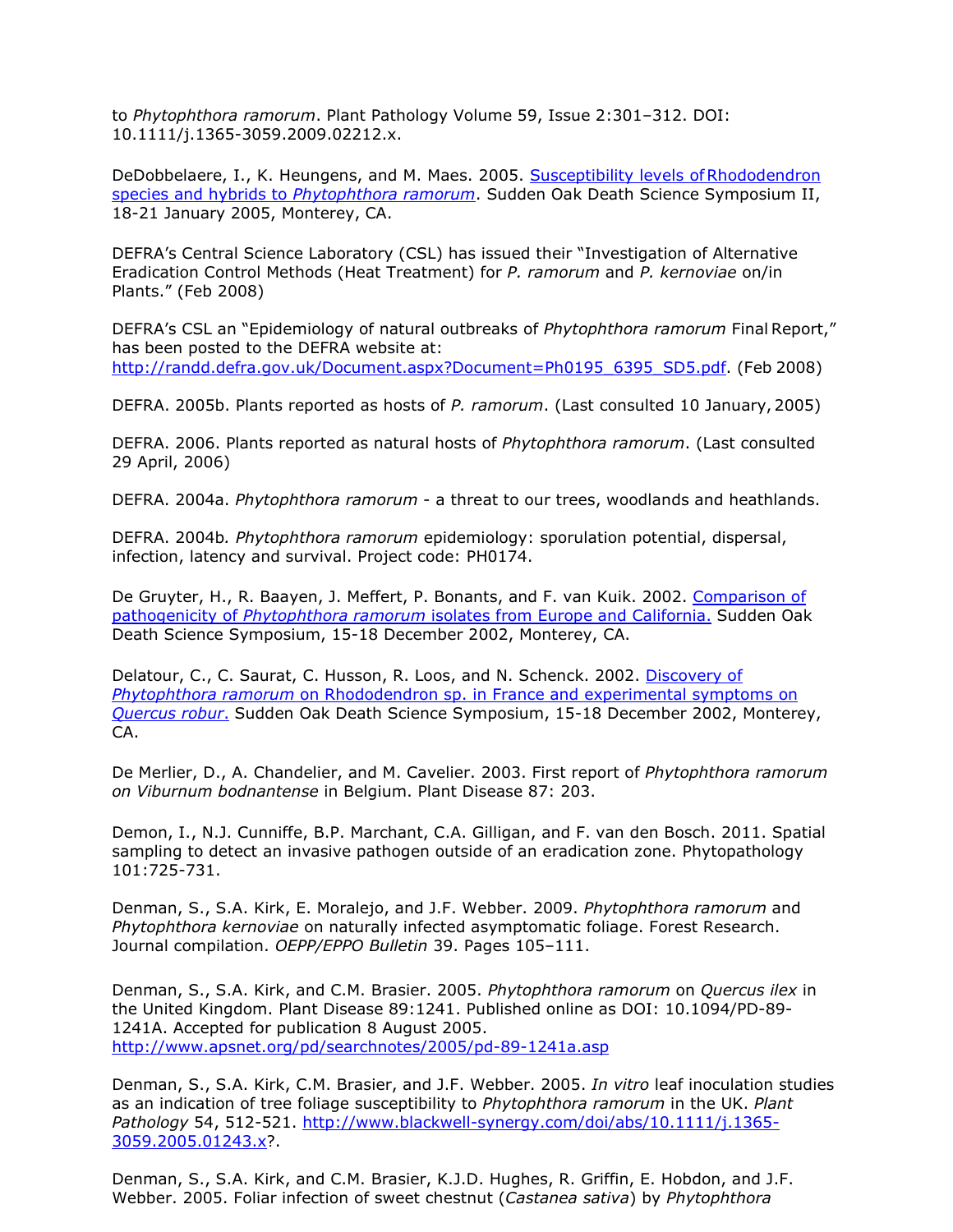*ramorum* in the UK. New Disease Report *Plant Pathology* 54:581.

Denman, S., S.A. Kirk, J. Rose, J.F. Webber, and C.M. Brasier. 2002. *Phytophthora ramorum* wound inoculations of conifer saplings important to British forestry. Sudden Oak Death Science Symposium, Monterey, California, 15-18 December 2002.

Derevnina, L.; Petre, B.; Kellner, R.; Dagdas, Y.F.; Sarowar, M.N.; Giannakopoulou, A.; De la Concepcion, J.C.; Chaparro-Garcia, A.; Pennington, H.G.; van West, P.; and Sophien Kamoun. 2016. Emerging Oomycete Threats to Plants and Animals. Philosophical Transactions of the Royal Society B. DOI: 10.1098/rstb.2015.0459.

Desprez-Loustau, M.-L.; Aguayo, J.; Dutech, C.; Hayden, K.J.; Husson, C.; Jakushkin, B.; Marçais, B.; Piou, D.; Robin, C.; Vacher, C. 2015. An Evolutionary Ecology Perspective to Address Forest Pathology Challenges of Today and Tomorrow. Annals of Forest Science. DOI: 10.1007/s13595-015-0487-4.

Dick, M. A., K. Dobbie, D.E. L. Cooke, C.M. Brasier. 2006. *Phytophthora captiosa* sp. nov. and *P. fallax* sp. nov. causing crown dieback of *Eucalyptus* in New Zealand. Mycological Research 110:393-404. Available online at: [www.sciencedirect.com.](http://www.sciencedirect.com/)

DiLeo, M. V., R.M. Bostock, and D.M. Rizzo. 2009. *Phytophthora ramorum* does not cause physiologically significant systemic injury to California bay laurel, its primary reservoir host. Phytopathology 99:1307-1311.

DiLeo, M.V., J.C. Bienapfl, and D.M. Rizzo. 2008. *[Phytophthora ramorum](http://nature.berkeley.edu/comtf/pdf/pramorum.hazelnut.vinemaple.pdf)* infects hazelnut, [vine maple, blue blossom, and manzanita species in California.](http://nature.berkeley.edu/comtf/pdf/pramorum.hazelnut.vinemaple.pdf) Online. Plant Health Progress doi:10.1094/PHP-2008-0118-02-BR.

Dillon, W.W. and Meentemeyer, R.K. 2019. Direct and indirect effects of forest microclimate on pathogen spillover. Ecology. e02686.

Dillon, W.W.; Meentemeyer, R.K.; Vogler, J.B.; Cobb, R.C.; Metz, M.R.; and Rizzo, D.M. 2013. Range-wide threats to a foundation tree species from disturbance interactions. Madroño (In press).

Dileo, M.V., R.M Bostock, and D.M. Rizzo. 2008. Ecophysiological factors mitigating *in planta* survival of *P. ramorum* in California bay laurel. Phytopathology 98:S46.

Dillon, W.W.; Haas, S.E.; Rizzo, D.M.; Meentemeyer, R.K. 2014. Perspectives of Spatial Scale in a Wildland Forest Epidemic. European Journal of Plant Pathology. 138:449–465.

Dodd, R.S.; Nettel, A.; Wright, J.W.; and Afzal-Rafii, Z. 2013. Genetic Structure of Notholithocarpus densiflorus (Fagaceae) from the Species to the Local Scale: A Review of our Knowledge for Conservation and Replanting. Madroño (In press).

Dodd, R.S.; Mayer, W.; Nettel, A.; and Afzal-Rafii, Z. 2012. Clonal Growth and Fine-Scale Genetic Structure in Tanoak (*Notholithocarpus densiflorus*: Fagaceae). Journal of Heredity. doi:10.1093/jhered/ess080.

Dodd, R., D. Hüberli, W. Mayer, T.Y. Harnik, Z. Afzal-Rafii, and M. Garbelotto. 2008. Evidence for the role of synchronicity between host phenology and pathogen activity in the distribution of sudden oak death canker disease. New Phytologist. DOI: 10.1111/j.1469- 8137.2008.02450.x.

Dodd, R., S. Frankel, N. Grunwald, E. Hansen, K. Hayden, T. Kubisiak, and R. Sniezko. 2006. [Utilizing genetic information to address](http://nature.berkeley.edu/comtf/pdf/Bibliography/SODgenpaper.082206.final.pdf) *Phytophthora ramorum*/Sudden Oak Death. Unpublished report.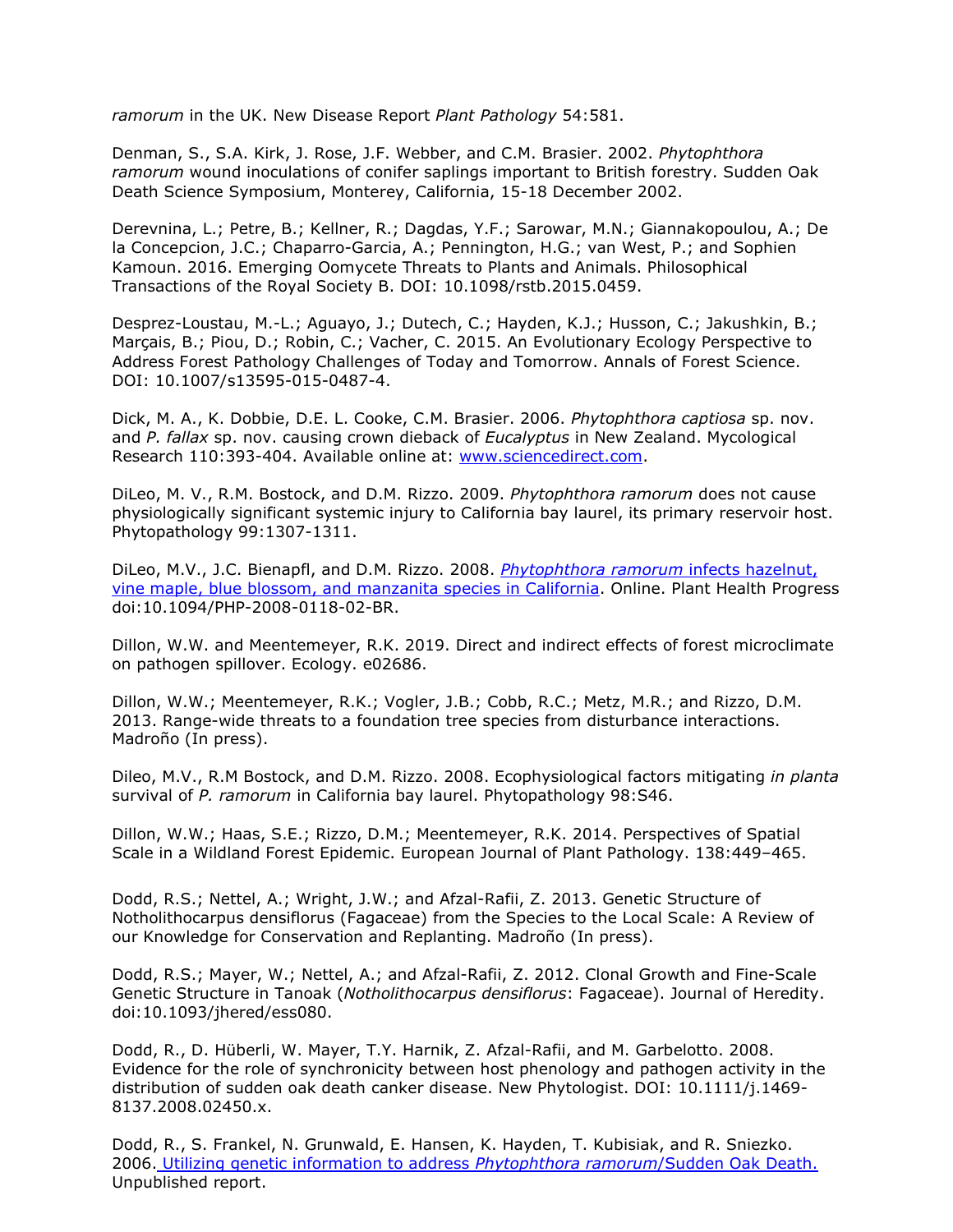Dodd, R., Z. Afzal-Rafii, and W. Mayer. 2005. [Genetic hitch-hiking extends the range of](http://nature.berkeley.edu/comtf/pdf/Bibliography/4Dodd%2520Abstract.pdf) [coast live oak.](http://nature.berkeley.edu/comtf/pdf/Bibliography/4Dodd%2520Abstract.pdf) Sudden Oak Death Science Symposium II, 18-21 January 2005, Monterey, CA.

Dodd, R. S., D. Huberli, V. Douhovnikoff, T. Harnik, Z. Afzal-Raffi, and M. Garbelotto. 2005. Is variation in susceptibility to *Phytophthora ramorum* correlated with population genetic structure in coast live oak (*Quercus agrifolia*)? New Phytopathologist 165(1): 203-214.

Dodd, R., D. Huberli, T. Harnik, B. O'Dell, and M. Garbelotto. 2005. [Seasonal trends in](http://nature.berkeley.edu/comtf/pdf/Bibliography/6Dodd.pdf) [response to inoculation of coast live oak with](http://nature.berkeley.edu/comtf/pdf/Bibliography/6Dodd.pdf) *Phytophthora ramorum*. Sudden Oak Death Science Symposium II, 18-21 January 2005, Monterey, CA.

Dodd, R.S., V. Douhovinikoff, Z. Afzal-Rafii. 2004. Genetic Structure among California's red oaks and susceptibility to *Phytophthora ramorum* (sudden oak death)**.** Abstract, annual meeting of Western Forest Genetics Association: Genomics and adaptation; 2003 July 28- 31; Whistler, British Columbia, Canada; 31.

Dodd, R.S. and N. Kashani. 2003. Molecular differentiation and diversity among the California red oaks (Fagaceae; Quercus section Lobatae). Theoretical & Applied Genetics 107(5): 884-892.

Dodd, R.S., N. Kashani, and Z. Afzal-Rafii. 2001. Population diversity and evidence on introgression among the black oaks of California. Proceedings of the fifth symposium on oak woodlands: oaks in California's changing landscape, San Diego, California, October 22-25, 2001; Albany, California: U.S. Department of Agriculture, Forest Service, Pacific Southwest Research Station, 2002. General Technical Report PSW-GTR-184, p 775-785.

Donahoo, R., C.L. Blomquist, S.L. Thomas, J.K. Moulton, D.E.L. Cooke, and K.H. Lamour. 2006. *Phytophthora foliorum* sp. nov., a new species causing leaf blight of azalea. Mycological Research. In Press. Available online at [www.sciencedirect.com.](http://www.sciencedirect.com/)

Doyle, S. and M. Murphy. 2005. [Development of DNA Aptamers for Field Detection of](http://nature.berkeley.edu/comtf/pdf/Bibliography/28Doyle.pdf) *[Phytophthora ramorum](http://nature.berkeley.edu/comtf/pdf/Bibliography/28Doyle.pdf)*. Sudden Oak Death Science Symposium II, 18-21 January 2005, Monterey, CA.

Drake, B. and Jones, G. 2017. Public Value at Risk from *Phytophthora ramorum* and *Phytophthora kernoviae* Spread in England and Wales. Journal of Environmental Management. 191: 136–144.

Drenth, A., G. Wagels, B. Smith, B. Sendall, C. O'Dwyer, G. Irvine, and J.A.G. Irwin. 2006. Development of a DNA-based method for detection and identification of *Phytophthora*  species. Australasian Plant Pathology 35:147-159.

Drenth, A. and D.I. Guest. "Diversity and Management of *Phytophthora* in Southeast Asia" (MN114 2004) is available online in a three-part series at: [http://www.aciar.gov.au/web.nsf/doc/ACIA-67E8HU.](http://www.aciar.gov.au/web.nsf/doc/ACIA-67E8HU)

D'Souza, N. K., I.J. Colquhoun, B.L. Shearer, and G.E. St J. Hardy. 2005. Assessing the potential for biological control of *Phytophthora cinnamomi* by fifteen native Western Australian jarrah-forest legume species. Australasian Plant Pathology. 34, 533-540. [www.publish.csiro.au/journals/app.](http://www.publish.csiro.au/journals/app)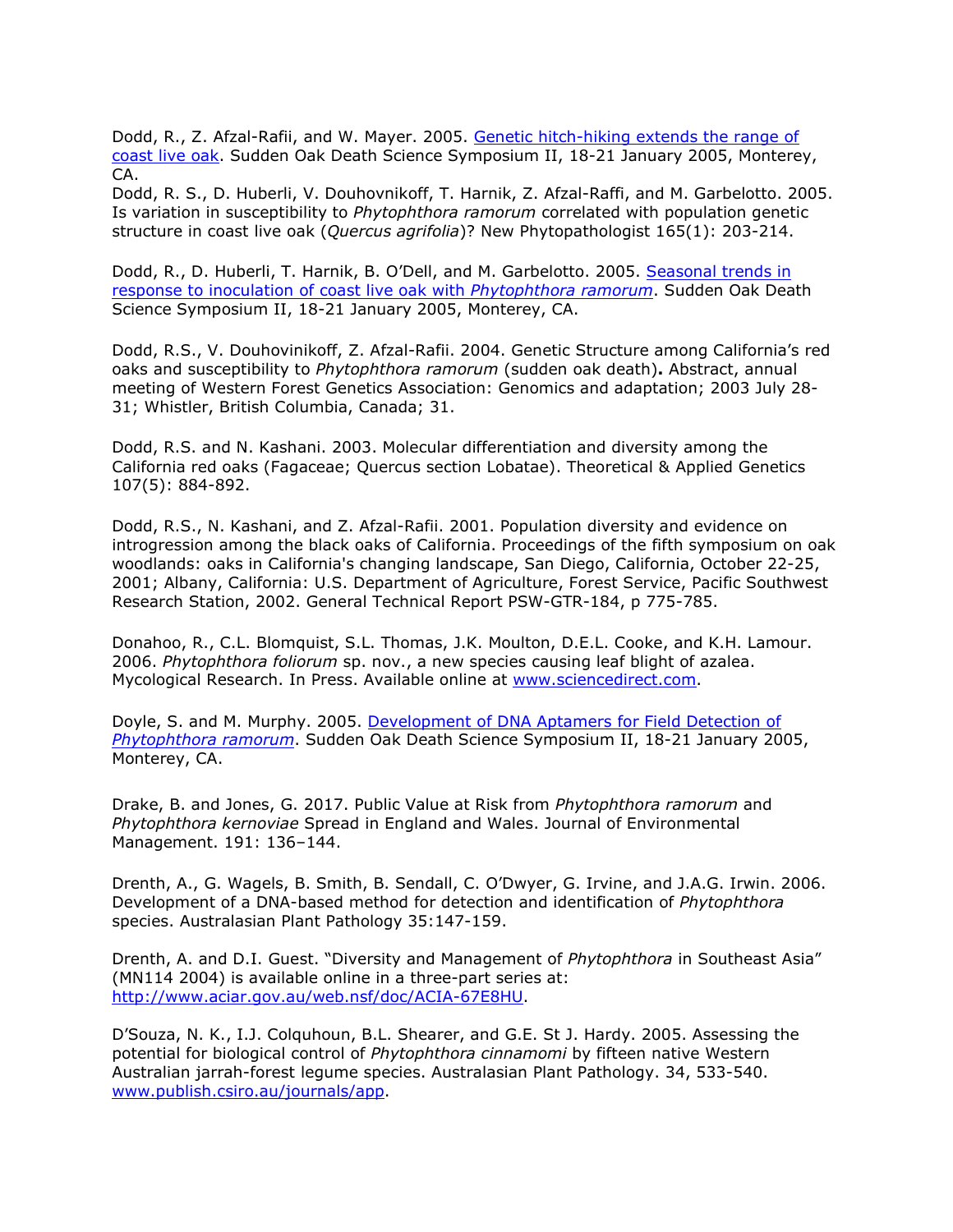Dun, H.; Mackay, J.; Green, S. 2020. *Phytophthora ramorum* in larch: from epidemiology to host resistance. In, Nelson, C.D.; Koch, J.L.; Sniezko, R.A., eds. 2020. Proceedings of the Sixth International Workshop on the Genetics of Host-Parasite Interactions in Forestry—Tree Resistance to Insects and Diseases: Putting Promise into Practice. GTR-SRS-252. Asheville, NC: U.S. Department of Agriculture Forest Service, Southern Research Station. 170 p.

Elliott, M.; Strenge, D.; Hulbert, J. and Chastagner, G. 2021. Multiagency collaboration strengthens applied research and mitigation of *Phytophthora ramorum* at a botanical garden in Washington State. Plant Health Progress. [https://doi.org/10.1094/PHP-02-](https://doi.org/10.1094/PHP-02-21-0045-FI) [21-0045-FI.](https://doi.org/10.1094/PHP-02-21-0045-FI)

Elliott, M.; Rollins, L.; Bourret, T. and Chastagner, G. 2021. First report of leaf blight caused by *Phytophthora ramorum* on periwinkle (*Vinca minor*) in Washington State, USA. Plant Disease. [https://doi.org/10.1094/PDIS-08-20-1721-PDN.](https://doi.org/10.1094/PDIS-08-20-1721-PDN) (Early view.)

Elliott, M.; Rollins, L.; Bourret, T.; Chastagner, G. 2020. First report of leaf blight caused by *Phytophthora ramorum* on cherry laurel (*Prunus laurocerasus*) in Washington State, USA. Plant Disease. [https://apsjournals.apsnet.org/doi/abs/10.1094/PDIS-07-20-1489-PDN.](https://apsjournals.apsnet.org/doi/abs/10.1094/PDIS-07-20-1489-PDN)

Elliott, M.; Yuzon, J.; Tripathy, S.; Bui, M.; Chastagner, G. A.; Coats, K.; Rizzo, D.M.; Garbelotto, M.; Kasuga, T. 2018. Characterization of phenotypic variation and genome aberrations observed among *Phytophthora ramorum* isolates from diverse hosts. BMC Genomics. 19(1): 320.

Elliott, M.; Schlenzig, A.; Harris, C.M.; Meagher, T.R.; and Green, S. 2015. An Improved Method for qPCR Detection of Three Phytophthora spp. in Forest and Woodland Soils in Northern Britain. Forest Pathology. DOI: 10.1111/efp.12224.

Elliott, M.; Shamoun, S.F.; and Sumampong, G. 2015. Effects of Systemic and Contact Fungicides on Life Stages and Symptom Expression of *Phytophthora ramorum In Vitro* and *In Planta*. Crop Protection 67: 136-144.

Elliott, M. and Chastagner, G.A. 2013. Susceptibility of Rhododendrons to *P. ramorum*. B&B 65(3): 14-17. Available online at [http://www.bluetoad.com/publication/?i=154930.](http://www.bluetoad.com/publication/?i=154930)

Elliott, M., G. Sumampong, A. Varga, S.F. Shamoun, D. James, S. Masri, and N.J. Grunwald. 2011. Phenotypic differences among three clonal lineages of *Phytophthora ramorum*. Forest Pathology 41:7–14. DOI: 10.1111/j.1439-0329.2009.00627.x.

Elliott, M.; G. Sumampong, A. Varga, S.F. Shamoun, D. James, S. Masri, and N.J. Grünwald. 2010. Phenotypic differences among three clonal lineages of *Phytophthora ramorum.* Forest Pathology (In Press).

Elliott, M., S.F. Shamoun, G. Sumampong, S. Masri, A. Varga, D. James. 2009. Evaluation of several commercial biocontrol products on European and North American populations of *Phytophthora ramorum*. Biocontrol Science and Technology 19(10): 1007-1021.

Elliott, M., G. Sumampong, A. Varga, S.F. Shamoun, S. Masri, S.C. Brière, N.J. Grünwald, and D. James. 2009. PCR-RFLP markers identify three lineages of the North American and European populations of *Phytophthora ramorum*. Forest Pathology 39: 266-278.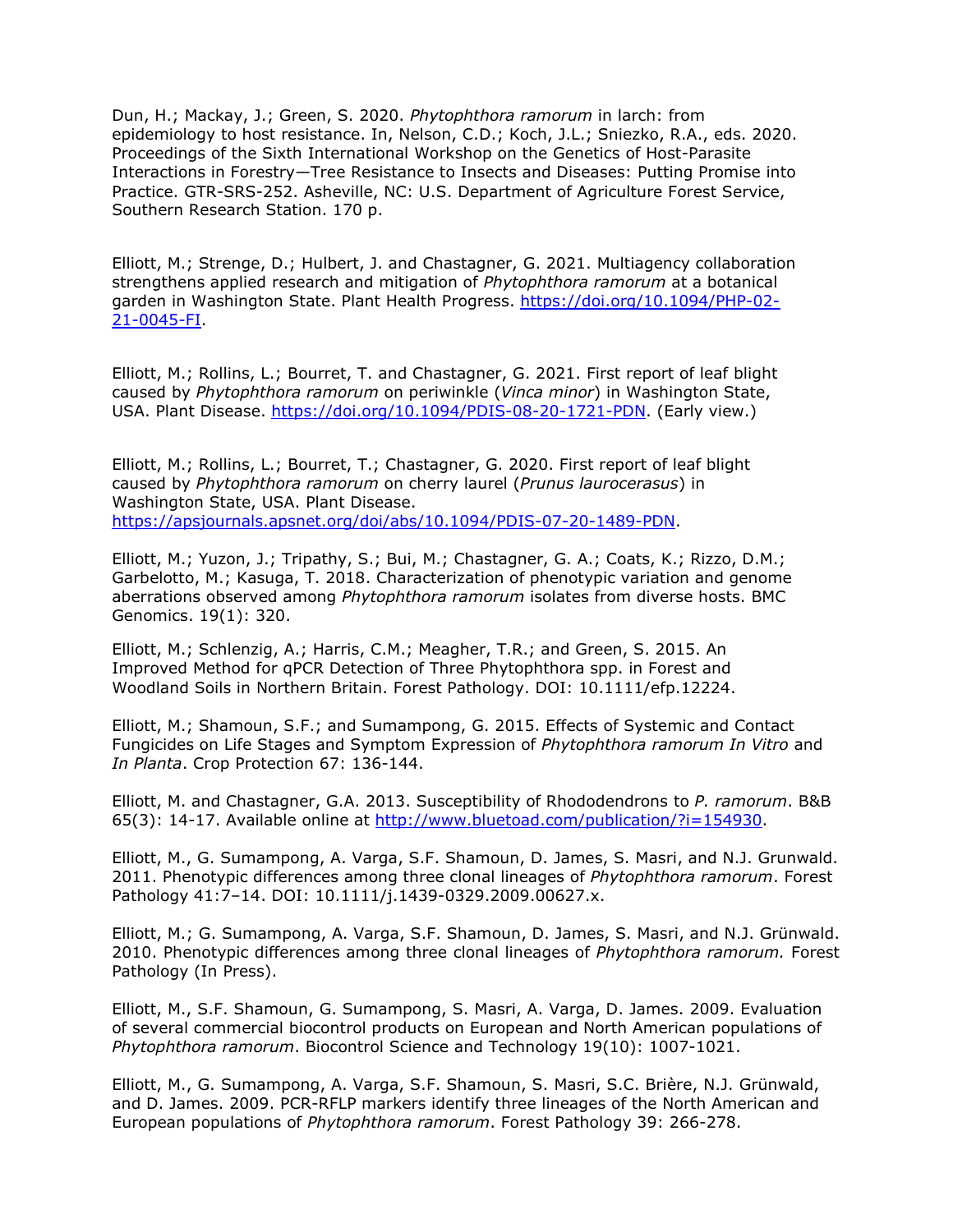Elliott, M., G. Sumampong, A. Varga, S.F. Shamoun, D. James, S. Masri, S.C.

Brière, and N.J. Grünwald. 2009. PCR-RFLP markers identify three lineages of the North American and European populations of *Phytophthora ramorum*. Forest Pathology 39:266– 278. DOI: 10.1111/j.1439-0329.2008.00586.x.

Elliott, M., T. Holmes, G. Sumampong, S.F. Shamoun, S.H. De Boer, S. Li, A. Varga, S. Masri, and D. James, D. 2009. [Bacterial soft rot in](http://nature.berkeley.edu/comtf/pdf/Elliott_M_2009.pdf) *Daphne laureola* (Thymelaceae): A [histopathological investigation.](http://nature.berkeley.edu/comtf/pdf/Elliott_M_2009.pdf) Phytopathology 99:S32.

Elliott, C.R., V. McDonald, V., and N.J. Grunwald. 2009. *[Phytophthora ramorum](http://nature.berkeley.edu/comtf/pdf/Elliott_CR_2009a.pdf)* - pathogenic [fitness of the three clonal lineages.](http://nature.berkeley.edu/comtf/pdf/Elliott_CR_2009a.pdf) Phytopathology 99:S32.

Elliott, C.R., V. McDonald, K.A. Henslee, and N.J. N.J. Grunwald. 2009. [Comparative](http://nature.berkeley.edu/comtf/pdf/Elliott_CR_2009b.pdf) epidemiology of *[Phytophthora ramorum](http://nature.berkeley.edu/comtf/pdf/Elliott_CR_2009b.pdf)* and other *Phytophthora* species. Phytopathology 99:S32.

Ellis, A., T. Vaclavik, and R.K. Meentemeyer. 2010. When is connectivity important? A case study of the spatial pattern of sudden oak death. Oikos, 119(3): 485-493.

Englander, L., Browning, M., and P.W. Tooley. 2006. Growth and sporulation of *Phytophthora ramorum* in vitro in response to temperature and light. Mycologia 98(3):365- 373.

Englander, L., and P. Tooley. 2003. Plant hosts in the nursery industry – Plants move! How might the movement of plants in the nursery industry contribute to the spread of *Phytophthora ramorum* to new areas? Sudden Oak Death online symposium. Doi:10.1094/SOD-2003-LE. [http://www.apsnet.org/online/SOD/pdf/Englander.pdf.](http://www.apsnet.org/online/SOD/pdf/Englander.pdf)

Enright, D.J.; Frangioso, K.M.; Isobe, K.; Rizzo, D.M. and Glassman, S.I. 2022. Mega‐fire in redwood tanoak forest reduces bacterial and fungal richness and selects for pyrophilous taxa that are phylogenetically conserved. Molecular Ecology. (Early view).

Erwin, D.C. and O.K. Ribeiro. 1996. *Phytophthora* diseases worldwide. APS Press, American Phytopathological Society, St. Paul, MN.

Espindola, A.S.; Cardwell, K.F.; Martin, F.N.; Hoyt, P.R.; Marek, S.; Schneider, W. and Garzon, C.D. 2022. A step towards validation of high-throughput sequencing for the identification of plant pathogenic oomycetes. Phytopathology. [https://apsjournals.apsnet.org/doi/abs/10.1094/PHYTO-11-21-0454-R.](https://apsjournals.apsnet.org/doi/abs/10.1094/PHYTO-11-21-0454-R) (Early View.)

European Food Safety Authority (EFSA) Panel on Plant Health (PLH). 2011. Scientific Opinion on the Pest Risk Analysis on *Phytophthora ramorum* prepared by the FP6 project RAPRA. European Food Safety Authority Journal, 9(6):2186. 107 pp. DOI: 10.2903/j.efsa.2011.2186.

Everhart, S.E.; Larsen, M.M.; and Grunwald, N.J. 2013. Where is *Phytophthora ramorum* Now? An Update on Clonal Populations in the U.S. Phytopathology 103(Suppl. 2):S2.41.

Eyre, C.A. and Garbelotto, M. 2015. Detection, Diversity, and Population Dynamics of Waterborne Phytophthora ramorum Populations. Phytopathology. 105(1): 57-68.

Eyre, C.A.; Hayden, K.J.; Kozanitas, M.; Grünwald, N.J.; and Garbelotto, M. 2014. Lineage, Temperature, and Host Species have Interacting Effects on Lesion Development in *Phytophthora ramorum*. Plant Disease. 98(12): 1717-1727.

Eyre, C.A.; Kozanitas, M.; and Garbelotto, M. 2013. Population Dynamics of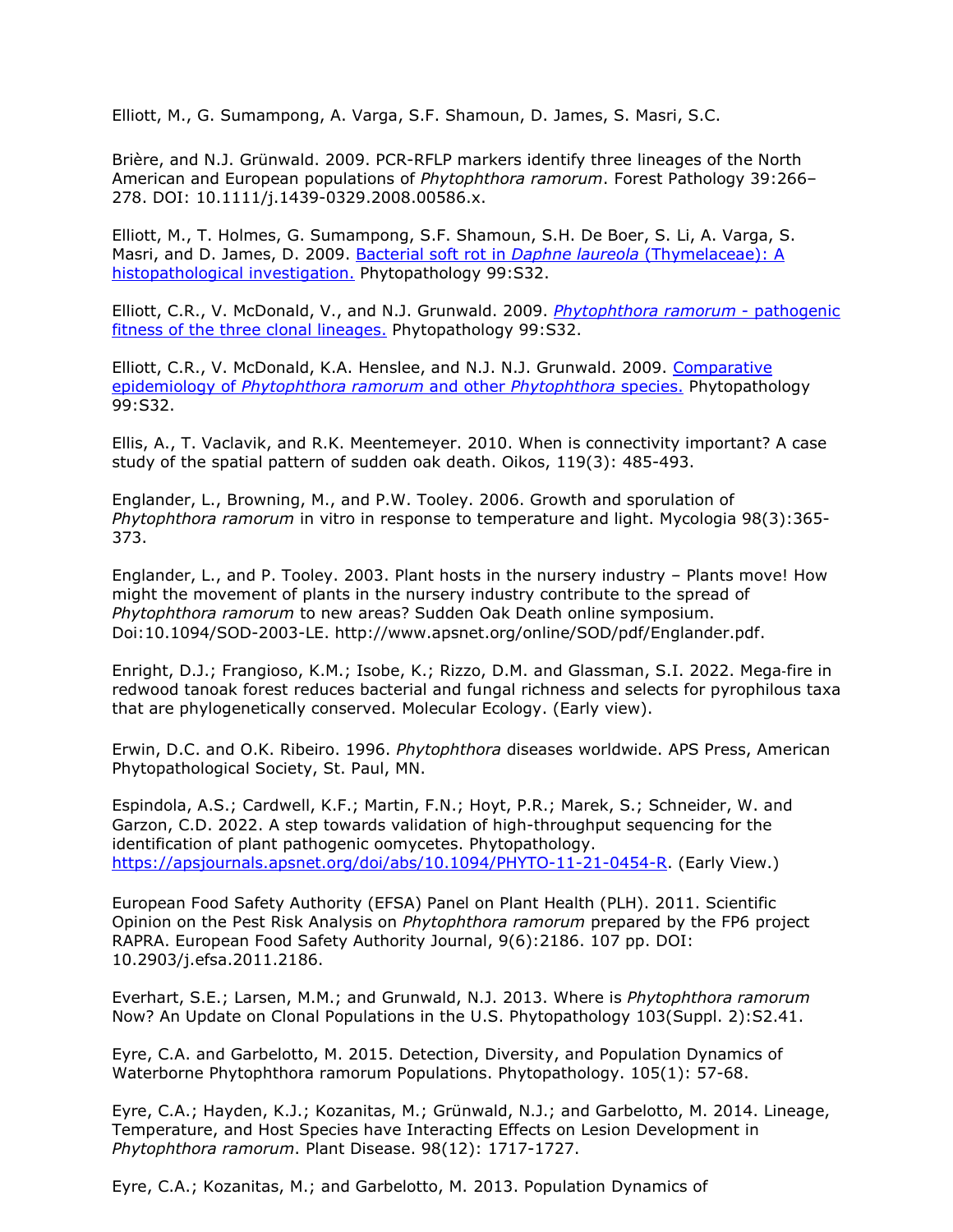Aerial and Terrestrial Populations of *Phytophthora ramorum* in a California Forest Under Different Climatic Conditions. Phytopathology. *In Press*. DOI: [http://dx.doi.org/10.1094/PHYTO-11-12-0290-R.](http://dx.doi.org/10.1094/PHYTO-11-12-0290-R)

Fahlgren, N.; Bollmann, S.R.; Kasschau, K.D.; Cuperus, J.T.; Press, C.M.; et al. 2013. Phytophthora Have Distinct Endogenous Small RNA Populations That Include Short Interfering and MicroRNAs. PLoS ONE. 8(10): e77181. DOI: 10.1371/journal.pone.0077181.

Feau, N.; Ojeda, D.I.; Beauseigle, S.; Bilodeau, G.J. and others. 2019. Improved detection and identification of the sudden oak death pathogen *Phytophthora ramorum* and the Port Orford cedar root pathogen *Phytophthora lateralis.* Plant Pathology. Early view. Doi: 10.1111/ppa.13015

Feia, S.; Morin, R.S.; Oswalt, C.M.; Liebhold, A.M. 2019. Biomass losses resulting from insect and disease invasions in US forests. Proceedings of the National Academy of Sciences. 116 (35):17371-17376. doi:10.4231/82EJ-B095.

Fichtner, E.J.; D.M. Rizzo, S.A. Kirk, and J.F. Webber. 2011. Root Infections May Challenge Management of Invasive *Phytophthora* spp. in U.K. Woodlands. Plant Disease, Volume 95, Number 1, Pages 13-18. DOI: 10.1094/PDIS-03-10-0236.

Fichtner, E.J., S.C. Lynch, and D.M. Rizzo. 2009. Survival, dispersal, and soil**-**mediated suppression of *Phytophthora ramorum* in a California redwood-tanoak forest. Phytopathology 99:608-619.

Fichtner, E.J., D.M. Rizzo, S. Kirk, A. Whybrow, and J. Webber. 2008. Root infections of *Phytophthora ramorum* and *Phytophthora kernoviae* in UK woodlands. Phytopathology 98:S53.

Fichtner, E.J., S.C. Lynch, and D.M. Rizzo. 2007. Detection, distribution, survival, and sporulation of *Phytophthora ramorum* in a California redwood-tanoak forest soil. Phytopathology 97:1366-1375.

Fichtner, E., D. Rizzo, S. Lynch, J. Davidson, G. Buckles, and J. Parke. 2007. Summer survival of *Phytophthora ramorum* in California forests. Phytopathology 97:S36.

Fichtner, E.J., S. Lynch, and D. Rizzo. 2005. [Detection and Distribution of](http://nature.berkeley.edu/comtf/pdf/Bibliography/7PosterFichtner.pdf) *Phytophthora ramorum* [in Redwood-Tanoak Forest Community Soils.](http://nature.berkeley.edu/comtf/pdf/Bibliography/7PosterFichtner.pdf) Sudden Oak Death Science Symposium II, 18-21 January 2005, Monterey, CA.

Fichtner, E., S. Lynch, and D. Rizzo. 2005. Summer Survival of *[Phytophthora ramorum](http://nature.berkeley.edu/comtf/pdf/Bibliography/33BiologyFichtner.pdf)* in [Forest Soils.](http://nature.berkeley.edu/comtf/pdf/Bibliography/33BiologyFichtner.pdf) Sudden Oak Death Science Symposium II, 18-21 January 2005, Monterey, CA.

Filipe, J.A.; Cobb, R.C.; Salmon, M.; Gilligan, C.A. 2019. Management strategies for conservation of tanoak in California forests threatened by sudden oak death: A Disease-Community Feedback Modelling Approach. Forests. 10(12): 1103.

Filipe, J.A.N.; Cobb, R.C.; Meentemeyer, R.K.; Lee, C.A.; Valachovic, Y.S.; Cook, A.R.; Rizzo, D.M.; and Gilligan, C.A. 2012. Landscape Epidemiology and Control of Pathogens with Cryptic and Long-Distance Dispersal: Sudden Oak Death in Northern Californian Forests. PLoS Comput Biol 8(1): e1002328. DOI: 10.1371/journal.pcbi.1002328.

Fischer, K. and L. Hadj-Chikh. "Sudden Oak Death and *Phytophthora ramorum* risk for Special Status Vertebrates in California, Oregon, and Washington." Wildlife Conservation Society. Posted online at: [http://nature.berkeley.edu/comtf/html/conservation.html.](http://nature.berkeley.edu/comtf/html/conservation.html)

Fischer, K. and L. Hadj-Chikh, Ph.D., Wildlife Conservation Society. "Sudden Oak Death and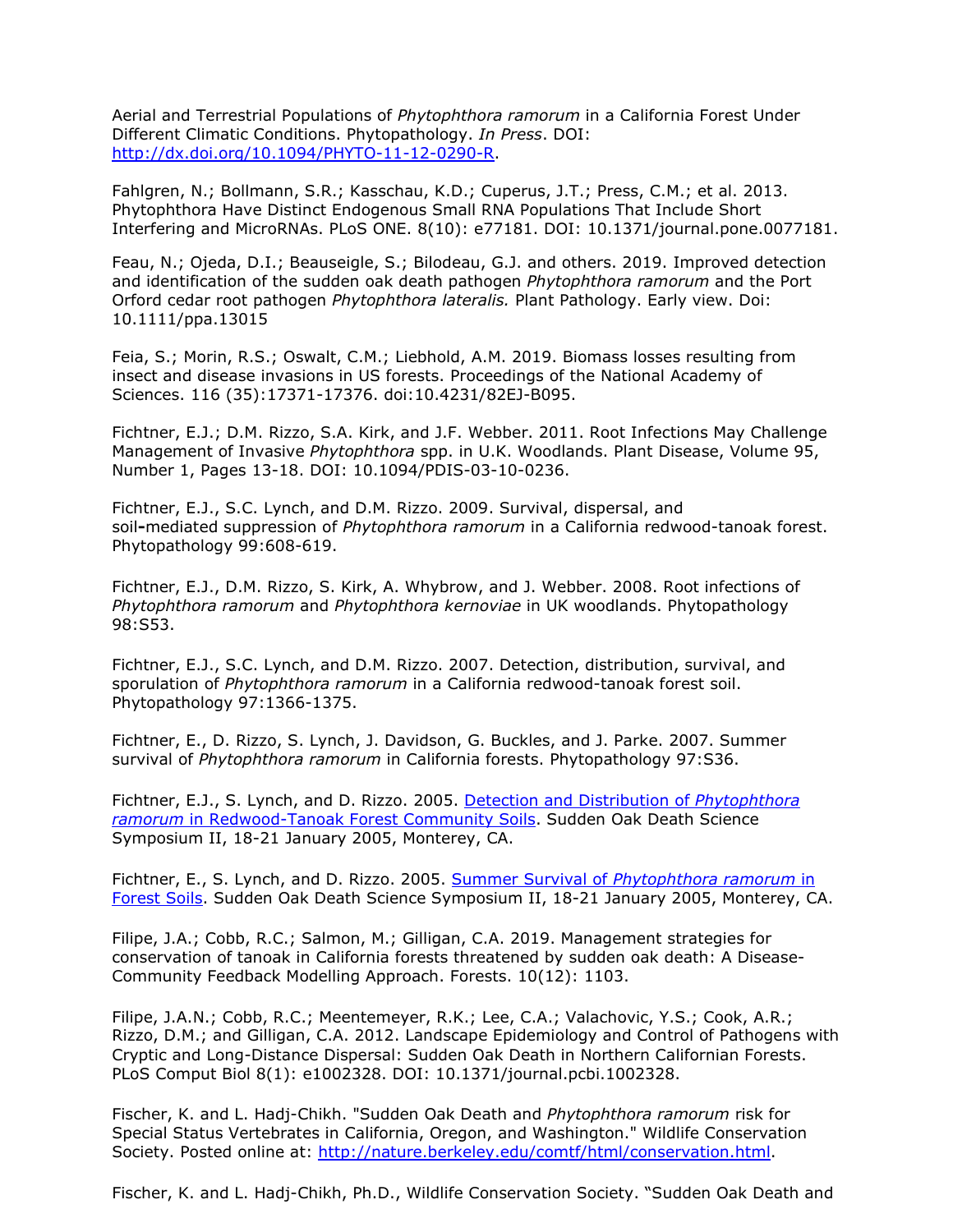*Phytophthora ramorum* risk for Special Status Vertebrates in California, Oregon, and Washington" Executive Summary.

Fitt, B.D.L., H.A. McCartney, and P.J. Walklate. 1989. The role of rain in dispersal of pathogen inoculum. Annual Review of Phytopathology 27: 241-270.

Florance, E.R. 2005. [Magnetic Resonance Imaging \(MRI\) of Oak Trees Infected with](http://nature.berkeley.edu/comtf/pdf/Bibliography/21Florance.pdf) *Phytophthora ramorum* [to Determine Potential Avenues of Infection in Bark.](http://nature.berkeley.edu/comtf/pdf/Bibliography/21Florance.pdf) Sudden Oak Death Science Symposium II, 18-21 January 2005, Monterey, CA.

Florance, E.R. 2002. Plant structures through which *Phytophthora ramorum* establishes infections. Sudden oak death science symposium, Monterey, California, 15-18 December 2002.<http://danr.ucop.edu/ihrmp/sodsymp/paper/paper12.html>

Forrestel, A.B.; Ramage, B.S.; Moody, T.; Moritz, M.A.; and Stephens, S.L. 2015. Disease, Fuels and Potential Fire Behavior: Impacts of Sudden Oak Death in Two Coastal California Forest Types. Forest Ecology and Management. 348: 23–30.

Forrester, Y., B. Randall-Schadle, A. Hogue, D. Orvang, and R. McDowell. 2005. [Modeling](http://nature.berkeley.edu/comtf/pdf/Bibliography/8PosterForrester.pdf) [the effectiveness of Federal Domestic Regulations on](http://nature.berkeley.edu/comtf/pdf/Bibliography/8PosterForrester.pdf) *P. ramorum*. Sudden Oak Death Science Symposium II, 18-21 January 2005, Monterey, CA.

Fowler, G. and R. Magerey. 2005. [Climate Host Mapping of](http://nature.berkeley.edu/comtf/pdf/Bibliography/61MonitoringFowler.pdf) *Phytophthora ramorum* causal [agent of Sudden Oak Death.](http://nature.berkeley.edu/comtf/pdf/Bibliography/61MonitoringFowler.pdf) Sudden Oak Death Science Symposium II, 18-21 January 2005, Monterey, CA.

Franceschini, S.; Webber, J.F.; Sancisi-Frey, S.; and Brasier, C.M. 2013. Gene × Environment Tests Discriminate the New EU2 Evolutionary Lineage of Phytophthora ramorum and Indicate that it is Adaptively Different. Forest Pathology. DOI: 10.1111/efp.12085.

Frankel, S.J. and Harrell, K.M., tech. coords. 2017. Proceedings of the Sudden Oak Death Sixth Science Symposium. Gen. Tech. Rep. GTR-PSW-255. Albany, CA: U.S. Department of Agriculture, Forest Service, Pacific Southwest Research Station. 106 p.

Frankel, S.J.; Kliejunas, J.T.; Palmieri, K.M.; and Alexander, J.M. tech. coords. 2013. Proceedings of the Sudden Oak Death Fifth Science Symposium. Gen. Tech. Rep. PSW-GTR-243. Albany, CA: U.S. Department of Agric[ulture, Forest Service, Pacific Southwest](http://www.fs.fed.us/psw/publications/documents/psw_gtr243/)  Research Station. 169 p. Available online at

[http://www.fs.fed.us/psw/publications/documents/psw\\_gtr243/.](http://www.fs.fed.us/psw/publications/documents/psw_gtr243/) For a free copy, emai[l](mailto:rschneider@fs.fed.us) [rschneider@fs.fed.us](mailto:rschneider@fs.fed.us) with your name and address, and include "PSW-GTR-243" in the subject line.

Frankel, S.J.; J.T. Kliejunas, K.M. Palmieri, tech. coords. 2010. [Proceedings of the Sudden](http://www.fs.fed.us/psw/publications/documents/psw_gtr229/) [Oak Death Fourth Science Symposium.](http://www.fs.fed.us/psw/publications/documents/psw_gtr229/) Gen. Tech. Rep. PSW-GTR-229. Albany, CA: U.S. Department of Agriculture, Forest Service, Pacific Southwest Research Station. 378 p.

Frankel, S.J., J.T. Kliejunas, and K.M. Palmieri, technical coordinators. 2008. Proceedings of the sudden oak death third science symposium. Gen. Tech. Rep. PSW-GTR-214. Albany, CA: U.S. Department of Agriculture, Forest Service, Pacific Southwest Research Station. 491 p. Available online at: [http://www.fs.fed.us/psw/publications/documents/psw\\_gtr214/.](http://www.fs.fed.us/psw/publications/documents/psw_gtr214/)

Frankel, S.J. 2007. Sudden oak death and *[Phytophthora ramorum](http://nature.berkeley.edu/comtf/pdf/FrankelAbstract.pdf)* in the USA: [a management challenge.](http://nature.berkeley.edu/comtf/pdf/FrankelAbstract.pdf) Australasian Plant Pathology, 37, 19–25.

Frankel, S.J., P.J. Shea and M.J. Haverty, tech. coords. 2006. Proceedings of the sudden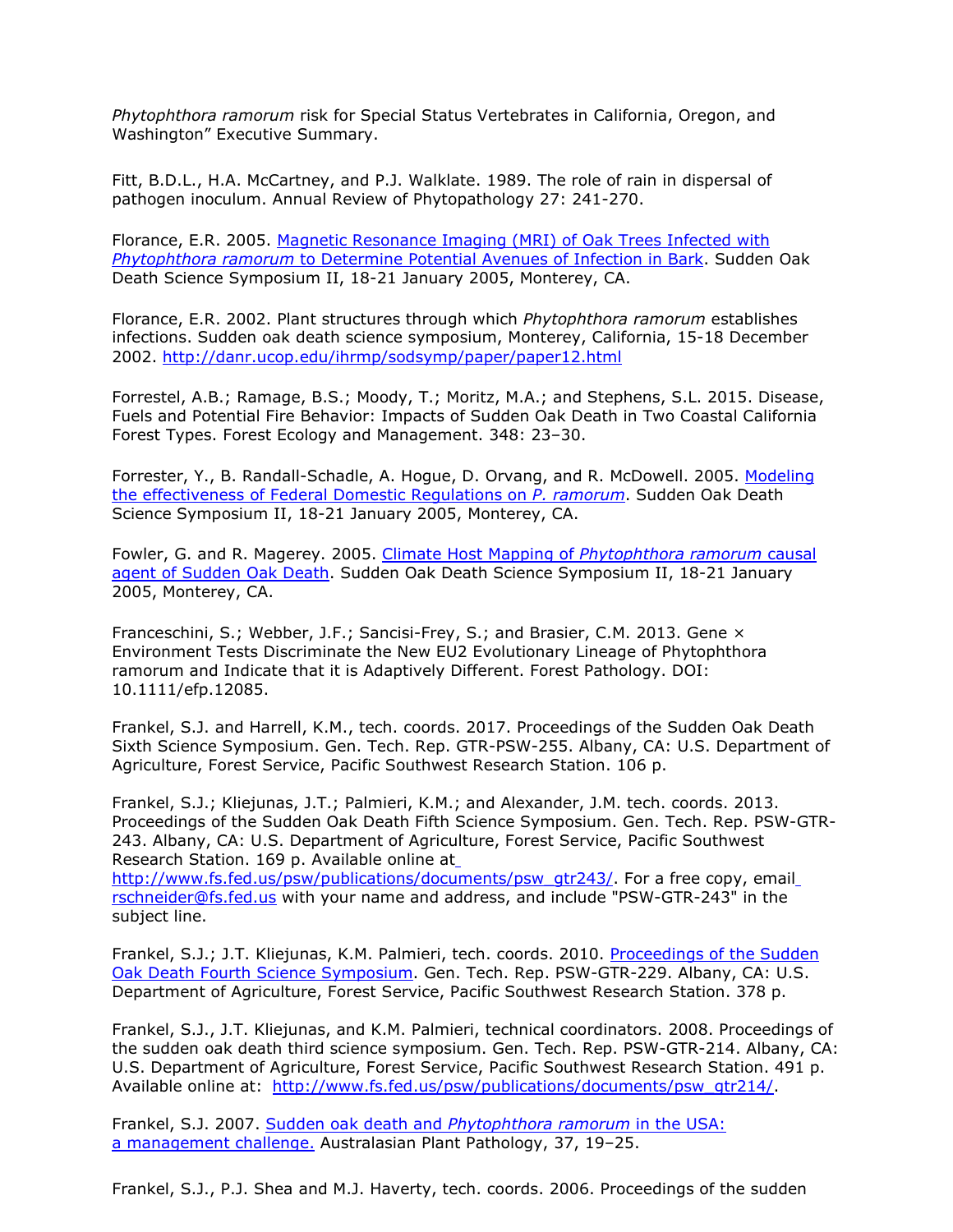oak death second symposium: the state of our knowledge. 2005 January 18-21; Monterey, CA. Gen. Tech. Rep. PSW-GTR-196. Albany, CA: Pacific Southwest Research Station, Forest Service, U.S. Department of Agriculture; p. 571. [Ordering information.](http://nature.berkeley.edu/comtf/pdf/Bibliography/SODflyer-%20Susan_email.pdf)

Frankel, S.J., S. Mori, J. Alexander, D. Owen, J. Davidson, and D. Rizzo. 2005. [A case study](http://nature.berkeley.edu/comtf/pdf/Bibliography/9PosterFrankel.pdf) [to evaluate ground-based, wildland survey methods for](http://nature.berkeley.edu/comtf/pdf/Bibliography/9PosterFrankel.pdf) *Phytophthora ramorum* (cause of [Sudden Oak Death\) in Coast Live Oak \(Quercus agrifolia\) stands in California.](http://nature.berkeley.edu/comtf/pdf/Bibliography/9PosterFrankel.pdf) Sudden Oak Death Science Symposium II, 18-21 January 2005, Monterey, CA.

Frankel, S. and S. Oak. 2005. [Converting biology into regulations: U.S.](http://nature.berkeley.edu/comtf/pdf/Bibliography/66ManagementFrankel.pdf) *Phytophthora ramorum* [quarantine as a case study.](http://nature.berkeley.edu/comtf/pdf/Bibliography/66ManagementFrankel.pdf) Sudden Oak Death Science Symposium II, 18-21 January 2005, Monterey, CA.

Frankel, S.J. and M. Stanley. 2005. Addressing *[Phytophthora ramorum](http://nature.berkeley.edu/comtf/pdf/Bibliography/10PosterFrankel.pdf)* in California: The [USDA-Forest Service, Pacific Southwest Region and California Department of Forestry and](http://nature.berkeley.edu/comtf/pdf/Bibliography/10PosterFrankel.pdf) [Fire Protection Programs.](http://nature.berkeley.edu/comtf/pdf/Bibliography/10PosterFrankel.pdf) Sudden Oak Death Science Symposium II, 18-21 January 2005, Monterey, CA.

Frankel, S.J. 2003. Sudden Oak Death's impact on urban [forestry and arboriculture. Sudden](http://www.apsnet.org/online/SOD/Papers/Frankel/default.htm)  oak death online symposium. Doi:10.1094/SOD-2003-SF. <http://www.apsnet.org/online/SOD/Papers/Frankel/default.htm>

Frankel, S.J. and M. Stanley. 2002. Addressing Sudden Oak Death for California. Proceedings of 2nd International Meeting on *Phytophthoras* in Forest and Wildland Ecosystems. International Union of Forestry Research Organizations Working Party 7.02.09. Albany, Western Australia. 30 September-5 October 2001.

Frankel, S.J. 2001. Sudden oak death in coastal California. Proceedings: U.S. Department of Agriculture Interagency Research Forum on Gypsy Moth and Other Invasive Species, January 16-19, Anapolis, Maryland. U.S.Department of Agriculture, Forest Service, Northeastern Research Station, 2001. General technical report NE: 285.

Funahashi, F.; Myrold, D.D.; Parke, J.L. 2021. The effects of soil solarization and application of a *Trichoderma* biocontrol agent on soil fungal and prokaryotic communities. Soil Science Society of America Journal. [https://doi.org/10.1002/saj2.20361.](https://doi.org/10.1002/saj2.20361)

Funahashi, F. and Parke, J.L. 2020. Soil solarization to eradicate soilborne *Phytophthora* spp. in container nurseries with surface gravel. J. Environ. Hort. 38(4): 158-167. <http://dx.doi.org/10.24266/0738-2898-38.4.158>

Funahashi, F. and Parke, J. *In Press*. Thermal Inactivation of Inoculum of Two *Phytophthora*  Species by Intermittent vs. Constant Heat. Phytopathology. [https://doi.org/10.1094/PHYTO-](https://doi.org/10.1094/PHYTO-06-17-0205-R)[06-17-0205-R.](https://doi.org/10.1094/PHYTO-06-17-0205-R)

Funahashi, F. and Parke, J.L. 2015. Effects of Soil Solarization and *Trichoderma Asperellum*  on Soilborne Inoculum of *Phytophthora ramorum* and *Phytophthora pini* in Container Nurseries. Plant Disease. Accepted for publication. [http://dx.doi.org/10.1094/PDIS-04-15-](http://dx.doi.org/10.1094/PDIS-04-15-0453-RE) [0453-RE.](http://dx.doi.org/10.1094/PDIS-04-15-0453-RE)

Funahashi, F. and Parke, J.L. 2013. Effects of Solarization and Biocontrol on Soilborne *Phytophthora* spp. in Container Nurseries. Phytopathology 103(Suppl. 2):S2.46.

Fry, W.E. and S.B. Goodwin. 1997. Resurgence of the Irish potato famine fungus. BioScience 47: 363-71.

Gagnon, M.C.; Feau, N.; Dale, A.L.; Dhillon, B.; Hamelin, R.C.; Brasier, C.M.; Grünwald,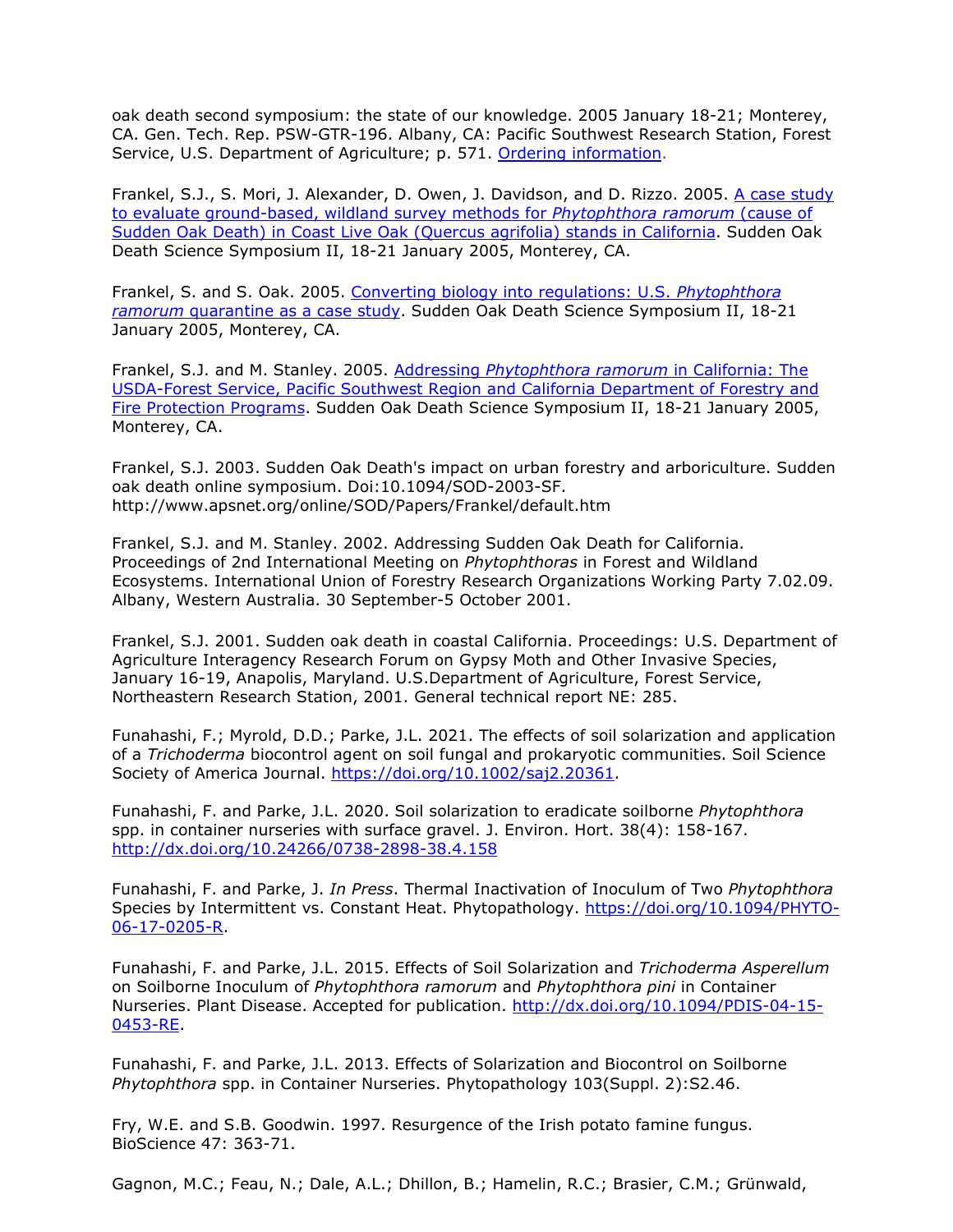N.J.; Brière, S.C.; and Bilodeau, G.J. 2017. Development and Validation of Polymorphic Microsatellite Loci for the NA2 Lineage of Phytophthora ramorum from Whole Genome Sequence Data. Plant Disease. 101(5): 666-673.

Gagnon, M.C.; Feau, N.; Dale, A.L.; Dhillon, B.; Hamelin, R.; Brasier, C.; Grünwald, N.J.; Brière, S.C.; and Bilodeau, G. In press. Development and Validation of Polymorphic Microsatellite Loci for the NA2 Lineage of Phytophthora ramorum from Whole Genome Sequence Data. Plant Disease. [http://dx.doi.org/10.1094/PDIS-11-16-1586-RE.](http://dx.doi.org/10.1094/PDIS-11-16-1586-RE)

Gagnon, M.C.; Bergeron, M.J.; Hamelin, R.C.; Grünwald, N.J.; and Bilodeau, G. J. 2014. Real-Time PCR Assay to Distinguish Phytophthora ramorum Lineages Using the Cellulose Binding Elicitor Lectin (CBEL) Locus. Canadian Journal of Plant Pathology. 36(3): 367-376. DOI: 10.1080/07060661.2014.924999.

Gallegly, M.E. and C. Hong. 2008. *Phytophthora*: Identifying Species by Morphology and DNA Fingerprints; 168 pages; APS Press. ISBN 978-0-89054-364-1.

Gandolfo, D.S.; Mortimer, H.; Woodhall, J.W.; and Boonham, N. 2016. Fourier Transform Infra-Red Spectroscopy Using an Attenuated Total Reflection Probe to Distinguish between Japanese Larch, Pine, and Citrus Plants in Healthy and Diseased States. Spectrochimica Acta Part A: Molecular and Biomolecular Spectroscopy. 163: 181–188.

Garbelotto, M.; Dovana, F.; Schmidt, D.; Chee, C.; Lee, C.; Fieland, V.; Grünwald, N.J. and Valachovic, Y. 2021. First reports of *Phytophthora ramorum* clonal lineages NA1 and EU1 causing Sudden Oak Death on tanoaks in Del Norte County, California. Plant Disease. Early View.

Garbelotto, M.; Schmidt, D.; Popenuck, T. Early View. Pathogenicity and infectivity of *Phytophthora ramorum* vary depending on host species, infected plant part, inoculum potential, pathogen genotype and temperature. Plant Pathology. [https://doi.org/10.1111/ppa.13297.](https://doi.org/10.1111/ppa.13297)

Garbelotto, M.; Popenuck, T.; Hall, B.; Schweigkofler, W.; Dovana, F.; Goldstein De Salazar, R.; Schmidt, D. and Sims, L. *First Look*. Citizen science uncovers *Phytophthora ramorum* as a threat to several rare or endangered California manzanita species. Plant Disease. [https://doi.org/10.1094/PDIS-03-20-0619-RE.](https://doi.org/10.1094/PDIS-03-20-0619-RE)

Garbelotto, M.; Schmidt, D.; Swain, S.; Hayden, K.; and Lione, G. 2017. The Ecology of Infection between a Transmissive and a Dead‐End Host Provides Clues for the Treatment of a Plant Disease. Ecosphere. 8(5).

Garbelotto, M.; Maddison, E.R.; and Schmidt, D. 2014. SODmap and SODmap Mobile: Two Tools to Monitor the Spread of Sudden Oak Death. Forest Phytophthoras 4(1). DOI: 10.5399/osu/fp.4.1.3560. [http://journals.oregondigital.org/ForestPhytophthora/article/view/3560/3335.](http://journals.oregondigital.org/ForestPhytophthora/article/view/3560/3335)

Garbelotto, M.; Barbosa, D.; Mehl, H.; and Rizzo, D.M. 2014. First Report of the NA2 Lineage of Phytophthora ramorum from an Ornamental Rhododendron in the Interior of California. Plant Disease. 98(6): 849.

Garbelotto, M. and Hayden, K.J. 2012. Sudden Oak Death: Interactions of the Exotic Oomycete *Phytophthora ramorum* with Naïve North American Hosts. Eukaryotic Cell 11(11):1313 -1323. DOI: 10.1128/EC.00195-12. Available online at [http://ec.asm.org/content/current.](http://ec.asm.org/content/current)

Garbelotto, M., T.Y. Harnik, T.Y. and D.J. Schmidt. 2008. Efficacy of phosphonic acid, metalaxyl-M and copper hydroxide against *Phytophthora ramorum in vitro* and *in planta.*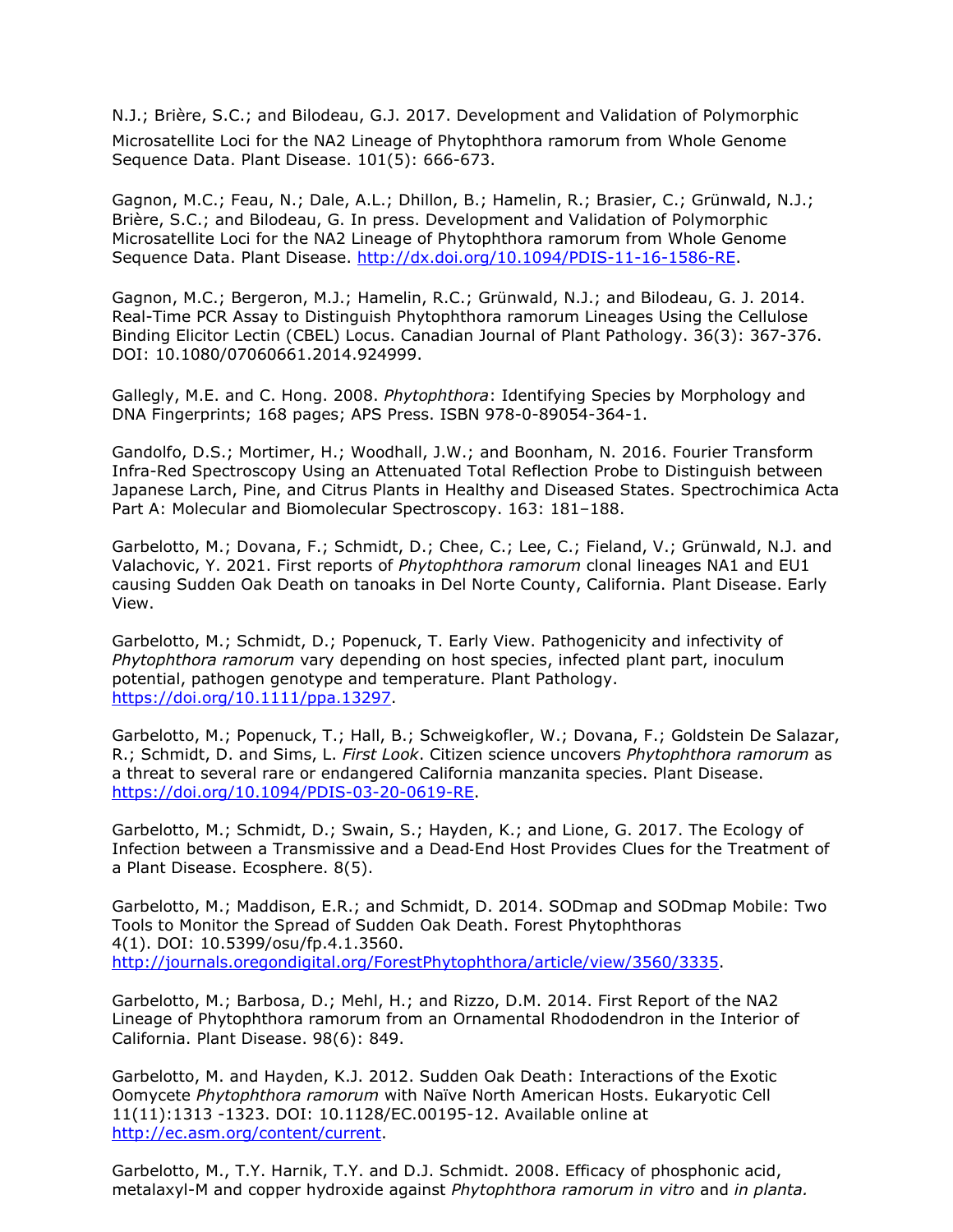*Plant Pathology.* DOI: 10.1111/j.1365-3059.2008.01894.x.

Garbelotto, M and Pautasso, M. 2011. Impacts of exotic forest pathogens on Mediterranean ecosystems: four case studies. European Journal of Plant Pathology. DOI 10.1007/s10658- 011-9928-6.

Garbelotto, M., D.J. Schmidt, and T.Y. Harnik. 2007. Phosphite Injections and Bark Application of Phosphite + Pentrabark Control Sudden Oak Death in Coast Live Oak. Arboriculture & Urban Forestry 33(5): 309-317.

Garbelotto, M., D. Hüberli, and D. Shaw. 2006. First Report on an Infestation of *Phytophthora cinnamomi* in Natural Oak Woodlands of California and its Differential Impact on Two Native Oak Species. *Plant Disease* 90:685. Published on-line as DOI:10.1094/PD-90-0685C. Accepted for publication 9 February 2006.

Garbelotto, M., K. Ivors, D. Huberli, P. Bonants, and A. Wagner. 2005. [Potential for sexual](http://nature.berkeley.edu/comtf/pdf/Bibliography/8Garbelotto.pdf) reproduction of *Phytophthora ramorum* [in Washington state nurseries.](http://nature.berkeley.edu/comtf/pdf/Bibliography/8Garbelotto.pdf) Sudden Oak Death Science Symposium II, 18-21 January 2005, Monterey, CA.

Garbelotto, M. and D.M. Rizzo. 2005. A California-based chronological review (1995-2004) of research on *Phytophthora ramorum*, the causal agent of sudden oak death. Phytopathol. Mediterr. 44(2).

Garbelotto, M. 2004. Sudden oak death: A tale of two continents. Outlook on pest management, April: 85-89.

Garbelotto, M. 2003. Composting as a control for sudden oak death disease. Biocycle 44: 53-56.

Garbelotto, M. 2003. [Molecular diagnostics of](http://www.apsnet.org/online/proceedings/SOD/Papers/garbelotto/default.htm) *Phytophthora ramorum*, causal agent of [sudden oak death.](http://www.apsnet.org/online/proceedings/SOD/Papers/garbelotto/default.htm) APS Sudden Oak Death Online Symposium, 21 April - May 12 2003.

Garbelotto, M., J.M. Davidson, K. Ivors, P.E. Maloney, D. Huberli, S.T. Koike, and D.M. Rizzo. 2003. [Non-oak native plants are main hosts for sudden oak death pathogen in](http://nature.berkeley.edu/comtf/pdf/Bibliography/garbelotto2003a.pdf) [California.](http://nature.berkeley.edu/comtf/pdf/Bibliography/garbelotto2003a.pdf) California Agriculture 57: 18-23.

Garbelotto, M., D.M. Rizzo, J.M. Davidson, K. Ivors, P.E. Maloney, D. Hüberli, K. Hayden, T. Harnik, and S.T. Koike. 2003. *Phytophthora ramorum*[: An emerging forest pathogen.](http://nature.berkeley.edu/comtf/html/aps_resources.html#03aps04) Phytopathology 93: S28.

Garbelotto, M., D.J. Schmidt, S. Tjosvold, and T.Y. Harnik. 2003. [Chemical treatment](http://nature.berkeley.edu/comtf/html/aps_resources.html#03aps07) [strategies for control of sudden oak death in oaks and tanoaks.](http://nature.berkeley.edu/comtf/html/aps_resources.html#03aps07) Phytopathology 93: S28.

Garbelotto, M., D.M. Rizzo, J.M. Davidson, and S.J. Frankel. 2002. How to recognize the symptoms of the diseases caused by *Phytophthora ramorum,* causal agent of Sudden Oak Death. USDA Forest Service, Pacific Southwest Region publication. 15 pp.

Garbelotto, M., D.M. Rizzo, K. Hayden, J.M. Davidson, and S. Tjosvold. 2002. *[Phytophthora](http://nature.berkeley.edu/comtf/pdf/Bibliography/garbelotto2002b.pdf) ramorum* [and Sudden Oak Death in California: III. Pathogen genetics.](http://nature.berkeley.edu/comtf/pdf/Bibliography/garbelotto2002b.pdf) In: 5th Symposium on California Oak Woodlands, R. Standiford & D. McCreary, Eds. USDA Forest Service, General Technical Report. PSW-GTR-184: 765-7744.

Garbelotto, M., D.M. Rizzo, and L. Marais. 2002. *[Phytophthora ramorum](http://nature.berkeley.edu/comtf/pdf/Bibliography/garbelotto2002a.pdf)* and Sudden Oak [Death in California: IV. Chemical control.](http://nature.berkeley.edu/comtf/pdf/Bibliography/garbelotto2002a.pdf) In: 5th Symposium on California Oak Woodlands, R. Standiford & D. McCreary, Eds., USDA Forest Service, General Technical Report, PSW-GTR-184: 811-818.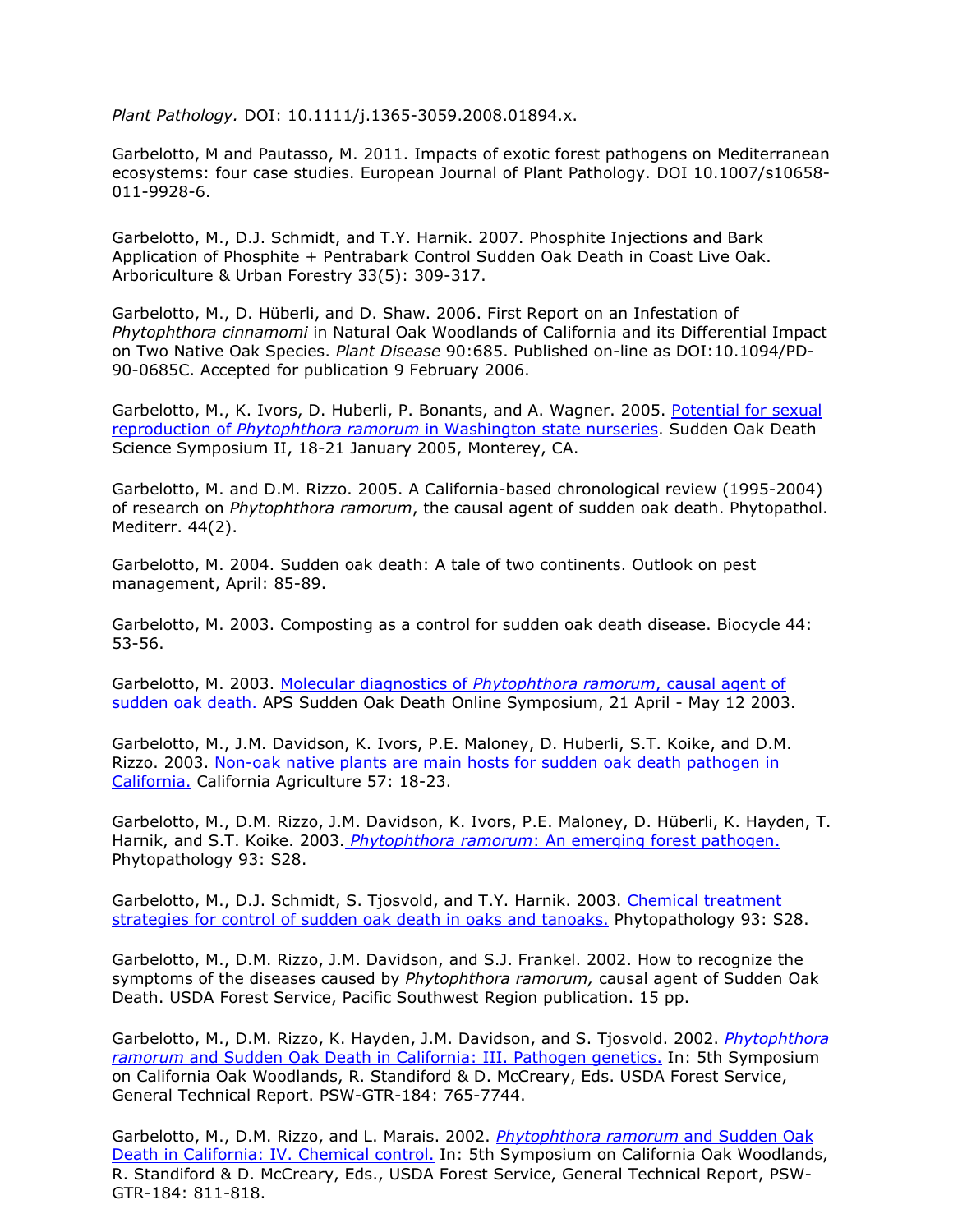Garbelotto, M. and D.M. Rizzo. 2001. Preliminary studies on chemical and cultural control of *Phytophthora* associated with sudden oak death. Phytopathology 91: S30.

Garbelotto, M., D.M. Rizzo, and J.M. Davidson. 2001. Studies in the genetics of a new *Phytophthora* species associated with Sudden Oak Death in California. Phytopathology 91(6): S110.

Garbelotto, M., P. Svihra, and D.M. Rizzo. 2001. Sudden oak death syndrome fells three oak species. California Agriculture 55: 9–19.

Gaydos, D.A.; Jones, C.M.; Jones, S.K.; Millar, G.C.; Petras, V.; Petrasova, A.; Mitasova, H. and Meentemeyer, R.K. 2021. Evaluating online and tangible interfaces for engaging stakeholders in forecasting and control of biological invasions. Ecological Applications: e02446.

[https://doi.org/10.1002/eap.2446.](https://doi.org/10.1002/eap.2446)

Gaydos, D.A. 2020. Engaging forest stakeholders in disease management through participatory modeling. PhD thesis. Forestry and Environmental Resources. North Carolina State University. Raleigh, North Carolina. 155 pg. [https://repository.lib.ncsu.edu/bitstream/handle/1840.20/37546/etd.pdf?sequence=1.](https://repository.lib.ncsu.edu/bitstream/handle/1840.20/37546/etd.pdf?sequence=1)

Gaydos, D.A.; Petrasova, A.; Cobb, R.C. and Meentemeyer, R.K. 2019. Forecasting and control of emerging infectious forest disease through participatory modelling. Philosophical Transactions R. Soc. B. 374: 20180283. [http://dx.doi.org/10.1098/rstb.2018.0283.](http://dx.doi.org/10.1098/rstb.2018.0283)

Geltz, E., J. McHugh, L. Baird, S. Ghosh, P. Thut, and M. Kolipinski. 2005. [Examinations of](http://nature.berkeley.edu/comtf/pdf/Bibliography/11PosterGeltz.pdf) *[Phytophthora ramorum](http://nature.berkeley.edu/comtf/pdf/Bibliography/11PosterGeltz.pdf)* Infection in *Camellia*. Sudden Oak Death Science Symposium II, 18- 21 January 2005, Monterey, CA.

Gibson, G. and Gilligan, C.A. 2015. Inference and Prediction with Individual-based Stochastic Models of Epidemics. Biosecurity Surveillance: Quantitative Approaches. 253- 264.

Gilless, J.K., J. Tack, and A.P. Zwane. 2005. [Who pays for Sudden Oak Death? An](http://nature.berkeley.edu/comtf/pdf/Bibliography/68Gilless.pdf) [econometric investigation of the impact of an emerging pathogen on California nurseries.](http://nature.berkeley.edu/comtf/pdf/Bibliography/68Gilless.pdf) Sudden Oak Death Science Symposium II, 18-21 January 2005, Monterey, CA.

Giltrap, P.M., K.J.D. Hughes, V.C. Barton, E. Hobden, P. Barber, and K. Izzard. 2007. *Phytophthora ramorum* on three new hosts detected using on-site diagnostics. Plant Pathology 56, 728. DOI: 10.1111/j.1365-3059.2007.01590.x.

Giltrap, P.M., A.J. Inman, V.C. Barton, A.V. Barnes, C.R. Lane, K.J.D. Hughes, J. Tomlinson, M.L. Dean, and K. Izzard. 2004. First report of ramorum dieback (*Phytophthora ramorum*) on *Hamamelis virginiana* in the UK. Plant Pathology 53(4): 526- 526(1).

Ginetti, B.; Carmignani, S.; Ragazzi, A.; and Moricca, S. In press. Biological and Epidemiological Aspects of the Quarantine Pathogen Phytophthora ramorum. Micologia Italiana. Vol. 44. DOI: 10.6092/issn.2465-311X/5590.

Ginetti, B.; Carmignani, S.; Ragazzi, A.; Werres, S.; Moricca, S. 2014. Foliar Blight and Shoot Dieback Caused by Phytophthora ramorum on Viburnum tinus in the Pistoia Area, Tuscany, Central Italy. Plant Disease. 98(3): 423-423.

Goheen, E.M.; Reeser, P.; and Sutton, W. Reducing the spread of *Phytophthora ramorum* on the Redwood Nature Trail, Curry County Oregon: A case study. Poster 22. 6th IUFRO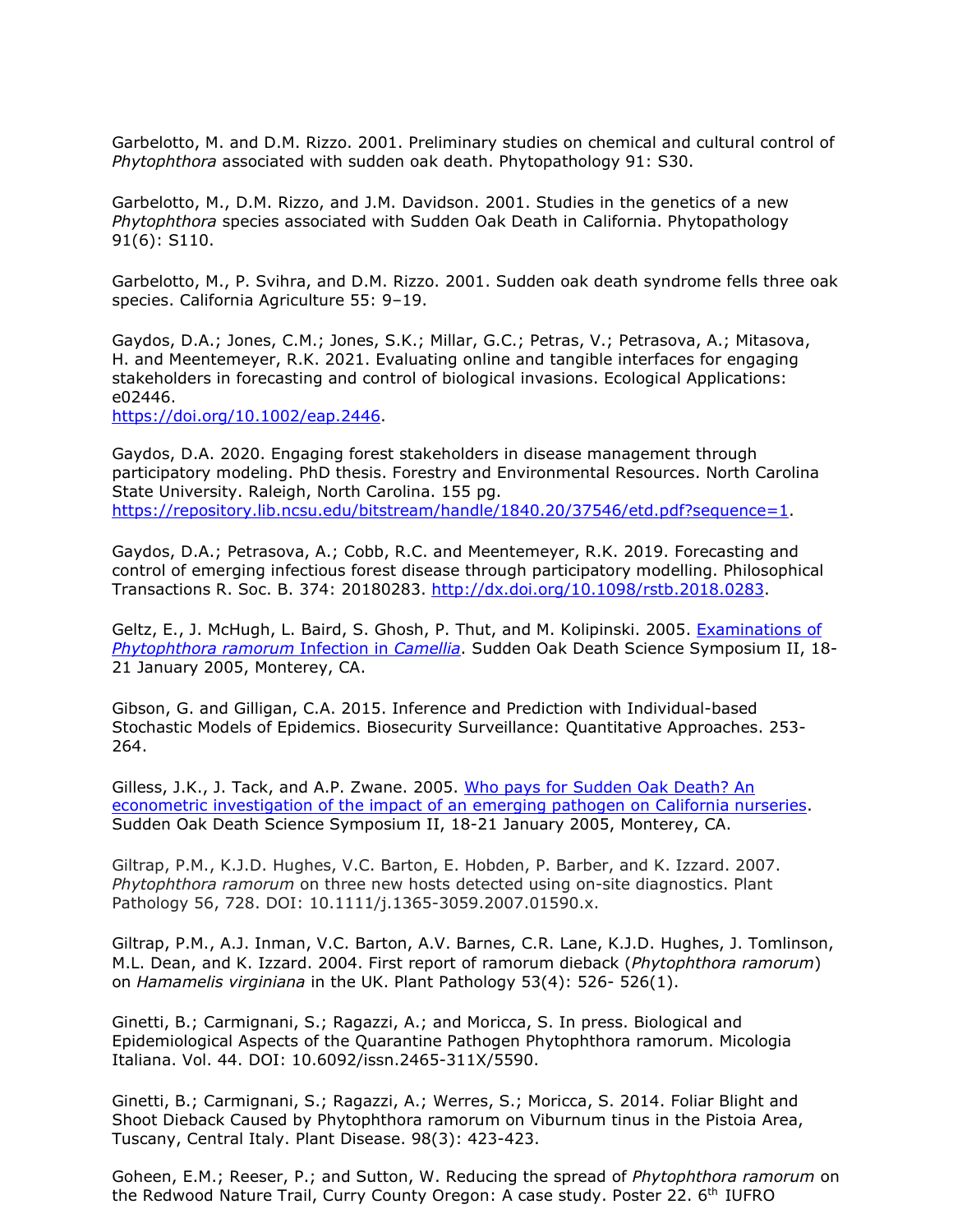Meeting Working Party 7-02-09, *Phytophthora* in Forests and Natural Ecosystems Meeting. September 9 – 14, 2012. Córdoba-Spain.

Goheen, E.M. and S.J. Frankel, tech. coords. 2009. *Phytophthoras* in forests and natural ecosystems. Proceedings of the fourth meeting of the International Union of Forest Research Organizations (IUFRO) Working Party S07.02.09. August 26-31, 2007, Monterey, CA. Gen. Tech. Rep. PSW-GTR-221. Albany, CA: U.S. Department of Agriculture, Forest Service, Pacific Southwest Research Station. 334 p.

Goheen, E., E. Hansen, A. Kanaskie, N. Osterbauer, J. Parke, J. Pscheidt, and G. Chastagner. April 2006. Sudden Oak Death and *Phytophthora ramorum*: [A Guide for Forest](http://extension.oregonstate.edu/catalog/pdf/em/em8877.pdf) [Managers, Christmas Tree Growers, and Forest Tree Nursery Operators in Oregon and](http://extension.oregonstate.edu/catalog/pdf/em/em8877.pdf) [Washington.](http://extension.oregonstate.edu/catalog/pdf/em/em8877.pdf) Oregon State University Extension Service, EM8877. 16 pgs.

Goheen, E., A. Kanaskie, M. McWilliams, E. Hansen, W. Sutton, and N. Osterbauer. 2005. [Surveying and Monitoring Sudden Oak Death in Southwest Oregon Forests.](http://nature.berkeley.edu/comtf/pdf/Bibliography/79Goheen.pdf) Sudden Oak Death Science Symposium II, 18-21 January 2005, Monterey, CA.

Goheen, E., A. Kanaskie, J. Parke, M. Roth, N. Osterbauer, and A. Trippe. 2005. [Applications](http://nature.berkeley.edu/comtf/pdf/Bibliography/12Goheen.pdf) [of Fungicides to Protect Four Hosts from Foliar Infection by](http://nature.berkeley.edu/comtf/pdf/Bibliography/12Goheen.pdf) *Phytophthora ramorum* in Curry [County, Oregon.](http://nature.berkeley.edu/comtf/pdf/Bibliography/12Goheen.pdf) Sudden Oak Death Science Symposium II, 18-21 January 2005, Monterey, CA.

Goheen, E., T. Kubisiak, and W. Zhao. 2005. [The Search for the Origin of](http://nature.berkeley.edu/comtf/pdf/Bibliography/29Goheen.pdf) *Phytophthora ramorum*[: A First Look in Yunnan Province, People's Republic of China.](http://nature.berkeley.edu/comtf/pdf/Bibliography/29Goheen.pdf) Sudden Oak Death Science Symposium II, 18-21 January 2005, Monterey, CA.

Goheen, E., E. Hansen, A. Kanaskie, M. McWilliams, N. Osterbauer, W. Sutton, and L. Rehms. 2004. An eradication strategy for *Phytophthora ramorum* in Oregon coastal forests. Phytopathology 94: S35.

Goheen E.M., E.M. Hansen, A. Kanaskie, M.G. McWilliams, N. Osterbauer, and W. Sutton. 2002. [Eradication of sudden oak death in Oregon.](http://apsnet.org/meetings/2002/abstracts/a02ma212.htm) Phytopathology 92: S30.

Goheen, E., E. Hansen, A. Kanaskie, M.G. McWilliams, N. Osterbauer, and W. Sutton. 2002. [Sudden oak death, caused by](http://www.apsnet.org/online/proceedings/sod/Papers/APS/PDnote_86-4.html) *Phytophthora ramorum*, in Oregon. Plant Disease 66: 441.

Goheen, E., E. Hansen, A. Kanaskie, M. McWilliams, N. Osterbauer, and W. Sutton. 2002. [Plant species naturally infected by](http://danr.ucop.edu/ihrmp/sodsymp/poster/poster37.html) *Phytophthora ramorum* in Oregon forests. Sudden Oak Death Science Symposium, 15-18 December 2002, Monterey, CA.

Goheen, E., E. Hansen, A. Kanaskie, M.G. McWilliams, N. Osterbauer, and W. Sutton. 2001. Sudden oak death caused by *Phytophthora ramorum*, in Oregon. In: Proceedings, 49th WIFDWC, September 10-14, 2001, Carmel CA. Pp. 117-119.

Gordon, S., R. Whitkus, R. Meentemeyer, and B. Anacker. 2005. [Amplified Fragment Length](http://nature.berkeley.edu/comtf/pdf/Bibliography/13PosterGordon.pdf) [Polymorphism Assessment of Population Diversity in California Bay \(Umbellularia](http://nature.berkeley.edu/comtf/pdf/Bibliography/13PosterGordon.pdf) [californica\).](http://nature.berkeley.edu/comtf/pdf/Bibliography/13PosterGordon.pdf) Sudden Oak Death Science Symposium II, 18-21 January 2005, Monterey, CA.

Goss, E.M. and Wang, J. 2017. Pathways and Populations in Phytophthora: A Legacy of Destruction. 34-S.

Goss, E.M. 2013. Migration and Evolution of *Phytophthora* Plant Pathogens in the Age of Globalization. Phytopathology 103(Suppl. 2):S2.177.

Goss, E.M., M. Larsen, A. Vercauteren, Werres, S.; Heungens, K.; Grünwald, N.J. 2011.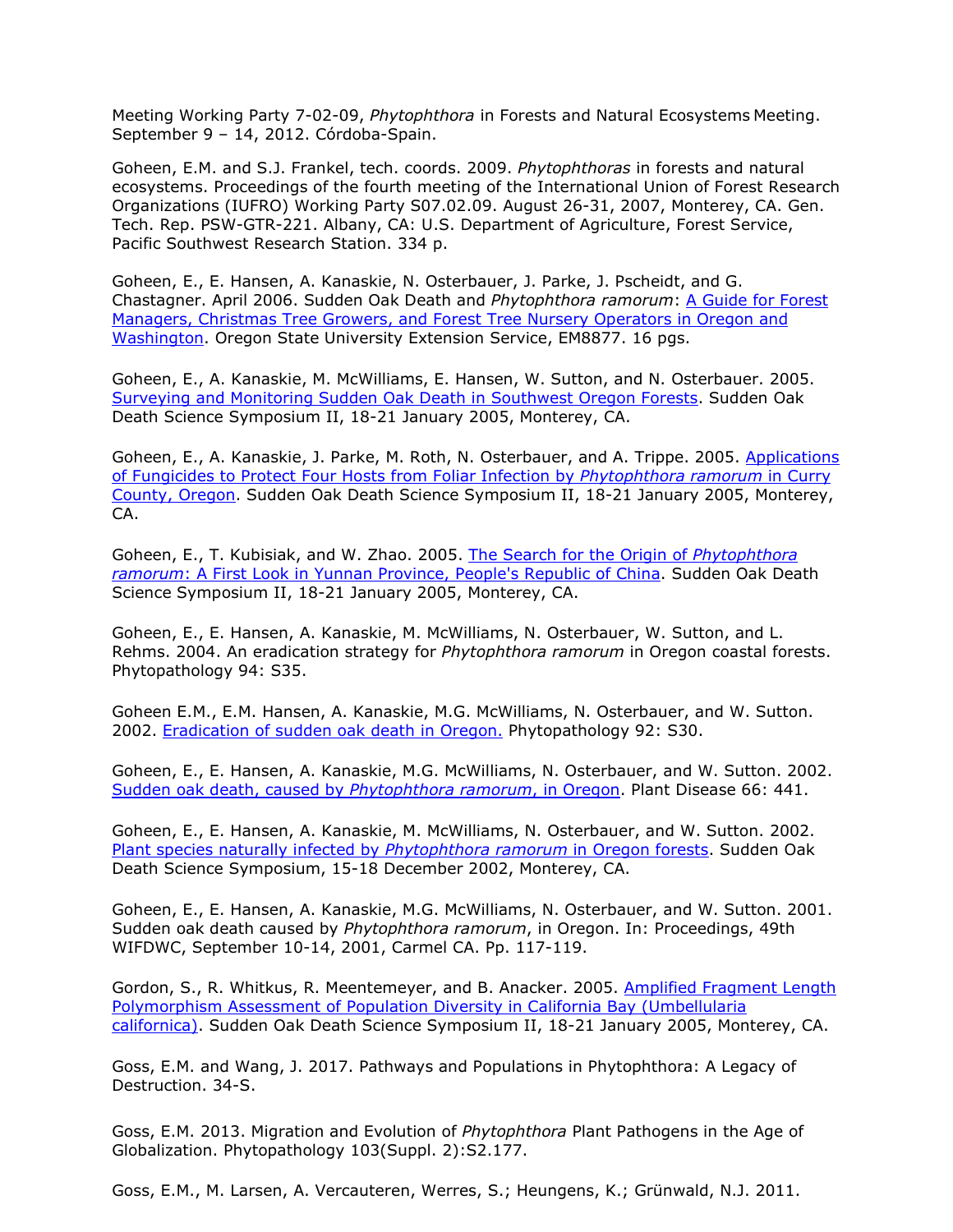*Phytophthora ramorum* in Canada: Evidence for Migration Within North America and from Europe. Phytopathology, Volume 101, Number 1, Pages 166-171. DOI: 10.1094/PHYTO-05- 10-0133.

Goss, E.M. 2010. Inference of *Phytophthora ramorum* migration pathways. Phytopathology 100:S157.

Goss, E.M., M. Larsen, A. Vercauteren, S. Werres, K. Heungens, and N.J. Grunwald. 2010. Genotypic diversity of *Phytophthora ramorum* in Canada. Phytopathology 100:S42.

Goss, E.M., M. Larsen, G.A. Chastagner, D.R. Givens, and N.J. Grünwald. 2009. Population genetic analysis infers migration pathways of *Phytophthora ramorum* in US nurseries. PLoS Pathogens 5(9): e1000583.

Goss, E.M., M. Larsen, G.A. Chastagner, D.R. Givens, and N.J. Grunwald. 2009. [Variation](http://nature.berkeley.edu/comtf/pdf/Goss_2009.pdf) within the NA1 clonal lineage of *Phytophthora ramorum* [from US nurseries reveals migration](http://nature.berkeley.edu/comtf/pdf/Goss_2009.pdf) [pathways.](http://nature.berkeley.edu/comtf/pdf/Goss_2009.pdf) Phytopathology 99:S45.

Goss, E.M., I. Carbone, and N.J. Grünwald. 2009. Ancient isolation and independent evolution of the three clonal lineages of the exotic sudden oak death pathogen *Phytophthora ramorum*. Molecular Ecology 18:1161–1174. DOI: 10.1111/j.1365-294X.2009.04089.x.

Goss, E.M. and N.J. Grunwald. 2008. Ancient isolation and independent evolution of the three clonal lineages of the sudden oak death pathogen *Phytophthora ramorum*. Phytopathology 98:S61.

Goss, E., C. Press, and N. Grunwald. 2007. Selection on an avirulence homolog (Avh) gene family in *Phytophthora ramorum*, causal agent of Sudden Oak Death and Ramorum blight. Phytopathology 97:S41.

Gottschalk, K.W. 2002. Potential susceptibility of eastern forests to Sudden Oak Death, *Phytophthora ramorum.* 2001. Proceedings: U.S. Department of Agriculture Interagency Research Forum on Gypsy Moth and Other Invasive Species, January 16-19, Anapolis, Maryland. U.S. Department of Agriculture, Forest Service, Northeastern Research Station, 2001. General technical report NE: 300.

Govers, F. and M. Gijzen. 2006. *Phytophthora* Genomics: The Plant Destroyers' Genome Decoded. The American Phytopathological Society. MPMI 19:1295-1301. [DOI:](http://www.ismpminet.org/mpmi/SubscriberContent/2006/MPMI-19-1302.pdf) [10.1094/MPMI-19-1302.](http://www.ismpminet.org/mpmi/SubscriberContent/2006/MPMI-19-1302.pdf)

Grünwald, N.; Leboldus, J.; Hamelin, R. 2019. (Review in Advance.) Ecology and evolution of the sudden oak death pathogen, *Phytophthora ramorum*. Annual Review of Phytopathology. 57. [https://doi.org/10.1146/annurev-phyto-082718-100117.](https://doi.org/10.1146/annurev-phyto-082718-100117)

Grünwald, N.J.; Larsen, M.M.; Kamvar, Z.N.; Reeser, P.W.; Kanaskie, A.; Laine, J.; and Wiese, R. 2016. First Report of the EU1 Clonal Lineage of *Phytophthora ramorum* on Tanoak in an Oregon Forest. Plant Disease. 100(5): 1024.

Grünwald, N.J.; Larsen, M.M.; Kamvar, Z.; Reeser, P.W.; Kanaskie, A.; Laine, J.; and Wiese, R. *In press*. First Report of the EU1 Clonal Lineage of *Phytophthora ramorum* on Tanoak in an OR Forest. Plant Disease. [http://dx.doi.org/10.1094/PDIS-10-15-1169-PDN.](http://dx.doi.org/10.1094/PDIS-10-15-1169-PDN)

Grünwald, N.J. and E.M. Goss. 2011. Evolution and Population Genetics of Exotic and Re-Emerging Pathogens: Novel Tools and Approaches. Annual Review of Phytopathology 49:5.1– 5.19. DOI: 10.1146/annurev-phyto-072910-095246.

Grunwald, N.J. 2010. Population genetic insights into emergence of oomycete pathogens.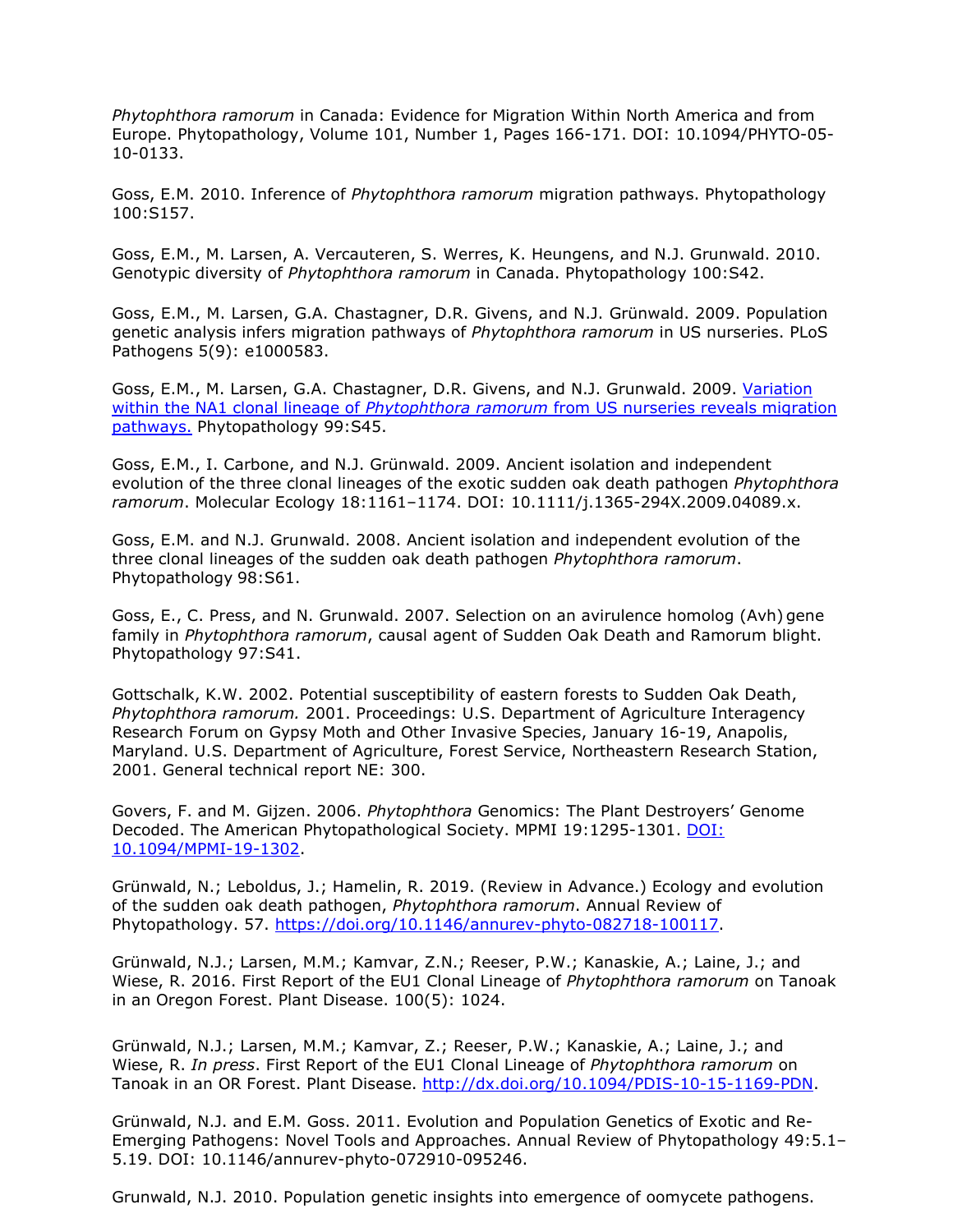Phytopathology 100:S150.

Grünwald, N.J., E.M. Goss, K. Ivors, M. Garbelotto, F.N. Martin, S. Prospero, E. Hansen, P.J.M. Bonants, R.C. Hamelin, G. Chastagner, S. Werres, D.M. Rizzo, G. Abad, P. Beales, G.J. Bilodeau, C.L. Blomquist, C. Brasier, S.C. Brière, A. Chandelier, J.M. Davidson, S. Denman, M. Elliott, S.J. Frankel, E.M. Goheen, H. de Gruyter, K. Heungens, D. James, A. Kanaskie, M.G. McWilliams, W. Man in 't Veld, E. Moralejo, N.K. Osterbauer, M.E. Palm, J.L. Parke, A.M. Perez Sierra, S.F. Shamoun, N. Shishkoff, P.W. Tooley, A.M. Vettraino, J. Webber, and T.L. Widmer. 2009. Standardizing the nomenclature for clonal lineages of the sudden oak death pathogen, *Phytophthora ramorum.* Phytopathology 99:792-795.

Grünwald, N.J.; Garbelotto, M.; Goss, E.M.; Heungens, K.; and Prospero, S. In press. Emergence of the sudden oak death pathogen *Phytophthora ramorum*. Trends in Microbiology xx (2012) 1–8. DOI: 10.1016/j.tim.2011.12.006.

Grünwald, N.J., E.M. Goss, and C.M. Press. 2008. Pathogen profile: *Phytophthora ramorum*: a pathogen with a remarkably wide host range causing sudden oak death on oaks and ramorum blight on woody ornamentals. Molecular Plant Pathology 9(5), 000–000. DOI: 10.1111/J.1364-3703.2008.00500.X.

Grunwald, N.J., M. Larsen, and E.M. Goss. 2008. Genotypic diversity of *Phytophthora ramorum* in U.S. nurseries. Phytopathology 98:S63.

Grünwald, N.J., E.M. Goss, M.M. Larsen, C.M. Press, V.T. McDonald, C.L. Blomquist, and S.L. Thomas. February 2008. First Report of the European Lineage of *Phytophthora ramorum* on *Viburnum* and *Osmanthus* spp. in a California Nursery. Disease Notes Volume 92, Number 2, Page 314. DOI: 10.1094/PDIS-92-2-0314B.

Grünwald, N.J., M. Kitner, V. McDonald, and E.M. Goss. 2008. [Susceptibility in](http://nature.berkeley.edu/comtf/pdf/GrunwaldAbstract.pdf) *Viburnum* to *[Phytophthora ramorum.](http://nature.berkeley.edu/comtf/pdf/GrunwaldAbstract.pdf)* Plant Dis. 92:210-214.

Grunwald, N., S. Scheuerell, E.A. Davis, and R. Linderman. 2005. [Variation in phenotype for](http://nature.berkeley.edu/comtf/pdf/Bibliography/17BiologyGrunwaldAbstract.pdf) resistance to *Phytophthora ramorum* [in a range of species and cultivars of the genus](http://nature.berkeley.edu/comtf/pdf/Bibliography/17BiologyGrunwaldAbstract.pdf) *[Viburnum](http://nature.berkeley.edu/comtf/pdf/Bibliography/17BiologyGrunwaldAbstract.pdf)*. Sudden Oak Death Science Symposium II, 18-21 January 2005, Monterey, CA.

Guo, Q.C., M. Kelly, P. Gong, and D. Liu. 2007. [An object-based classification approach in](http://nature.berkeley.edu/comtf/pdf/GuoAbstract.pdf) [mapping tree mortality using high spatial resolution imagery.](http://nature.berkeley.edu/comtf/pdf/GuoAbstract.pdf) GIScience and Remote Sensing 44(1): 24-47.

Guo, Q., M. Kelly, C H. Graham. 2005. [Support vector machines for predicting distribution of](http://nature.berkeley.edu/comtf/pdf/2005.GuoKellyGraham.EM.pdf) [sudden oak death in California.](http://nature.berkeley.edu/comtf/pdf/2005.GuoKellyGraham.EM.pdf) Ecological Modeling. Volume 182, Issue 1, 25 February 2005, Pages 75-90.

Guo, Q., M. Kelly, C.H. Graham. 2004. Predicting distribution of a new forest disease using one-class SVM's. In Proceedings, 3<sup>rd</sup> IEEE international conference on data mining; 2003 Nov. 19-22; Melbourne, FL; 719.

Haas, S.E.; Cushman, J.H.; Dillon, W.W.; Rank, N.E.; Rizzo, D.M.; and Meentemeyer, R.K. *In press.* Effects of Individual, Community and Landscape Drivers on the Dynamics of a Wildland Forest Epidemic. Ecology. [http://dx.doi.org/10.1890/15-0767.1.](http://dx.doi.org/10.1890/15-0767.1)

Haas, S.E.; Hooten, M.B.; Rizzo, D.M.; and Meentemeyer, R.K. 2011. Forest species diversity reduces disease risk in a generalist plant pathogen invasion. Ecology Letters. 9 pages. DOI: 10.1111/j.1461-0248.2011.01679.x.

Hadj-Chikh, L., K. Frangioso, K. Fischer, S. Bergemann, and E. Peterson. 2005. [Longitudinal](http://nature.berkeley.edu/comtf/pdf/Bibliography/51EcologyHadj-Chikh.pdf) [Patterns of Tanoak Acorn Production in Infested and Uninfested Stands in Big Sur, CA, with](http://nature.berkeley.edu/comtf/pdf/Bibliography/51EcologyHadj-Chikh.pdf)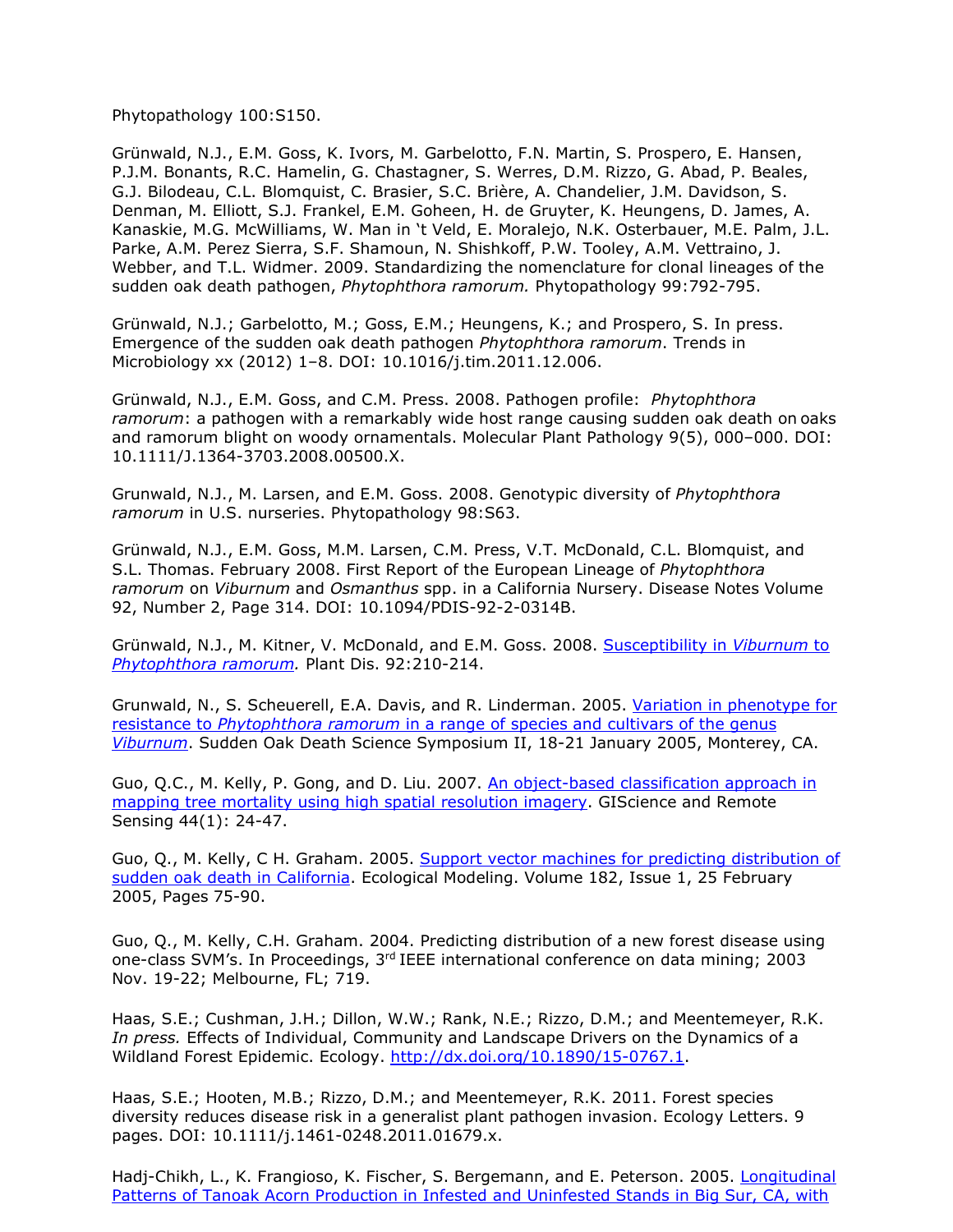[Insights from Girdled Tanoaks.](http://nature.berkeley.edu/comtf/pdf/Bibliography/51EcologyHadj-Chikh.pdf) Sudden Oak Death Science Symposium II, 18-21 January 2005, Monterey, CA.

Hall, K.M. and H.J. Albers. 2009. [Economic Analysis for the Impact of](http://nature.berkeley.edu/comtf/pdf/SOD_ECON_ANALYSIS_%20Report_5-1-09.pdf) *Phytophthora ramorum* [on Oregon Forest Industries.](http://nature.berkeley.edu/comtf/pdf/SOD_ECON_ANALYSIS_%20Report_5-1-09.pdf)

Grünwald, N.; Leboldus, J.; Hamelin, R. 2019. (Review in Advance.) Ecology and evolution of the sudden oak death pathogen, *Phytophthora ramorum*. Annual Review of Phytopathology. 57. [https://doi.org/10.1146/annurev-phyto-082718-100117.](https://doi.org/10.1146/annurev-phyto-082718-100117)

Haller, D.J. and Wimberly, M.C. 2020. Estimating the potential for forest degradation in the eastern United States woodlands from an introduction of sudden dak death. Forests. 11(12): 1334.

Hamelin, R.; Bilodeau, G.; Heinzelmann, R.; Hrywkiw, K.; Capron, A.; Dort, E.; Dale, A.; Giroux, E.; Carleson, N.; Grünwald, N. and Feau, N. 2022. Genomic biosurveillance detects a sexual hybrid in the sudden oak death pathogen. Communications Biology. 5: 477. [https://doi.org/10.1038/s42003-022-03394-w.](https://doi.org/10.1038/s42003-022-03394-w)

Hamelin, R.; Bilodeau, G.; Heinzelmann, R.; Hrywkiw, K.; Capron, A.; Dort, E.; Dale, A.; Giroux, E.; Carleson, N.; Grünwald, N.; Feau, N. *Pre-print*. Genomic biosurveillance detects a sexual hybrid in the sudden oak death pathogen. Research Square. DOI: [10.21203/rs.3.rs-699860/v1.](https://doi.org/10.21203/rs.3.rs-699860/v1)

Hansen, E.M. 2015. Phytophthora Species Emerging as Pathogens of Forest Trees. Current Forestry Reports. DOI: 10.1007/s40725-015-0007-7.

Hansen, E.M. 2008. Alien forest pathogens: *Phytophthora* species are changing world forests. Boreal Env. Res. 13:33-41.

Hansen, E.M., A. Kanaskie, S. Prospero, M. McWilliams, E.M. Goheen, N. Osterbauer**,** P. Reeser, and W. Sutton. 2008. Epidemiology of *Phytophthora ramorum* in Oregon tanoak forests. Can. J. For. Res. 38:1133-1143. DOI: 10.1139/X07-217.

Hansen, E.M., C. Hesse, P. Reeset, and W. Sutton. 2005. [Using Single Strand](http://nature.berkeley.edu/comtf/pdf/Bibliography/16Hansen.pdf) Conformational Polymorphisms [\(SSCP\) to Identify Phytophthora Species in Oregon Forests](http://nature.berkeley.edu/comtf/pdf/Bibliography/16Hansen.pdf) [Affected by Sudden Oak Death.](http://nature.berkeley.edu/comtf/pdf/Bibliography/16Hansen.pdf) Sudden Oak Death Science Symposium II, 18-21 January 2005, Monterey, CA.

Hansen, E.M., J.L. Parke, and W. Sutton. 2005. [Susceptibility of Oregon forests trees and](http://nature.berkeley.edu/comtf/pdf/Bibliography/Hansen%202005.pdf) shrubs to *Phytophthora ramorum*[: a comparison of artificial inoculation and natural](http://nature.berkeley.edu/comtf/pdf/Bibliography/Hansen%202005.pdf) [infections. P](http://nature.berkeley.edu/comtf/pdf/Bibliography/Hansen%202005.pdf)lant Disease 89(1): 63-70.

Hansen, E.M., D. Rizzo, and M. Garbelotto. 2005. *Phytophthora* [species from oak and](http://nature.berkeley.edu/comtf/pdf/Bibliography/5Hansen.pdf) [tanoak forests in California and Oregon.](http://nature.berkeley.edu/comtf/pdf/Bibliography/5Hansen.pdf) Sudden Oak Death Science Symposium II, 18-21 January 2005, Monterey, CA. Hansen, E.M. and W. Sutton. 2005. Persistence of *[Phytophthora ramorum](http://nature.berkeley.edu/comtf/pdf/Bibliography/14PosterHansen.pdf)* after eradication [efforts in Oregon Tanoak Forests.](http://nature.berkeley.edu/comtf/pdf/Bibliography/14PosterHansen.pdf) Sudden Oak Death Science Symposium II, 18-21 January

Hansen, E.M. 2003. *Phytophthora* [diseases of oaks.](http://nature.berkeley.edu/comtf/html/aps_resources.html#03aps10) Phytopathology 93: S102.

2005, Monterey, CA.

Hansen, E.M. 2003. [Phytophthora in North American forests.](http://nature.berkeley.edu/comtf/pdf/Bibliography/hansen2003a.pdf) APS Sudden Oak Death Online Symposium, 21 April - 12 May 2003.

Hansen, E.M. 2003. *Phytophthora* in the Americas - 2001. In *Phytophthora* in Forests and Natural Ecosystems (J. McComb, G. Hardy & I. Tommerup, eds): 19-24 Murdoch University Press, Perth, WA.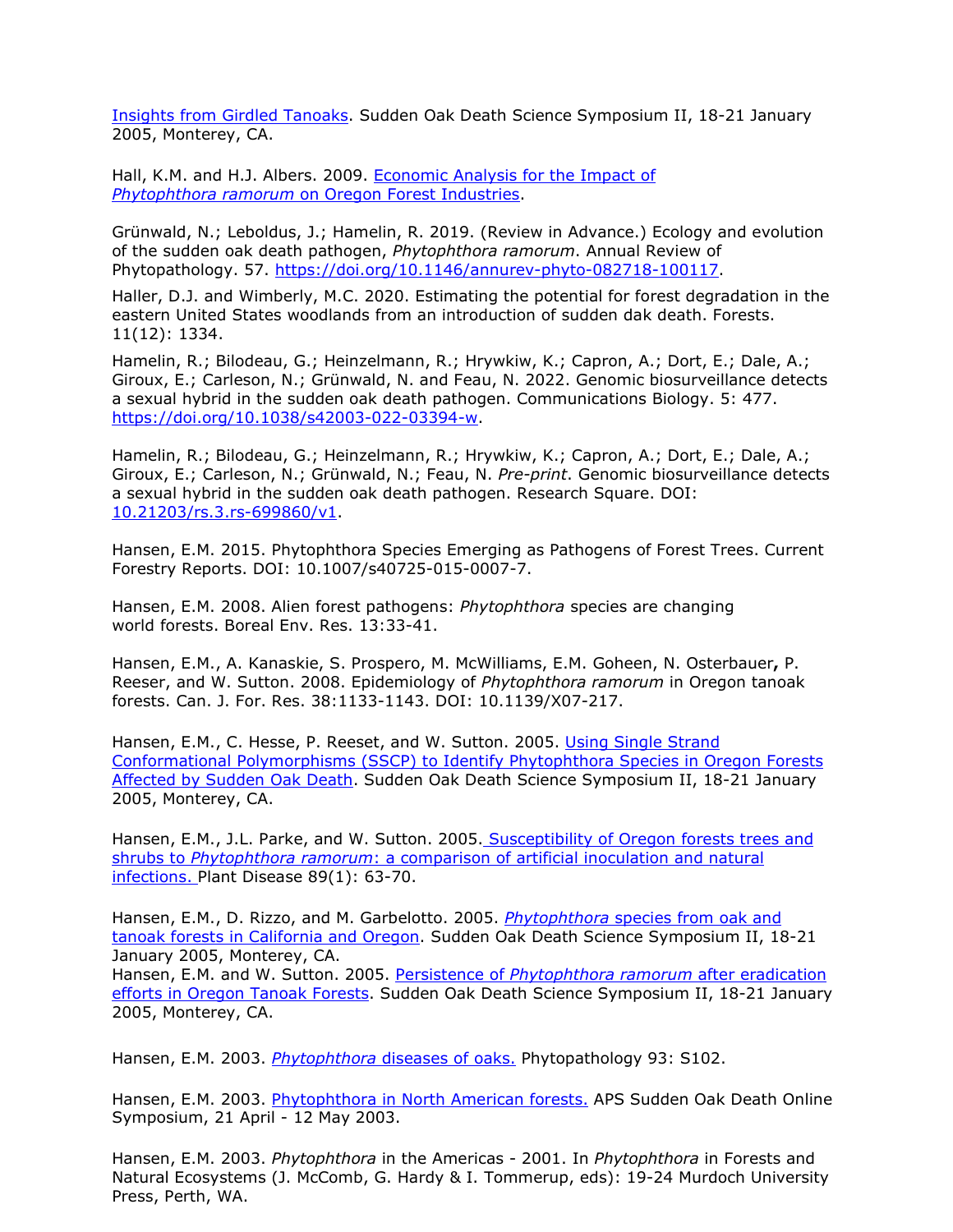Hansen, E.M., P. Reeser, J.M. Davidson, M. Garbelotto, K. Iverson, L. Douhan, and D.M. Rizzo. 2003. *Phytophthora nemorosa,* a new species causing cankers and leaf blight of forest trees in California and Oregon, U.S.A. Mycotaxon 88: 129-138.

Hansen, E.M., P.W. Reeser, W. Sutton, and L.M. Winton. 2003. First Report of A1 Mating Type of *Phytophthora ramorum i*n North America. Plant Disease 87(10): 1267.

Hansen, E.M. 2002. Fungal invasions of North America. Inoculum 53: 31.

Hansen, E.M. 2002. *Phytophthora* in forests of the Americas-2001. Proceedings of 2nd International Meeting on *Phytophthoras* in Forest and Wildland Ecosystems. International Union of Forestry Research Organizations Working Party 7.02.09. Albany, Western Australia. 30 September-5 October 2001.

Hansen, E.M. 2002. Rethinking *Phytophthora.* Proceedings of 2nd International Meeting on *Phytophthoras* in Forest and Wildland Ecosystems. International Union of Forestry Research Organizations Working Party 7.02.09. Albany, Western Australia. 30 September-5 October 2001.

Hansen E.M. and W. Sutton. 2002. [Log inoculations to assess tree susceptibility to sudden](http://apsnet.org/meetings/2002/abstracts/a02ma237.htm) [oak death.](http://apsnet.org/meetings/2002/abstracts/a02ma237.htm) Phytopathology 92: S33.

Hansen, E., W. Sutton, J. Parke, and R. Linderman. 2002. *Phytophthora ramorum* and Oregon forest trees - one pathogen, three diseases. Sudden oak death science symposium, Monterey, California, 15-18 December 2002. [http://danr.ucop.edu/ihrmp/sodsymp/poster/poster07.html.](http://danr.ucop.edu/ihrmp/sodsymp/poster/poster07.html)

Hardham, A. 2005. Pathogen profile *Phytophthora cinnamomi*. Molecular Plant Pathology. 6(6), 589-604. DOI: 10.1111/J.1364-3703.2005.00308.X.

Hardy, G.E., S. Barrett, and B.L. Shearer. 2001. The future of phosphite as a fungicide to control the soil-borne plant pathogen *Phytophthora cinnamomi* in natural ecosystems. Australian Plant Pathology 30: 133-39.

Harris, A.R.; Brasier, C.M.; Scanu, B. and Webber, J.F. Early view. Fitness characteristics of the European lineages of *Phytophthora ramorum*. Plant Pathology. [https://doi.org/10.1111/ppa.13292.](https://doi.org/10.1111/ppa.13292)

Harris, A.R.; Mullett, M.S.; Webber, J.F. 2018. Changes in the population structure and sporulation behaviour of Phytophthora ramorum associated with the epidemic on Larix (larch) in Britain. Biological Invasions. 20(9): 2313–2328.

Harris, A.R. and Webber, J.F. In press. Sporulation Potential, Symptom Expression and Detection of *Phytophthora ramorum* on Larch Needles and Other Foliar Hosts. Plant Pathology. DOI: 10.1111/ppa.12538.

Harris, A. and Webber, J. Comparative sporulation of *Phytophthora ramorum* on larch, rhododendron, and bay laurel. Poster 27.  $6<sup>th</sup>$  IUFRO Meeting Working Party 7-02-09, *Phytophthora* in Forests and Natural Ecosystems Meeting. September 9 – 14, 2012. Córdoba-Spain.

Harris, A.R.; Sancisi‐Frey, S.; and Webber, J. Persistence of *Phytophthora ramorum* on infested larch sites. Poster 26. 6th IUFRO Meeting Working Party 7-02-09, *Phytophthora* in Forests and Natural Ecosystems Meeting. September 9 – 14, 2012. Córdoba-Spain.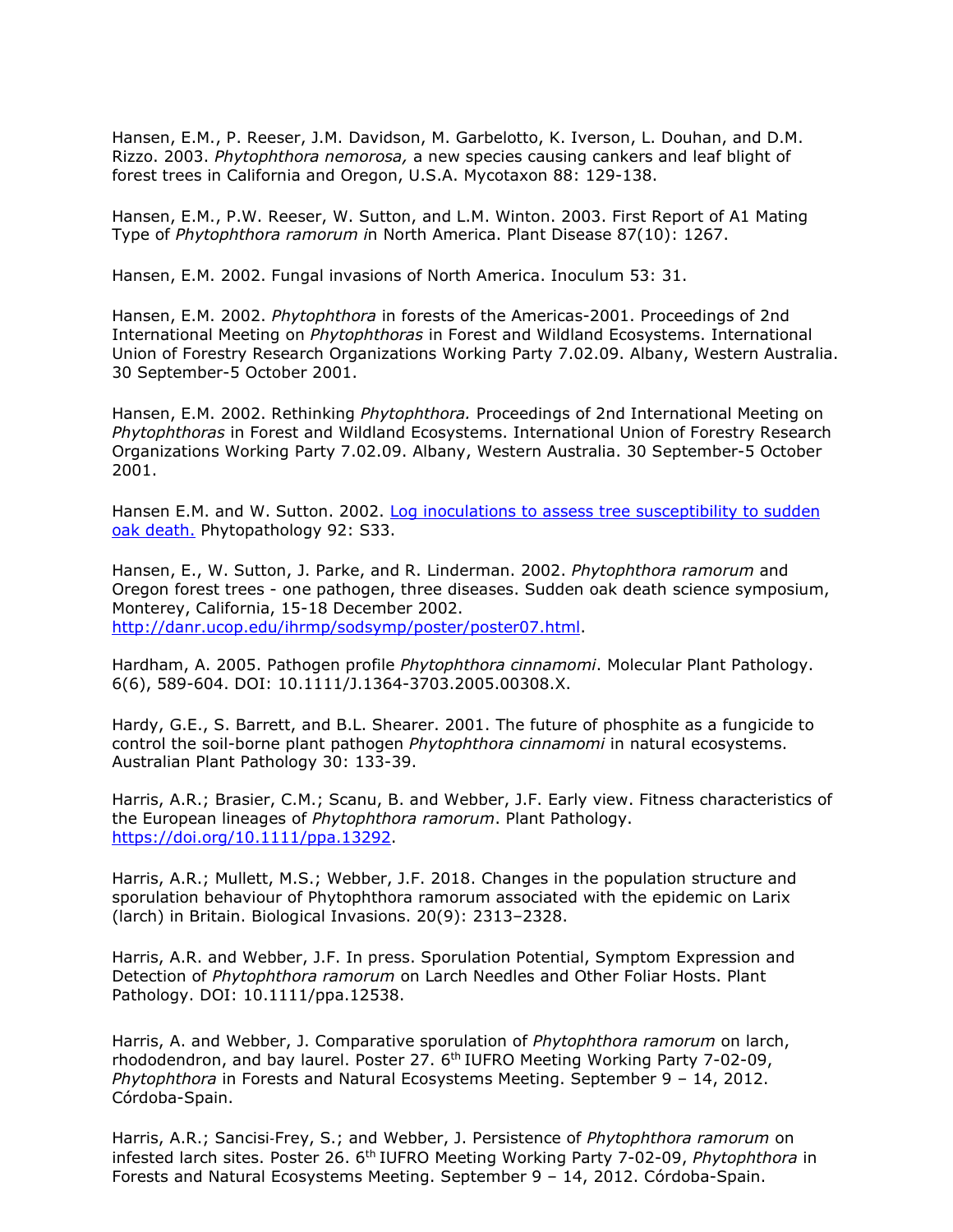Harnik, T.Y. and M. Garbelotto. 2005. [Effect of Chemicals on Hyphal Growth, Sporangia](http://nature.berkeley.edu/comtf/pdf/Bibliography/15PosterHarnik.pdf) [production and Zoospore Germination of](http://nature.berkeley.edu/comtf/pdf/Bibliography/15PosterHarnik.pdf) *Phytophthora ramorum*. Sudden Oak Death Science Symposium II, 18-21 January 2005, Monterey, CA.

Harnik, T.Y., M. Mejia-Chang, J. Lewis, and M. Garbelotto. 2004. [Efficacy of heat-based](http://nature.berkeley.edu/comtf/pdf/Bibliography/harnik2004.pdf) [treatments in eliminating the recovery of the Sudden Oak Death pathogen \(](http://nature.berkeley.edu/comtf/pdf/Bibliography/harnik2004.pdf)*Phytophthora ramorum*[\) from infected California bay laurel leaves.](http://nature.berkeley.edu/comtf/pdf/Bibliography/harnik2004.pdf) HortScience 39(7): 1677-1680.

Harwood, T.D., X. Xu, M. Pautasso, M.J. Jeger, and M.W. Shaw. 2009. Epidemiological risk assessment using linked network and grid based modelling: *Phytophthora ramorum* and *Phytophthora kernoviae* in the UK. Ecological Modelling 220: 3353–3361Hawksworth, D.L. 2001. Mycological Research News. Mycological Research 105(10): 1153-1154.

Hayden, K.J.; Garbelotto, M.; Dodd, R.; and Wright, J.W. 2013. Scaling up from Greenhouse Resistance to Fitness in the Field for a Host of an Emerging Forest Disease. Evolutionary Applications. DOI: 10.1111/eva.12080.

Hayden, K.J., A. Nettel, R.S. Dodd, M. Garbelotto. 2011. Will all the trees fall? Variable resistance to an introduced forest disease in a highly susceptible host. Forest Ecology and Management, [Vol. 261, Issue 11.](http://www.sciencedirect.com/science?_ob=PublicationURL&_tockey=%23TOC%235042%232011%23997389988%233124744%23FLA%23&_cdi=5042&_pubType=J&view=c&_auth=y&_acct=C000050221&_version=1&_urlVersion=0&_userid=10&md5=8cb0ef1bef6313505b0e8dce16f912b2) pp. 1781-1791. DOI: [10.1016/j.foreco.2011.01.042.](http://dx.doi.org/10.1016/j.foreco.2011.01.042)

Hayden, K. and M. Garbelotto. 2005. [Quantatative Resistance to](http://nature.berkeley.edu/comtf/pdf/Bibliography/16PosterHayden.pdf) *Phytophthora ramorum* in [tanoak.](http://nature.berkeley.edu/comtf/pdf/Bibliography/16PosterHayden.pdf) Sudden Oak Death Science Symposium II, 18-21 January 2005, Monterey, CA.

Hayden, K.J. and M. Garbelotto. 2004. Quantification of *Phytophthora ramorum* in planta using real-time PCR. Phytopathology 94: S40.

Hayden, K.J., D. Rizzo, J. Tse, and M. Garbelotto. 2004. Detection and Quantification of *Phytophthora ramorum* from California Forests Using a Real-Time Polymerase Chain Reaction Assay. Phytopathology 94(10): 1075-1083.

He, Y.; Chen, G.; Cobb, R.C.; Zhao, K. and Meentemeyer, R.K. 2021. Forest landscape patterns shaped by interactions between wildfire and sudden oak death disease. Forest Ecology and Management. 486: 118987.<https://doi.org/10.1016/j.foreco.2021.118987>

He, Y.; Chen, G.; Potter, C. and Meentemeyer, R.K. 2019. Integrating multi-sensor remote sensing and species distribution modeling to map the spread of emerging forest disease and tree mortality. Remote Sensing of Environment. 231: DOI: 10.1016/j.rse.2019.111238 (June 2019).

He, Y.; Chen, G.; De Santis, A.; Roberts, D.A.; Zhou, Y. and Meentemeyer, R.K. 2019. A disturbance weighting analysis model (DWAM) for mapping wildfire burn severity in the presence of forest disease. Remote Sensing of Environment. 221: 108-121.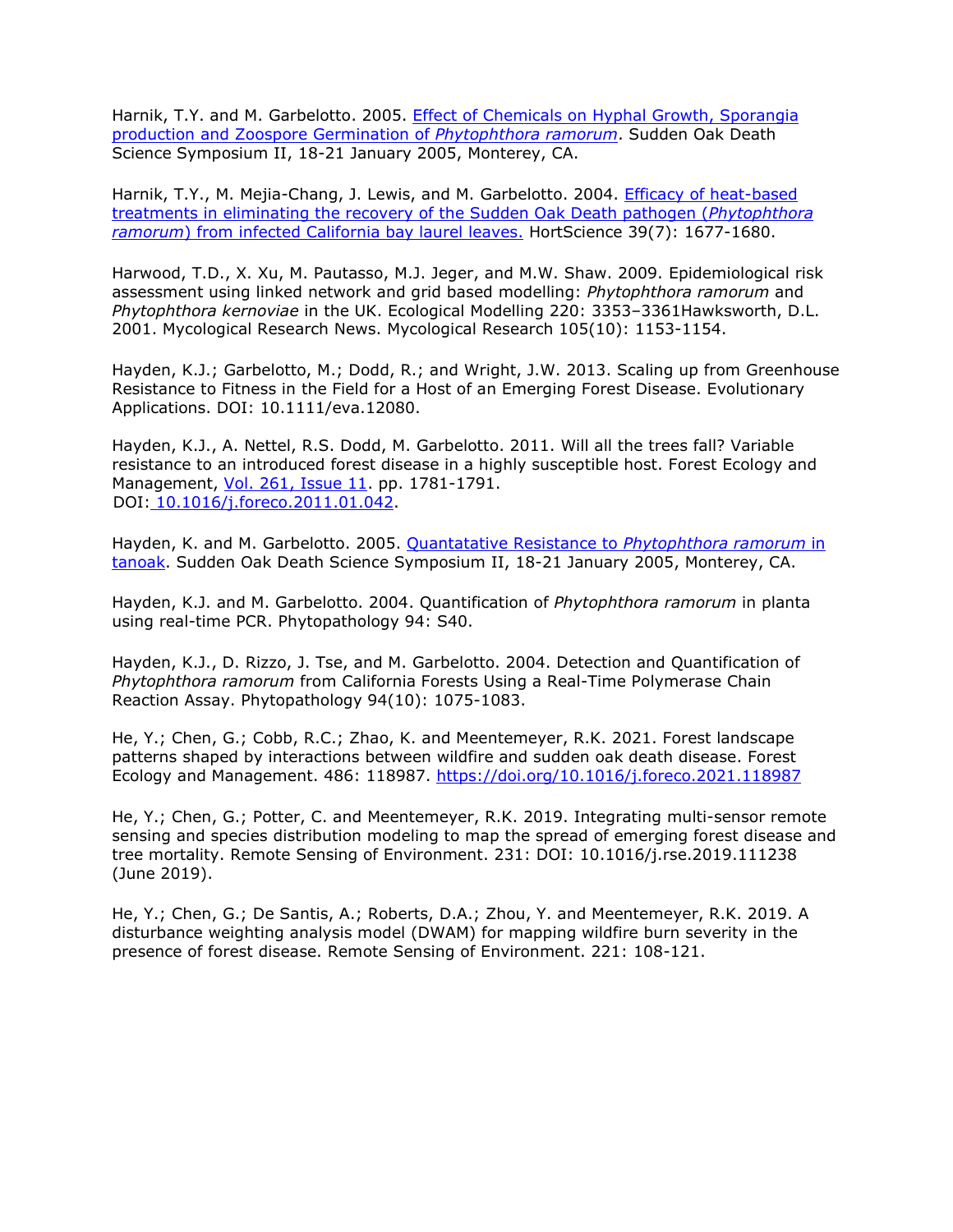Hearst, C.; Nelson, D.; McCollum, G.; Sharma, S.; and Rao, J.R. 2013. Forest Fairy Ring Fungi Clitocybe nebularis, Soil Bacillus spp., and Plant Extracts Exhibit in Vitro Antagonism on Dieback Phytophthora Species. Natural Resources. 4: 189-194. DOI: 10.4236/nr.2013.42025.

Herrero, M.L.; B. Toppe, and M.B. Brurberg. First report of *Phytophthora ramorum* on bilberry (*Vaccinium myrtillus*) in Norway. Plant Disease, Volume 0, Number ja. DOI: 10.1094/PDIS-10-10-0709. Available online at <http://apsjournals.apsnet.org/doi/abs/10.1094/PDIS-10-10-0709>

Herrero, M.L., B. Toppe, S.S. Klemsdal, and A. Stensvand. 2006. First Report of *Phytophthora ramorum* in Ornamental Plants in Norway. Plant Dis. 90: 1458. Published online as DOI: 10.1094/PD-90-1458B.

Heungens, K.I. De Debbelaere, and M. Maes. 2005. [Fungicide Control of](http://nature.berkeley.edu/comtf/pdf/Bibliography/34Heungen.pdf) *Phytophthora ramorum* [on Rhododendron.](http://nature.berkeley.edu/comtf/pdf/Bibliography/34Heungen.pdf) Sudden Oak Death Science Symposium II, 18-21 January 2005, Monterey, CA.

Hieno, A.; Li, M.; Otsubo, K.; Suga, H. and Kageyama, K. 2021. Multiplex LAMP detection of the genus *Phytophthora* and four *Phytophthora* species *P. ramorum*, *P. lateralis*, *P. kernoviae*, and *P. nicotianae*, with a plant internal control. Microbes and Environments. 36(2): ME21019

Hodges, A., T. Momol, R. McGovern, M. McKellar, R. Hoenisch, C. Bates, G. Ruhl, and S. Cain. 2007. First Detector Education in the National Plant Diagnostic Network. Phytopathology 97:S47.

Holdenrieder, O., M. Pautasso, P. Weisberg, D. Lonsdale. 2004. Tree diseases and landscape processes: the challenge of landscape pathology. Trends in Ecology & Evolution 19(8): 446- 452.

Hüberli, D. and M. Garbelotto. 2011. *Phytophthora ramorum* is a generalist plant pathogen with differences in virulence between isolates from infectious and dead-end hosts. Forest Pathology. DOI: 10.1111/j.1439-0329.2011.00715.x.

Hüberli, D., B. Lutzy, B. Voss, M. Calver, M. Ormsby, and M. Garbelotto. 2008. Susceptibility of New Zealand flora to *Phytophthora ramorum* and pathogen sporulation potential: an approach based on the precautionary principle. Australasian Plant Pathology 37. Pages 615– 625.

Hüberli, D., C. Wilkinson, M.A. Smith, M. Meshriy, T.Y. Harnik, and M. Garbelotto. 2006. *Pittosporum undulatum* is a potential Australian host of *Phytophthora ramorum.*  Australasian Plant Disease Notes 1, 19–21. Published online at: [http://www.publish.csiro.au/?nid=208&issue=4018.](http://www.publish.csiro.au/?nid=208&issue=4018)

Hüberli, D.T. Harnik, M. Meshriy, L. Miles and M. Garbelotto. 2005. [Phenotypic variation](http://nature.berkeley.edu/comtf/pdf/Bibliography/10huberli.pdf) among *Phytophthora ramorum* [isolates from California and Oregon.](http://nature.berkeley.edu/comtf/pdf/Bibliography/10huberli.pdf) Sudden Oak Death Science Symposium II, 18-21 January 2005, Monterey, CA.

Hüberli, D.; Hayden, K.J.; Calver, M.; and Garbelotto, M. 2011. Intraspecific variation in host susceptibility and climatic factors mediate epidemics of sudden oak death in western US forests. Plant Pathology. DOI: 10.1111/j.1365-3059.2011.02535.x.

Hüberli, D., K.L. Ivors, A. Smith, J.G. Tse, and M. Garbelotto. 2005. First report of foliar infection of *Maianthemum racemosum* by *Phytophthora ramorum*. Plant Disease 89(2): 204.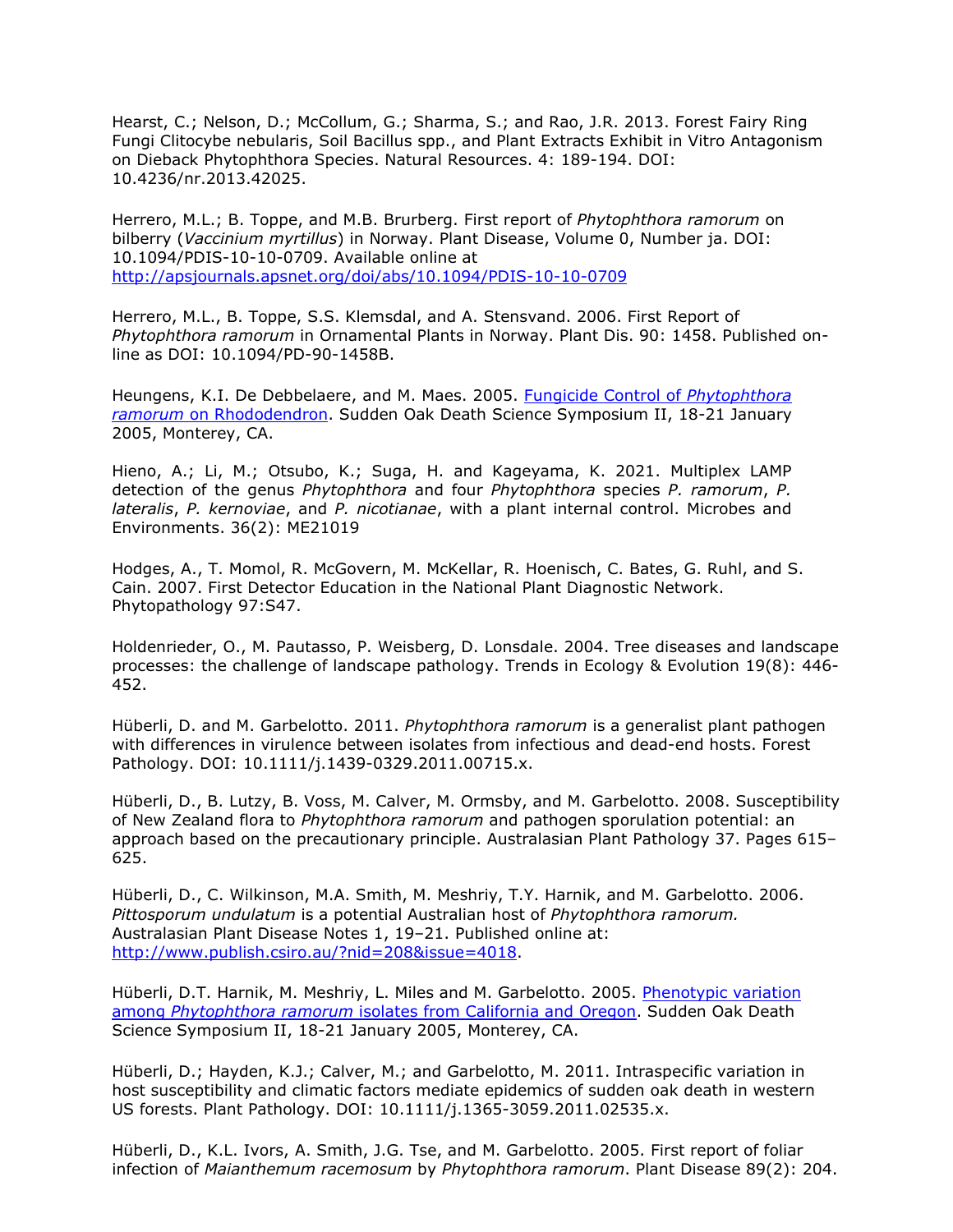Hüberli, D., K.D. Reuther, A. Smith, S. Swain, J.G. Tse, M. Garbelotto. 2004. [First report of](http://www.suddenoakdeath.org/pdf/April04.APS.Disease.Notes.pdf) foliar infection of *Rosa gymnocarpa* by *[Phytophthora ramorum](http://www.suddenoakdeath.org/pdf/April04.APS.Disease.Notes.pdf)*. Plant Disease 88(4): 430.

Hüberli, D., W. Van Sant, S. Swain, J. Davidson, and M. Garbelotto. 2003. [Susceptibility of](http://nature.berkeley.edu/comtf/pdf/Bibliography/Huberliposter.pdf) *[Umbellularia californica](http://nature.berkeley.edu/comtf/pdf/Bibliography/Huberliposter.pdf)* to *Phytophthora ramorum*. International Congress of Plant Pathology, 2-7 February 2003. Christchurch, New Zealand.

Hüberli, D., W. Van Sant-Glass, J.G. Tse, and M. Garbelotto. 2003. [First report of foliar](http://www.suddenoakdeath.org/pdf/huberli2003.pdf) [infection of starflower by](http://www.suddenoakdeath.org/pdf/huberli2003.pdf) *Phytophthora ramorum.* Plant Disease 87: 599.

Hüberli, D., W. Van Sant, S. Swain, J. Davidson, and M. Garbelotto. 2002. [Resistance of](http://danr.ucop.edu/ihrmp/sodsymp/paper/paper16.html) U*mbellularia californica* (bay laurel) to *[Phytophthora ramorum.](http://danr.ucop.edu/ihrmp/sodsymp/paper/paper16.html)* Sudden Oak Death Science Symposium, 15-18 December 2002, Monterey, CA.

Hughes, K., P.M. Giltrap, V.C. Barton, E. Hobden, J.A. Tomlinson, and P. Barber. 2006. On-site real-time PCR detection of *Phytophthora ramorum* causing dieback of *Parrotia persica* in the UK. Plant Pathology 55, 813. Doi: 10.1111/j.1365- 3059.2006.01461.x.

Hughes, K., J.A. Tomlinson, R.L. Griffin, N. Boonham, A.J. Inman, and D.R. Lane. 2006. Development of a one-step real-time polymerase chain reaction assay for diagnosis of *Phytophthora ramorum*. Phytopathology 96:975-981.

Hughes, K., R. Griffin, N. Boonham, and A. Inman. 2005. [Development of molecular](http://nature.berkeley.edu/comtf/pdf/Bibliography/44PosterHughes.pdf) diagnostics for *Phytophthora taxon C* a new *Phytophthora* [threatening UK trees, woodlands](http://nature.berkeley.edu/comtf/pdf/Bibliography/44PosterHughes.pdf) [and ornamental plants.](http://nature.berkeley.edu/comtf/pdf/Bibliography/44PosterHughes.pdf) Sudden Oak Death Science Symposium II, 18-21 January 2005, Monterey, CA.

Hughes, K., R. Griffin, J. Tomlinson, N. Boonham, V. Barton, P. Giltrap, E. Hobden, L. Walker, G. Humphries, A. Barnes, P. Beales, A. Inman, and C. Lane. 2005. [Comparative](http://nature.berkeley.edu/comtf/pdf/Bibliography/43PosterHughes.pdf) [evaluation of real-time PCR \(TaqMan®\) with isolation for diagnosis of](http://nature.berkeley.edu/comtf/pdf/Bibliography/43PosterHughes.pdf) *Phytophthora [ramorum](http://nature.berkeley.edu/comtf/pdf/Bibliography/43PosterHughes.pdf)*. Sudden Oak Death Science Symposium II, 18-21 January 2005, Monterey, CA.

Hughes, K., J. Tomlinson, N. Boonham, K. Ivors, M. Garbelotto, and I. Barker. 2005. [Application of rapid on-site PCR \(TaqMan®\) for](http://nature.berkeley.edu/comtf/pdf/Bibliography/18MolecularHughes.pdf) *Phytophthora ramorum* under US conditions. Sudden Oak Death Science Symposium II, 18-21 January 2005, Monterey, CA.

Hulbert, J.M.; Agne, M.C.; Burgess, T.I.; Roets, F.; and Wingfield, M.J. 2017. Urban Environments Provide Opportunities for Early Detections of *Phytophthora* Invasions. Biological Invasions. [https://doi.org/10.1007/s10530-017-1585-z.](https://doi.org/10.1007/s10530-017-1585-z)

Hulbert, J. and Navarro, S. June/July/August 2011. Effective Collaboration Slows the Spread of Sudden Oak Death in Oregon. PNW SAF Western Forester 56(3)12 – 13.

Hummel, R.L.; Elliott, M.; Chastagner, G.; Riley, R.E.; Riley, K.; and DeBauw, A. 2013. Nitrogen Fertility Influences Growth and Susceptibility of Rhododendrons to Phytophthora ramorum. HortScience 48(5):601–607.

Hunter, S.; Williams, N.; McDougal, R.; Scott, P. and Garbelotto, M. 2018. Evidence for rapid adaptive evolution of tolerance to chemical treatments in *Phytophthora* species and its practical implications. PLoS ONE 13(12): e0208961. [doi.org/10.1371/journal.pone.0208961.](https://doi.org/10.1371/journal.pone.0208961)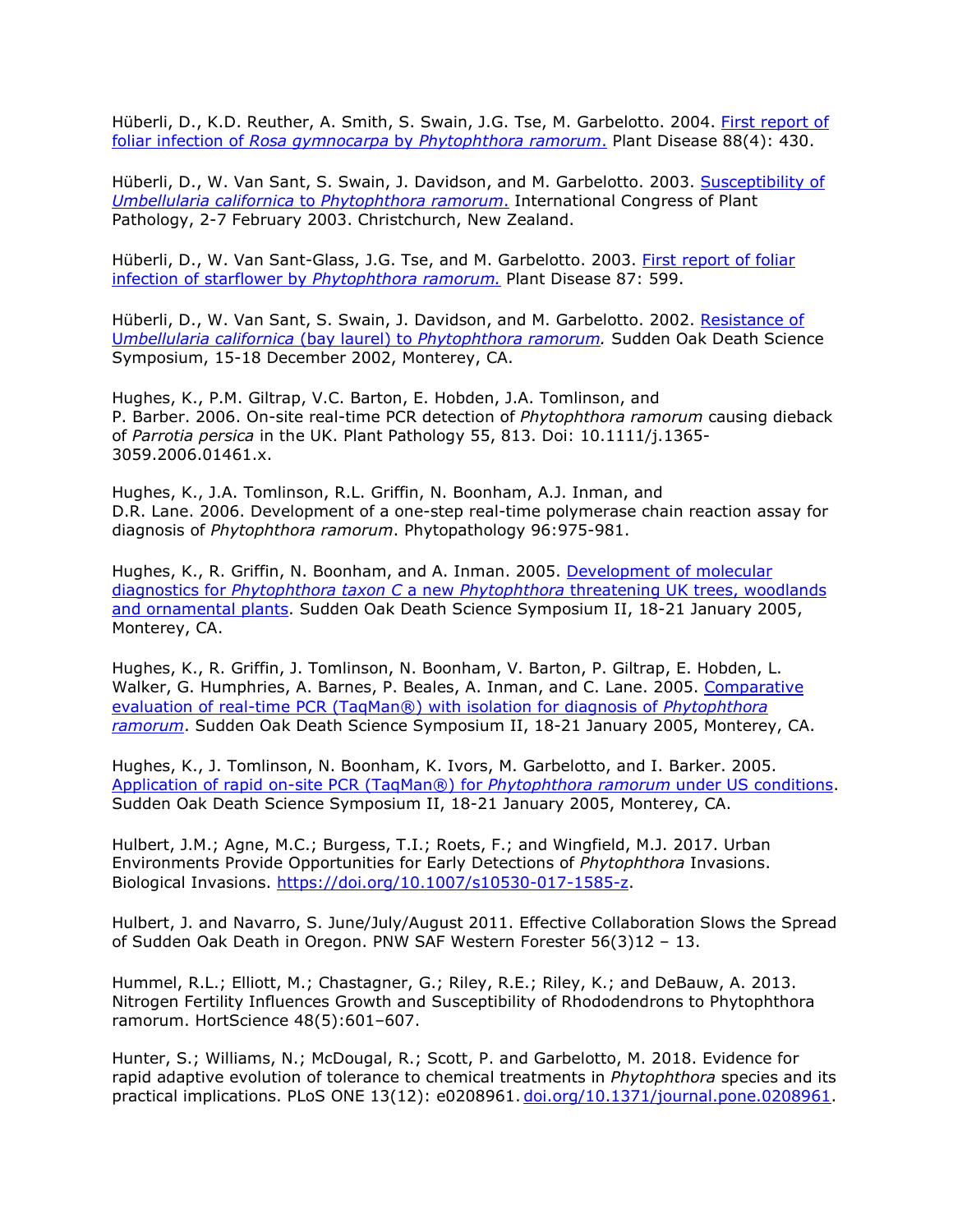Husson, C., C. Delatour, P. Frey, B. Marçais, C. Saurat, and N. Schenck. 2007. First Report of *Phytophthora ramorum* on Ornamental Plants in France. Plant Disease Vol. 91, No. 10: 1359-1359. DOI: 10.1094/PDIS-91-10-1359B.

Hwang, J., S.N. Jeffers, and S.W. Oak. 2010. Aquatic habitats—A reservoir for population diversity in the genus *Phytophthora.* Phytopathology 100:S150.

Hyder, N., M.D. Coffey, and M.E. Stanghellini. 2009. Viability of oomycete propagules following ingestion and excretion by fungus gnats, shore flies, and snails. Plant Disease 93:720-726.

Inghelbrecht, S. K. Heungens, L. De Wael, and M. Maes. 2008. Results and experiences from the first EU proficiency test for the detection of *Phytophthora ramorum.* OEPP/EPPO Bulletin 38, 187–191.

Inman, A., R. Rizvi, and R. Bowyer. 2005. *Phytophthora ramorum*: susceptibility and sporulation potential of some British heathland plants, especially Vaccinium species, in relation to risk. Sudden Oak Death Science Symposium II. Monterey (Ca) 18-21 January 2005.

Inman, A.J., V.C. Townend, A.V. Barnes, C.R. Lane, K.J.D. Hughes, R.L. Griffin, S.J. Eales. 2003. First report of ramorum dieback (*Phytophthora ramorum)* on Pieris in England. Plant Pathology 52(6): 785.

Inman, A.J., P.A. Beales, C.R. Lane, and C. Brasier. 2002. [Comparative pathogenicity of](http://danr.ucop.edu/ihrmp/sodsymp/poster/poster49.html) [European and American isolates of](http://danr.ucop.edu/ihrmp/sodsymp/poster/poster49.html) *Phytophthora ramorum* to leaves of ornamental, [hedgerow, and woodland under-story plants in the UK.](http://danr.ucop.edu/ihrmp/sodsymp/poster/poster49.html) Sudden Oak Death Science Symposium, 15-18 December 2002, Monterey, CA.

Ioos, R. and G. Iancu. 2008. European collaborative studies for the validation of PCR-based detection tests targeting regulated fungi and oomycetes. OEPP/EPPO Bulletin 38, 198–204.

Ioos, R., L. Laugustin, N. Schenck, S. Rose, C. Husson, and P. Frey. 2006. Usefulness of single copy genes containing introns in *Phytophthora* for the development of detection tools for the regulated species *P. ramorum* and *P. fragariae.* European Journal of Plant Pathology 116:171–176. DOI: 10.1007/s10658-006-9051-2.

Ireland, K.B.; Hüberli, D.; Dell, B.; Smith, I.W.; Rizzo, D.M.; and Hardy, G.E. St J. (Online; 2012a). "Potential susceptibility of Australian native flora to NA2 isolate of Phytophthora ramorum and pathogen sporulation potential." Forest Pathology. DOI: 10.1111/j.1439- 0329.2011.00755.x.

Ireland, K.B.; Hüberli, D.; Dell, B.; Smith, I.W.; Rizzo, D.M.; and St. J. Hardy, G.E. 2011. Potential susceptibility of Australian native plant species to branch dieback and bole canker diseases caused by *Phytophthora ramorum*. Plant Pathology. DOI: 10.1111/j.1365- 3059.2011.02513.x.

Ivors, K., M. Garbelotto, I. D.E. Vries, C. Ruyter-Spira, B. TE. Heckkert, N. Rosenzweig, and P. Bonants. 2006. [Microsatellite markers identify three lineages of](http://nature.berkeley.edu/comtf/pdf/Bibliography/Ivors%20et%20al%2006%20Pramorum%20microsatellites.pdf) *Phytophthora ramorum*in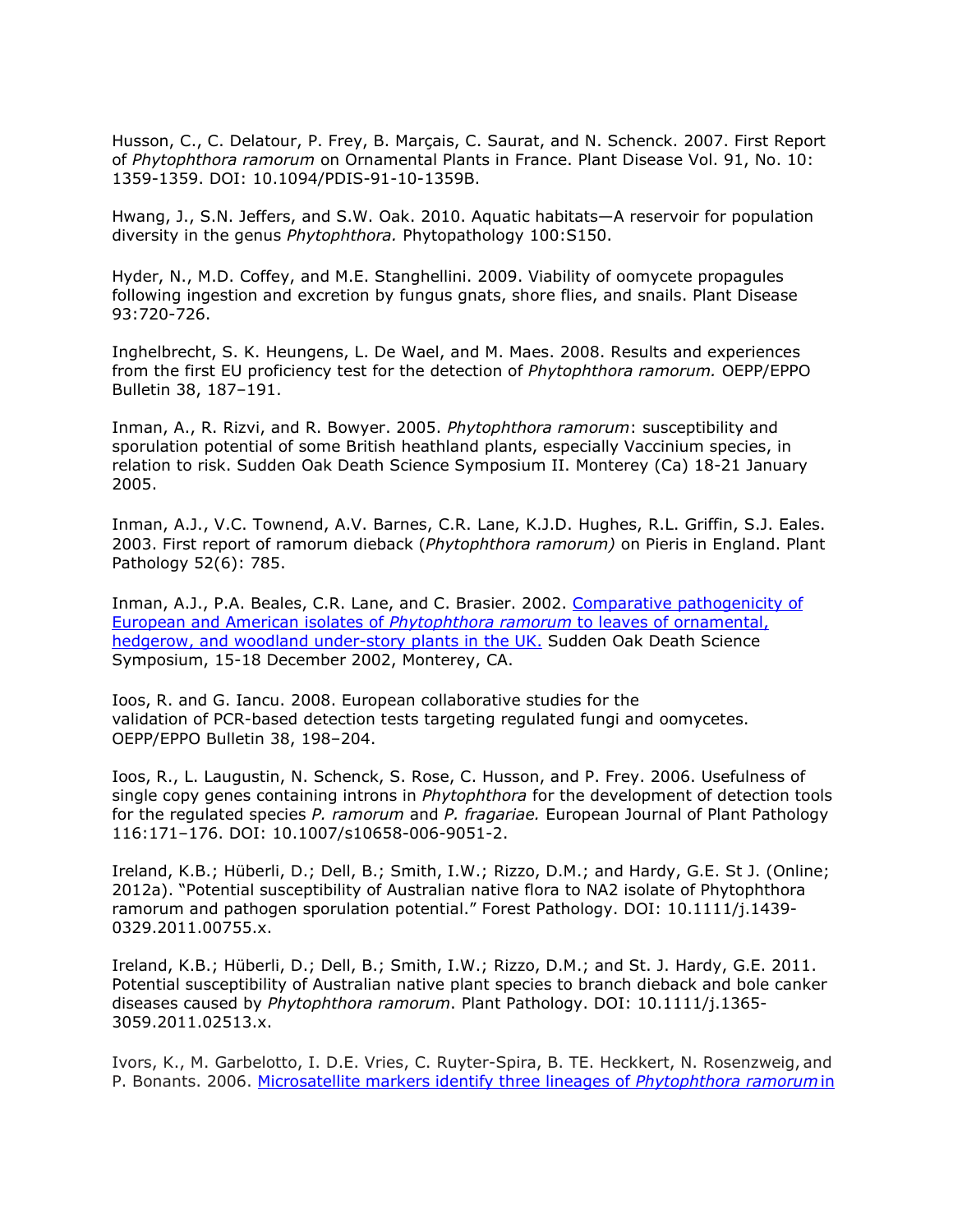[US nurseries, yet single lineages in US forest and European nursery populations.](http://nature.berkeley.edu/comtf/pdf/Bibliography/Ivors%20et%20al%2006%20Pramorum%20microsatellites.pdf) Molecular Ecology 15: 1493–1505.

Ivors, K., M. Garbelotto, I. De Vries, and P. Bonants. 2005. [Use of Microsatellite Markers](http://nature.berkeley.edu/comtf/pdf/Bibliography/20MolecularIvors.pdf) [Derived from Whole Genome Sequence Data for Identifying Polymorphism in](http://nature.berkeley.edu/comtf/pdf/Bibliography/20MolecularIvors.pdf) *Phytophthora [ramorum](http://nature.berkeley.edu/comtf/pdf/Bibliography/20MolecularIvors.pdf)*. Sudden Oak Death Science Symposium II, 18-21 January 2005, Monterey, CA.

Ivors, K.L., L. Douhan, E.M. Hansen, P. Reeser, M. Garbelotto, and D.M. Rizzo. 2003. First report of *Phytophthora pseudosyringae* in California, U.S.A. Plant Disease 87.

Ivors, K.L., K. Hayden, P.J.M. Bonants, D.M. Rizzo, and M. Garbelotto. 2004. [AFLP and](http://nature.berkeley.edu/comtf/pdf/Bibliography/Ivors2004a.pdf) [phylogenetic analyses of North American and European populations of](http://nature.berkeley.edu/comtf/pdf/Bibliography/Ivors2004a.pdf) *Phytophthora [ramorum.](http://nature.berkeley.edu/comtf/pdf/Bibliography/Ivors2004a.pdf)* Mycological Research 108(4): 378-392.

Ivors, K. and M. Garbelotto. 2002. [TaqMan PCR for](http://danr.ucop.edu/ihrmp/sodsymp/poster/poster10.html) detection of *Phytophthora* DNA in [environmental plant samples.](http://danr.ucop.edu/ihrmp/sodsymp/poster/poster10.html) Sudden Oak Death Science Symposium, 15-18 December 2002, Monterey, CA.

Ivors, K., K. Hayden, and M. Garbelotto. 2002. [Molecular Analyses of](http://danr.ucop.edu/ihrmp/sodsymp/paper/paper17.html) *Phytophthora [ramorum](http://danr.ucop.edu/ihrmp/sodsymp/paper/paper17.html)*. Sudden Oak Death Science Symposium, 15-18 December 2002, Monterey, CA.

Jeffers, S., I. Meadows, and J.-S. Hwang. *[Studies on Soil Mitigation of Phytophthora](http://nature.berkeley.edu/comtf/pdf/Monthly%20Reports/Oct2010/Jeffers.pdf) [ramorum.](http://nature.berkeley.edu/comtf/pdf/Monthly%20Reports/Oct2010/Jeffers.pdf)*

Jeffers, S.N. and G.C. Colburn. The Potential of Commercial Algaecides to Manage *Phytophthora ramorum* in Waterways. Department of Entomology, Soils, and Plant Sciences, Clemson University, Clemson, SC 29634-0315.

Jeffers, S.N. 2003. Fungicides for managing *Phytophthora* species in nurseries. Sudden Oak Death online symposium.Doi:10.1094/SOD-2003-SJ[.](http://www.apsnet.org/online/SOD/pdf/jeffers.pdf) <http://www.apsnet.org/online/SOD/pdf/jeffers.pdf>

Jeger, M. J., M. Pautasso, O. Holdenrieder, and M.W. Shaw. 2007. Modelling disease spread and control in networks: implications for plant sciences. New Phytologist DOI: 10.1111/j.1469-8137.2007.02028.x.

Jensen, C., A. Wickland, and D. Rizzo. 2005. [Distribution and pathogenicity of P. nemorosa](http://nature.berkeley.edu/comtf/pdf/Bibliography/17PosterJensen.pdf) [and P. pseudosyringae in California's coastal forests.](http://nature.berkeley.edu/comtf/pdf/Bibliography/17PosterJensen.pdf) Sudden Oak Death Science Symposium II, 18-21 January 2005, Monterey, CA.

Jiang, H.; Cao, C.; Chen, W.; Fang, Z.; and Liu, C. 2016. Simulation and Prediction of the Spatiotemporal Transmission of Sudden Oak Death (SOD) Based on Spatial Information Technology. IEEE International Geoscience and Remote Sensing Symposium (IGARSS), Beijing. pp. 1300-1303. DOI: 10.1109/IGARSS.2016.7729330.

Jiang, R.H.Y. and Tyler, B.M. 2012. Mechanisms and Evolution of Virulence in Oomycetes. Annual Review of Phytopathology 50:295–318. DOI: 10.1146/annurev-phyto-081211- 172912.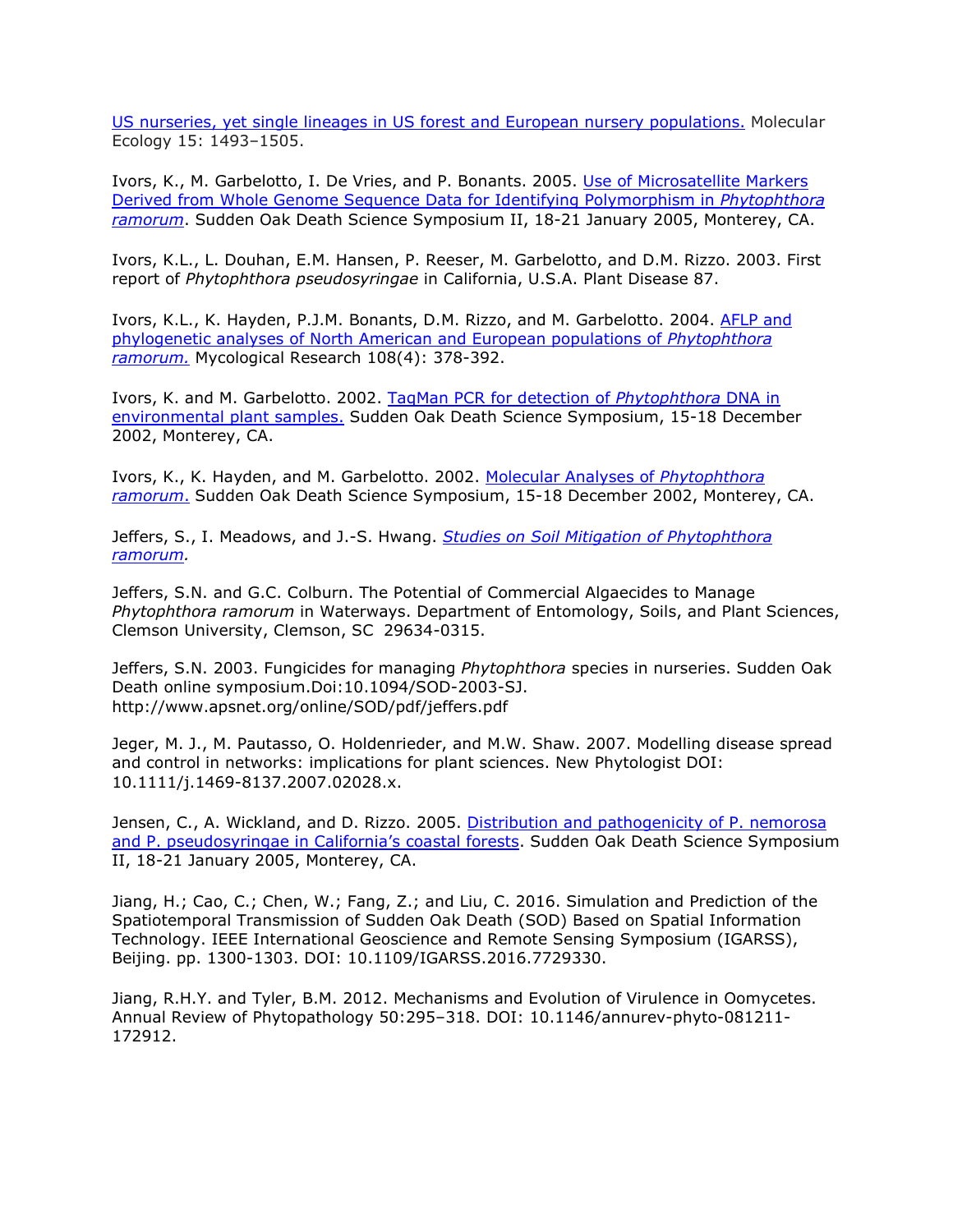Jiang, R.H.Y, S. Tripathy, F. Govers, and B.M. Tyler. 2008. RXLR effector reservoir in two *Phytophthora* species is dominated by a single rapidly evolving superfamily with more than 700 members. PNAS \_Vol. 105 No. 12: 4874–4879.

Jiang, R.H.Y., B.M. Tyler, and F. Govers. 2006. Comparative Analysis of *Phytophthora* Genes Encoding Secreted Proteins Reveals Conserved Synteny and Lineage-Specific Gene Duplications and Deletions. The American Phytopathological Society. MPMI 19:1311-1321. [DOI: 10.1094/MPMI-19-1322.](http://www.ismpminet.org/mpmi/SubscriberContent/2006/MPMI-19-1322.pdf)

Jiang, R. H.Y., B.M. Tyler, S.C. Whisson, A.R. Hardham, and F. Govers. 2006. Ancient Origin of Elicitin Gene Clusters in *Phytophthora* Genomes. Molecular Biology and Evolution 23(2):338-351. DOI:10.1093/molbev/msj)39.

Jinek, A.;M. Simard, S.C. Brière, A.K. Watson, R.J. Tweddell, and D. Rioux. 2010. Foliage susceptibility of six eastern Canadian forest tree species to *Phytophthora ramorum*. Canadian Journal of Plant Pathology. DOI: 10.1080/07060661.2010.534892. Online at [http://dx.doi.org/10.1080/07060661.2010.534892.](http://dx.doi.org/10.1080/07060661.2010.534892)

Jinek, A., M. Simard, S. Brière, A. Watson, R.J. Tweddell, and D. Rioux. 2009. [In vitro](http://nature.berkeley.edu/comtf/pdf/Jinek_2009.pdf) inoculations with *Phytophthora ramorum*[: Foliage susceptibility of six eastern Canadian](http://nature.berkeley.edu/comtf/pdf/Jinek_2009.pdf) [forest species.](http://nature.berkeley.edu/comtf/pdf/Jinek_2009.pdf) Phytopathology 99:S193.

Jinek, A., M. Simard, S.C. Brière, A.K. Watson, R.J. Tweddell, and D. Rioux. 2008. Susceptibility of six eastern Canadian forest species to *Phytophthora ramorum*. Phytopathology 98:S75.

Johnston, S.F.; Cohen, M.F.; Torok, T.; Meentemeyer, R.; and Rank, N. *In press*. Host Phenology and Leaf Effects on Susceptibility of California Bay Laurel to *Phytophthora ramorum*. Phytopathology.<http://dx.doi.org/10.1094/PHYTO-01-15-0016-R>

Jones, D.R. and Sanford, C. 2001. Revised pest risk assessment of the *Phytophthora* sp. causing sudden oak death. Central Science Laboratory, Sand Hutton, York, United Kingdom, 8 pp.

Judelson, H. S. and F.A. Blanco. January 2005. The Spores of *Phytophthora*: Weapons of the Plant Destroyer. Microbiology. Nature Reviews. Vol.3. 47-58. Available at: [www.nature.com/reviews/micro.](http://www.nature.com/reviews/micro)

Julich, S.; Riedel, M.; Kielpinski, M.; Urban, M.; Kretschmer, R.; Wagner, S.; Fritzsche, W.; Henkel, T.; Moller, R.; and Werres, S. 2011. Development of a lab-on-a-chip device for diagnosis of plant pathogens. Biosensors and Bioelectronics 26, 4070–4075.

Jung, T.; Jung, M.H.; Webber, J.F.; Kageyama, K.; Hieno, A.; Masuya, H.; Uematsu, S.; Pérez-Sierra, A.; Harris, A.R.; Forster, J.; Rees, H.; Scanu, B.; Patra, S.; Kudláček, T.; Janoušek, J.; Corcobado, T.; Milenković, I.; Nagy, Z.; Csorba, I.; Bakonyi, J.; Brasier, C.M. 2021. The destructive tree pathogen *Phytophthora ramorum* originates from the laurosilva forests of East Asia. J. of Fungi 7: 226. https://doi.org/10.3390/ jof7030226.

Jung, T.; Orlikowski, L.; Henricot, B.; Abad-Campos, P.; Aday, A.G.; Aguín Casal, O.; Bakonyi, J.; Cacciola, S.O.; Cech, T.; Chavarriaga, D.; Corcobado, T.; Cravador, A.; Decourcelle, T.; Denton, G.; Diamandis, S.; Doğmuş-Lehtijärvi, H.T.; Franceschini, A.; Ginetti, B.; Glavendekić, M.; Hantula, J.; Hartmann, G.; Herrero, M.; Ivic, D.; Horta Jung, M.; Lilja, A.; Keca, N.; Kramarets, V.; Lyubenova, A.; Machado, H.; Magnano di San Lio, G.; Mansilla Vázquez, P.J.; Marçais, B.; Matsiakh, I.; Milenkovic, I.; Moricca, S.; Nagy, Z.Á.; Nechwatal, J.; Olsson, C.; Oszako, T.; Pane, A.; Paplomatas, E.J.; Pintos Varela, C.; Prospero, S.; Rial Martínez, C.; Rigling, D.; Robin, C.; Rytkönen, A.; Sánchez, M.E.; Scanu, B.; Schlenzig, A.; Schumacher, J.; Slavov, S.; Solla, A.; Sousa, E.; Stenlid, J.; Talgø, V.;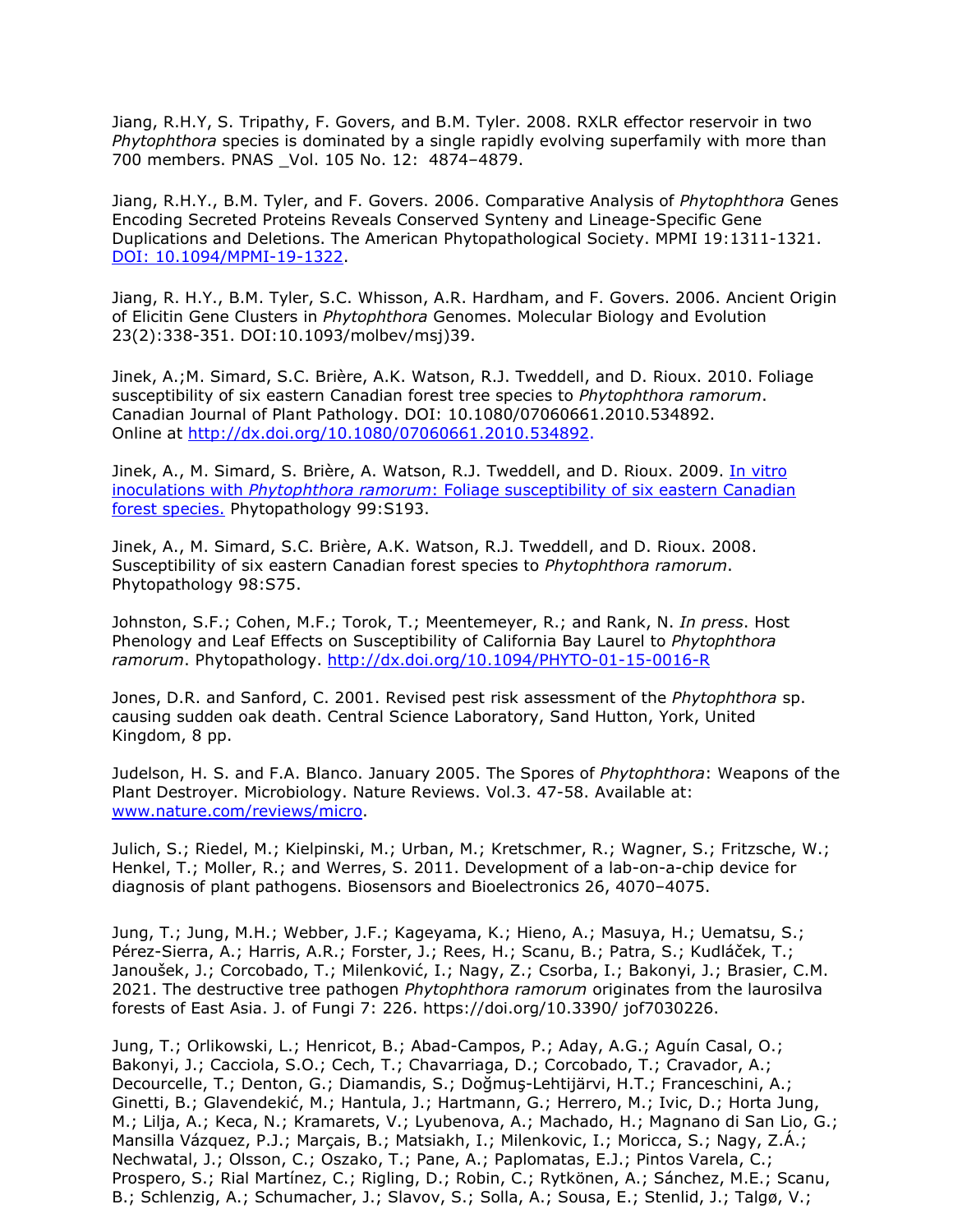Tomic, Z.; Tsopelas, P.; Vannini, A.; Vettraino, A.M.; Wenneker, M.; Woodward, S.; and

Peréz-Sierra, A. 2015. Widespread Phytophthora Infestations in European Nurseries Put Forest, Semi-Natural and Horticultural Ecosystems at High Risk of Phytophthora Diseases. Forest Pathology. DOI: 10.1111/efp.12239.

Jung, T.; Brasier, C.M.; Sánchez, M.E.; Pérez-Sierra, A. (editors). 2014. Proceedings of the Sixth Meeting of the International Union of Forest Research Organizations (IUFRO) Working Party S07.02.09: Phytophthoras in Forests and Natural Ecosystems. 202 pp. Available online at [http://www.forestphytophthoras.org/sites/default/files/proceedings/IUFRO%202014%20fin](http://www.forestphytophthoras.org/sites/default/files/proceedings/IUFRO%202014%20final%2023.8MB.pdf) [al%2023.8MB.pdf](http://www.forestphytophthoras.org/sites/default/files/proceedings/IUFRO%202014%20final%2023.8MB.pdf)

Jung, T; et al. Ubiquitous *Phytophthora* infestations of forest, horticultural, and ornamental nurseries and plantings demonstrate major failure of plant biosecurity in Europe. Presentation. 6th IUFRO Meeting Working Party 7-02-09, *Phytophthora* in Forests and Natural Ecosystems Meeting. September 9 – 14, 2012. Córdoba-Spain.

Jung, T, G.W. Hudler, S.L. Jensen-Tracy, H.M. Griffiths, F. Fleischmann, and W. Osswald. November 2005. Involvement of *Phytophthora* species in the decline of European beech in Europe and the USA. Mycologist, Volume 19, Part 4. British Mycological Society. DOI: 10.1017/S0269915XO5004052.

Junker, C., Goff, P., Wagner, S., and Werres, S. 2016. Occurrence of Phytophthora in commercial nursery production. Plant Health Progress. 17:64-75.

Juzwik, J. 2003. [Disease threats to oaks worldwide: an introduction.](http://nature.berkeley.edu/comtf/html/aps_resources.html#03aps13) Phytopathology 93:S101.

Kalantarzadeh, M.; Mulholland, D.; De Leij, F. and Webber, J.F. *In press.* Induced antimicrobial activity in heat-treated woodchips inhibits the activity of the invasive plant pathogen *Phytophthora ramorum.* Plant Pathology. Early View. [https://doi.org/10.1111/ppa.13010.](https://doi.org/10.1111/ppa.13010)

Kalantarzadeh, M.; Mulholland, D.; Langat, M.; Hutchings, T.; de Leij, F.; and Webber, J. Heat‐treated Japanese larch (*Larix keampferi*) wood chips can counter persistence of *Phytophthora ramorum*. Poster 30. 6th IUFRO Meeting Working Party 7-02-09, *Phytophthora*  in Forests and Natural Ecosystems Meeting. September 9 – 14, 2012. Córdoba-Spain.

Kaminski, K. and S. Wagner. 2008. In vitro Inoculation Studies for Estimating the Susceptibility of Ornamental Plants to *Phytophthora ramorum*. J. Phytopathology. DOI: 10.1111/j.1439-0434.2008.01399.x.

Kaminski, K., T. Ufer, S. Wagner, S. Werres, H. Beltz, R. Luttmann, M. Posner, H.P. Wessels, and T. Brand. 2005. [Introduction of filtration systems in container nurseries for](http://nature.berkeley.edu/comtf/pdf/Bibliography/52ManagmentKaminski.pdf) [Non-Chemical elimination of](http://nature.berkeley.edu/comtf/pdf/Bibliography/52ManagmentKaminski.pdf) *Phytophthora* spp. From Irrigation Water. Sudden Oak Death Science Symposium II, 18-21 January 2005, Monterey, CA.

Kaminski, K., S. Wagner, S. Werres, H. Beltz, D. Seipp, and T. Brand. 2005. [Infectivity and](http://nature.berkeley.edu/comtf/pdf/Bibliography/19PosterKaminski.pdf) [survival of P. ramorum in recirculation water of nurseries.](http://nature.berkeley.edu/comtf/pdf/Bibliography/19PosterKaminski.pdf) Sudden Oak Death Science Symposium II, 18-21 January 2005, Monterey, CA.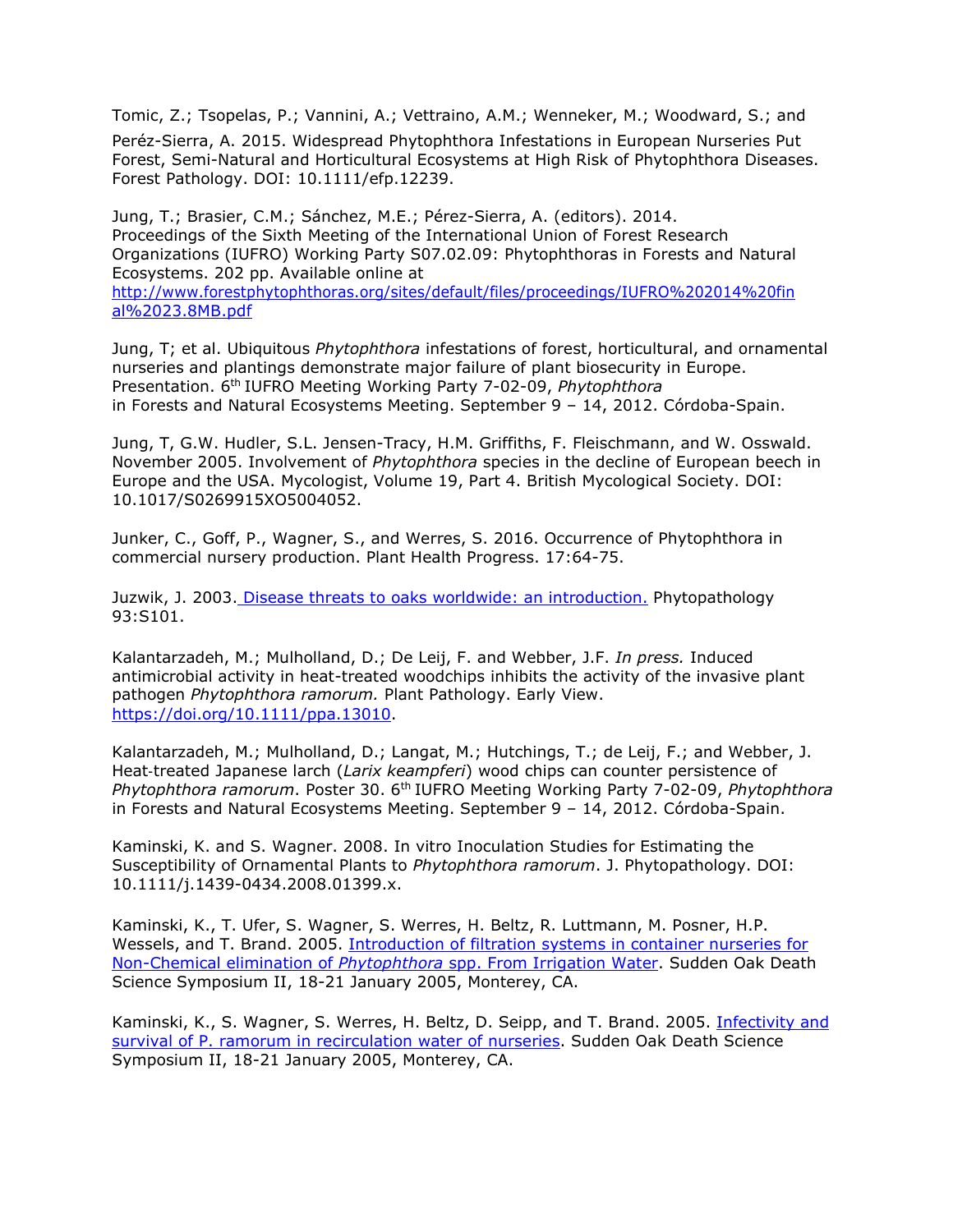Kaminski, K., S. Wagner, and S. Werres, 2005. [Inoculation trials with](http://nature.berkeley.edu/comtf/pdf/Bibliography/18PosterKaminski.pdf) *Phytophthora ramorum* [on moorland species.](http://nature.berkeley.edu/comtf/pdf/Bibliography/18PosterKaminski.pdf) Sudden Oak Death Science Symposium II, 18-21 January 2005, Monterey, CA.

Kamoun, S.; Furzer, O.; Jones, J.D.G.; Judelson, H.S.; Ali, G.S.; Dalio, R.J.D.; Roy, S.G.; Schena, L.; Zambounis, A.; Panabières, F.; Cahill, D.; Ruocco, M.; Figueiredo, A.; Chen, X.- R.; Hulvey, J.; Stam, R.; Lamour, K.; Gijzen, M.; Tyler, B.M.; Grünwald, N.J.; Mukhtar, M.S.; Tomé, D.F.A.; Tör, M.; Van Den Ackerveken, G.; McDowell, J.; Daayf, F.; Fry, W.E.; Lindqvist-Kreuze, H.; Meijer, H.J.G.; Petre, B.; Ristaino, J.; Yoshida, K.; Birch, P.R.J.; and Govers, F. 2014. The Top 10 Oomycete Pathogens in Molecular Plant Pathology. Molecular Plant Pathology. DOI: 10.1111/mpp.12190.

Kamvar, Z.N.; Larsen, M.M.; Kanaskie, A.M.; Hansen, E.M.; and Grünwald, N.J. 2015. Spatial and Temporal Analysis of Populations of the Sudden Oak Death Pathogen in Oregon Forests. Phytopathology. [http://dx.doi.org/10.1094/PHYTO-12-14-0350-FI.](http://dx.doi.org/10.1094/PHYTO-12-14-0350-FI)

Kanaskie, A., E.M. Goheen, E.M. Hansen, W. Sutton, P. Reeser, and N. Osterbauer. 2009. Monitoring the effectiveness of *Phytophthora ramorum* [eradication treatments in southwest](http://nature.berkeley.edu/comtf/pdf/Kanaskie_2009a.pdf) [Oregon tanoak forests.](http://nature.berkeley.edu/comtf/pdf/Kanaskie_2009a.pdf) Phytopathology 99:S61.

Kanaskie, A., E. Goheen, E. Hansen, N. Osterbauer, M. McWilliams, R. Schultz, S/ Savona, W. Sutton, and P. Reeser. 2009. [Early detection and eradication of](http://nature.berkeley.edu/comtf/pdf/Kanaskie_2009b.pdf) *Phytophthora ramorum* [\(sudden oak death\) in Oregon forests.](http://nature.berkeley.edu/comtf/pdf/Kanaskie_2009b.pdf) Phytopathology 99:S61.

Kanaskie, A., E. Hansen, W. Sutton, and E. Goheen. 2005. [Effects of Phosphonate](http://nature.berkeley.edu/comtf/pdf/Bibliography/36ManagementKanaskie.pdf) [Treatments on the Growth of](http://nature.berkeley.edu/comtf/pdf/Bibliography/36ManagementKanaskie.pdf) *Phytophthora ramorum* in Tanoak Stems. Sudden Oak Death Science Symposium II, 18-21 January 2005, Monterey, CA.

Kanaskie, A., N. Osterbauer, M. McWilliams, E. Goheen, E. Hansen, and W. Sutton. 2005. Eradication of *Phytophthora ramorum* [from Oregon Tanoak Forests -](http://nature.berkeley.edu/comtf/pdf/Bibliography/76ManagementKanaskie.pdf) Status after Three [Years.](http://nature.berkeley.edu/comtf/pdf/Bibliography/76ManagementKanaskie.pdf) Sudden Oak Death Science Symposium II, 18-21 January 2005, Monterey, CA.

Kanaskie, A., M. McWilliams, J. Mair, J. Laine, J. Beeson, E. Goheen, R. Schroeter, E. Hansen, W. Sutton, N. Osterbauer, and L. Rehms. 2004. Monitoring *Phytophthora ramorum*  in Oregon coastal forests. Phytopathology 94: S48.

Kasuga, T.; Hayden, K.J.; Eyre, C.A.; Croucher, P.J.P.; Schechter, S.; Wright, J.W. and Garbelotto, M. 2021. Innate resistance and phosphite treatment affect both the pathogen's and host's transcriptomes in the tanoak-*Phytophthora ramorum* pathosystem. J. of Fungi. 7(3): 198. https://doi.org/10.3390/jof7030198.

Kasuga, T.; Bui, M.; Bernhardt, E.; Swiecki, T.; Aram, K.; Cano, L.M.; Webber, J.; Brasier, C.; Press, C.; Grünwald, N.J.; Rizzo, D.M.; and Garbelotto, M. 2016. Host-Induced Aneuploidy and Phenotypic Diversification in the Sudden Oak Death Pathogen Phytophthora ramorum. BMC Genomics. 17:385. DOI: 10.1186/s12864-016-2717-z.

Kasuga, T.; Kozanitas, M.; Bui, M.; Hüberli, D.; Rizzo, D.M.; and Garbelotto, M. 2012. Phenotypic Diversification is Associated with Host-Induced Transposon Derepression in the Sudden Oak Death Pathogen Phytophthora ramorum. PLoS ONE 7(4): e34728. DOI: 10.1371/journal.pone.0034728.

Kasuga, T., M. Kozanitas, M. Bui, D. Hüberli, D. Rizzo, and M. Garbelotto, M. 2011. Host induced epigenetic alteration in *Phytophthora ramorum*. Fungal Genetics Reports 58(Suppl): P.97. (Presented at the 26th Fungal Genetics Conference, Monterey, CA, March 15-20, 2011.)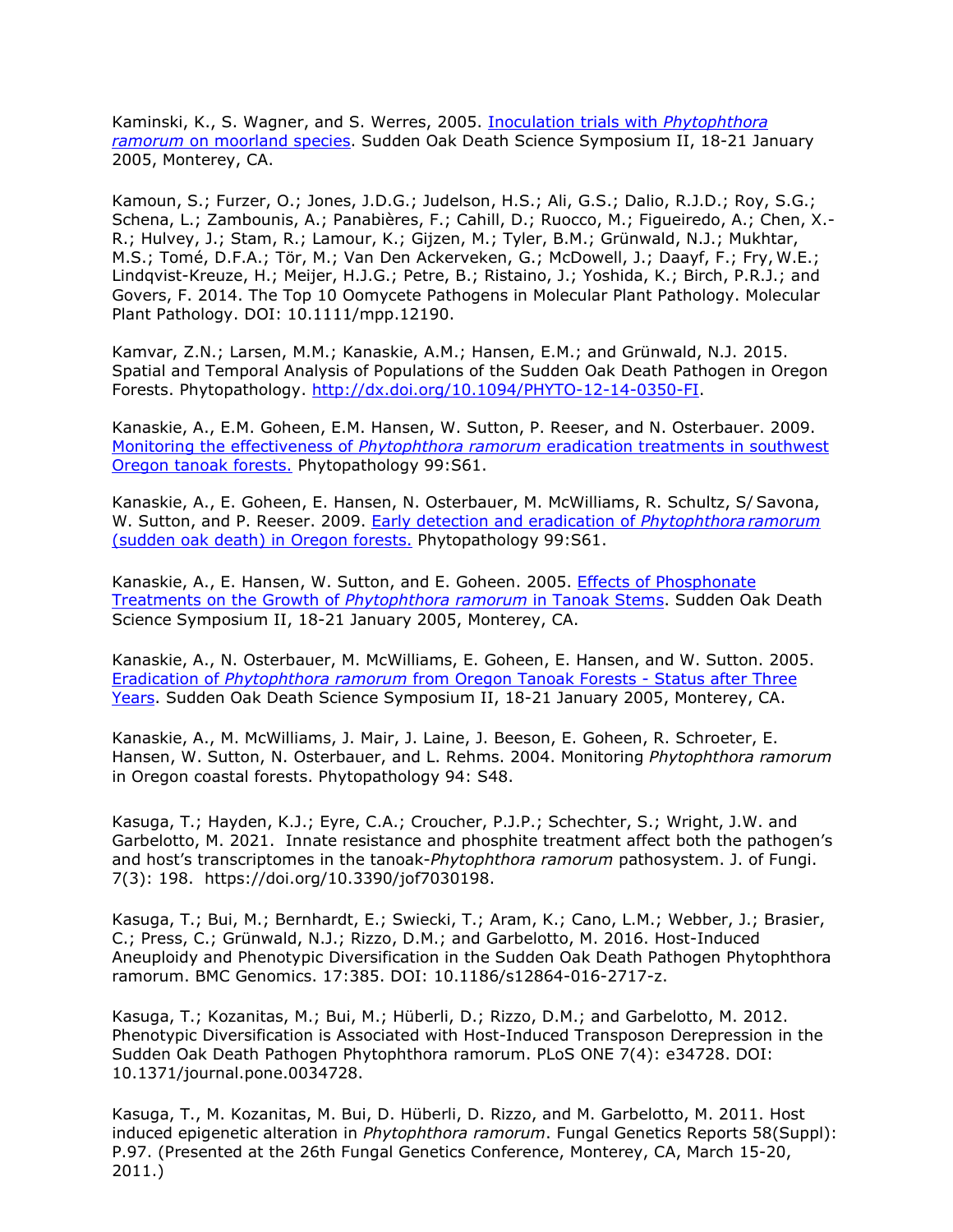Kay, J., H.J.G. Meijer, A. ten Have, and J.A.L. van Kan. 2011. The Aspartic Proteinase family of three *Phytophthora* species. *BMC Genomics* 2011, 12:254. DOI: 10.1186/1471-2164-12- 254.

Kelly, M., Q. Guo, D. Liu, and D. Shaari. 2007. [Modeling the risk of a new](http://nature.berkeley.edu/comtf/pdf/KellyAbstract.pdf) [invasive forest disease in the United States: an evaluation of five environmental niche](http://nature.berkeley.edu/comtf/pdf/KellyAbstract.pdf) [models.](http://nature.berkeley.edu/comtf/pdf/KellyAbstract.pdf) Computers, Environment and Urban Systems 31(6): 689-710.

Kelly, M., D. Shaari, Q. Guo, and D. Liu. 2005**.** [Modeling Risk for SOD Nationwide: What are](http://nature.berkeley.edu/comtf/pdf/KellyetalSOD2-22-05.pdf) [the Effects of Model Choice on Rise Prediction?](http://nature.berkeley.edu/comtf/pdf/KellyetalSOD2-22-05.pdf) Sudden Oak Death Science Symposium II, 18-21 January 2005, Monterey, CA.

Kelly, M. 2003. Remote sensing of sudden oak death using ADAR imagery. Proceedings from the Ninth Forest Service Remote Sensing Applications Conference "Rapid Delivery of Remote Sensing Products." April 8-12, 2002, San Diego, CA. American Society for Photogrammetry and Remote Sensing.

Kelly, N.M. and K. Tuxen. 2003. WebGIS for monitoring "sudden oak death" in coastal California. Computers, Environment and Urban Systems 27(5): 547-547.

Kelly, M. and R.K. Meentemeyer. 2002. Landscape dynamics of the spread of sudden oak death. Photogrammetric Engineering and Remote Sensing 68(10): 1001-1009.

Kelly, N.M. 2001. [Monitoring sudden oak death in California using high-resolution imagery.](http://nature.berkeley.edu/comtf/pdf/Bibliography/kelly2002a.pdf) Proceedings of the fifth symposium on oak woodlands: Oaks in California's changing landscape, San Diego, California, October 22-25. Albany, CA: U.S. Department of Agriculture, Forest Service, Pacific Southwest Research Station, 2002. General technical report PSW-GTR-184.

Kelly, M. and B.A. McPherson. 2001. Multi-scale approaches taken to SOD monitoring. California Agriculture 55: 15-16.

Kelsey, R.G.; Beh, M.M.; Shaw, D.C.; and Manter, D.K. 2013. Ethanol Attracts Scolytid Beetles to Phytophthora ramorum Cankers on Coast Live Oak. Journal of Chemical Ecology. 39: 494-506.

Kenney, M.J. 2010. USDA-APHIS plant pest permitting policy pertaining to containment facilities for plant pathogens. Phytopathology 100:S61.

Keriö, S.; Daniels, H.A.; Gomez-Gollego, M.; Tabima, J.F.; Lenz, R.R.; Søndreli, K.L.; Grünwald, N.J.; Williams, N.; Mcdougal, R. and Leboldus, J.M. 2019. From genomes to forest management – tackling invasive *Phytophthora* species in the era of genomics, Canadian Journal of Plant Pathology. DOI: 10.1080/07060661.2019.1626910

King, K.M.; Harris, A.R.; and Webber, J.F. 2015. In planta Detection Used to Define the Distribution of the European Lineages of Phytophthora ramorum on Larch (Larix) in the UK. Plant Pathology. DOI: 10.1111/ppa.12345.

Kliejunas, J. 2003. A Pest Risk Assessment of *Phytophthora ramorum* in North America. USDA Forest Service (13 August 2003), 11 pp. <http://www.suddenoakdeath.org/pdf/RevisedPRA.8.03.pdf>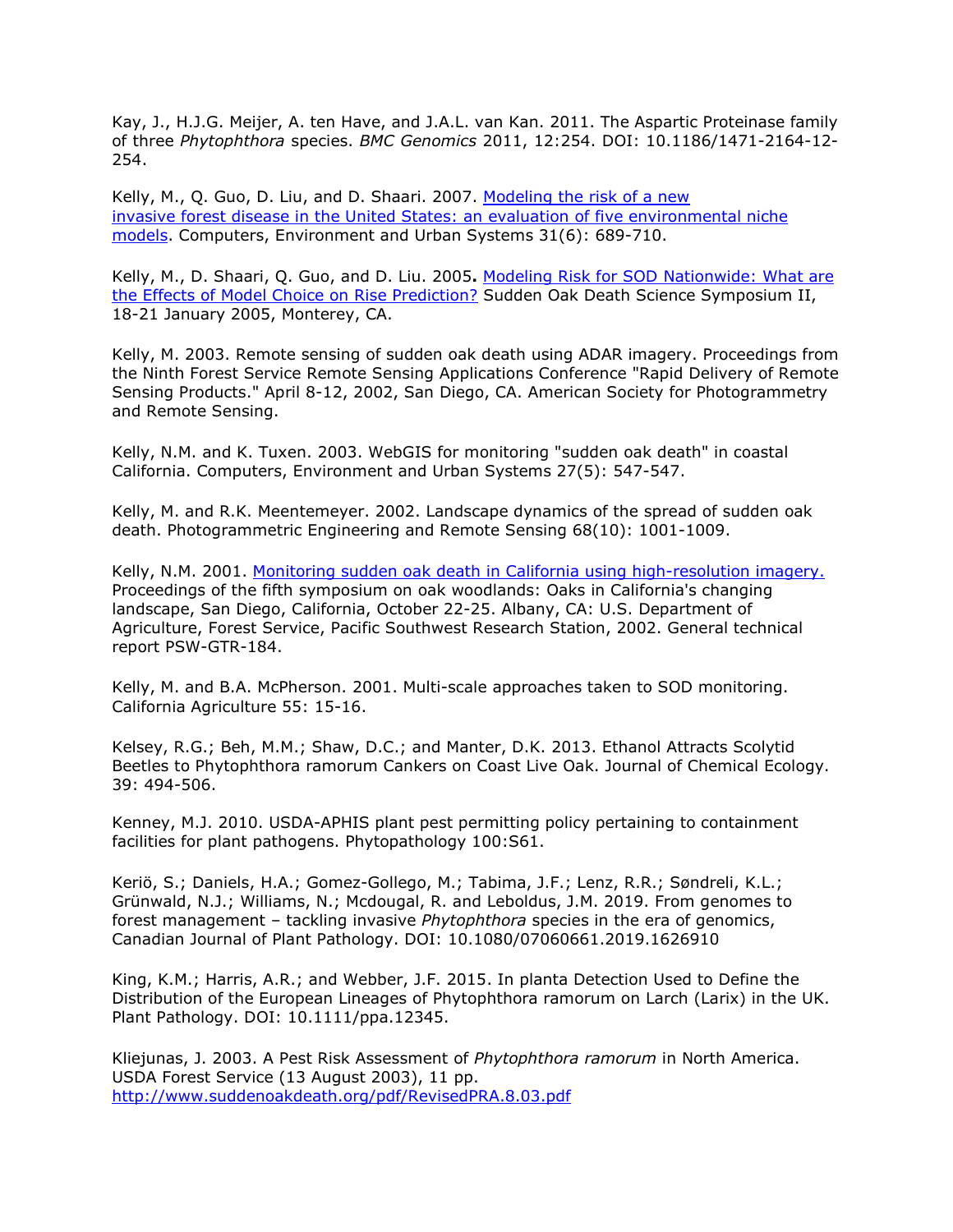Kliejunas, J.T. 2011. A risk assessment of climate change and the impact of forest diseases on forest ecosystems in the Western United States and Canada. Gen. Tech. Rep. PSW-GTR-236. Albany, CA: U.S. Department of Agriculture, Forest Service, Pacific Southwest Research Station. 70 p.

Kliejunas, J.T. 2010. Sudden oak death and *Phytophthora ramorum*: a summary of the literature. Gen. Tech. Rep. PSW-GTR-234. Albany, CA: U.S. Department of Agriculture, Forest Service, Pacific Southwest Research Station. 181 p. Available as a CD, book, or downloadable file at [http://www.fs.fed.us/psw/publications/documents/psw\\_gtr234/.](http://www.fs.fed.us/psw/publications/documents/psw_gtr234/)

Klinger, L. 2005. Ecological Evidence of Intensive [Cultivation of Oaks by California Indians:](http://nature.berkeley.edu/comtf/pdf/Bibliography/74Klinger.pdf) [Implications for the Treatment of Sudden Oak Death.](http://nature.berkeley.edu/comtf/pdf/Bibliography/74Klinger.pdf) Sudden Oak Death Science Symposium II, 18-21 January 2005, Monterey, CA.

Klinger, L., R. Zingaro, and R. Miller. 2005. [Etiology and Evidence of Systemic Acidification](http://nature.berkeley.edu/comtf/pdf/Bibliography/41EcologyKlinger.pdf) [in SOD-Affected Forests of California.](http://nature.berkeley.edu/comtf/pdf/Bibliography/41EcologyKlinger.pdf) Sudden Oak Death Science Symposium II, 18-21 January 2005, Monterey, CA.

Kluza, D.A., D.A. Vieglais, J.K. Andreasen, and A.T. Peterson. 2007. Sudden oak death: geographic risk estimates and predictions of origins. Plant Pathology. DOI: 10.1111/j.1365- 3059.2007.01602.x.

Knaus, B.J.; Fieland, V.J.; Graham, K.A.; and Grünwald, N.J. 2015. Diversity of Foliar *Phytophthora* Species on *Rhododendron* in Oregon Nurseries. Plant Disease. 99(10): 1326- 1332. DOI: [http://dx.doi.org/10.1094/PDIS-09-14-0964-RE.](http://dx.doi.org/10.1094/PDIS-09-14-0964-RE)

König, S.; Schwenkbier, L.; Pollok, S.; Riedel, M.; Wagner, S.; Popp, J.; Weber, K.; and Werres, S. 2015. Potential of Ypt1 and ITS Gene Regions for the Detection of Phytophthora Species in a Lab-on-a-Chip DNA Hybridization Array. Plant Pathology. DOI: 10.1111/ppa.12357.

Koenig, W.D., J.M.H. Knops, and W.J. Carmen. 2010. Testing the environmental prediction hypothesis for mast-seeding in California oaks. Canadian Journal of Forest Research 40:2115-2122. DOI: 10.1139/X10-152.

Kong, P. P.A. Richardson, C. Hong, and T. Kubisiak. 2005. [Single-Strand Conformation](http://nature.berkeley.edu/comtf/pdf/Bibliography/22MolecularKong.pdf) [Polymorphism Analysis of Ribosomal DNA Detection of](http://nature.berkeley.edu/comtf/pdf/Bibliography/22MolecularKong.pdf) *Phytophthora ramorum* Directly from [Plant Tissues.](http://nature.berkeley.edu/comtf/pdf/Bibliography/22MolecularKong.pdf) Sudden Oak Death Science Symposium II, 18-21 January 2005, Monterey, CA.

Kong, P., C.X. Hong, P.W. Tooley, K. Ivors, M. Garbelotto, P.A. Richardson. 2004. [Rapid](http://assets0.pubget.com/pdf/15059217.pdf) identification of *Phytophthora ramorum* [using PCR-SSCP analysis of ribosomal DNA ITS-1.](http://assets0.pubget.com/pdf/15059217.pdf) Letters in Applied Microbiology 38(5): 433-349.

Kong, P., P.A. Richardson, and C.X. Hong. 2003. [Use of single strand conformation](http://nature.berkeley.edu/comtf/html/aps_resources.html#03aps05) [polymorphism of PCR-amplified ribosomal DNA for detection of](http://nature.berkeley.edu/comtf/html/aps_resources.html#03aps05) *Phytophthora ramorum* in [plant tissues.](http://nature.berkeley.edu/comtf/html/aps_resources.html#03aps05) Phytopathology 93: S47.

Kordesch, N., S. Bergemann, and M. Garbelotto. 2005. [Ectomycorrhizal Diversity Associated](http://nature.berkeley.edu/comtf/pdf/Bibliography/20PosterKordesch.pdf) with Tanoaks (*[Lithocarpus densiflorus](http://nature.berkeley.edu/comtf/pdf/Bibliography/20PosterKordesch.pdf)*). Sudden Oak Death Science Symposium II, 18-21 January 2005, Monterey, CA.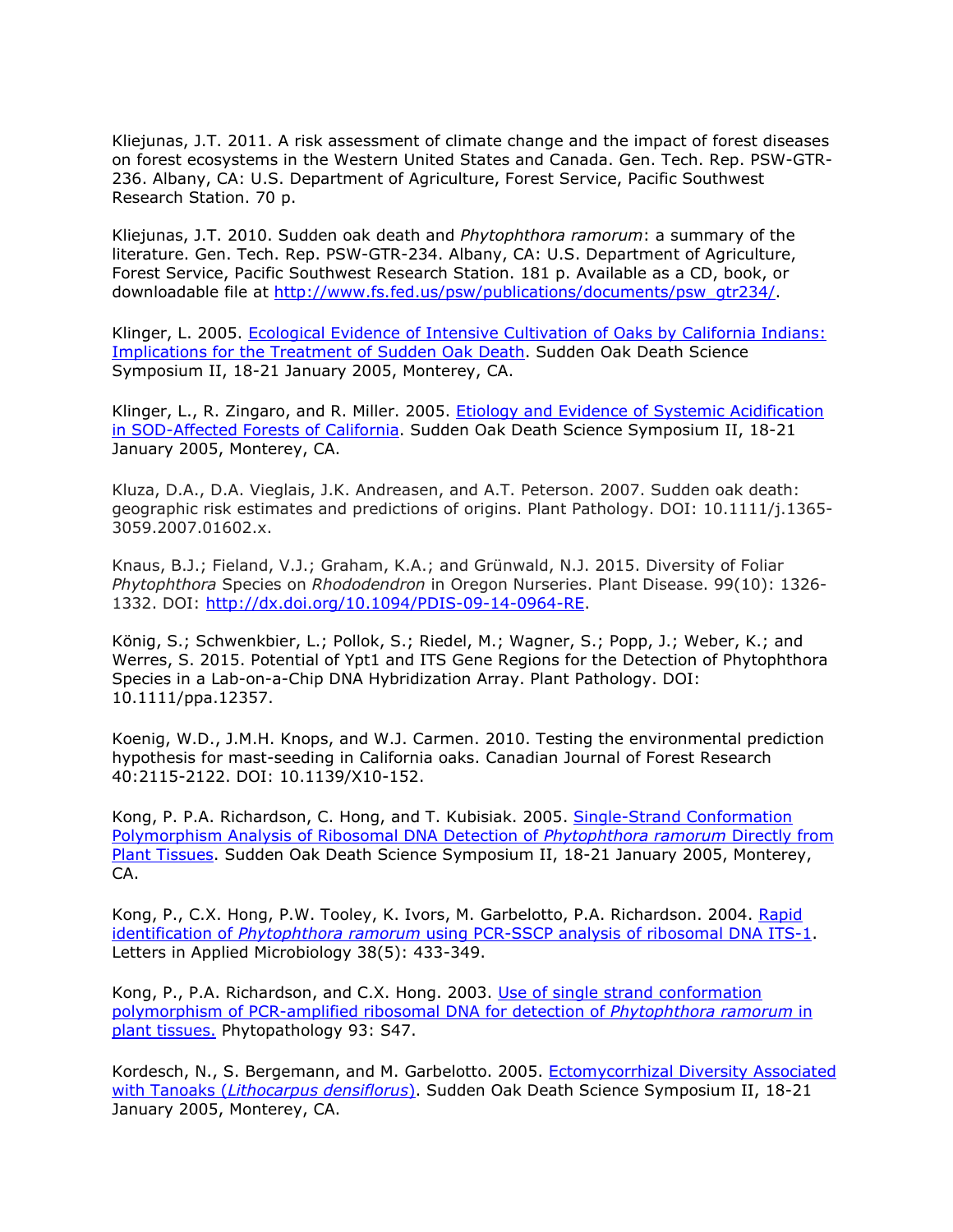Kostov, K.; Verstappen, E.; Bergervoet, J.; de Weerdt, M.; Schoen, C.; Slavov, S.; and Bonants, P. In press. Multiplex Detection and Identification of Phytophthora spp. Using Target Specific Primer Extension and Luminex xTAG Technology. DOI: 10.1111/ppa.12481.

Kovacs, K.; Holmes, T.P.; Englin, J.E.; and Alexander, J. 2011. **[The Dynamic](http://www.springerlink.com/content/j775637q72215396/)** response of [housing values to a forest invasive disease: Evidence from a Sudden Oak Death](http://www.springerlink.com/content/j775637q72215396/) [Infestation.](http://www.springerlink.com/content/j775637q72215396/) [Environmental and Resource Economics](http://www.springerlink.com/content/0924-6460/) [49\(3\)](http://www.springerlink.com/content/0924-6460/49/3/): 445-471. DOI: 10.1007/s10640- 010-9441-y.

Kovacs, K., T. Václavík, R.G. Haight, A. Pang, N.J. Cunniff, C.A. Gilligan, and R.K. Meentemeyer. 2011. Predicting the economic costs and property value losses attributed to sudden oak death damage in California (2010-2020). Journal of Environmental Management 92: 1292-1302.

Kox, L.F.F., I.R. van Brouwershaven, B.T.L.H. van de Vossenberg, H.E. van den Beld, P.J.M. Bonants, and J. de Gruyter. 2007. Diagnostic values and utility of immunological, morphological, and molecular methods for in planta detection of *Phytophthora ramorum*. Phytopathology 97:1119-1129.

Kozanitas, M.; Metz, M.R.; Osmundson, T.W.; Serrano, M.S. and Garbelotto, M. 2022. The epidemiology of sudden oak death disease caused by *Phytophthora ramorum* in a mixed bay laurel-oak woodland provides important clues for disease management. Pathogens. 11(2): 250.

[https://doi.org/10.3390/pathogens11020250.](https://doi.org/10.3390/pathogens11020250)

Kozanitas, M.; Osmundson, T.; Linzer, R.; and Garbelotto, M. 2017. Interspecific Interactions between the Sudden Oak Death Pathogen *Phytophthora ramorum* and Two Sympatric *Phytophthora* Species in Varying Ecological Conditions. Fungal Ecology. 28: 86- 96.

Kozanitas, M.; Osmundson, T.; and Garbelotto, M. 2013. Epidemiology and Ecology of the Sudden Oak Death Epidemic: Disease Progression and the Population Genetics of *P. ramorum* Within a CA Watershed. Phytopathology 103(Suppl. 2):S2.75.

Krampis, K., B.M. Tyler, and J.L. Boore. 2006. Extensive Variation in Nuclear Mitochondrial DNA Content Between the Genomes of *Phytophthora sojae* and *Phytophthora ramorum*. The American Phytopathological Society. MPMI 19:1329-1336. [DOI: 10.1094/MPMI-19-1337.](http://www.ismpminet.org/mpmi/SubscriberContent/2006/MPMI-19-1337.pdf)

Kroon, L.P.N.M., E.C.P. Verstappen, L.F.F. Kox, W.G. Flier, P.J.M. Bonants. 2004. A rapid diagnostic test to distinguish between American and European Populations of *Phytophthora ramorum.* Phytopathology 94(6): 613-620.

Kuljian, H. and J.M. Varner. 2010. The effects of sudden oak death on foliar moisture content and crown fire potential in tanoak. Forest Ecology and Management 259:2103– 2110.

Lamarche, J.; Potvin, A.; Pelletier, G.; Stewart, D.; Feau, N.; Alayon, D.I.O.; Dale, A.L.; Coelho, A.; Uzunovic, A.; Bilodeau, G.J.; Brière, S.C.; Hamelin, R.C.; and Tanguay, P. 2015. Molecular Detection of 10 of the Most Unwanted Alien Forest Pathogens in Canada Using Real-Time PCR. PLoS ONE 10(8): e0134265. DOI: 10.1371/journal.pone.0134265.

Lamour, K.H., L. Finley, O. Hurtado-Gonzales, D. Gobena, M. Tierney, and H.J.G. Meijer. 2006. Targeted Gene Mutation in *Phytophthora* spp. The American Phytopathological Society. MPMI 19:1359-1367.

Lamsal, S.; Cobb, R.C.; Cushman, J.H.; Meng, Q.; Rizzo, D.M.; and Meentemeyer, R.K. 2011. Spatial estimation of the density and carbon content of host populations for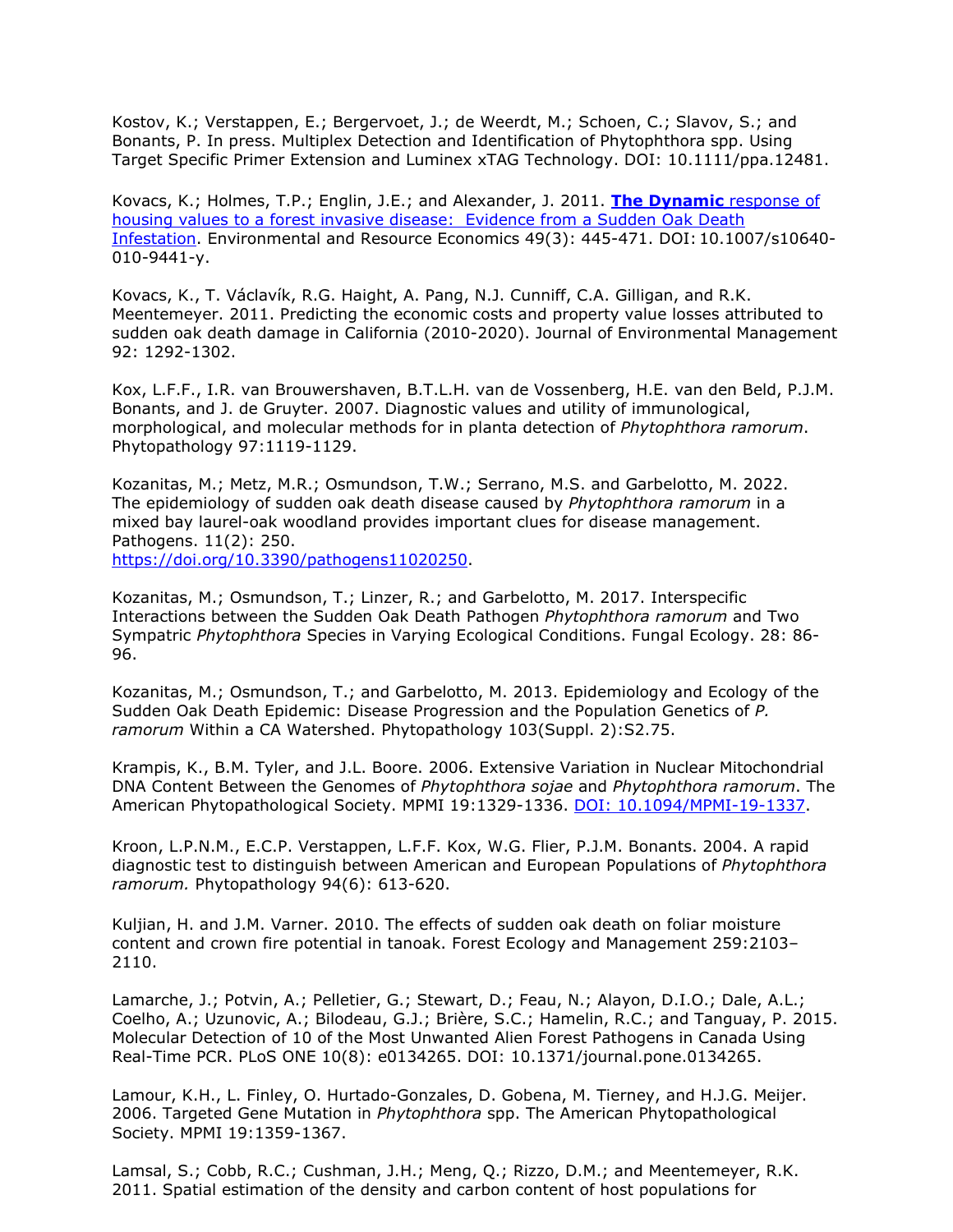*Phytophthora ramorum* in California and Oregon. Forest Ecology and Management. In press.

Lane, C.R., P.A. Beales, K.J.D. Hughes, J.A. Tomlinson, A.J. Inman, and K. Warwick. 2004. First report of ramorum dieback (*Phytophthora ramorum*) on container-grown English yew (*Taxus baccata*) in England. Plant Pathology 53(4): 522-522(1).

Lane, C.R., P.A. Beales, K.J.D. Hughes, R.L. Griffin, D. Munro, C.J. Brasier, and J.F. Webber. 2002. First outbreak of *[Phytophthora ramorum](http://www.bspp.org.uk/ndr/jan2003/2002-39.asp)* in England, on *Viburnum tinus*. New Disease Reports Vol. 6: August 2002-January 2003.

Larson, E.; Eberhart, J.; and Parke, J. 2013. Potential Treatments for Disinfesting Runoff Water From Nurseries Contaminated With *Phytophthora ramorum*. Phytopathology 103(Suppl. 2):S2.77.

Layman, M.L.; Ramsey, C.; Schweigkofler, W. and Newman. S.E. 2020. Field evaluation of a novel, granular soil fumigant for controlling *Phytophthora ramorum* in field nursery soils. Global Journal of Agricultural Innovation, Research & Development 7:12-19.

LeBoldus, J.M.; Navarro, S.M.; Kline, N.; Ritokova, G. and Grünwald, N.J., 2022. Repeated emergence of sudden oak death in Oregon: Chronology, impact, and management. Plant Disease. [https://doi.org/10.1094/PDIS-02-22-0294-FE.](https://doi.org/10.1094/PDIS-02-22-0294-FE) (Early View.)

LeBoldus, J.M.; Sondreli, K.L.; Sutton, W.; Reeser, P.; Navarro, S.; Kanaskie, A.; and Grünwald, N.J. 2018. First Report of *Phytophthora ramorum* Lineage EU1 Infecting Douglas-Fir and Grand Fir in Oregon. Plant Disease. 102(2): 455.

LeBoldus, J.M.; Sondreli, K.; Sutton, W.; Reeser, P.W.; Kanaskie, A.; Navarro, S.; and Grünwald, N.J. *In press*. First Report of *Phytophthora ramorum* lineage EU1 Infected Douglas-fir and Grand Fir in Oregon. Plant Disease. [https://doi.org/10.1094/PDIS-05-17-](https://doi.org/10.1094/PDIS-05-17-0681-PDN) [0681-PDN.](https://doi.org/10.1094/PDIS-05-17-0681-PDN)

Lee, C.A.; Alexander, J.M.; Frankel, S.J., and Valachovic, Y. 2012. Evolution of an Invasive Species Research Program and Implications for Large-scale Management of a Non-native, Invasive Plant Pathogen. Environment and Natural Resources Research Vol. 2, No. 2: 99 – 111. DOI: 10.5539/enrr.v2n2p99.

Leonberger, A.J.; Speers, C.; Ruhl, G.; Creswell, T.; and Beckerman, J.L. 2013. A Survey of *Phytophthora* spp. in Midwest Nurseries, Greenhouses, and Landscapes. Plant Disease. 97(5): 635-640.

Leonberger, A.J., C. Speers, G. Ruhl, T. Creswell, and J. Beckerman. 2010. An Indiana survey of *Phytophthora* species in nurseries, greenhouses, and landscape plantings. Phytopathology 100:S69.

Levien, L., Mai, J., and Mark, W. 2002. Statewide aerial and ground surveys for mapping and monitoring the distribution of sudden oak death. Sudden oak death science symposium, Monterey, California, 15-18 December 2002. <http://danr.ucop.edu/ihrmp/sodsymp/paper/paper04.html>

Levien, L.M., C.S. Fischer, L.C. Mahon, and J.A. Mai. 2001. [Multi-scale data to assess and](http://danr.ucop.edu/ihrmp/proceed/symproc76.html) [monitor Sudden Oak Death.](http://danr.ucop.edu/ihrmp/proceed/symproc76.html) Proceedings of the fifth symposium on oak woodlands: Oaks in California's changing landscape, San Diego, California, October 22-25. Albany, CA: U.S. Department of Agriculture, Forest Service, Pacific Southwest Research Station, 2002. General technical report PSW-GTR-184, pp. 829-830.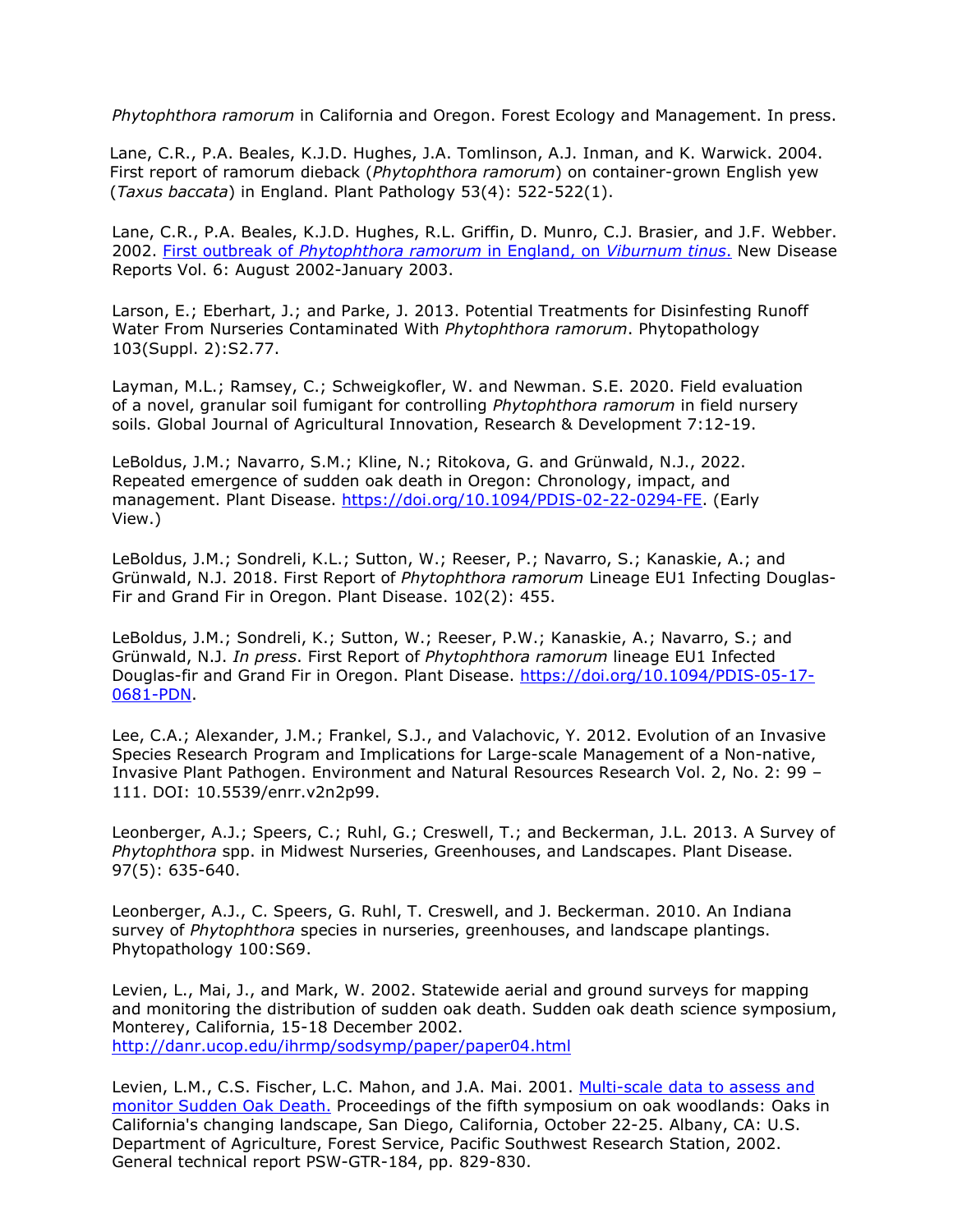Lewis, C. and J.L. Parke. 2005. [Pathways of Infection for](http://nature.berkeley.edu/comtf/pdf/Bibliography/56ManagementLewis.pdf) *Phytophthora ramorum*. Sudden Oak Death Science Symposium II, 18-21 January 2005, Monterey, CA.

Lewis, C.D., M.L. Roth, C J. Choquette, and J. L. Parke. 2004. Root infection of rhododendron by *Phytophthora ramorum*. Phytopathology 94: S60.

Lichter, F.; Blasioli, K.; Gleeson, G.; Coats, K.; Elliot, M.; Hammett, C.; Hamelin, R.; Shamoun, S.; and Broders, K. 2013. Comparative Genomic Analysis of Phenotypically and Genotypically Diverse Isolates of Phytophthora ramorum. Phytopathology 103(Suppl. 2):S2.82.

Lilja, A., A. Rytkönen, M. Kokkola, P. Parikka, and J. Hantula. August 2007. First Report of *Phytophthora ramorum* and *P. inflata* in Ornamental Rhododendrons in Finland. Disease Notes Vol. 91, Number 8. Page 1055. DOI: 10.1094/PDIS-91-8-1055C.

Lione, G.; Gonthier, P.; and Garbelotto, M. 2017. Environmental Factors Driving the Recovery of Bay Laurels from *Phytophthora ramorum* Infections: An Application of Numerical Ecology to Citizen Science. Forests. 8(8): 293.

Linderman, R.G. and E.A. Davis. 2008. Evaluation of chemical agents for the control of *Phytophthora ramorum* and other species of *Phytophthora* on nursery crops. Online. Plant Health Progress. DOI: 10.1094/PHP-2008-0211-01-RS.

Linderman, R.G. and E.A Davis. January–March 2008. [Eradication of](http://nature.berkeley.edu/comtf/pdf/LindermanSummary.pdf) *Phytophthora ramorum* [and Other Pathogens from Potting Medium or Soil by Treatment with](http://nature.berkeley.edu/comtf/pdf/LindermanSummary.pdf) [Aerated Steam or Fumigation with Metam Sodium.](http://nature.berkeley.edu/comtf/pdf/LindermanSummary.pdf) HorTechnology 18(1), Pages 106-110. Linderman, R.G., P.B. de Sá, and E.A. Davis. 2007. Comparative susceptibility of plants native to the Appalachian range of the United States to inoculation with *Phytophthora ramorum*. Online. Plant Health Progress DOI: 10.1094/PHP-2007-0917-01-RS.

Linderman, R.G. and E.A. Davis. 2007. Comparative host susceptibility and sporulation potential of *Phytophthora ramorum* on species, cultivars, and hybrids of camellia. Online. Plant Health Progress DOI: 10.1094/PHP-2007-0822-02-RS.

Linderman, R.G. and E.A. Davis. 2007. Evaluation of *Phytophthora ramorum* in nursery crop tissue culture propagation. Online. Plant Health Progress DOI: 10.1094/PHP-2007-0822-01- RS.

Linderman, R.G. and E.A. Davis. 2006. Survival of *Phytophthora ramorum* compared to other species of *Phytophthora* in potting media components, compost, and soil. HortTechnology 16(3):502-507.

Linderman, R.G., E.A. Davis, and J.L. Marlow. 2006. Response of selected nursery crop plants to inoculation with isolates of *Phytophthora ramorum* and other *Phytophthora*  species. *HortTechnology* 16(2):216-224.

Linderman, R.G. and E.A. Davis. 2005. [Evaluation of Chemical and Biological Agents for](http://nature.berkeley.edu/comtf/pdf/Bibliography/40ManagementLinderman.pdf) Control of *Phytophthora* [species on Intact Plants or Detached Rhododendron Leaves.](http://nature.berkeley.edu/comtf/pdf/Bibliography/40ManagementLinderman.pdf) Sudden Oak Death Science Symposium II, 18-21 January 2005, Monterey, CA.

Linderman, R., Parke, J., and Hansen, E. 2002. Potential impact of *Phytophthora ramorum*  on nursery crops in the Pacific Northwest. Sudden oak death science symposium, Monterey, California, 15-18 December 2002. <http://danr.ucop.edu/ihrmp/sodsymp/paper/paper20.html>

Linderman, R.G., J.L. Parke, and E.M. Hansen. 2002. [Relative virulence of](http://apsnet.org/meetings/2002/abstracts/a02ma342.htm) *Phytophthora* [species, including the sudden oak death pathogen](http://apsnet.org/meetings/2002/abstracts/a02ma342.htm) *P. ramorum*, on several ornamental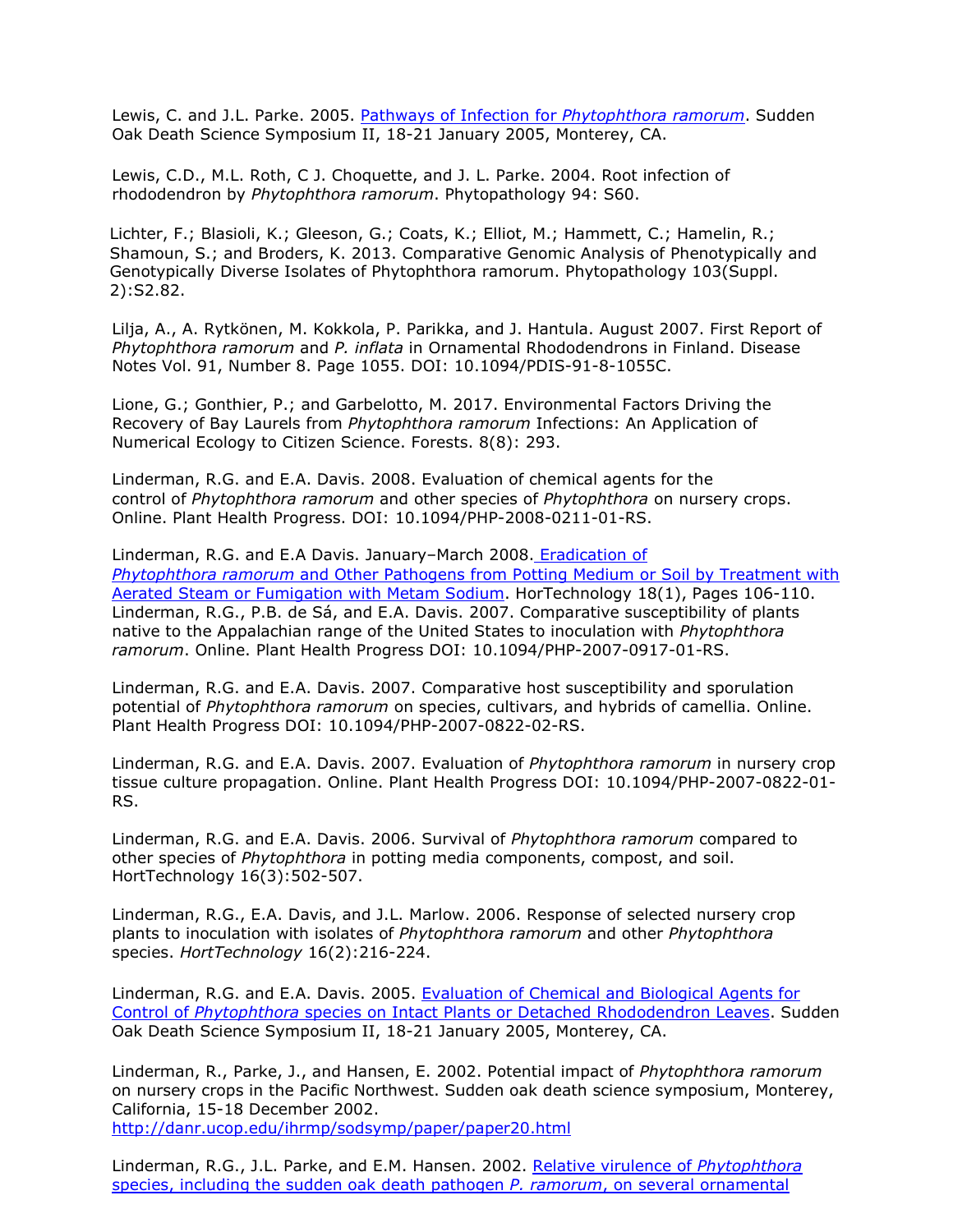[species.](http://apsnet.org/meetings/2002/abstracts/a02ma342.htm) Phytopathology 92: S47.

Linzer, R., M. Garbelotto, and D. Rizzo. 2005. AFLP Analysis of *[Phytophthora nemorosa](http://nature.berkeley.edu/comtf/pdf/Bibliography/24Linzer.pdf)* and *P. pseudosyringae* [Genetic Structure in North America. Sudden Oak Death Science](http://nature.berkeley.edu/comtf/pdf/Bibliography/24Linzer.pdf) Symposium II, 18-21 January 2005, Monterey, CA.

Liu, Desheng, M. Kelly, P. Gong, and Q. Guo. December 15, 2007. [Characterizing spatial](http://nature.berkeley.edu/comtf/pdf/LiuAbstract.pdf)[temporal tree mortality patterns associated with a new forest disease.](http://nature.berkeley.edu/comtf/pdf/LiuAbstract.pdf) Forest Ecology and Management, Volume 253, Issues 1-3, Pages 220-231. [doi:10.1016/j.foreco.2007.07.020.](http://dx.doi.org/10.1016/j.foreco.2007.07.020)

Liu, D., M. Kelly, and P. Gong. 2006. A Spatial-temporal approach for monitoring forest disease dynamics using multi-temporal high spatial resolution imagery. *Remote Sensing of Environment* 101(2): 167-180.

Loyd, A.L.; Benson, D.M; and Ivors, K.L. 2014. Phytophthora Populations in Nursery Irrigation Water in Relationship to Pathogenicity and Infection Frequency of Rhododendron and Pieris. Plant Disease. 98(9): 1213-1220.

[Magarey, R.D.;](http://www.cabdirect.org/search.html?q=au%3A%22Magarey%2C%2BR.%2BD.%22) [Borchert, D.M.;](http://www.cabdirect.org/search.html?q=au%3A%22Borchert%2C%2BD.%2BM.%22) [Fowler, G.A.;](http://www.cabdirect.org/search.html?q=au%3A%22Fowler%2C%2BG.%2BA.%22) [Hong, S.C. 2](http://www.cabdirect.org/search.html?q=au%3A%22Hong%2C%2BS.%2BC.%22)015. Pest Risk Modelling and Mapping for Invasive Alien Species. The NCSU/APHIS Plant Pest Forecasting System (NAPPFAST). [CABI Invasives Series No. 7.](http://www.cabdirect.org/search.html?q=at%3A%22CABI%2BInvasives%2BSeries%2BNo.%2B7%22) pp. 82-96. DOI: [10.1079/9781780643946.0082.](http://dx.doi.org/10.1079/9781780643946.0082) Online at [http://www.cabi.org/cabebooks/ebook/20153099614.](http://www.cabi.org/cabebooks/ebook/20153099614)

Magarey, R.D., G.A. Fowler, D.M. Borchert, T.B. Sutton, M. Colunga-Garcia, and J.A. Simpson. 2007. NAPPFAST: An Internet System for the Weather-Based Mapping of Plant Pathogens. Plant Disease Vol. 91 No. 4. DOI: 10.1094/PDIS-91-4-0336.

Mai, J., L. Fischer, W. Mark, and A. Jirka. 2005. [Aerial and Ground Surveys for Mapping and](http://nature.berkeley.edu/comtf/pdf/Bibliography/65Mai.pdf) [Monitoring the Distribution of](http://nature.berkeley.edu/comtf/pdf/Bibliography/65Mai.pdf) *Phytophthora ramorum*. Sudden Oak Death Science Symposium II, 18-21 January 2005, Monterey, CA.

Malar, C,M.; Yuzon, J.D.; Das, S.; Das, A.; Panda, A.; Ghosh, S.; Tyler, B.M.; Kasuga, T. and Tripathy, S. 2019. Haplotype-phased genome assembly of virulent *Phythophthora ramorum* isolate ND886 facilitated by long-read sequencing reveals effector polymorphisms and copy number variation. Molecular Plant-Microbe Interactions. [https://doi.org/10.1094/MPMI-08-18-0222-R.](https://doi.org/10.1094/MPMI-08-18-0222-R)

Maloney, P.E. 2005. Epidemiological Aspects of *Phytophthora ramorum* in Redwood Forests of California's Coast Range: A Three Year Study. Sudden Oak Death Science Symposium II, 18-21 January 2005, Monterey, CA.

Maloney, P.E., S.F. Lynch, S.C., Kane, C.E. Jensen, and D.M. Rizzo. 2005. Establishment of an emerging generalist pathogen in redwood forest communities. Journal of Ecology. 93(5):899-905.

Maloney, P.E., S.F. Lynch, S.F. Kane, and D.M. Rizzo. 2004. Disease Progression of *Phytophthora ramorum* and *Botryosphaeria dothidea* on Pacific Madrone. Plant Disease 88(8): 852-857.

Maloney, P.E., S.F. Kane, C.E. Jensen and D.M. Rizzo. 2002. [Epidemiology and ecology of](http://danr.ucop.edu/ihrmp/sodsymp/paper/paper21.html) *Phytophthora ramorum* [in redwood/tanoak forest ecosystems of the California Coast Range.](http://danr.ucop.edu/ihrmp/sodsymp/paper/paper21.html) Sudden Oak Death Science Symposium, 15-18 December 2002, Monterey, CA.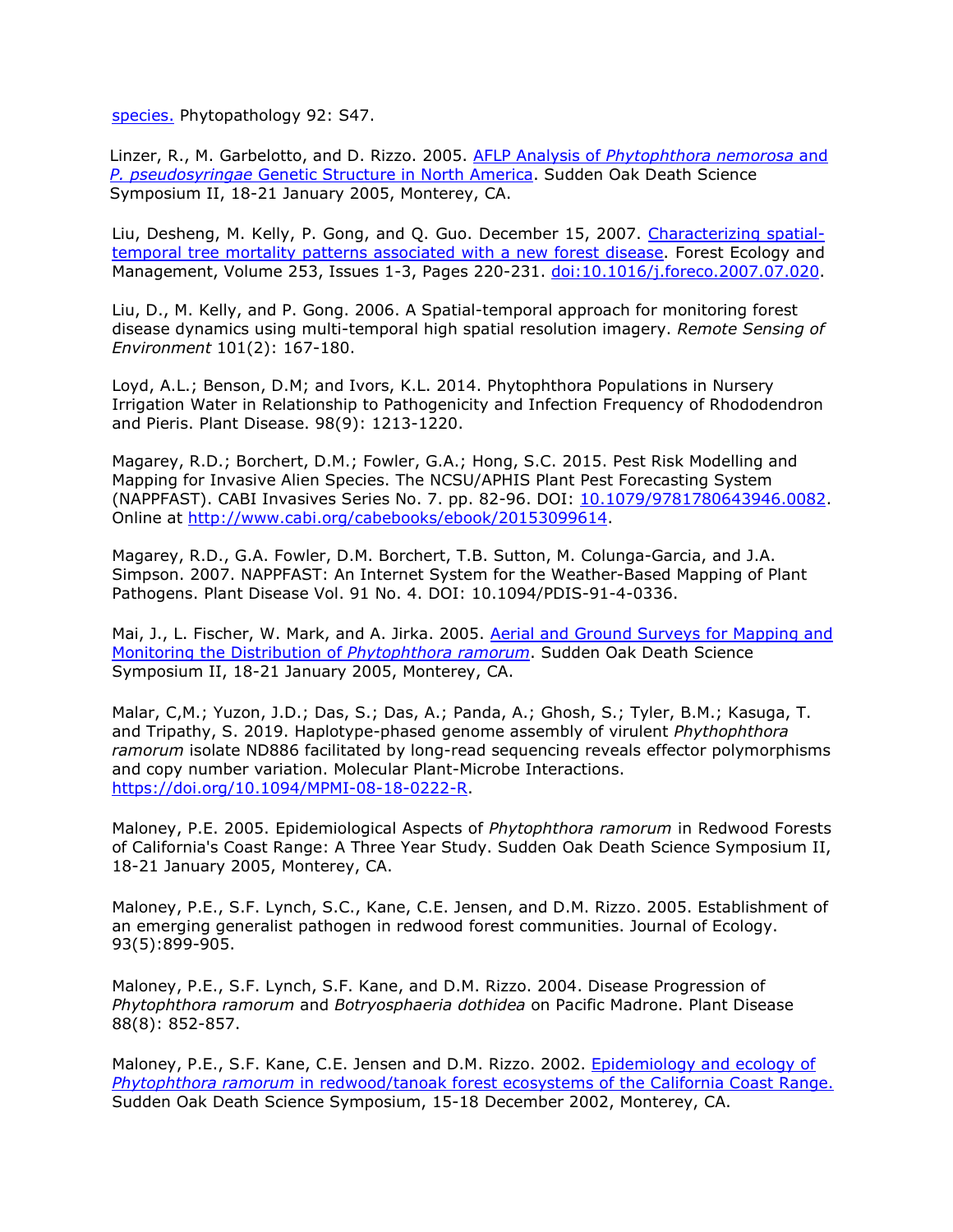Maloney, P.E., D.M. Rizzo, S.T. Koike, T.Y. Harnik, and M. Garbelotto. 2002. [First report of](http://www.apsnet.org/online/proceedings/sod/Papers/APS/PDnote_86-11a.html) *Phytophthora ramorum* [on coast redwood in California.](http://www.apsnet.org/online/proceedings/sod/Papers/APS/PDnote_86-11a.html) Plant Disease 86.

Man in 't Veld, W.A. 2005. Isozyme genotyping of *[Phytophthora ramorum](http://nature.berkeley.edu/comtf/pdf/Bibliography/45PosetManin%2527tVeld.pdf)* reveals fixed [heterozygosity at three loci suggesting a hybrid origin.](http://nature.berkeley.edu/comtf/pdf/Bibliography/45PosetManin%2527tVeld.pdf) Sudden Oak Death Science Symposium II, 18-21 January 2005, Monterey, CA.

Manos, P.S., C.H. Cannon, and Oh, S-H. 2008. Phylogenetic Relationships and Taxonomic Status of the Paleoendemic Fagaceae of Western North America: Recognition of a New Genus, Notholithocarpus. Madroño, Vol. 55, No. 3:181–190.

Manter, D.K. 2009. Pathogenicity of *[Phytophthora ramorum.](http://nature.berkeley.edu/comtf/pdf/Manter_2009.pdf)* Phytopathology 99:S163.

Manter, D.K., R.G Kelsey, and J.J. Karchesy. 2007. Photosynthetic declines **in** *Phytophthora ramorum*-infected plants develop prior to water stress and in response to exogenous application of elicitins. Phytopathology 97:850-856.

Manter, D.K., J.J. Karchesy, and R.G. Kelsey. 2006. The sporicidal activity of yellow-cedar heartwood, essential oil and wood constituents towards *Phytophthora ramorum* in culture. For. Path 36:297–308.

Manter, D., R. Kelsey, and J. Karchesy. 2005. **Isolation and Characterization of Phytotoxins** Secreted by *[Phytophthora ramorum](http://nature.berkeley.edu/comtf/pdf/Bibliography/7BiologyManter.pdf)*. Sudden Oak Death Science Symposium II, 18-21 January 2005, Monterey, CA.

Mark, W. and A. Jirka. 2002. [Surveying for Sudden Oak Death in California.](http://nature.berkeley.edu/comtf/pdf/Bibliography/mark2002a.pdf) The Fifth Symposium on Oak Woodlands: Oaks in California's Changing Landscape, 22-25 October 2001, San Diego, CA.

Martin, F.N.; Abad, Z.G.; Balci, Y.; and Ivors, K. 2012. Identification and Detection of Phytophthora: Reviewing Our Progress, Identifying Our Needs. Plant Disease, 96(8): 1080- 1103.

Martin, F.N., M.D. Coffey, K. Zeller, R.C. Hamelin, P. Tooley, M. Garbelotto, K.J.D. Hughes, T. Kubisiak, G.J. Bilodeau, L. Levy, C. Blomquist, and P.H. Berger. 2009. Evaluation of molecular markers for *Phytophthora ramorum* detection and identification: Testing for specificity using a standardized library of isolates. Phytopathology 99:390-403.

Martin, F. 2007. Mitochondrial genomics in the *Peronosporales*; implications for phylogenetics and development of molecular markers. Phytopathology 97:S71.

Martin, F.N., D. Bensasson, B.M. Tyler, and J.L. Boore. 2007. Mitochondrial genome sequences and comparative genomics of *Phytophthora ramorum* and *P. sojae*. Curr Genet DOI: 10.1007/s00294-007-0121-6

Martin, F.N. and P.W. Tooley. 2005. [Molecular Markers for Identification of](http://nature.berkeley.edu/comtf/pdf/Bibliography/26Martin.pdf) *P. ramorum* and other *Phytophthora* [spp. from Diseased Tissue.](http://nature.berkeley.edu/comtf/pdf/Bibliography/26Martin.pdf) Sudden Oak Death Science Symposium II, 18-21 January 2005, Monterey, CA.

Martin, F.N. and P. Tooley. 2004. The use of mitochondrial DNA for clarifying phylogenetic relationships and isolate identification with the genus *Phytophthora*. Phytopathology 94: S66.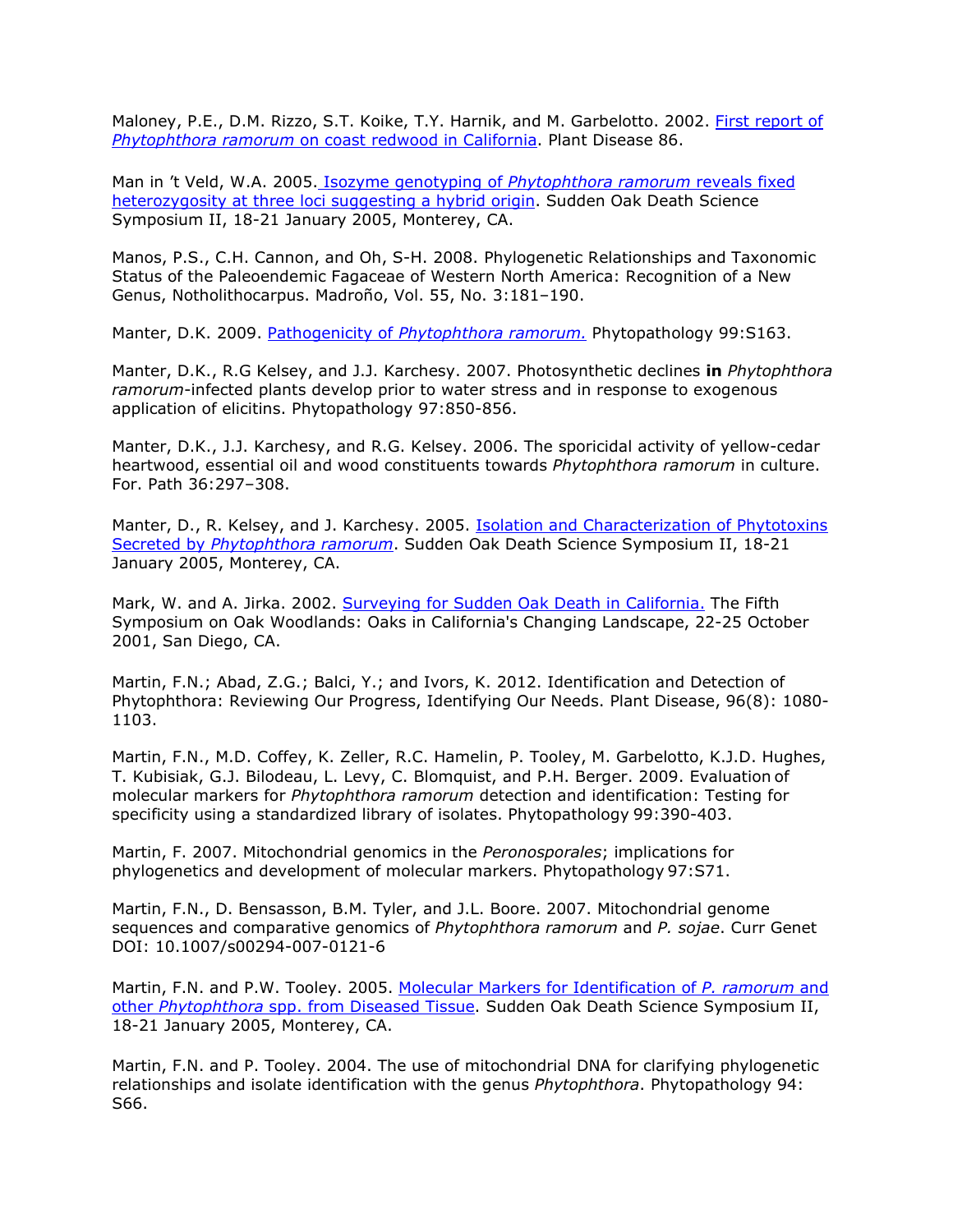Martin, F.N., P.W. Tooley, and C. Blomquist. 2004. Molecular detection of *Phytophthora ramorum,* the causal agent of Sudden Oak Death in California, and two additional species commonly recovered from diseased plant material. Phytopathology 94(6): 621-631.

Martin, F.N. and P.W. Tooley. 2003. [Phylogenetic relationships of](http://nature.berkeley.edu/comtf/pdf/Bibliography/martin2003a.pdf) *Phytophthora ramorum, P. nemorosa*, and *P. pseudosyringae,* [three species recovered from areas in California with](http://nature.berkeley.edu/comtf/pdf/Bibliography/martin2003a.pdf) [Sudden Oak Death.](http://nature.berkeley.edu/comtf/pdf/Bibliography/martin2003a.pdf) Mycological Research 107(12): 1379-1391.

Martin, F.N., P. Tooley, and R. Frederick. 2003. [Development of a molecular marker system](http://nature.berkeley.edu/comtf/html/aps_resources.html#03aps08) for detection of *Phytophthora* [spp. and diagnosis of species associated with Sudden Oak](http://nature.berkeley.edu/comtf/html/aps_resources.html#03aps08) [Death in California.](http://nature.berkeley.edu/comtf/html/aps_resources.html#03aps08) Phytopathology 93: S58.

Martin, F.N. and P. Tooley. 2003. Phylogenetic relationships of *Phytophthora ramorum, P. nemorosa*, and *P. pseudosyringae,* three species recovered from areas in California with Sudden Oak Death. Mycological Research 107: 1379-1391.

Mascheretti, S., P.J.P. Croucher, M. Kozanitas, L. Baker, and M. Garbelotto. 2009. Genetic epidemiology of the Sudden Oak Death pathogen *Phytophthora ramorum* in California. Molecular Ecology 18:4577–4590. DOI: 10.1111/j.1365-294X.2009.04379.x.

Mascheretti, S., P.J.P. Croucher, A. Vettraino, S. Prospero, and M. Garbelotto. 2008. Reconstruction of the Sudden Oak Death epidemic in California through microsatellite analysis of the pathogen *Phytophthora ramorum*. Molecular Ecology 17, 2755–2768. Mastin, A.; van den Bosch, F.; van den Berg, F. and Parnell, S.R. 2019. Quantifying the hidden costs of imperfect detection for early detection surveillance. Philosophical Transactions of the Royal Society B: Biological Sciences. Preview.

Matari, N. and J.E. Blair. 2011. Comparative Genomics Suggests the Presence of RNA Interference in Oomycetes. Fungal Genetics Reports 58(Suppl): #8. (Presented at the 26th Fungal Genetics Conference, Monterey, CA, March 15-20, 2011.)

de la Mata Saez, L.; McCracken. A.R.; Cooke, L.R.; O'Neill, P.; Grant, M.; and Studholme, D.J. 2015. Draft Genome Sequences of Seven Isolates of *Phytophthora ramorum* [EU2 from](http://dx.doi.org/10.1016/j.gdata.2015.09.009)  Northern Ireland. Genomics Data. Data in Brief. Vol. 6. Pages 191-192. [DOI:](http://dx.doi.org/10.1016/j.gdata.2015.09.009) [10.1016/j.gdata.2015.09.009.](http://dx.doi.org/10.1016/j.gdata.2015.09.009)

Mathew, S.K. and Beena, S. 2012. A new record of Phytophthora ramorum causing leaf fall and shoot rot of nutmeg (Myristica fragrans). Journal of Mycology and Plant Pathology, 42(4): 529-530.

Mavrodieva, V.A.; Dennis, G.; and Shiel, P.J. 2017 USDA APHIS NPPLAP Proficiency Testing and Planned Methods Deviation as a Part of the Methods' Validation Process for a Network of Laboratories. 27-S.

Mavrodieva, V.A. S. Negi, D. Picton, L. Levy, P. Tooley, N. Shishkoff, and D. Luster. 2008. Development and validation of a tissue based panel for the *P. ramorum* proficiency testing program. Phytopathology 98:S100.

McCarren, K.L., J.A. McComb, B.L. Shearer, and St J. G.E. Hardy. 2005. The role of chlamydospores of *Phytophthora cinnamomi* – a review. Australiasian Plant Pathology. 34, 333-338.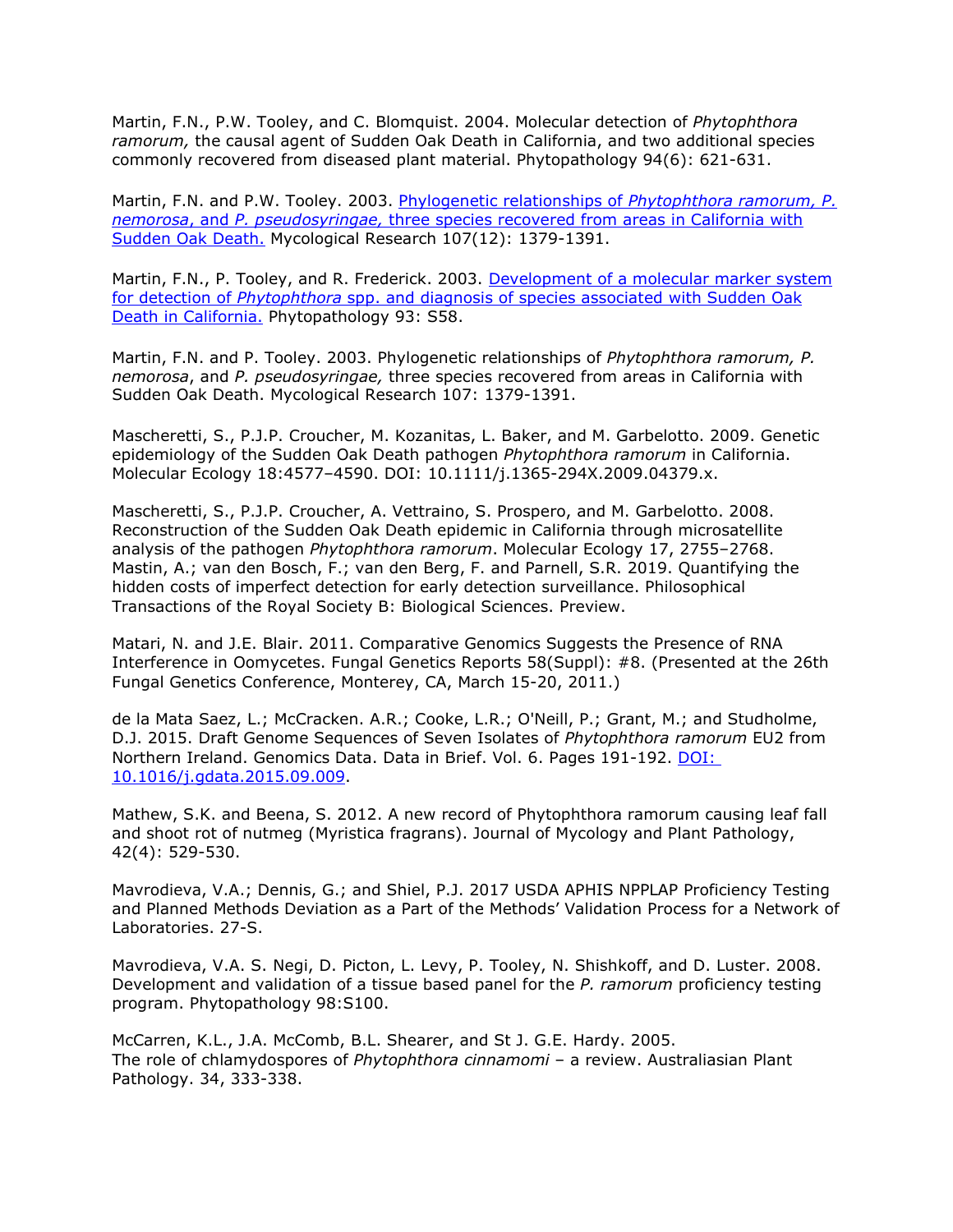McCartney, M.M.; Roubtsova, T.V.; Yamaguchi, M.S.; Kasuga, T.; Ebeler, S.E.; Davis, C.E.; and Bostock, R.M., 2017. Effects of *Phytophthora ramorum* on Volatile Organic Compound Emissions of *Rhododendron* Using Gas Chromatography–Mass Spectrometry. Analytical and Bioanalytical Chemistry. pp.1-13.

McCoy, A.G.; Miles, T.D.; Bilodeau, G.J.; Woods, P.; Blomquist, C.; Martin, F.N.; Chilvers, M.I. 2020. Validation of a preformulated, field deployable, recombinase polymerase amplification assay for *Phytophthora* species. Plants. 9: 466. doi: [https://www.mdpi.com/2223-7747/9/4/466.](https://www.mdpi.com/2223-7747/9/4/466)

McDonald, P.M.; Zhang, J.; Senock, R.S.; and Wright, J.W. 2013. Morphology, Physiology, Genetics, Enigmas, and Status of an Extremely Rare Tree: Mutant Tanoak. Madroño (In press).

McDonald, V. and N. Grunwald. 2007. Evaluation of infection potential and sporulation of the three clonal lineages of *Phytophthora ramorum* on two *Rhododendron* cultivars. Phytopathology 97:S73.

McDowell, R. and B. Randall-Schadel. 2005. [Sensitivity and Specificity of Inspection and](http://nature.berkeley.edu/comtf/pdf/Bibliography/22PosterMcDowell.pdf) [Testing Procedures for](http://nature.berkeley.edu/comtf/pdf/Bibliography/22PosterMcDowell.pdf) *P. ramorum* on Nursery Stock. Sudden Oak Death Science Symposium II, 18-21 January 2005, Monterey, CA.

McLaughlin, I., S. Jeffers, and T. Waldrop. 2007. Effects of prescribed burning on survival of *Phytophthora cinnamomi* in forest soil. Phytopathology 97:S74.

McLaughlin, I., W. Sutton, and E. Hansen. 2005. Survival of *[Phytophthora ramorum](http://nature.berkeley.edu/comtf/pdf/Bibliography/23PosterMcLaughlin.pdf)* in [Tanoak and Rhododendron Leaves.](http://nature.berkeley.edu/comtf/pdf/Bibliography/23PosterMcLaughlin.pdf) Sudden Oak Death Science Symposium II, 18-21 January 2005, Monterey, CA.

McPherson, B.A.; Mori, S.R.; Opiyo, S.O.; Conrad, A.O.; Wood, D.L.; and Bonello, P. 2013. Association Between Resistance to an Introduced Invasive Pathogen and Phenolic Compounds That may Serve as Biomarkers in Native Oaks. Forest Ecology and Management. In Press.

McPherson, B.A.; Erbilgin, N.; Bonello, P.; and Wood, D.L. 2013. Fungal species assemblages associated with Phytophthora ramorum-infected coast live oaks following bark and ambrosia beetle colonization in northern California. Forest Ecology and Management, Volume 291: 30–42.

McPherson, B.A., S.R. Mori, D.L. Wood, M. Kelly, A.J. Storer, P. Svihra, and R.B. Standiford. 2010. Responses of oaks and tanoaks to the sudden oak death pathogen after 8 years of monitoring in two coastal California forests. Forest Ecology and Management. In press. DOI: 10.1016/j.foreco.2010.02.020.

McPherson, B.A., N. Erbilgin, D.L. Wood, D.L., P. Svihra, A.J. Storer, and R.B. Standiford. 2008. Attraction of ambrosia and bark beetles to coast live oaks infected by *Phytophthora ramorum*. Agricultural and Forest Entomology. DOI: 10.1111/j.1461- 9563.2008.00386.x.

McPherson, B.A., S.R. Mori, D.L. Wood, A.J. Storer, P. Svihra, N.M. Kelly, and R.B. Standiford. 2005. Sudden oak death in California: Disease progression in oaks and tanoaks. Forest Ecology and Management. 213(1-3):71-89.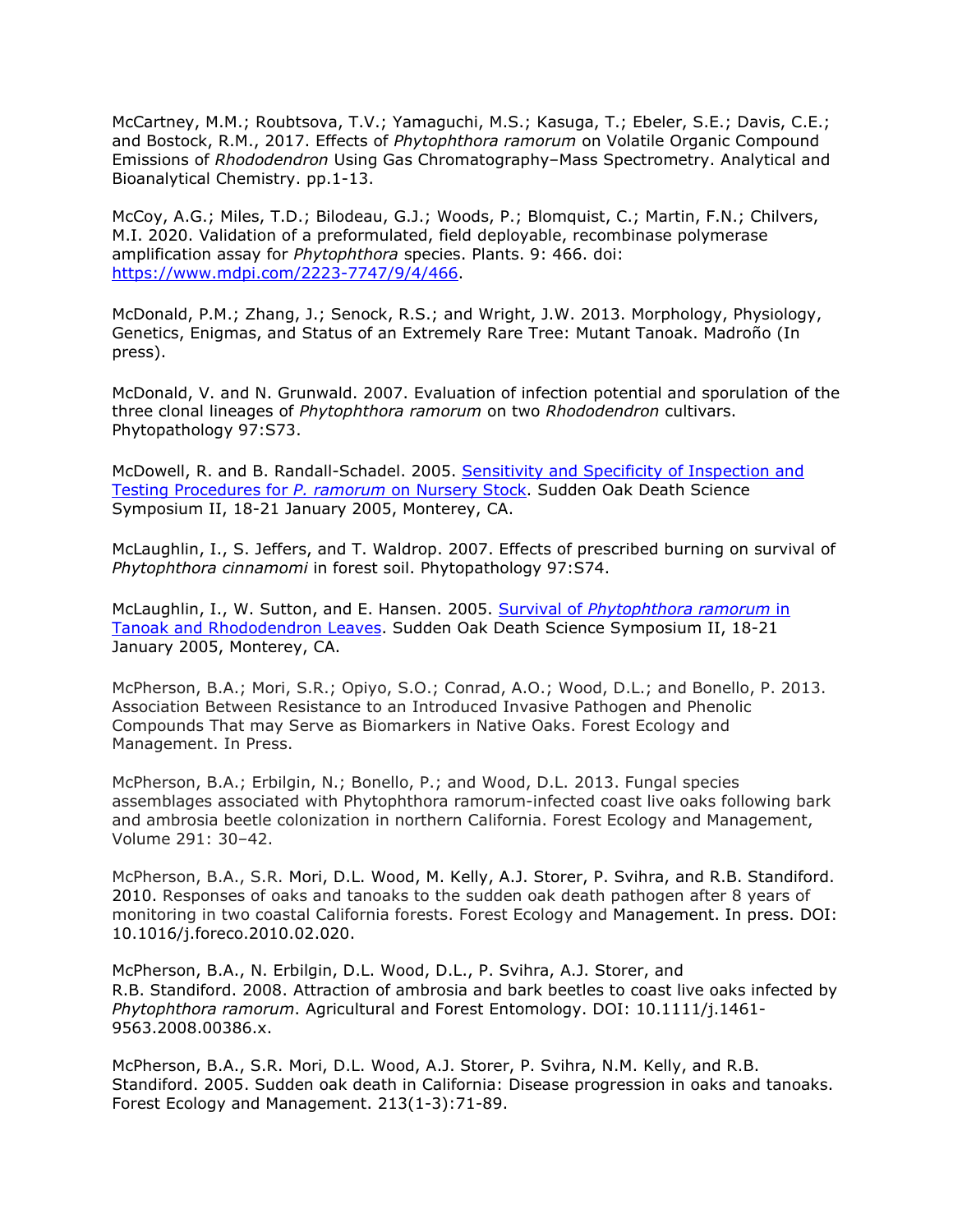McPherson, B., R. Standiford, S. Mori, D. Wood, A. Storer, P. Svihra, and M. Kelly. 2005. [Sudden Oak Death Disease Progression in Oaks and Tanoaks.](http://nature.berkeley.edu/comtf/pdf/Bibliography/75McPherson.pdf) Sudden Oak Death Science Symposium II, 18-21 January 2005, Monterey, CA.

McPherson, B., R. Standiford, D. Wood, N. Erbilgin, P. Svihra, and A. Storer. 2005. [The](http://nature.berkeley.edu/comtf/pdf/Bibliography/78McPherson.pdf) [Response of Saprotrophic Beetles to Coast Live Oaks Infected with](http://nature.berkeley.edu/comtf/pdf/Bibliography/78McPherson.pdf) *Phytophthora ramorum*. Sudden Oak Death Science Symposium II, 18-21 January 2005, Monterey, CA.

McPherson, B., R. Standiford, D. Wood, N.M. Kelly, and A. Storer. 2005. [Plotless Evaluation](http://nature.berkeley.edu/comtf/pdf/Bibliography/40PosterMcPherson.pdf) of *Phytophthora ramorum* [Incidence in Oaks and Tanoaks in Two Different Forest Types in](http://nature.berkeley.edu/comtf/pdf/Bibliography/40PosterMcPherson.pdf) [California.](http://nature.berkeley.edu/comtf/pdf/Bibliography/40PosterMcPherson.pdf) Sudden Oak Death Science Symposium II, 18-21 January 2005, Monterey, CA.

McPherson, B. R. Standiford, D. Wood, D. Rizzo, P. Svihra, S. Tjosvold, and A. Storer. 2005. [Can Insecticides Prolong Survival of Oaks Infected by](http://nature.berkeley.edu/comtf/pdf/Bibliography/46ManagementMcPherson.pdf) *Phytophthora ramorum*? Sudden Oak Death Science Symposium II, 18-21 January 2005, Monterey, CA.

McPherson, B.A., D.M. Rizzo, M. Garbelotto, P. Avihra, D.L. Wood, A.J. Storer, N.M. Kelly, N. Palkovsky, S.A. Tjosvold, R.B. Standiford, and S.T.Koike. 2002. Sudden Oak Death in California. Pest Notes, Publication 7498, University of California Agriculture and Natural Resources. 5 pages.

McPherson, B.A., Standiford, R.B., Wood, D.L., and Storer, A.J. 2002. Progression of sudden oak death over two years at sites in Marin County, California. Sudden oak death science symposium, Monterey, California, 15-18 December 2002. <http://danr.ucop.edu/ihrmp/sodsymp/paper/paper23.html>

McPherson, B.A., D.L. Wood, A.J. Storer, et al. 2002. [Sudden oak death: disease trends in](http://nature.berkeley.edu/comtf/pdf/Bibliography/mcpherson2002a.pdf) [Marin County plots after one year.](http://nature.berkeley.edu/comtf/pdf/Bibliography/mcpherson2002a.pdf) In: Standiford, R. and D. McCreary, Eds. 5th Symposium on California oak woodlands. USDA Forest Service, Gen. Tech., PSW-GTR-184: 751-64.

McPherson, B.A., D.L. Wood, A.J. Storer, N.M. Kelly, and R.B. Standiford. 2001. [Sudden Oak](http://nature.berkeley.edu/comtf/pdf/Bibliography/mcpherson2001a.pdf) [Death, a New Forest Disease in California.](http://nature.berkeley.edu/comtf/pdf/Bibliography/mcpherson2001a.pdf) Integrated Pest Management Reviews 6: 243- 246.

McPherson, B.A., D.L. Wood, A.J. Storer, P. Svihra, D.M. Rizzo, N.M. Kelly, and R.B. Standiford. 2000. Oak mortality syndrome: Sudden death of oaks and tanoaks. Tree Notes, California Dept. Of Forestry and Fire Protection, Number 26. 6 pages.

McWilliams M.G., A. Kanaskie, N. Osterbauer, E.M. Goheen, E.M. Hansen, W. Sutton, and J. Mair. 2002. Sudden oak death surveys in Oregon - 2001. Phytopathology 92: S54.

Meentemeyer, R.K.; Dorning, M.A.; Vogler, J.B.; Schmidt, D.; and Garbelotto, M. 2015. Citizen Science Helps Predict Risk of Emerging Infectious Disease. Frontiers in Ecology and the Environment. 13: 189–194.

Meentemeyer, R. 2009. [Landscape epidemiology of](http://nature.berkeley.edu/comtf/pdf/Meentemeyer_2009.pdf) *Phytopthora ramorum*: Measuring, [mapping, and modeling spread.](http://nature.berkeley.edu/comtf/pdf/Meentemeyer_2009.pdf) Phytopathology 99:S163.

Meentemeyer, R.K.; Cunniffe, N.J.; Cook, A.R.; Filipe, J.A.N.; Hunter, R.D.; Rizzo, D.M.; and Gilligan, C.A. 2011. Epidemiological modeling of invasion in heterogeneous landscapes: spread of sudden oak death in California (1990–2030). Ecosphere, Volume 2(2), Article 17.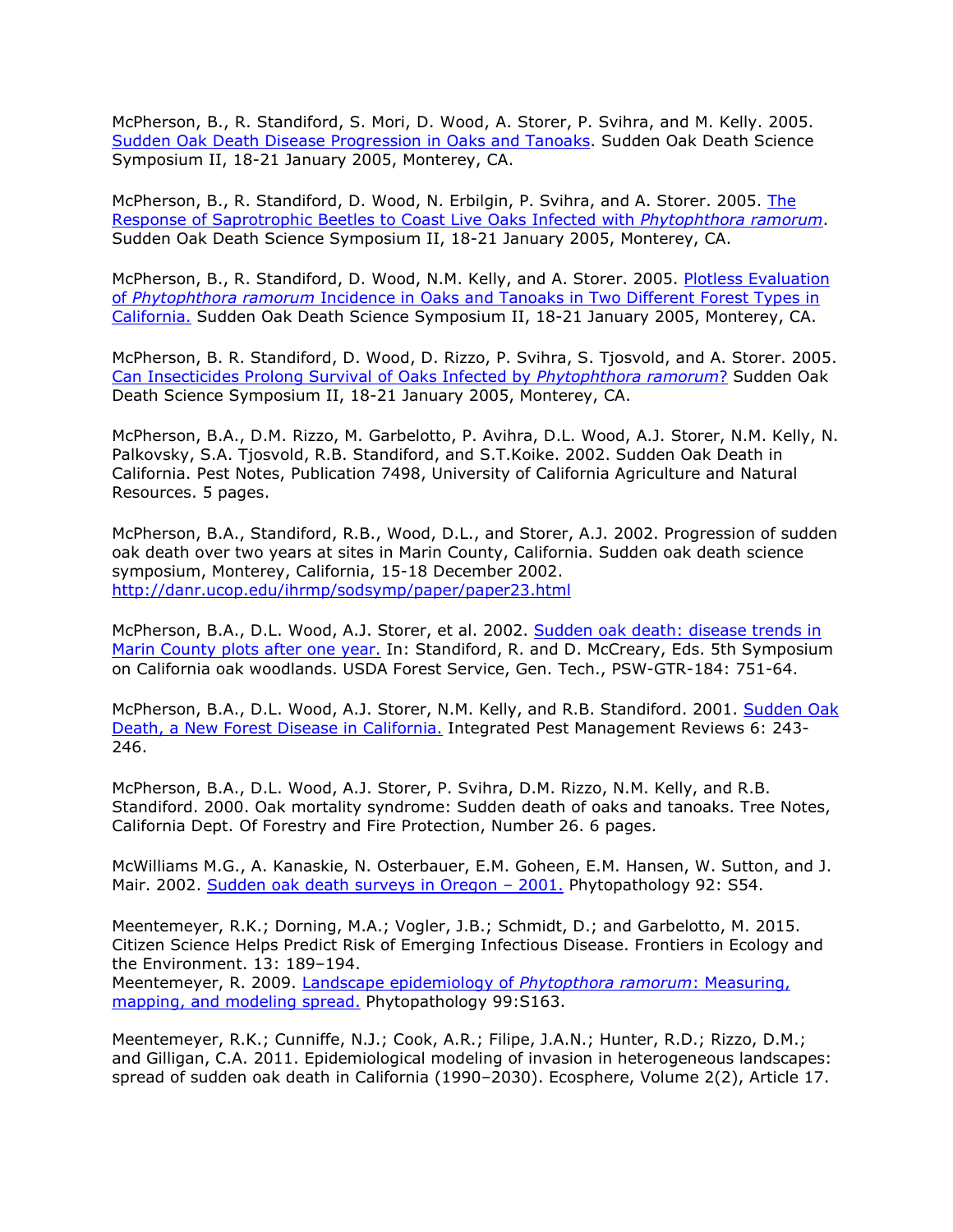Meentemeyer, R.K., N.E. Rank, B.L. Anacker, D.M. Rizzo, and J.H. Cushman. Influence of land-cover change on the spread of an invasive forest pathogen. Ecological Applications. In Press.

Meentemeyer, R., E. Lotz, D. Rizzo, K. Buja, and W. Mark. 2005. [Early Detection Monitoring](http://nature.berkeley.edu/comtf/pdf/Bibliography/67Meentemeyer.pdf) of *Phytophthora ramorum* [in High-Risk Forests of California.](http://nature.berkeley.edu/comtf/pdf/Bibliography/67Meentemeyer.pdf) Sudden Oak Death Science Symposium II, 18-21 January 2005, Monterey, CA.

Meentemeyer, R., D. Rizzo, W. Mark, and E. Lotz. 2004. [Mapping the risk of establishment](http://www.csa.com/partners/viewrecord.php?requester=gs&collection=ENV&recid=6144411&q=Meentemeyer%2C%2BR.%2Bsudden%2Boak%2Bdeath&uid=1220952&setcookie=yes) [and spread of sudden oak death in California.](http://www.csa.com/partners/viewrecord.php?requester=gs&collection=ENV&recid=6144411&q=Meentemeyer%2C%2BR.%2Bsudden%2Boak%2Bdeath&uid=1220952&setcookie=yes) Forest Ecology and Management 200(1-3): 195-214.

Meijer, H.J.G., J. Kay, A. ten Have, F. Govers, and J.A.L. van Kan. 2011. The Aspartic Proteinase Family of Three *Phytophthora* Species. Fungal Genetics Reports 58(Suppl): #64. (Presented at the 26th Fungal Genetics Conference, Monterey, CA, March 15-20, 2011.)

Meijer, H.J.G. and F. Govers. 2006. Genomewide Analysis of Phospholipid Signaling Genes in *Phytophthora* spp.: Novelties and a Missing Link. The American Phytopathological Society. MPMI 19:1337-1347. DOI: [10.1094/MPMI-19-1348.](http://www.ismpminet.org/mpmi/SubscriberContent/2006/MPMI-19-1348.pdf)

Meijer, H.J.G., P.J.I. van de Vondervoort, Q.Y. Yin, C.G. de Koster, F.M. Klis, F. Govers, and P.W.J. de Groot. 2006. Identification of Cell Wall–Associated Proteins from *Phytophthora ramorum*. The American Phytopathological Society. MPMI 19:1348-1358. [DOI:](http://www.ismpminet.org/mpmi/SubscriberContent/2006/MPMI-19-1359.pdf) [10.1094/MPMI-19-1359](http://www.ismpminet.org/mpmi/SubscriberContent/2006/MPMI-19-1359.pdf)

Meshriy, M., D. Huberli, T. Harnik, L. Miles, K. Reuther, and M. Garbelotto. 2005. [Variation](http://nature.berkeley.edu/comtf/pdf/Bibliography/MeshriyAbstract.pdf) in Susceptibility of *[Umbellularia californica](http://nature.berkeley.edu/comtf/pdf/Bibliography/MeshriyAbstract.pdf)* (bay laurel) to *Phytophthora ramorum*. Sudden Oak Death Science Symposium II, 18-21 January 2005, Monterey, CA.

Metz, M.R.; Frangioso, K.M.; Wickland, A.C.; Meentemeyer, R.K.; and Rizzo, D.M. 2012. An emergent disease causes directional changes in forest species composition in coastal California. Ecosphere 3(10):86. [http://dx.doi.org/10.1890/ES12-00107.1.](http://dx.doi.org/10.1890/ES12-00107.1)

Metz, M.R.; Frangioso, K.M.; Meentemeyer, R.K.; and Rizzo, D.M. 2012. The effects of sudden oak death and wildfire on forest composition and dynamics in the Big Sur ecoregion of coastal California. In Standiford, Richard B.; Weller, Theodore J.; Piirto, Douglas D.; Stuart, John D, technical coordinators. 2012. Proceedings of coast redwood forests in a changing California: A symposium for scientists and managers. Gen. Tech. Rep. PSW-GTR-238. Albany, CA: Pacific Southwest Research Station, Forest Service, U.S. Department of Agriculture. 2 parts – total 675 pages.

Metz, M.R.; K.M. Frangioso, R.K. Meentemeyer, and D.M. Rizzo. 2011. Interacting disturbances: wildfire severity affected by stage of forest disease invasion. Ecological Applications, 21(2). pp. 313–320.

Metz, M., K. Frangioso, R. Meentemeyer, and D. Rizzo. 2011. [Interacting disturbances:](http://www.suddenoakdeath.org/wp-content/uploads/2011/04/Metz-et-al.pdf) [Wildfire severity affected by stage of forest disease invasion.](http://www.suddenoakdeath.org/wp-content/uploads/2011/04/Metz-et-al.pdf) Ecological Applications 21(2): 313-320. DOI: 10.1890/10-0419.1.

Meyers, K. J., T.J. Swiecki, and A.E. Mitchell. 2006. Understanding the Native Californian Diet: Identification of Condensed and Hydrolyzable Tannins in Tanoak Acorns *(Lithocarpus densiflorus).* Journal of Agricultural and Food Chemistry 54, 7686-7691.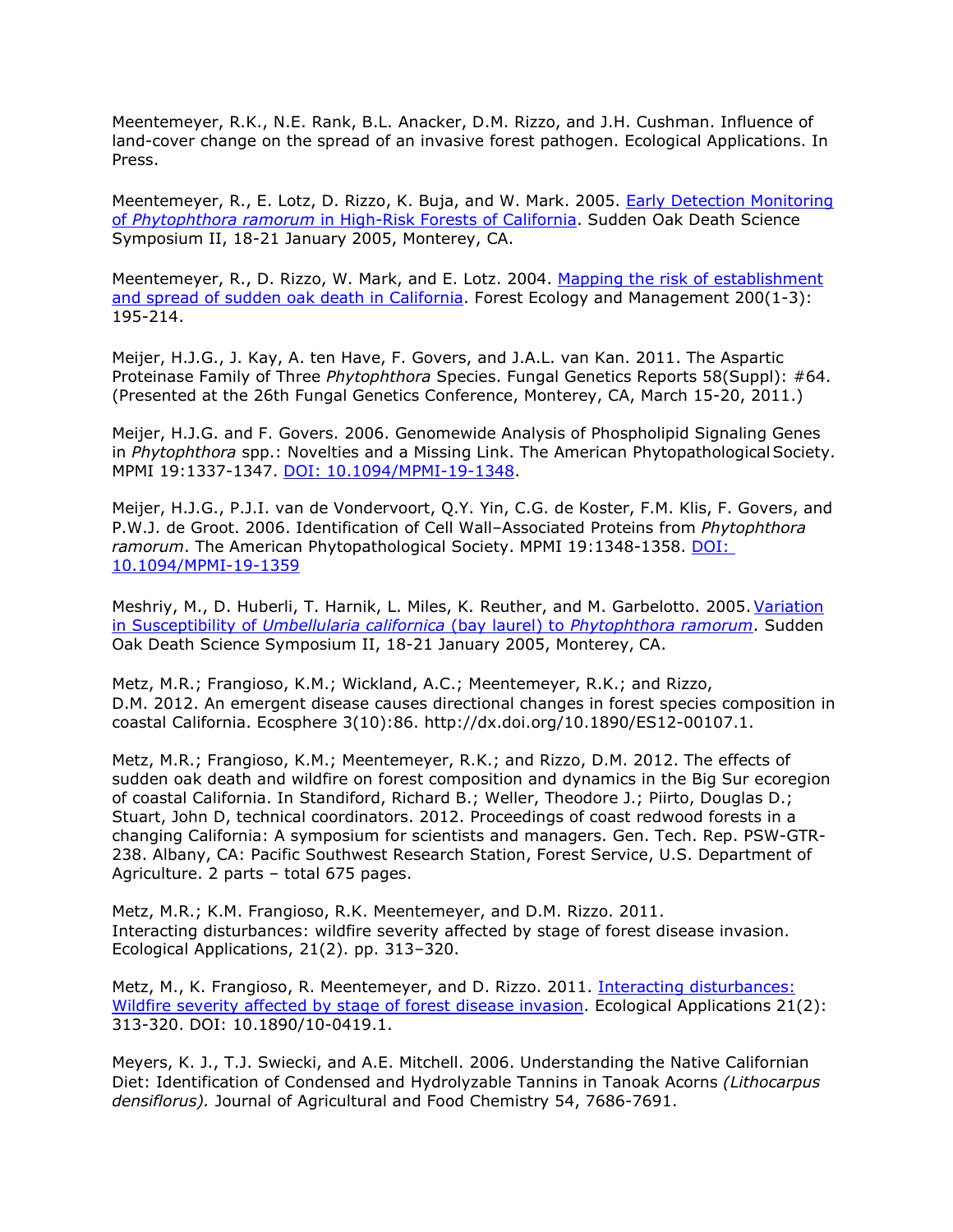Migliorini, D.; Ghelardini, L.; Luchi, N. and others. Temporal patterns of airborne *Phytophthora* spp. in a woody plant nursery area detected using real-time PCR. 2019. Aerobiologia. 35: 201. [https://doi.org/10.1007/s10453-018-09551-1.](https://doi.org/10.1007/s10453-018-09551-1)

Miles, T.D.; Martin, F.N.; Robideau, G.P.; Bilodeau, G.J.; and Coffey, M.D. 2017. Systematic Development of Phytophthora Species-Specific Mitochondrial Diagnostic Markers for Economically Important Members of the Genus. Plant Disease. 101(7): 1162-1170.

Miles, T.D.; Martin, F.N.; and Coffey, M.D. 2015. Development of Rapid Isothermal Amplification Assays for Detection of Phytophthora spp. in Plant Tissue. Phytopathology. 105(2): 265-278.

Monahan, W.B., W.D. Koenig, J. Tse, M. Garbelotto. 2008. Preserved specimens suggest non-native origins of three species of *Phytophthora* in California. Mycological Research 112. Pages 757 – 758. DOI: 10.1016/j.mycres.2008.05.001.

Monahan, W.B., W.D. Koenig. 2006. Estimating [the potential effects of sudden oak death on](http://www.elsevier.com/wps/find/journaldescription.cws_home/405853/description#description) [oak-dependent birds. Online. Biological Conservation](http://www.elsevier.com/wps/find/journaldescription.cws_home/405853/description#description) 127:146-157.

Monahan, B. and W. Koenig. 2005. [Potential Effects of SOD on Bird Species Diversity.](http://nature.berkeley.edu/comtf/pdf/Bibliography/53Monahan.pdf) Sudden Oak Death Science Symposium II, 18-21 January 2005, Monterey, CA.

Monahan, B.B and W. Koenig. 2002. [Potential effects of SOD on California oak woodland](http://danr.ucop.edu/ihrmp/sodsymp/paper/paper24.html) [birds.](http://danr.ucop.edu/ihrmp/sodsymp/paper/paper24.html) Sudden Oak Death Science Symposium, 15-18 December 2002, Monterey, CA.

Moralejo, E. and E. Descals. 2011 Diplanetism and microcyclic sporulation in *Phytophthora ramorum*. Forest Pathology. *In press*. [http://dx.doi.org/10.1111/j.1439-](http://dx.doi.org/10.1111/j.1439-0329.2010.00674.x) [0329.2010.00674.x.](http://dx.doi.org/10.1111/j.1439-0329.2010.00674.x)

Moralejo, E., J.A. García-Muñoz, and E. Descals. 2009. Susceptibility of Iberian trees to *Phytophthora ramorum* and *P. cinnamomi*. Plant Pathology 58:271–283. DOI: 10.1111/j.1365-3059.2008.01956.x.

Moralejo, E., L. Belbahri, G. Calmin, J.A. García-Muñoz, F. Lefort, and E. Descals. 2008. Strawberry Tree Blight in Spain, a New Disease Caused by various *Phytophthora* Species. Journal of Phytopathology Volume 156, Issue 10.

Moralejo, E., A.M. Pérez-Sierra, L.A. Álvarez, L. Belbahri, F. Lefort, and E. Descals. 2008. Multiple alien *Phytophthora* taxa discovered on diseased ornamental plants in Spain. Plant Pathology*.* DOI: 10.1111/j.1365-3059.2008.01930.x.

Moralejo, E., J.A.G. Muñoz, and E. Descals. 2006. Insights into *Phytophthora ramorum*  sporulation: epidemiological and evolutionary implications. *OEPP/EPPO Bulletin* 36**,** 383– 388.

Moralejo, E., M. Puig, J.A. García, and E. Descals. 2006**.** Stromata, sporangiomata and chlamydosori of *Phytophthora ramorum* on inoculated Mediterranean woody plants. Mycological Research 110:1323 - 1332. Available online at [www.sciencedirect.com.](http://www.sciencedirect.com/)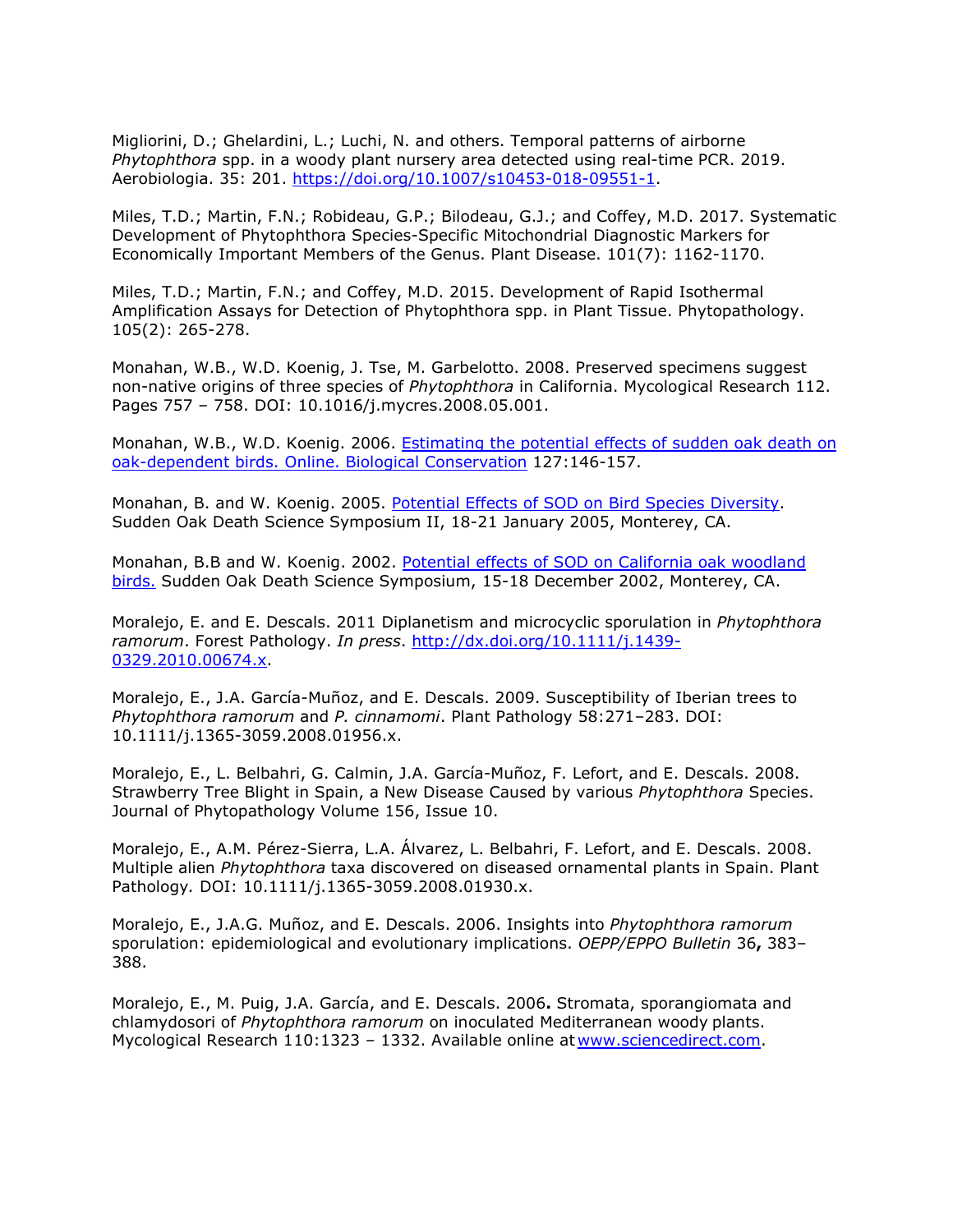Moralejo, E. and E. Descals. 2005. [Multihyphal Structures formed by](http://nature.berkeley.edu/comtf/pdf/Bibliography/24PosterMoralejo.pdf) *Phytophthora ramorum* [on Inoculated Leaves of Mediterranean Shrubs.](http://nature.berkeley.edu/comtf/pdf/Bibliography/24PosterMoralejo.pdf) Sudden Oak Death Science Symposium II, 18-21 January 2005, Monterey, CA.

Moralejo, E. and E. Descals. 2005. [Progress Report on the Evaluation of the Susceptibility of](http://nature.berkeley.edu/comtf/pdf/Bibliography/43EcologyMoralejo.pdf) The Holm Oak (*Quercus ilex*) Forest Ecosystem to *[Phytophthora ramorum](http://nature.berkeley.edu/comtf/pdf/Bibliography/43EcologyMoralejo.pdf)*. Sudden Oak Death Science Symposium II, 18-21 January 2005, Monterey, CA.

Moralejo, E. and E. Descals. 2003. Risk analysis of *[Phytophthora ramorum](http://nature.berkeley.edu/comtf/pdf/Bibliography/moralejo2003a.pdf)* establishment in [the Mediterranean area.](http://nature.berkeley.edu/comtf/pdf/Bibliography/moralejo2003a.pdf) APS Sudden Oak Death Online Symposium, 21 April – 12 May 2003.

Moralejo, E. and L. Hernández. 2002. Inoculation trials of *[Phytophthora ramorum](http://danr.ucop.edu/ihrmp/sodsymp/paper/paper25.html)* on [detached Mediterranean sclerophyll leaves.](http://danr.ucop.edu/ihrmp/sodsymp/paper/paper25.html) Sudden Oak Death Science Symposium, 15-18 December 2002, Monterey, CA.

Moralejo E. and S. Werres. 2002. First Report of *[Phytophthora ramorum](http://www.apsnet.org/online/proceedings/sod/Papers/APS/PDnote_86-9.html)* on Rhododendron [sp. in Spain.](http://www.apsnet.org/online/proceedings/sod/Papers/APS/PDnote_86-9.html) Plant Disease 86: 9, 1052.

Morgan, L.A. 2017. Modeling the Spread of Sudden Oak Death across a Heterogeneous Landscape in Redwood National Park Using a Spatially-Explicit Epidemiological Model (Master Thesis). Retrieved from [http://digitalcommons.humboldt.edu/cgi/viewcontent.cgi?article=1029&context=etd.](http://digitalcommons.humboldt.edu/cgi/viewcontent.cgi?article=1029&context=etd)

Moritz, M.A. and D.C. Odion. 2005. Examining the strength and possible causes of the relationship between fire history and Sudden Oak Death. *Oecologia* 144(1):106-114. DOI 10.1007/s00442-005-0028-1.

Mulholland, V.; Elliot, M.; and Green, S. 2015. Diagnostics of Tree Diseases Caused by *Phytophthora austrocedri* Species. Plant Pathology: Techniques and Protocols. pages 59-74.

Murphy, S.K., J. Bienapfl, D. Rizzo, Y. Valachovic, and C. Lee. 2005. [Monitoring](http://nature.berkeley.edu/comtf/pdf/Bibliography/25PosterMurphy.pdf) *Phytophthora ramorum* [distribution in streams within coastal California watersheds.](http://nature.berkeley.edu/comtf/pdf/Bibliography/25PosterMurphy.pdf) Sudden Oak Death Science Symposium II, 18-21 January 2005, Monterey, CA.

Murphy, S. and D. Rizzo. 2005. Incidence of *[Phytophthora ramorum](http://nature.berkeley.edu/comtf/pdf/Bibliography/9Murphy.pdf)*, *P. nemorosa* and *P. pseudosyringae* [in Three Coastal California Forest Communities.](http://nature.berkeley.edu/comtf/pdf/Bibliography/9Murphy.pdf) Sudden Oak Death Science Symposium II, 18-21 January 2005, Monterey, CA.

Murphy, S.K. and D.M. Rizzo. 2003. First Report of *[Phytophthora ramorum](http://apsjournals.apsnet.org/doi/abs/10.1094/PDIS.2003.87.3.315C)* on Canyon Live [Oak in California.](http://apsjournals.apsnet.org/doi/abs/10.1094/PDIS.2003.87.3.315C) Plant Disease 87 (3): 315.

Murphy, S.K. and D.M. Rizzo. 2003. Surveying two *Phytophthora* species in California plant communities: Comparing an invasive with a native pathogen. Ecological Society of America Annual Meeting Abstracts 88: 246.

Murphy, S.K. and D.M. Rizzo. 2002. [A survey of Sudden Oak Death in native California](http://danr.ucop.edu/ihrmp/sodsymp/poster/poster19.html) [forest and woodland communities: Relating incidence and intensity of](http://danr.ucop.edu/ihrmp/sodsymp/poster/poster19.html) *Phytophthora ramorum* [to plant community and site variables.](http://danr.ucop.edu/ihrmp/sodsymp/poster/poster19.html) Sudden Oak Death Science Symposium, 15-18 December 2002, Monterey, CA.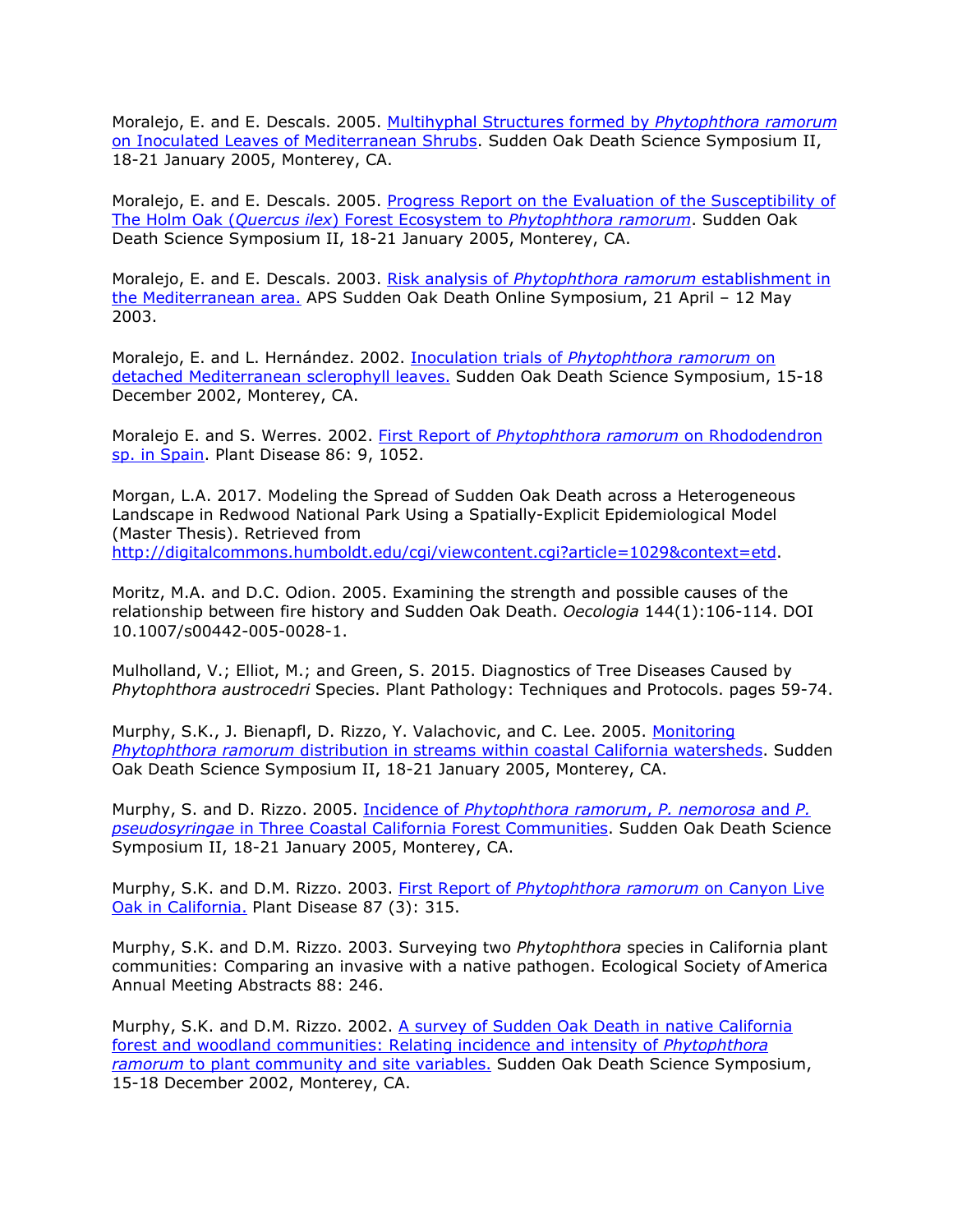Nagle, A.M., B.A. Mcpherson, D.L. Wood, M. Garbelotto, P. Bonello. 2011. Relationship between field resistance to *Phytophthora ramorum* and constitutive phenolic chemistry of coast live oak. Forest Pathology. DOI: 10.1111/j.1439-0329.2010.00703.x.

Nagle, A.M., B.A. McPherson, D.L. Wood, P. Bonello, and M. Garbelotto. 2009. [Does phloem](http://nature.berkeley.edu/comtf/pdf/Nagle_2009.pdf) [phenolic chemistry contribute to coast live oak resistance to](http://nature.berkeley.edu/comtf/pdf/Nagle_2009.pdf) *Phytophthora ramorum*? Phytopathology 99:S92.

Nagle, A.M., M. Garbelotto, and P. Bonello. 2008. Differences in constitutive and induced expression of two phenolic compounds in coast live oaks susceptible and resistant to infection by *Phytophthora ramorum*. Phytopathology 98:S111.

Nelson, M.F. and Bone, C.E. 2015. Effectiveness of Dynamic Quarantines against Pathogen Spread in Models of the Horticultural Trade Network. Ecological Complexity 24:14–28.

Netherlands PRA. 2002. PEA *Phytophthora ramorum* draft version. July 2002.

Nettel, A., R.S. Dodd, and Z. Afzal-Rafii. 2009. Genetic Diversity, Structure, and Demographic Change in Tanoak, *Lithocarpus densiflorus* (Fagaceae), the Most Susceptible Species to Sudden Oak Death in California. American Journal of Botany 96(12): 2224–2233.

Nielsen, B. and Alexander, J. 2013. Foods from the Tanoak Forest Ecosystem. Madroño (In press).

Noble, R.; Dobrovin-Pennington, A.; Pietravalle, S.; and Henry, C.M. 2011. Composting of *Rhododendron* and Bilberry Wastes to Contain Spread of Exotic Plant Pathogens *Phytophthora kernoviae* and *Phytophthora ramorum*. Compost Science & Utilization, Vol. 19, No. 4: 219-225.

Noble, R., J. Blackburn, G. Thorp, A. Dobrovin-Pennington, S. Pietravalle, G. Kerins, T.R. Allnutt, and C.M. Henry. 2011. Potential for eradication of the exotic plant pathogens *Phytophthora kernoviae* and *Phytophthora ramorum* during composting. Plant Pathology. DOI: 10.1111/j.1365-3059.2011.02476.x.

Oak, S., W. Smith, and B. Tkacz. 2005. *[Phytophthora ramorum](http://nature.berkeley.edu/comtf/pdf/Bibliography/69MonitoringOak.pdf)* Detection Surveys for [Forests in the United States.](http://nature.berkeley.edu/comtf/pdf/Bibliography/69MonitoringOak.pdf) Sudden Oak Death Science Symposium II, 18-21 January 2005, Monterey, CA.

Ockels, F.S., A. Eyles, B.A. McPherson, D.L. Wood, and B. Pierluigi. 2007. Phenolic Chemistry of Coast Live Oak Response to *Phytophthora ramorum* Infection. J Chem Ecol 33:1721–1732. DOI: 10.1007/s10886-007-9332-z.

Ockels, F.S., M.V. DiLeo, and P. Bonello. 2007. Desiccation at ambient temperature effectively preserves plant tissues infected with *Phytophthoras*. Online. Plant Health Progress DOI: 10.1094/PHP-2007-0302-01-RS.

Ockels, F., P. Bonello, B. McPherson, and D. Wood. 200[5. Chemical ecology of sudden oak](http://www.fs.fed.us/psw/publications/documents/psw_gtr196/psw_gtr196_007_062Ockels.pdf) [death/ambrosia beetle interactions.](http://www.fs.fed.us/psw/publications/documents/psw_gtr196/psw_gtr196_007_062Ockels.pdf) Sudden Oak Death Science Symposium II, 18-21 January 2005, Monterey, CA.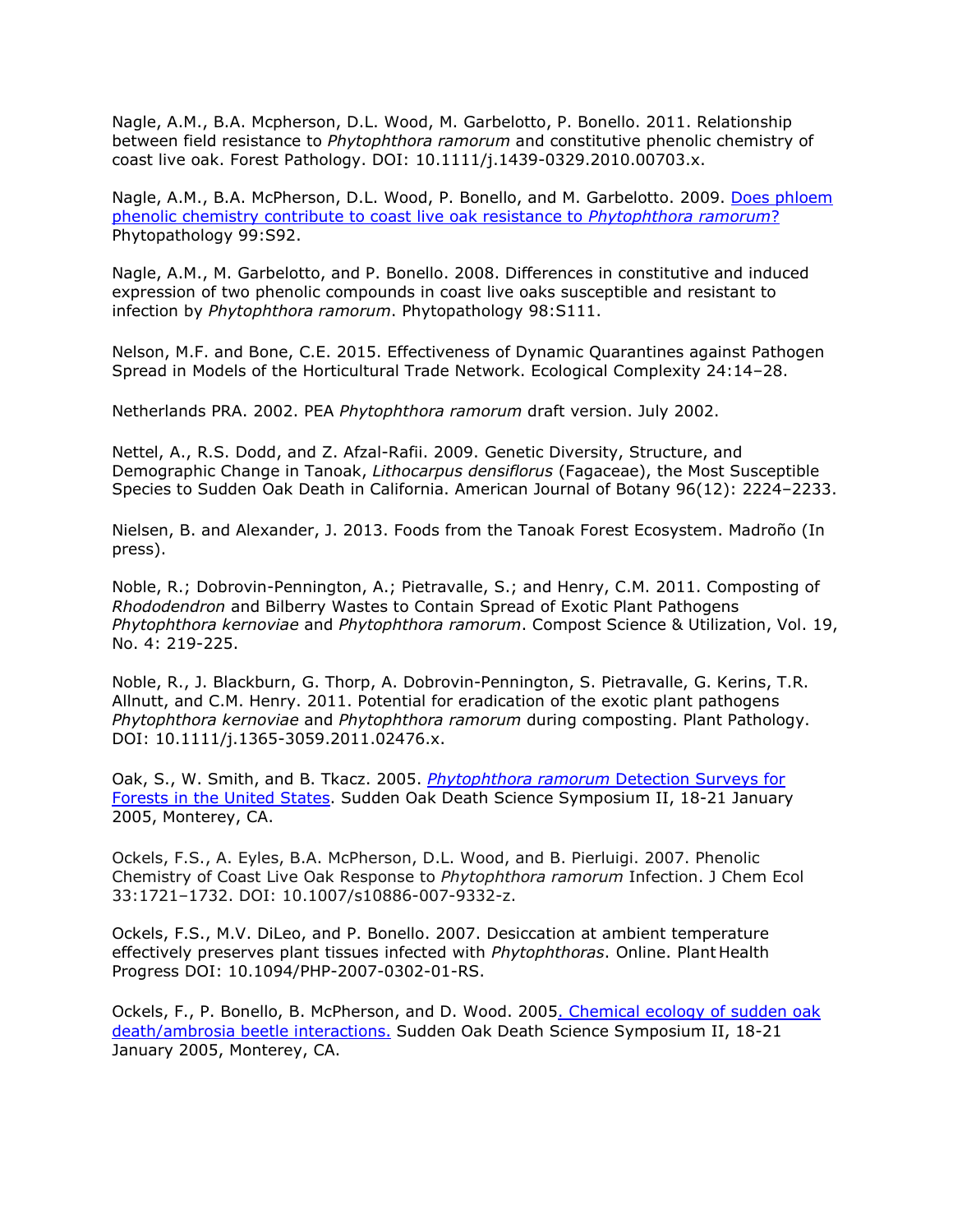Ockels, F., P. Bonello, and M. Miekle. 2005. Monitoring of *[Phytophthora ramorum](http://nature.berkeley.edu/comtf/pdf/Bibliography/80Ockels.pdf)* in the [North Central United States.](http://nature.berkeley.edu/comtf/pdf/Bibliography/80Ockels.pdf) Sudden Oak Death Science Symposium II, 18-21 January 2005, Monterey, CA.

O'Gara, E., D. Hüberli, and G. Hardy. March – May 2005. *Phytophthora ramorum*: a threat to Australia? Australasian Plant Conservation. Vol. 13 No. 4, 22-24.

O'Hanlon, R.; Choiseul, J.; Brennan, J.M.; and Grogan, H*.* 2017. Assessment of the Eradication Measures Applied to *Phytophthora ramorum* in Irish *Larix kaempferi* Forests*.*  Forest Pathology. DOI: 10.1111/efp.12389.

O'Hanlon, R.; Choiseul, J.; Corrigan, M.; Catarame, T.; and Destefanis, M. 2016. Diversity and Detections of Phytophthora Species from Trade and Non-Trade Environments in Ireland. EPPO Bull. 46: 594–602. DOI: 10.1111/epp.12331.

O'Hanlon, R., Choiseul, J., Grogan, H. 2016. In-vitro Characterisation of the Four Lineages of Phytophthora ramorum. European Journal of Plant Pathology. DOI: 10.1007/s10658-016- 1019-2.

Olarte, R. and M. Garbelotto. 2005. Genotyping *[Phytophthora ramorum](http://nature.berkeley.edu/comtf/pdf/Bibliography/27Olarte.pdf)* isolates from U.S. [Nurseries Using PC-RFLP and Microsatellite Analyses.](http://nature.berkeley.edu/comtf/pdf/Bibliography/27Olarte.pdf) Sudden Oak Death Science Symposium II, 18-21 January 2005, Monterey, CA.

Oregon PRA. 2003. *Phytophthora ramorum* [Pest Risk Assessment for Oregon.](http://oregon.gov/ODA) Werres, de Cock & Man in't Veld. 11 February 2003.

Oregon Department of Agriculture. 2003. ODA Final Report on *[Phytophthora ramorum](http://oregon.gov/ODA)* in [Clackamas County, Oregon.](http://oregon.gov/ODA)

Orlikowski, L. A. Trzewik, and G. Szkuta. 2005. *[Phytophthora ramorum](http://nature.berkeley.edu/comtf/pdf/Bibliography/42Orlikowski.pdf)* on *Calluna vulgaris*, *[Photinia fraseri](http://nature.berkeley.edu/comtf/pdf/Bibliography/42Orlikowski.pdf)* and *Pieris japonica* in Poland. Sudden Oak Death Science Symposium II, 18- 21 January 2005, Monterey, CA.

Orlikowski, L.B. 2003. Development and spread of *Phytophthora ramorum* in the presence of grapefruit extract. Journal of Plant Protection Research 43(3): 213-218.

Orlikowski, L.B. and G. Szkuta. 2002. First record of *Phytophthora ramorum* in Poland. Phytopathologia Polonica, 25**:** 69-79.

Orlikowski, L.B. and G. Szkuta. 2002. *Phytophthora ramorum* jest już w Polsce. Ochrona Roslin 3: 4.

Osmundson, T.W.; Eyre, C.A.; Hayden, K.M.; Dhillon, J.; and Garbelotto, M.M. 2013. Back to Basics: An Evaluation of NaOH and Alternative Rapid DNA Extraction Protocols for DNA Barcoding, Genotyping, and Disease Diagnostics From Fungal and Oomycete Samples. Molecular Ecology Resources. 13: 66–74. DOI: 10.1111/1755-0998.12031.

Osterbauer, N.K.; Navarro, S.; Lane, S.; and Trippe, A. 2015. Assessing the Effect of Vernalization on the Detection of Phytophthora ramorum from Native Soil, Potting Media, and Cull Piles in Oregon Nurseries. Plant Health Progress. 16(1): 23-24. DOI: 10.1094/PHP-BR-14-0038.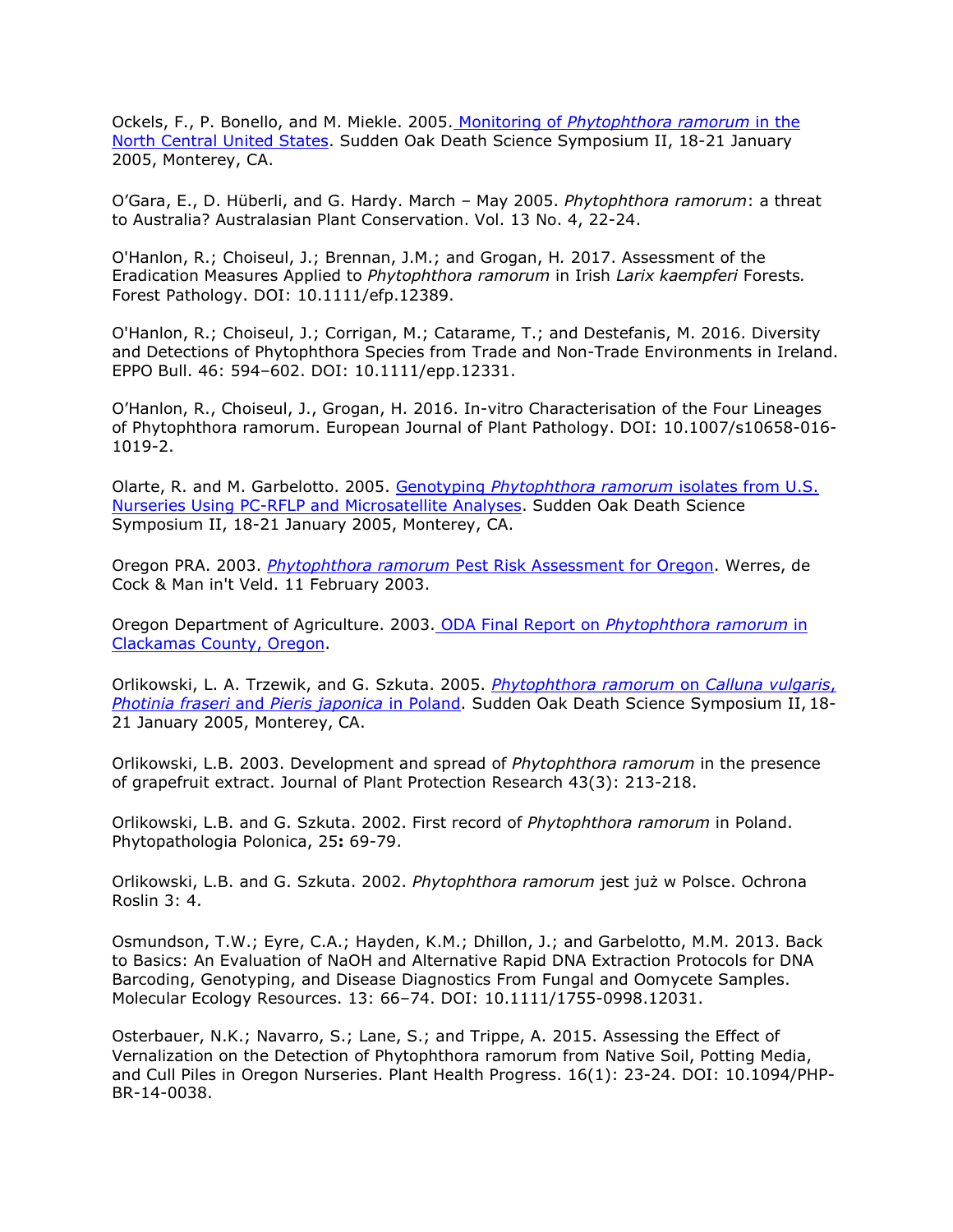Osterbauer, N.K.; Lane, S.; and Trippe, A. 2014. Phytophthora ramorum Identified Infecting Eastern Teaberry (Gaultheria procumbens) Plants Shipped to Oregon. Plant Health Progress. 15(1):9. DOI: 10.1094/PHP-BR-13-0109.

Osterbauer, N.K.; Lewis, S.; Hedberg, J.; and McAninch, G. 2013. Assessing Potential Hazards for *Phytophthora ramorum* Establishment in Oregon Nurseries. J. Environmental Horticulture. 31(3):133–137.

Osterbauer, N., and A. Trippe. 2005. Comparing diagnostic protocols for *Phytophthora ramorum* in rhododendron leaves. Plant Health Progress. <http://www.plantmanagementnetwork.org/pub/php/brief/2005/pramorum/default.asp>

Osterbauer, N., A. Trippe, S. Suttle, M. Boschee, A. Kanaskie, and L. Bauer. 2005. Surveying for *Phytophthora ramorum* [in Urban and Wild Forests throughout Western](http://nature.berkeley.edu/comtf/pdf/Bibliography/OsterbauerAbstract.pdf) [Oregon.](http://nature.berkeley.edu/comtf/pdf/Bibliography/OsterbauerAbstract.pdf) Sudden Oak Death Science Symposium II, 18-21 January 2005, Monterey, CA.

Osterbauer, N.K., J.A. Griesbach, and J. Hedberg. 2004. Surveying for and eradicating *Phytophthora ramorum* in agricultural commodities. Plant Health Progress, doi:10.1094/PHP-2004-0309-02-RS.

Osterbauer, N.K., L. Rehms, and J. Hedberg. 2003. [Official survey of Oregon agricultural](http://nature.berkeley.edu/comtf/html/aps_resources.html#03aps03) commodities for *[Phytophthora ramorum](http://nature.berkeley.edu/comtf/html/aps_resources.html#03aps03)*. Phytopathology 93: S68.

Oßwald, W.; Fleischmann, F.; Rigling, D.; Coelho, A.C.; Cravador, A.; Diez, J.; Dalio, R.J.; Horta Jung, M.; Pfanz, H.; Robin, C.; Sipos, G.; Solla, A.; Cech, T.; Chambery, A.; Diamandis, S.; Hansen, E.; Jung, T.; Orlikowski, L.B.; Parke, J.; Prospero, S.; and Werres, S. 2014. Strategies of Attack and Defence in Woody Plant–Phytophthora Interactions. Forest Pathology. DOI: 10.1111/efp.12096.

Oszako, T.; Olchowik, J.; Szaniawski, A.; Drozdowski, S.; and Aleksandrowicz-Trzcińska, M. 2017. Emerging Forest Disease in Europe and North America. Folia Forestalia Polonica, series A – Forestry, 59(2): 159-162.

Owen, D. 2003. [Survey Methods: General Guidelines for Conducting a Survey to Detect,](http://nature.berkeley.edu/comtf/pdf/Survey%20Methods.pdf) [Delineate, or Characterize Sudden Oak Death \(SOD\) in a given Area.](http://nature.berkeley.edu/comtf/pdf/Survey%20Methods.pdf) Management Committee of the California Oak Mortality Task Force.

Panda, A.; Chaudhari, N.M.; Mukherjee, M.; Ghosh, S.; Sarangi, A.N. and others. 2019. Genome/transcriptome collection of plethora of economically important, previously unexplored organisms from India and abroad. Data in brief. 25. [doi.org/10.1016/j.dib.2019.104099.](https://doi.org/10.1016/j.dib.2019.104099)

Park, J., B. Park, N. Veeraraghavan, K. Jung, Y.-H. Lee, J.E. Blair, D.M. Geiser, S. Isard, M.A. Mansfield, E. Nikolaeva, S.-Y Park, J. Russo, S.H. Kim, M. Greene, K.L. Ivors, Y. Balci, M. Peiman, D.C. Erwin, M.D. Coffey, A. Rossman, D. Farr, E. Cline, N.J. Grünwald, D.G. Luster, J. Schrandt, F. Martin, O.K. Ribeiro, I. Makalowska, and S. Kang. 2008. *Phytophthora* Database: A forensic database supporting the identification and monitoring of *Phytophthora*. Plant Dis. 92:966-972.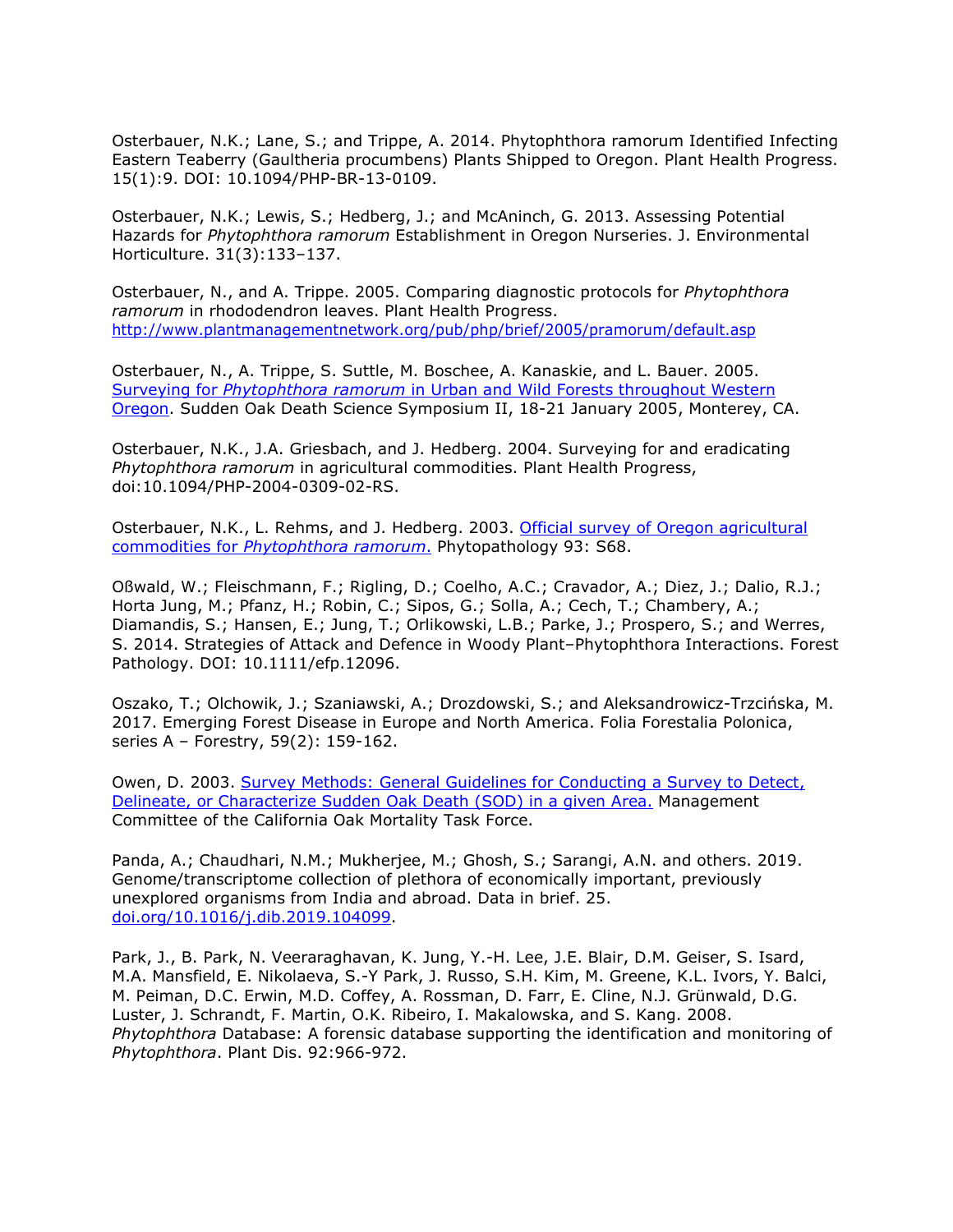Parke, J.L.; Knaus, B.J.; Fieland, V.J.; Lewis, C.; and Grünwald; N.J. 2014. Phytophthora Community Structure Analyses in Oregon Nurseries Inform Systems Approaches to Disease Management. Phytopathology. 104(10): 1052-1062.

Parke, J.L. and Grünwald, N.J. 2012. A Systems Approach for Management of Pests and Pathogens of Nursery Crops. Plant Disease. Available online at [http://dx.doi.org/10.1094/PDIS-11-11-0986-FE.](http://dx.doi.org/10.1094/PDIS-11-11-0986-FE)

Parke, J.L., J. Pscheidt, R. Regan, J. Hedberg, and N. Grunwald. 2009. [Online outreach:](http://nature.berkeley.edu/comtf/pdf/Parke_2009.pdf) *Phytophthora* [training for nursery growers.](http://nature.berkeley.edu/comtf/pdf/Parke_2009.pdf) Phytopathology 99:S175

Parke, J.L., A. Oguchi, E.J. Fichtner, and D.M. Rizzo. 2008. Viability of *Phytophthora ramorum* after passage through slugs. Phytopathology 98:S121.

Parke, J. L., E. Oh, S. Voelker, E.M. Hansen, G. Buckles, and B. Lachenbruch. 2007. *Phytophthora ramorum* colonizes tanoak xylem and is associated with reduced stem water transport. Phytopathology 97:1558-1567.

Parke, J.L., and C. Lewis. 2007. Root and stem infection of rhododendron from potting medium infested with *Phytophthora ramorum*. Plant Dis. 91:1265-1270.

Parke, J.L., J. Bienapfl, E. Oh, D. Rizzo, E. Hansen, G. Buckles, C. Lee, Y. Valachovic. 2006. Natural infection of tanoak seedling roots by *Phytophthora ramorum*. Phytopathology 96:S90.

Parke, J.L., E. Oh, S. Voelker, N. Ochiai, E. Hansen. 2006. *Phytophthora ramorum* reduces xylem sapflow and specific conductivity of sapwood in mature tanoak. Phytopathology 96:S90.

Parke, J.L., M. Roth, and C. Choquette. 2005. [Detached Leaf Assays with](http://nature.berkeley.edu/comtf/pdf/Bibliography/29PosterParke.pdf) *Phytophthora ramorum*[: Are They Valid?](http://nature.berkeley.edu/comtf/pdf/Bibliography/29PosterParke.pdf) Sudden Oak Death Science Symposium II, 18-21 January 2005, Monterey, CA.

Parke, J.L., M. Roth, and C. Choquette. 2005. *[Phytophthora ramorum](http://nature.berkeley.edu/comtf/pdf/Bibliography/54Parke.pdf)* Disease Transmission [from Infested Potting Media.](http://nature.berkeley.edu/comtf/pdf/Bibliography/54Parke.pdf) Sudden Oak Death Science Symposium II, 18-21 January 2005, Monterey, CA.

Parke, J.L. 2004. Phytophthora ramorum: a plant pathologist's perspective. OAN Online[,](http://www.oan.org/publications/articles/may04-2a.html) [http://www.oan.org/publications/articles/may04-2a.html \(](http://www.oan.org/publications/articles/may04-2a.html)last consulted 2005-02-20)

Parke, J.L., R.G. Linderman, N.K. Osterbauer, and J.A. Griesbach. 2004. Detection of *Phytophthora ramorum* blight in Oregon nurseries and completion of Koch's Postulates on Pieris, Rhododendron, Viburnum, and Camellia. Plant Disease 88: 87.

Parke, J.L. and M.L. Roth. 2004. Relative virulence of *Phytophthora ramorum* isolates in Oregon. Phytopathology 94: S81.

Parke, J., J. Pscheidt, and R. Linderman. 2003. *Phytophthora ramorum* – a guide for Oregon nurseries. Oregon State University, Extension Service.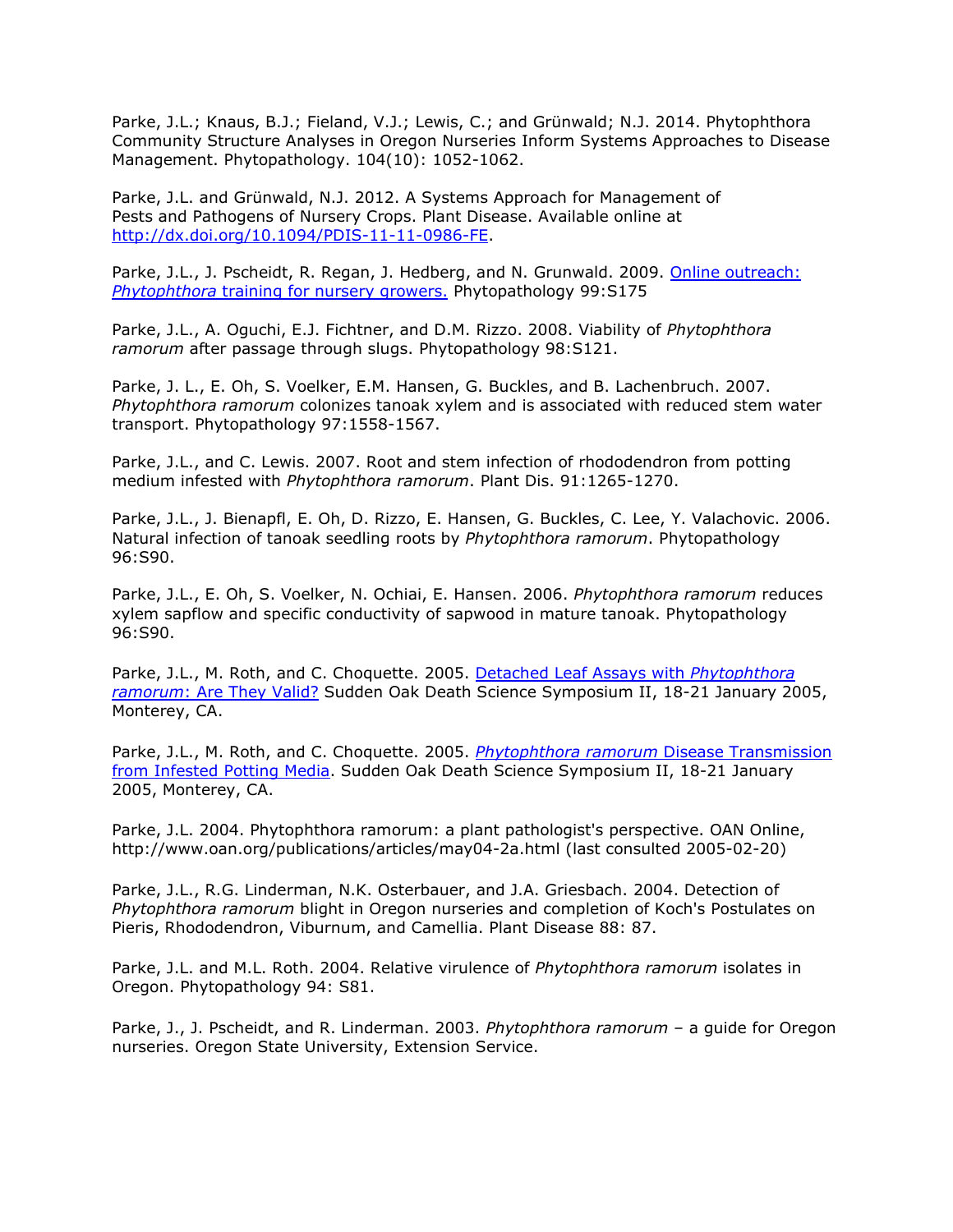Parke, J.L., E.M.Hansen, R.G. Linderman. 2002b. Sporulation potential of *Phytophthora ramorum* on leaf disks from selected hosts. [Sudden oak death science symposium,](http://danr.ucop.edu/ihrmp/sodsymp/paper/paper26.html)  Monterey, California, 15-18 December 2002. <http://danr.ucop.edu/ihrmp/sodsymp/paper/paper26.html>

Parke, J.L., R.G. Lindermann, and E.M. Hansen. 2002**.** [Assessing the susceptibility of Pacific](http://danr.ucop.edu/ihrmp/sodsymp/poster/poster53.html) [Northwest nursery plants to](http://danr.ucop.edu/ihrmp/sodsymp/poster/poster53.html) *Phytophthora ramorum* using a detached leaf assay. Sudden Oak Death Science Symposium, 15-18 December 2002, Monterey, CA.

Parke, J.L., R.G. Lindermann, and E.M. Hansen. 2002**.** [Susceptibility of](http://apsnet.org/meetings/2002/abstracts/a02ma456.htm) *Vaccinium* to *Phytophthora ramorum*[, cause of the sudden oak death pathogen.](http://apsnet.org/meetings/2002/abstracts/a02ma456.htm) Phytopathology 92: S63.

Parke, J.L., R.G. Lindermann, K. Hummer and E.M. Hansen. 2002. [Differential susceptibility](http://danr.ucop.edu/ihrmp/sodsymp/poster/poster21.html) to *[Phytophthora ramorum](http://danr.ucop.edu/ihrmp/sodsymp/poster/poster21.html)* among *Vaccinium* species and cultivars. Sudden Oak Death Science Symposium, 15-18 December 2002, Monterey, CA.

Pastalka, T.; Rooney-Latham, S.; Kosta, K.; Suslow, K.; Huffman, V.; Ghosh, S.; and Schweigkofler, W. 2017. Monitoring Using a Sentinel Plant System Reveals Very Limited Aerial Spread of Phytophthora ramorum from Infected Ornamental Plants in a Quarantine Research Nursery. Plant Health Progress. 18: 9 – 16. DOI: 10.1094/PHP-RS-16-0050.

Pautasso, M. 2013. Phytophthora ramorum – a pathogen linking network epidemiology, landscape pathology and conservation biogeography. CAB Reviews 8, No. 024. DOI: 10.1079/PAVSNNR20138024.

Pérez-Sierra, A.; Álvarez, L.A.; Vercauteren, A.; Heungens, K.; and Abad-Campos, P. 2011. Genetic diversity, sensitivity to phenylamide fungicides and aggressiveness of *Phytophthora ramorum* on *Camellia*, *Rhododendron*, and *Viburnum* plants in Spain. Plant Pathology 60, 1069–1076. DOI: 10.1111/j.1365-3059.2011.02485.x.

Peterson, E.K.; Sondreli, K.L.; Reeser, P.; Navarro, S.M.; Nichols, C.; Wiese, R.; Fieland, V.; Grünwald, N.J. and LeBoldus, J.M. 2022. First report of the NA2 clonal lineage of the sudden oak death pathogen, *Phytophthora ramorum*, infecting tanoak in Oregon forests. Plant Disease. [https://doi.org/10.1094/PDIS-10-21-2152-PDN.](https://doi.org/10.1094/PDIS-10-21-2152-PDN) (Partial summary, Early view).

Peterson, E.; Grünwald, N.J. and Parke, J. 2021. Risk of epidemic development in nurseries from soil inoculum of *Phytophthora ramorum*. Phytopathology. *Early View*. [https://doi.org/10.1094/PHYTO-06-21-0245-R.](https://doi.org/10.1094/PHYTO-06-21-0245-R)

Peterson, E.K.; Larson, E. and Parke, J.L. 2019. Film-forming polymers and surfactants reduce infection and sporulation of *Phytophthora ramorum* on rhododendron. Plant Disease. Early View. doi.org/10.1094/PDIS-05-18-0802-RE.

Peterson, E.; Hansen, E.; and Kanaskie, A. 2015. Temporal Epidemiology of Sudden Oak Death in Oregon. Phytopathology. Early View. [http://dx.doi.org/10.1094/PHYTO-12-14-](http://dx.doi.org/10.1094/PHYTO-12-14-0348-FI) [0348-FI.](http://dx.doi.org/10.1094/PHYTO-12-14-0348-FI)

Peterson, E.; Hansen, E.; and Hulbert, J. 2014. Source or Sink? The Role of Soil and Water Borne Inoculum in the Dispersal of Phytophthora ramorum in Oregon Tanoak Forests. Forest Ecology and Management. 322:48–57. Available online at [http://dx.doi.org/10.1016/j.foreco.2014.02.031.](http://dx.doi.org/10.1016/j.foreco.2014.02.031)

Petrasova, A.; Gaydos, D.A.; Petras, V.; Jones, C.M.; Mitasova, H. and Meentemeyer, R.K. 2020. Geospatial simulation steering for adaptive management. Environmental Modelling & Software: 104801. [https://doi.org/10.1016/j.envsoft.2020.104801.](https://doi.org/10.1016/j.envsoft.2020.104801)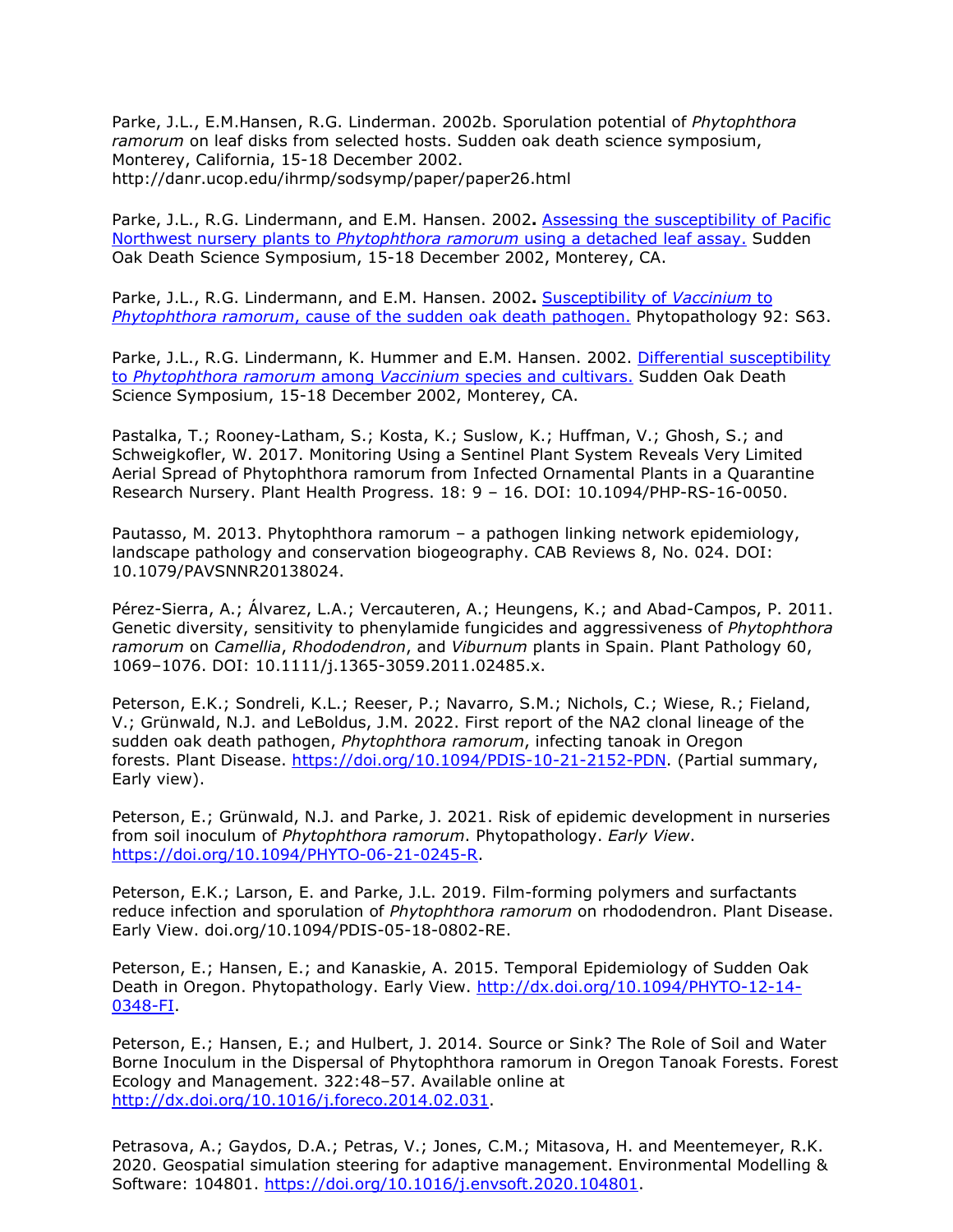Pillsbury, N.H., L E. Bonner, R.P. Thompson, W.R. Mark, R D. Cuzick. 2004. Long-term growth, sudden oak death assessment and economic viability of coast live oak in three California counties. San Louis Obispo, CA; Urban Forest Ecosystems Institute, California Polytechnic State University, Technical Report No. 12; 54 p.

Pogoda, F. and S. Werres. 2004. Histological Studies of *Phytopthora ramorum* in Rhododendron twigs. Canadian Journal of Botany 82: 1481-1489.

Pogoda, F. and S. Werres. 2002. [Pathogenicity of European and American](http://danr.ucop.edu/ihrmp/sodsymp/poster/poster26.html) *P. ramorum* [isolates to rhododendron.](http://danr.ucop.edu/ihrmp/sodsymp/poster/poster26.html) Sudden Oak Death Science Symposium, 15-18 December 2002, Monterey, CA.

Pokharel, R.R. 2017. Incidence of *Phytophthora* in Maryland Nurseries. 451-P.

Potter, C. and Urquhart, J. In press. Tree Disease and Pest Epidemics in the Anthropocene: A Review of the Drivers, Impacts and Policy Responses in the UK. DOI: 10.1016/j.forpol.2016.06.024.

Potter, C. 2015. "Tree and Forest Pests and Diseases: Learning from the Past to Prepare for the Future." K. Kirby and C. Watkins (Eds.), Europe's Changing Woods and Forests: From Wildwood to Managed Landscapes (pp. 337-346). Oxford, UK: CAB International. DOI: 10.1079/9781780643373.0337.

Potter, C. 2013. Ten Years of Land Cover Change on the California Coast Detected Using Landsat Satellite Image Analysis: Part 1—Marin and San Francisco Counties. Journal of Coastal Conservation. Online First. DOI: 10.1007/s11852-013-0255-2.

Press, C.; Fieland, V.; Creswell, T.; Bonkowski, J.; Miles, L. and Grünwald, N.J. 2020 (First Look). First report of the NA2 clonal lineage of *Phytophthora ramorum* in Indiana. Plant Disease. [https://doi.org/10.1094/PDIS-12-19-2543-PDN.](https://doi.org/10.1094/PDIS-12-19-2543-PDN)

Preuett, J.A.; Collins, D.J.; Luster, D.G.; and Widmer, T.L. 2016. The Effect of Salinity on the Survival, Growth, Sporulation and Infection of Phytophthora ramorum. Fungal Ecology. 23:123–130.

Preuett, J.A.; Collins, D.J.; Luster, D.G.; and Widmer, T.L. 2013. Screening Selected Gulf Coast Forest Species for Susceptibility to Phytophthora ramorum. Online. Plant Health Progress. DOI: 10.1094/PHP-2013-0730-01-RS.

Prigigallo, M.I.; Abdelfattah, A.; Cacciola, S.O.; Faedda, R.; Sanzani, S.M.; Cooke, D.E.L.; and Schena, L. 2016. Metabarcoding Analysis of *Phytophthora* Diversity Using Genus-Specific Primers and 454 Pyrosequencing. Phytopathology. 106(3): 305-313.

Prigigallo, M.I.; Abdelfattah, A.; Cacciola, S.O.; Faedda, R.; Sanzani, S.M.; Cooke, D.E.L.; and Schena, L. *In press*. Metabarcoding Analysis of *Phytophthora* Diversity Using Genus Specific Primers and 454 Pyrosequencing. Phytopathology. [http://dx.doi.org/10.1094/PHYTO-07-15-0167-R.](http://dx.doi.org/10.1094/PHYTO-07-15-0167-R)

Prospero, S.; Vercauteren, A.; Heungens, K.; Belbahri, L.; and Rigling, D. 2013. Phytophthora diversity and the population structure of Phytophthora ramorum in Swiss ornamental nurseries. Plant Pathology. DOI: 10.1111/ppa.12027.

Prospero, S., N.J. Grünwald, L.M. Winton, and E.M. Hansen. 2009. Migration patterns of the emerging plant pathogen *Phytophthora ramorum* on the West Coast of the United States of America. Phytopathology 99:739-749.

Prospero, S., E.M. Hansen, N.J. Grünwald, and L.M. Winton. 2007. Population dynamics of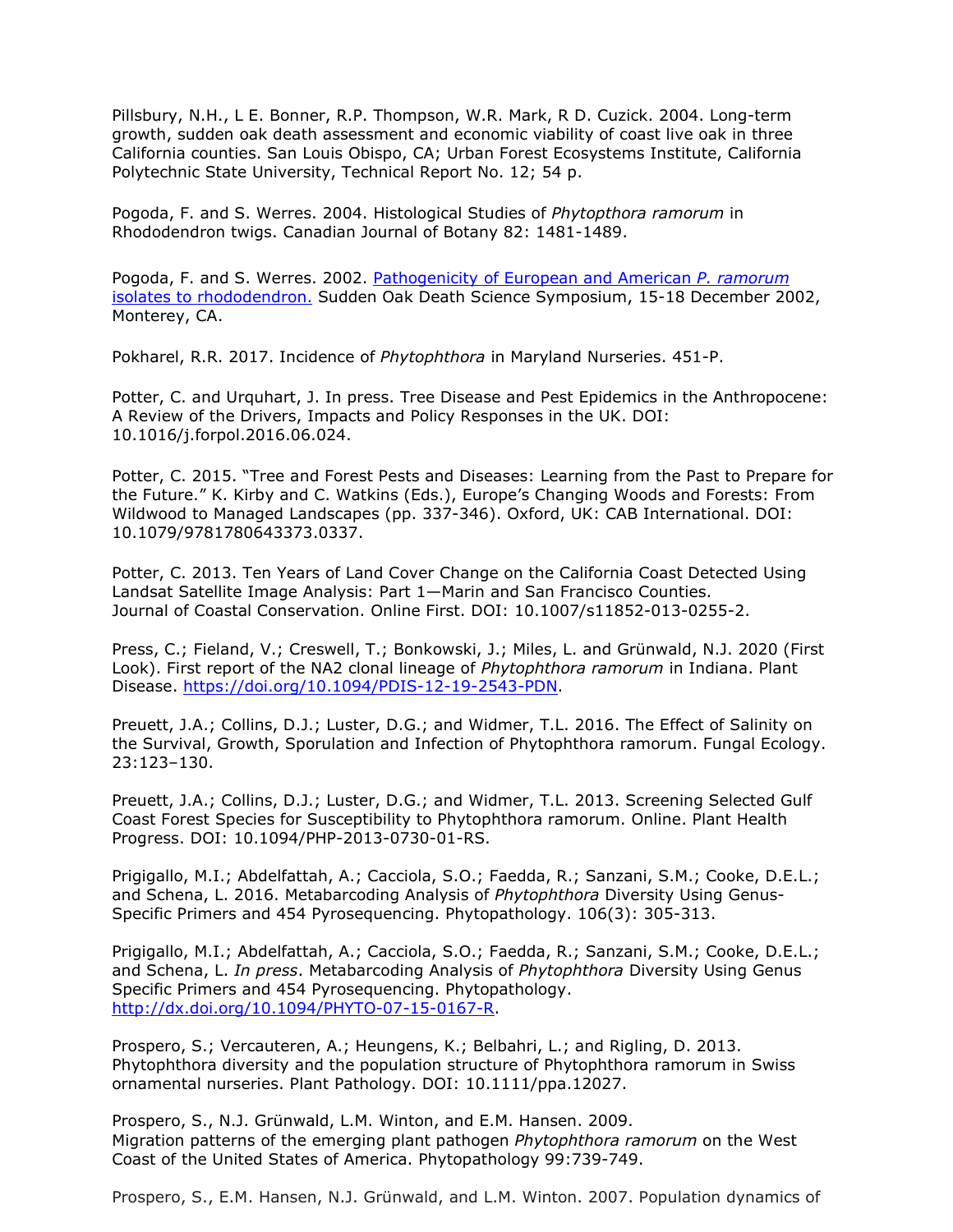the sudden oak death pathogen *Phytophthora ramorum* in Oregon from 2001 to 2004. Molecular Ecology. DOI: 10.1111/j.1365-294X.2007.03343.x.

Prospero, S., E.M. Hansen, and L.M. Winton. 2005. [Genetic Uniformity of](http://nature.berkeley.edu/comtf/pdf/Bibliography/30PosterProspero.pdf) *Phytophthora ramorum* [in North American Forests Revealed by Microsatellite Markers. Sudden Oak Death](http://nature.berkeley.edu/comtf/pdf/Bibliography/30PosterProspero.pdf) Science Symposium II, 18-21 January 2005, Monterey, CA.

Pu, R., M. Kelly, G.L. Anderson, and P. Gong. 2008. [Spectroscopic determination of health](http://nature.berkeley.edu/comtf/pdf/PuAbstract1.pdf) [levels of coast live oak \(](http://nature.berkeley.edu/comtf/pdf/PuAbstract1.pdf)*Quercus agrifolia*) leaves. GeoCarto International 23 (1): 3-20.

Pu, R., M. Kelly, G.L. Anderson, and P. Gong. In Press. [Using CASI hyperspectral imagery to](http://nature.berkeley.edu/comtf/pdf/PuAbstract2.pdf) [detect mortality and vegetation stress associated with a new hardwood forest disease.](http://nature.berkeley.edu/comtf/pdf/PuAbstract2.pdf) Photogrammetric Engineering & Remote Sensing.

Pu, R., S. Ge, and N.M. Kelly. 2003. Spectral absorption features as indicators of water status in coast liveoak (*Quercus agrifolia*) leaves. International Journal of Remote Sensing 24(9): 1700-1810.

Puleston, C.O. 2002. A practical model of the spread of sudden Oak Death's disease-causing agent. Ecological Society of America Annual Meeting Abstracts. 87: 412.

Purse, B.V.; Graeser, P.; Searle, K.; Edwards, C.; and Harris, C. 2012. Challenges in predicting invasive reservoir hosts of emerging pathogens: mapping *Rhododendron ponticum* as a foliar host for *Phytophthora ramorum* and *Phytophthora kernoviae* in the UK. Biological Invasions. 15:529–545. DOI 10.1007/s10530-012-0305-y.

Quarles, W. 2002. Sudden oak death – local problem of continental threat? Common Sense Pest Quarterly 18(3): 17-21.

Ramage, B.S.; O'Hara, K.L.; and Forrestel, A.B. 2012. Regeneration and Tanoak Mortality in Coast Redwood Stands Affected by Sudden Oak Death. In Standiford, Richard B.; Weller, Theodore J.; Piirto, Douglas D.; Stuart, John D, technical coordinators. 2012. Proceedings of coast redwood forests in a changing California: A symposium for scientists and managers. Gen. Tech. Rep. PSW-GTR-238. Albany, CA: Pacific Southwest Research Station, Forest Service, U.S. Department of Agriculture. 2 parts – total 675 pages.

Ramage, B.S., K.L. O'Hara, and A.B. Forrestel. 2011. Forest transformation resulting from an exotic pathogen: regeneration and tanoak mortality in coast redwood stands affected by sudden oak death. Canadian Journal of Forest Research, 41, 763-772.

Ramage, B.S.; Forrestel, A.B.; Moritz, M.A.; and O'Hara, K.L. 2011. Sudden oak death disease progression across two forest types and spatial scales. Journal of Vegetation Science. DOI: 10.1111/j.1654-1103.2011.01340.x.

Ramage, B.S. and K.L. O'Hara. 2010. Sudden Oak Death-Induced Tanoak Mortality in Coast Redwood Forests: Current and Predicted Impacts to Stand Structure. Forests, 1(3), 114- 130. DOI: [10.3390/f1030114.](http://dx.doi.org/10.3390/f1030114)

Ramage, B., A. Forrestel, M. Moritz, and K. O'Hara. 2010. Long Term Monitoring of the Ecological Impacts of Sudden Oak Death in Point Reyes National Seashore: 2007-2009. National Park Service Internal Report. Available at [http://nature.berkeley.edu/~bsramage/Ramage\\_et\\_al\\_2010--SOD\\_at\\_Pt\\_Reyes.pdf.](http://nature.berkeley.edu/%7Ebsramage/Ramage_et_al_2010--SOD_at_Pt_Reyes.pdf)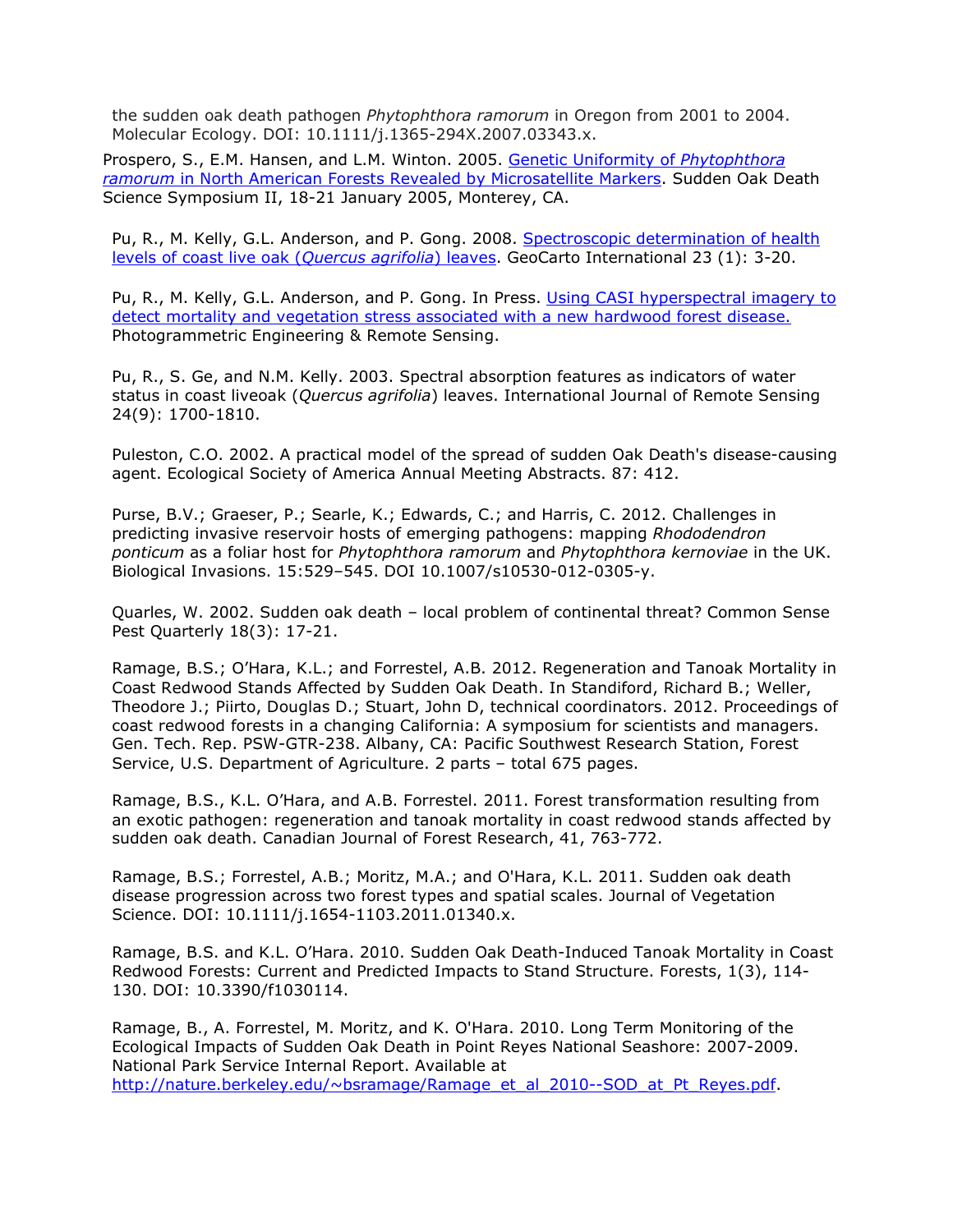Ramsey, C.; Freebury, P.C.; Newman, D.H.; Schweigkofler, W.; Cseke, L.J. and Newman, S.E. 2021. Use of foliar chemical treatments to induce disease resistance in Rhododendrons inoculated with *Phytophthora ramorum*. Global Journal of Agricultural Innovation, Research & Development. Volume 8:1 – 21. DOI: [https://doi.org/10.15377/2409-9813.2021.08.1.](https://doi.org/10.15377/2409-9813.2021.08.1)

Randall-Schadel, B. and S. Redlin. 2005. Thwarting *[Phytophthora ramorum](http://nature.berkeley.edu/comtf/pdf/Bibliography/50Randall-Schadel.pdf)*: A Proposed [Disease Cycle with Mitigation Measures. Sudden Oak Death Science Symposium II, 18-21](http://nature.berkeley.edu/comtf/pdf/Bibliography/50Randall-Schadel.pdf) January 2005, Monterey, CA.

Randall-Schadel, B. and S. Redlin. 2005. Thwarting *[Phytophthora ramorum](http://nature.berkeley.edu/comtf/pdf/Bibliography/41PosterRandall-Schadel.pdf)*: An Interactive [Poster on Breaking the Disease Cycle.](http://nature.berkeley.edu/comtf/pdf/Bibliography/41PosterRandall-Schadel.pdf) Sudden Oak Death Science Symposium II, 18-21 January 2005, Monterey, CA.

Rani, A.; Donovan, N.; Mantri, N. 2019. The future of plant pathogen diagnostics in a nursery production system. Biosensors and Bioelectronics. Volume 145: [https://doi.org/10.1016/j.bios.2019.111631.](https://doi.org/10.1016/j.bios.2019.111631)

Redekar, N.R.; Eberhart, J.L. and Parke, J.L. 2019. Diversity of *Phytophthora*, *Pythium*, and *Phytopythium* species in recycled irrigation water in a container nursery. Phytobiomes. First Look.<http://dx.doi.org/10.1094/PBIOMES-10-18-0043-R>

Reeser, P.W., W.C. Sutton, E.M. Hansen. 2006. *Phytophthora siskiyouensis*, a new species from soil and water in Southwest Oregon. Phytopathology 96:S97.

Riedel, M., G. Calmin, L. Belbahri, F. Lefort, M. Gotz, S. Wagner, and S. Werres. 2009. Green Fluorescent Protein (GFP) as a Reporter Gene for the Plant Pathogenic Oomycete *Phytophthora ramorum.* J. Eukaryot. Microbiol., 56(2). pp. 130–135. DOI: 10.1111/j.1550- 7408.2008.00376.x.

Riley, K.L., G.A. Chastagner, and C. Blomquist. 2011. First report of *Phytophthora ramorum*  infecting grand fir in California. Online. Plant Health Progress. DOI: 10.1094/PHP-2011- 0401-01-BR.

Ristaino, J.B. and M.C. Gumpertz. 2000. New frontiers in the study of dispersal and spatial analysis of epidemics cause by species in the genus *Phytophthora.* Annual Review of Phytopathology 38: 541-576.

Rizzo, D. and M. Garbelotto. 2010. Sudden Oak Death and the future of California coastal forests. Phytopathology 100:S167.

Rizzo, D.M. 2009. *Phytophthora* [in forests: Feedbacks between pathogen and plant](http://nature.berkeley.edu/comtf/pdf/Rizzo_2009.pdf) [communities in forests.](http://nature.berkeley.edu/comtf/pdf/Rizzo_2009.pdf) Phytopathology 99:S163. Rizzo, D.M. 2008. *Phytophthora ramorum*: A recent discovery with a large impact. Phytopathology 98:S197.

Rizzo, D.M., M. Garbelotto, and E. Hansen. 2005. *[Phytophthora ramorum](http://nature.berkeley.edu/comtf/pdf/Bibliography/AR250-PY43-13_001-027_.pdf)*: Integrative [research and management of an emerging pathogen in California and Oregon forests.](http://nature.berkeley.edu/comtf/pdf/Bibliography/AR250-PY43-13_001-027_.pdf) Annual Review of Phytopathology 43: 13.1–13.27.

Rizzo, D.M. 2003**.** [Sudden Oak Death: Host plants in forest ecosystems in California and](http://nature.berkeley.edu/comtf/pdf/Bibliography/rizzo2003b.pdf) [Oregon.](http://nature.berkeley.edu/comtf/pdf/Bibliography/rizzo2003b.pdf) APS Sudden Oak Death Online Symposium, 21 April – 12 May 2003.

Rizzo, D.M. and M. Garbelotto. 2003. [Sudden oak death: endangering California and Oregon](http://nature.berkeley.edu/comtf/pdf/Bibliography/rizzo2003a.pdf) [forest ecosystems.](http://nature.berkeley.edu/comtf/pdf/Bibliography/rizzo2003a.pdf) Front. Ecol. Environ. 1(5): 197-204.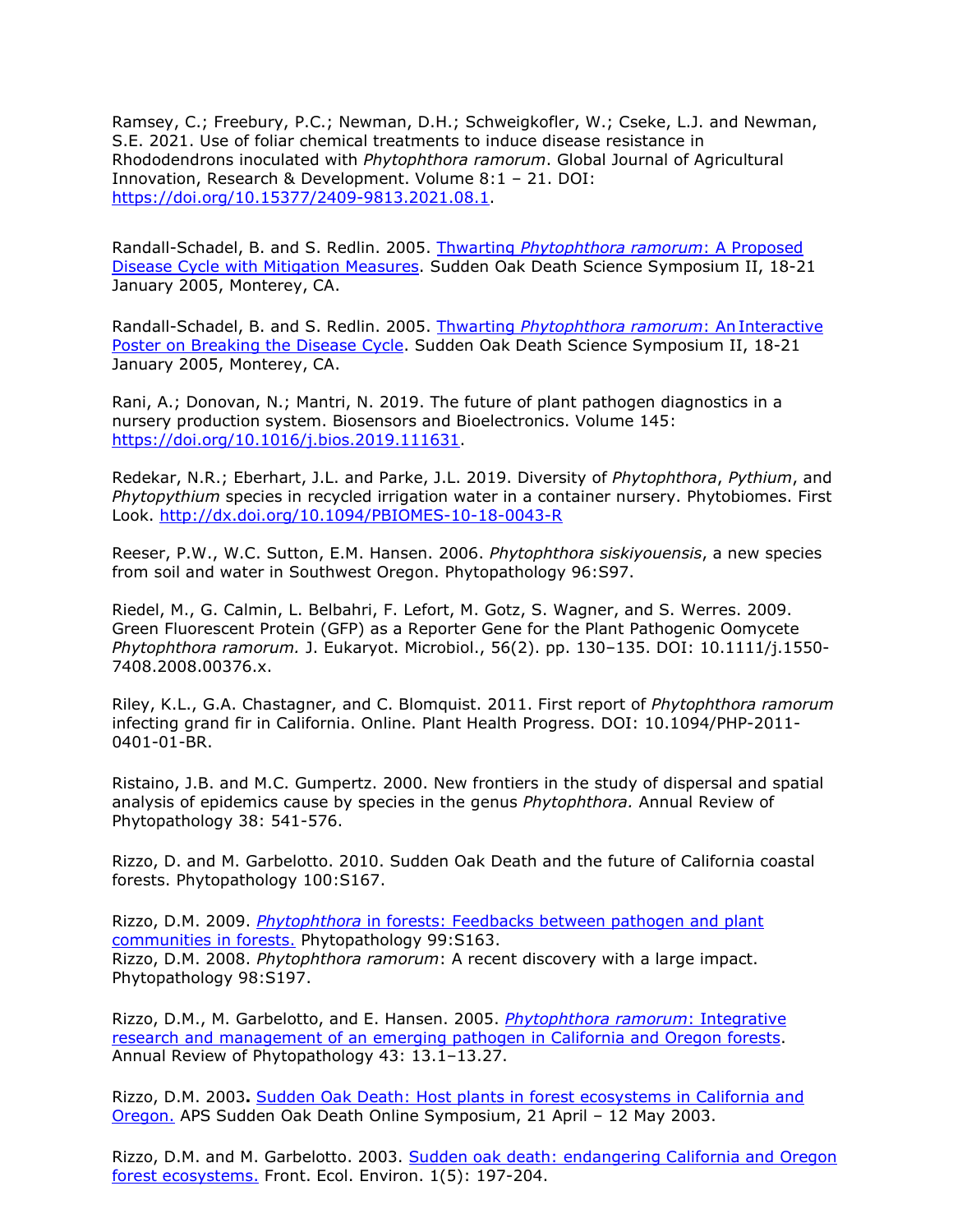Rizzo, D.M. 2002. Sudden Oak Death in California. Proceedings: U.S. Department of Agriculture Interagency Research Forum on Gypsy Moth and Other Invasive Species, January 15-18, Annapolis, Maryland. U.S. Department of Agriculture, Forest Service, Northeastern Research Station, 2001. General technical report NE: 300.

Rizzo, D.M., M. Garbelotto, J.M. Davidson, G.W. Slaughter and S.T. Koike. 2002. *Phytophthora ramorum* [and Sudden Oak Death in California: I. Host Relationships.](http://nature.berkeley.edu/comtf/pdf/Bibliography/rizzo2002b.pdf) In: Standiford, R. and D. McCreary (Eds). 5th Symposium on California Oak Woodlands, USDA Forest Service, Gen. Tech. PSW-GTR-184: 733-740.

Rizzo D.M., M. Garbelotto, J.M. Davidson, G.W. Slaughter, and S.T. Koike. 2002. *Phytophthora ramorum* [as the cause of extensive mortality of](http://nature.berkeley.edu/comtf/pdf/Bibliography/rizzo2002a.pdf) *Quercus* spp. and *Lithocarpus densiflora* [in California.](http://nature.berkeley.edu/comtf/pdf/Bibliography/rizzo2002a.pdf) Plant Disease 86: 205-214.

Rizzo, D.M., M. Garbelotto, J.M. Davidson, and S.T. Koike. 2001. Recently discovered *Phytophthora* species may underlie epidemic oak mortality in California. Ecological Society of America Annual Meeting Abstracts 86: 190.

Rizzo, D.M., M. Garbelotto, J.M. Davidson, G.W. Slaughter, and S.T. Koike. 2001. A new *Phytophthora* canker disease as the probable cause of Sudden Oak Death in California. Phytopathology 91(6 Supplement): S76.

Rizzo, D.M.; Meentemeyer, R.K.; and Garbelotto, M. 2011. The Emergence of *Phytophthora ramorum* in North America and Europe. National Research Council. *Fungal Diseases: An Emerging Threat to Human, Animal, and Plant Health: Workshop Summary*. Washington, DC: The National Academies Press. Appendix A, pages 312 – 324. The book in its entirety can be accessed for free by going to:  $\frac{http://www.nap.edu/catalog.php?record_id=13147.}{}$ 

Rodríguez-Molina, M.C., A. Blanco-Santos, E.J. Palo-Núñez, L.M. Torres-Vila, E. Torres-Álvarez, and M.A. Suárez-de-la-Cámara. 2005. Seasonal and spatial mortality patterns of holm oak seedlings in a reforested soil infected with *Phytophthora cinnamomi*. Forest Pathology. 35, 411-422.

Rollins, L.; Coats, K.; Elliott, M.; and Chastagner, G. 2016. Comparison of Five Detection and Quantification Methods for Phytophthora ramorum in Stream and Irrigation Water. Plant Disease. 100(6): 1202-1211.

Rollins, L.; Coats, K.; Elliott, M.; and Chastagner, G. *In press*. Comparison of Five Detection and Quantification Methods for *Phytophthora ramorum* in Stream and Irrigation Water. Plant Disease. [http://dx.doi.org/10.1094/PDIS-11-15-1380-RE.](http://dx.doi.org/10.1094/PDIS-11-15-1380-RE)

Rollins, L.; Elliott, M.; and Chastagner, G. 2015. A new method to apply Phytophthora ramorum inoculum to hosts that simulates overhead irrigation. Plant Health Progress. DOI:10.1094/PHP-RS-15-0008.

Rollins, L.; Elliott, M.; and Chastagner, G. 2015. Applying Phytophthora ramorum Inoculum to Hosts: A New Method That Simulates Overhead Irrigation. Plant Management Network. DOI:10.1094/PHP-RS-15-0008.

Rooney-Latham, S.; Blomquist, C.L.; Soriano, M.C. and Pastalka, T. 2022. First report of dieback caused by *Phytophthora ramorum* on golden chinquapin, *Chrysolepis chrysophylla*, in California. Plant Disease. [https://doi.org/10.1094/PDIS-09-21-2044-PDN.](https://doi.org/10.1094/PDIS-09-21-2044-PDN) (Early view.)

Rooney-Latham, S.; Blomquist, C.L.; Soriano, M.C. and Uhler, M. 2020. First Report of *Phytophthora ramorum* causing foliar and stem blight of two California native *Arctostaphylos*  species, *A. viridissima* and *A. glauca*. Plant Disease. First Look. [https://doi.org/10.1094/PDIS-07-19-1359-PDN.](https://doi.org/10.1094/PDIS-07-19-1359-PDN)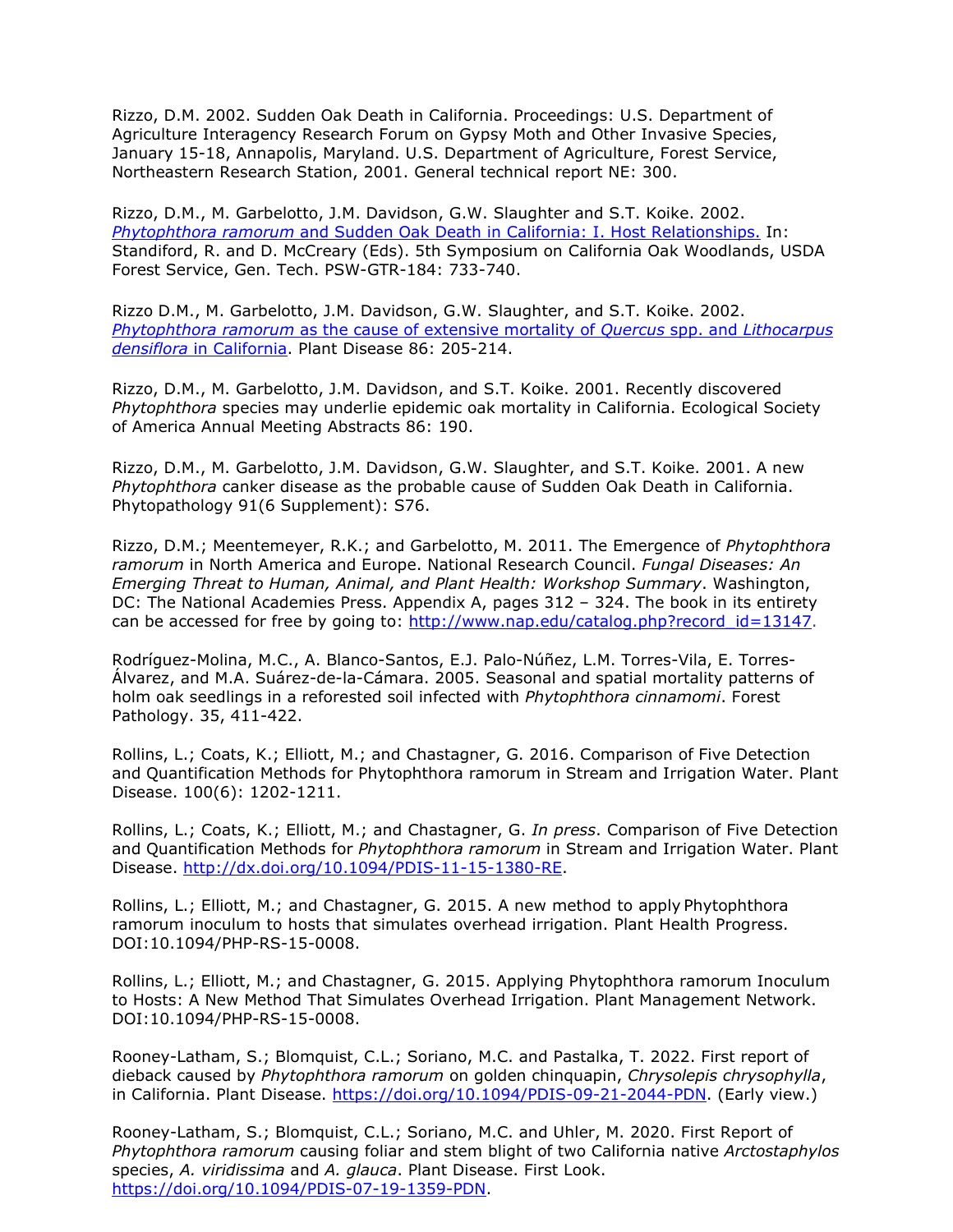Rooney-Latham, S.; Honeycutt, E.; Ochoa, J.; Grünwald, N.J.; and Blomquist, C.L. 2013. First Report of Camphor Tree (Cinnamomum camphora) as a Host of Phytophthora ramorum. Plant Disease. 97(10): 1377-1377.

Rooney-Latham, S., C. Blomquist, T. Pastalka, and L. Costello. 2007. First Report of *Phytophthora siskiyouensis* causing disease on Italian alder in Foster City California. Phytopathology 97:S101.

Rosenthal, L.M., Fajardo, S.N. and Rizzo, D.M. 2021. Sporulation potential of *Phytophthora ramorum* differs among common California plant species in the Big Sur region. Plant Disease. [https://doi.org/10.1094/PDIS-03-20-0485-RE.](https://doi.org/10.1094/PDIS-03-20-0485-RE)

Rosenthal, L.M.; Simler-Williamson, A.B. and Rizzo, D.M. 2021. Community-level prevalence of a forest pathogen, not individual-level disease risk, declines with tree diversity. Ecology Letters. [https://doi.org/10.1111/ele.13871.](https://doi.org/10.1111/ele.13871)

Rosenthal, L.M.; Fajardo, S.N.; Rizzo, D. Early View. Sporulation potential of *Phytophthora ramorum* differs among common California plant species in the Big Sur region. Plant Disease. [https://doi.org/10.1094/PDIS-03-20-0485-RE.](https://doi.org/10.1094/PDIS-03-20-0485-RE)

Roubtsova, T.V. and Bostock, R.M. 2013. Interaction of Root Stress, Chemical Management, and Ramorum Blight Development From Soilborne Inoculum in Potted Rhododendron Plants. Phytopathology 103(Suppl. 2):S2.124.

Roubtsova, T.V. and R.M. Bostock. 2009. Episodic abiotic stress as a potential contributing factor to onset and severity of disease caused by *Phytophthora ramorum* in *Rhododendron*  and *Viburnum*. Plant Disease 93:912-918.

Roubtsova, T.V. and R.M. Bostock. 2008. Impact of episodic root stress on the susceptibility of *Rhododendron* sp. and *Viburnum tinus* to *Phytophthora ramorum*. Phytopathology 98:S136.

Roy, B.A.; Alexander, H.M.; Davidson, J.; Campbell, F.T.; Burdon, J.J.; Sniezko, R.; and Brasier, C. 2014. Increasing Forest Loss Worldwide from Invasive Pests Requires New Trade Regulations. Frontiers in Ecology and the Environment. 12(8): 457–465.

Ruffner, B.; Rigling, D. and Schoebel, C.N. 2019. Multispecies *Phytophthora* disease patterns in declining beech stands. Forest Pathology. e12514.

Sakoda, T.; Goto, H.; Kanno, T.; Hiyama, T.; Hirakawa, T.; Nakanishi, Y.; and Hirata, T. 2017. Ramorum Blight of Rhododendron sp. Caused by Phytophthora ramorum Intercepted in Plant Quarantine Inspection in Japan. Research Bulletin of the Plant Protection Service Japan. 53: 75-81.

Sambles, C.; Schlenzig, A.; O'Neill, P.; Grant, M.; and Studholme, D.J. 2015. Draft Genome Sequences of *Phytophthora kernoviae* and *Phytophthora ramorum* Lineage EU2 from Scotland. Genomics Data. Data in Brief. Vol. 6. Pages 193–194. [DOI:](http://dx.doi.org/10.1016/j.gdata.2015.09.010) [10.1016/j.gdata.2015.09.010.](http://dx.doi.org/10.1016/j.gdata.2015.09.010)

Shamoun, S.F. and Elliott, M., 2022. Comparative efficacy of *Chondrosterum purpureum* and chemical herbicides for control of resprouts in tanoak and bay laurel. Pathogens. 11(5): 485. [https://doi.org/10.3390/pathogens11050485.](https://doi.org/10.3390/pathogens11050485)

Santamaria, L., M.T. MMBAGA, R.J. Sauve, and F.A. Mrema. 2009. [Plant pathogenic](http://nature.berkeley.edu/comtf/pdf/Santamaria_2009.pdf) [Phytophthora species found in Tennessee commercial nurseries.](http://nature.berkeley.edu/comtf/pdf/Santamaria_2009.pdf) Phytopathology 99:S114.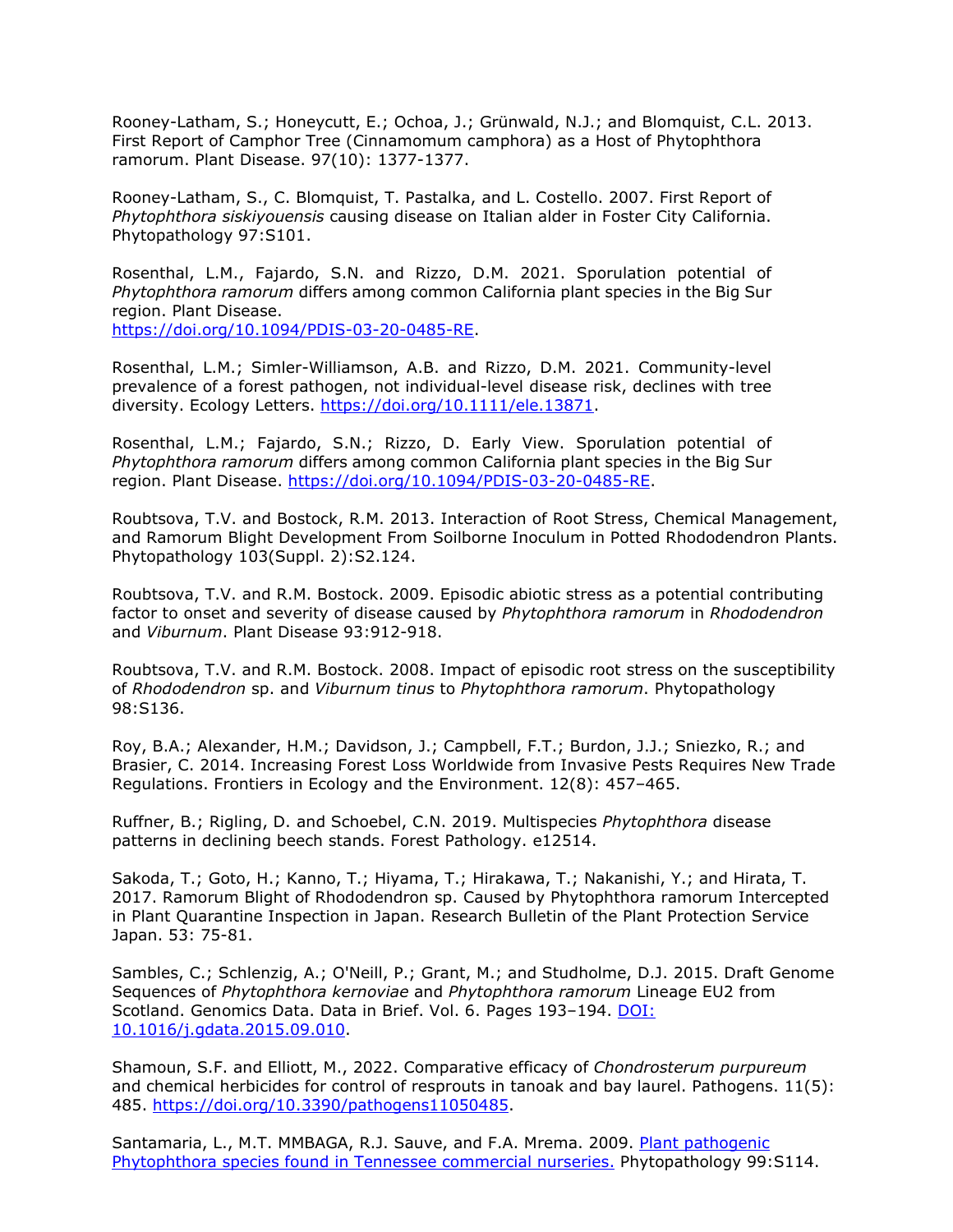Santini, A.; Ghelardini, L.; De Pace, C.; Desprez-Loustau, M.L.; Capretti, P.; Chandelier, A.; Cech, T.; Chira, D.; Diamandis, S.; Gaitniekis, T.; Hantula, J.; Holdenrieder, O.; Jankovsky, L.; Jung, T.; Jurc, D.; Kirisits, T.; Kunca, A.; Lygis, V.; Malecka, M.; Marcais, B.; Schmitz, S.; Schumacher, J.; Solheim, H.; Solla, A.; Szabò, I.; Tsopelas, P.; Vannini, A.; Vettraino, A.M.; Webber, J.; Woodward, S.; and Stenlid, J. 2012. [Biogeographical patterns and](http://onlinelibrary.wiley.com/doi/10.1111/j.1469-8137.2012.04364.x/abstract) [determinants of invasion by forest pathogens in Europe.](http://onlinelibrary.wiley.com/doi/10.1111/j.1469-8137.2012.04364.x/abstract) New Phytologist. DOI: 10.1111/j.1469-8137.2012.04364.x

Schena, L., J.M. Duncan, and D.E.L. Cooke. 2008. Development and application **of** a PCRbased 'molecular tool box' for the identification of *Phytophthora* species damaging forests and natural ecosystems. *Plant Pathology* 57, 64–75. DOI: 10.1111/j.1365- 3059.2007.01689.x

Schena, L., K.J.D. Hughes, and D.E.L. Cooke. 2006. Detection and quantification of *Phytophthora ramorum*, *P. kernoviae*, *P. citricola*, and *P. quercina* in symptomatic leaves by multiplex real-time PCR. Molecular Plant Pathology **7**( 5 ), 365–379. DOI: 10.1111/J.1364- 3703.2006.00345.

Schenck, N.; Saurat, C.; Guinet, C.; Fourrier-Jeandel, C.; Roche, L.; Bouvet, A.; Husson, C.; Saintonge, F-X.; Contal, C.; Ioos, R. 2018. First report of *Phytophthora ramorum*  causing Japanese larch dieback in France. Plant Disease. First Look. <https://doi.org/10.1094/PDIS-02-18-0288-PDN>

Scheuerell, S.J., R.G. Linderman, N. Grunwald, and E.A. Davis. 2005. [Nursery Cultural](http://nature.berkeley.edu/comtf/pdf/Bibliography/31PosterScheuerell.pdf) [Practices and Physiological State of Nursery Stock on Susceptibility to Phytophthora species,](http://nature.berkeley.edu/comtf/pdf/Bibliography/31PosterScheuerell.pdf) [including P. ramorum.](http://nature.berkeley.edu/comtf/pdf/Bibliography/31PosterScheuerell.pdf) Sudden Oak Death Science Symposium II, 18-21 January 2005, Monterey, CA.

Schinsing, L., K. Hayden, and M. Garbelotto. 2005. [Environmental Limits to Infection by](http://nature.berkeley.edu/comtf/pdf/Bibliography/32PosterSchinsing.pdf) *Phytophthora ramorum* [in tanoak and California bay laurel.](http://nature.berkeley.edu/comtf/pdf/Bibliography/32PosterSchinsing.pdf) Sudden Oak Death Science Symposium II, 18-21 January 2005, Monterey, CA.

Schlenzig, A.; Campbell, R.; and Chard, J. 2014. Phytophthora Species Infecting Hardy Ornamentals in Nurseries and the Managed Environment in Scotland. Journal of Phytopathology. DOI: 10.1111/jph.12308. (Early view.)

Schmidt, D. and M. Garbelotto. 2010. Efficacy of phosphonate treatments against Sudden Oak Death in tanoaks. Phytopathology 100:S115.

Schmidt, D.J., M. Garbelotto, D. Chambers, and S. Tjosvold. 2005. [Effect of Phosphonate](http://nature.berkeley.edu/comtf/pdf/Bibliography/38Schmidt.pdf) [Treatments on Sudden Oak Death in Tanoak and Shreve's Oak.](http://nature.berkeley.edu/comtf/pdf/Bibliography/38Schmidt.pdf) Sudden Oak Death Science Symposium II, 18-21 January 2005, Monterey, CA.

Schoedel, B, and F.J. Avila. 2008. Specific immunodetection of *Phytophthora ramorum* and *P. kernoviae*. Phytopathology 98:S141.

Schornack, S., M. van Damme, T.O. Bozkurt, L.M. Cano, M. Smoker, M. Thines, E. Gaulin, S. Kamoun, and E. Huitema. 2010. Ancient class of translocated oomycete effectors targets the host nucleus. Proceedings of the National Academy of Sciences of the United States of America Vol. 107 No. 40. 17421–17426.

Schweigkofler, W.; Pastalka, T.; Abeysekara, N.; Huffman, V. and Suslow, K. 2021. Transmission of the invasive pathogen *Phytophthora ramorum* from symptomatic to healthy host plants during a five-year period in California. Plant Health Progress. PHP-06. [https://doi.org/10.1094/PHP-06-21-0089-RS.](https://doi.org/10.1094/PHP-06-21-0089-RS)

Schweigkofler, W., Kosta, K., Huffman, V., Sharma, S., Suslow, K., and Ghosh, S. 2014. Steaming inactivates Phytophthora ramorum, causal agent of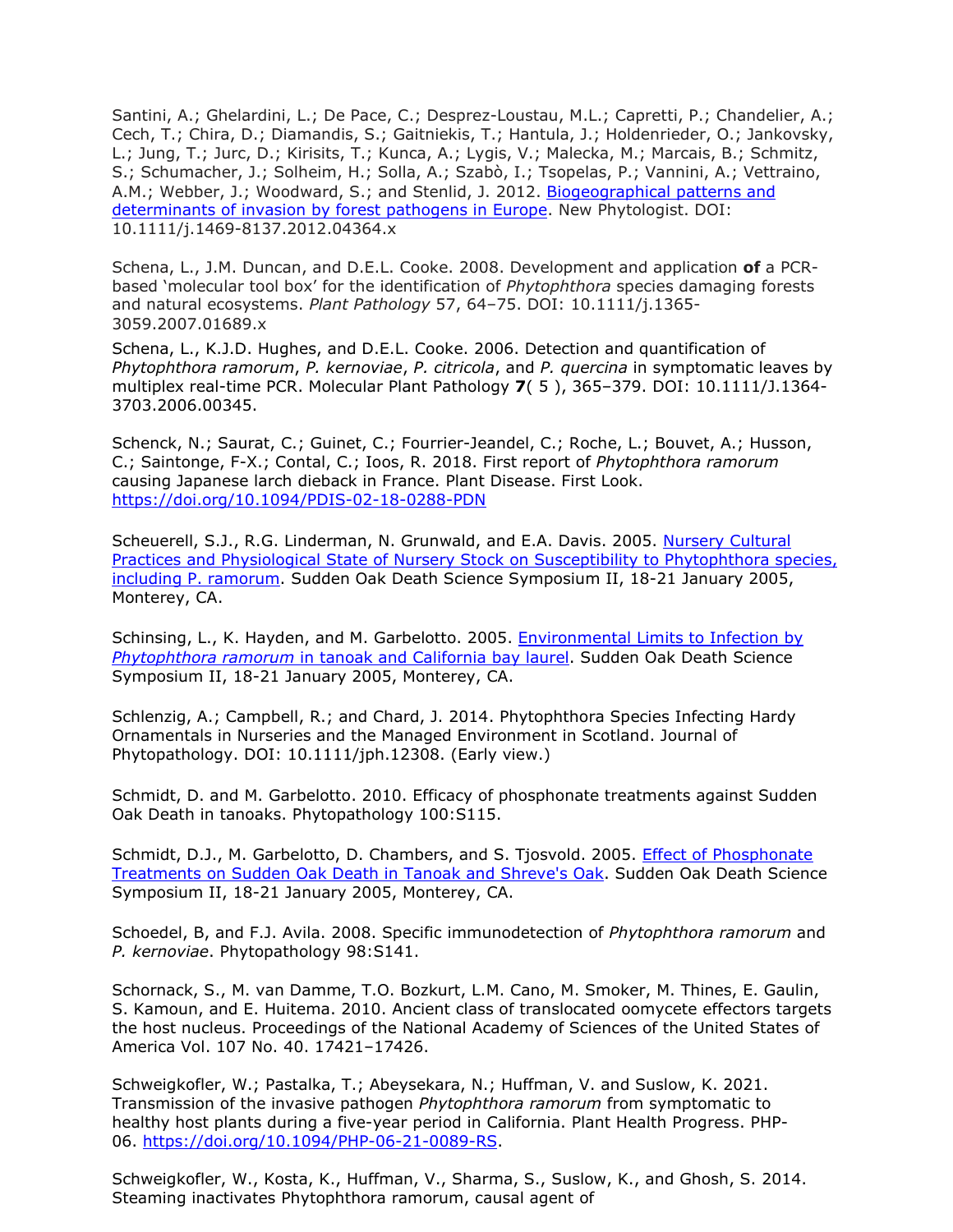Sudden Oak Death and ramorum blight, from infested nursery soils in California. Plant Health Progress doi:10.1094/PHP-RS-13-0111. [Available online.](http://www.suddenoakdeath.org/wp-content/uploads/2014/03/Schweigkofler-et-al-Steaming-2014.pdf)

Schweigkofler, W.; Kosta, K.; Suslow, K.; Huffman, V.; and Ghosh, S. 2013. Steaming is a Sustainable Method to Eradicate the Quarantine Pathogen *Phytophthora ramorum* From Infested Nursery Soil. Phytopathology 103(Suppl. 2):S2.129.

Schwenkbier, L.; Pollok, S.; König, S.; Urban, M.; Werres, S.; Cialla-May, D.; Weber, K.; and Popp, Jürgen. 2015. Towards On-Site Testing of Phytophthora Species. Analytical. Methods. 7: 211-217.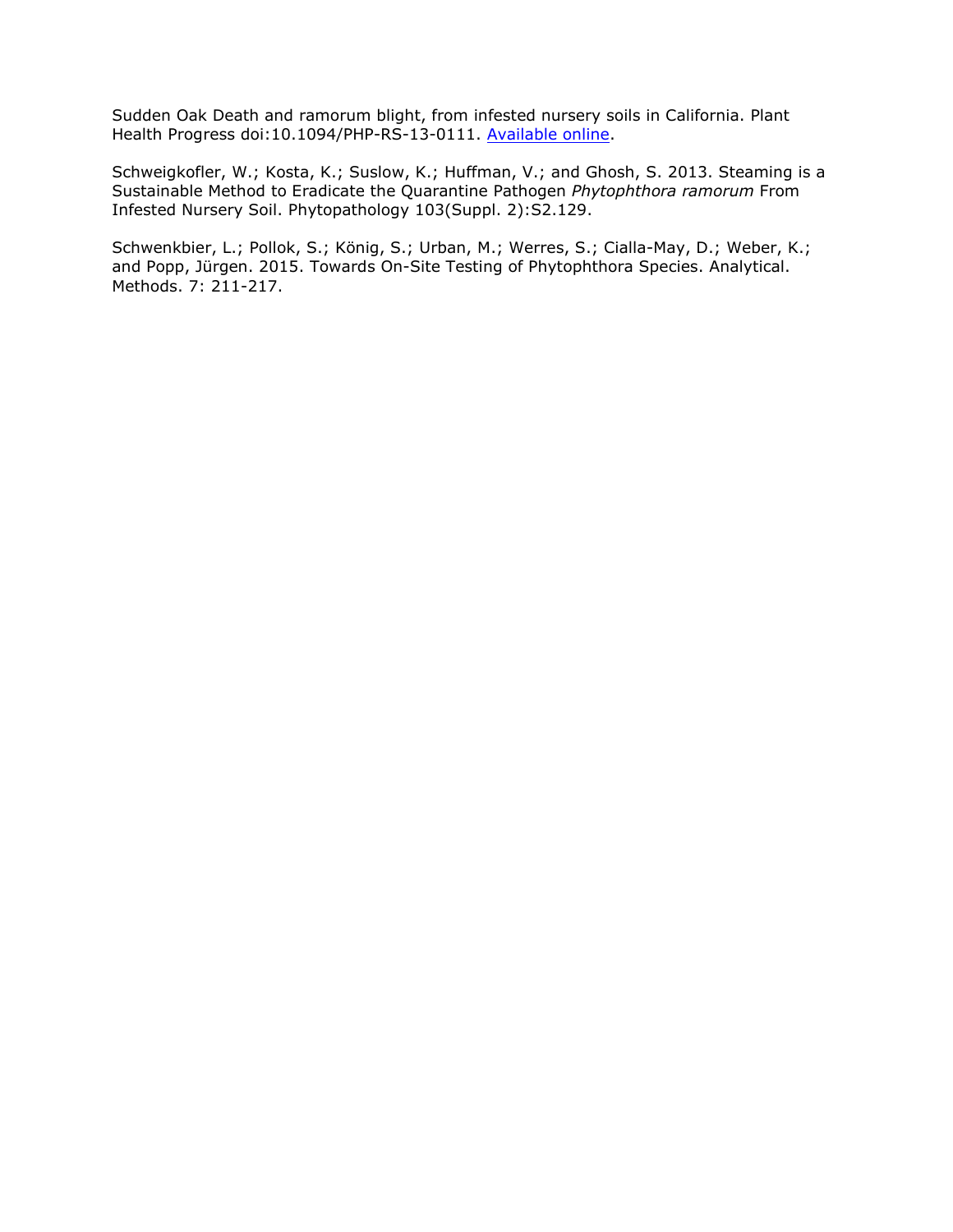Schwenkbier, L.; König, S.; Wagner, S.; Pollok, S.; Weber, J.; Hentschel, M.; Popp, J.; Werres, S.; and Weber, K. 2013. On-Site Detection of *Phytophthora* spp.—Single-Stranded Target DNA as the Limiting Factor to Improve On-Chip Hybridization. Microchimica Acta. DOI: 10.1007/s00604-013-1107-3. [Available online.](http://link.springer.com/article/10.1007%2Fs00604-013-1107-3)

Schwingle, B.W., J.A. Smith, and R.A. Blanchette. 2007. *Phytophthora* species associated with diseased woody ornamentals in Minnesota nurseries. Plant Dis. 91:97-102.

Sechler, K.E., M.M. Carras, N. Shishkoff, P.W. and Tooley. 2010. Adaptation of a *Phytophthora ramorum* real-time polymerase chain reaction assay based on a mitochondrial gene region for use on the Cepheid SmartCycler. Online. Plant Health Progress DOI: 10.1094/PHP-2010-0212-01-RS.

Sechler, K.E., M.M. Carras, N. Shishkoff, and P.W. Tooley. 2009. [Detection limit of](http://nature.berkeley.edu/comtf/pdf/Sechler_2009.pdf) *Phytophthora ramorum*-infected *Rhododendron* [leaves using the Cepheid SmartCycler.](http://nature.berkeley.edu/comtf/pdf/Sechler_2009.pdf) Phytopathology 99:S205.

Seidl, R.; Klonner, G.; Rammer, W.; Essl, F.; Moreno, A.; Neumann, M.; Dullinger, S. 2018. Invasive alien pests threaten the carbon stored in Europe's forests. Nature Communications. 9(1): 1626.

Serra-Diaz, J.M.; Franklin, J.; Dillon, W.W.; Syphard, A.D.; Davis, F.W.; and Meentemeyer, R.K. 2015. California Forests Show Early Indications of Both Range Shifts and Local Persistence under Climate Change. Global Ecology and Biogeography. DOI: 10.1111/geb.12396.

Serrano, M.S.; Eyre, C.; Garbelotto, M. 2020. Epidemiology and microevolution of Phytophthora ramorum during a controlled disease outbreak in a simulated plant production facility. Plant Pathology. 69(2): 320-333.

Shamoun, S.; Rioux, D.; Callan, B.; James, D.; Hamelin, R.; Bilodeau, G.; and others. 2018. An overview of Canadian research activities on diseases caused by *Phytophthora ramorum*: Results, progress and challenges. Plant Disease. 102(7): 1218-1233.

Shamoun, S.; Rioux, D.; Callan, B.; James, D.; Hamelin, R.; Bilodeau, G.; Elliott, M.; Levesque, C.A.; Becker, E.; McKenney, D.; Pedlar, J.; Bailey, K.; Brière, S.C.; Niquidet, K.; and Allen, E.2017. An Overview of Canadian Research Activities on Diseases caused by Phytophthora ramorum: Results, Progress and Challenges. Plant Disease. [https://apsjournals.apsnet.org/doi/abs/10.1094/PDIS-11-17-1730-FE.](https://apsjournals.apsnet.org/doi/abs/10.1094/PDIS-11-17-1730-FE)

Shaw, D.C.; Woolley, T.; Kelsey, R.G.; McPherson, B.A.; Westlind, D.; Wood, D.L.; and Peterson, E.K. 2017. [Surface Fuels in Recent Phytophthora ramorum Created Gaps and](http://www.suddenoakdeath.org/wp-content/uploads/2017/01/2016-IN-PRESS-Shaw-et-al.-SOD-East-Bay-Surface-Fuels.pdf) [Adjacent Intact Quercus agrifolia Forests, East Bay Regional Parks, California, USA.](http://www.suddenoakdeath.org/wp-content/uploads/2017/01/2016-IN-PRESS-Shaw-et-al.-SOD-East-Bay-Surface-Fuels.pdf) Forest Ecology and Management. 384: 331–338.

Shearer, B.L., R.G. Fairman, and M.J. Grant, 2006. Effective concentration of phosphite in controlling *Phytophthora cinnamomi* following stem injection of *Banksia* species and *Eucalyptus marginata*. Forest Pathology 36 (2006) 119-135.

Shelly, J.R. and Quarles, S.L. 2013. The Past, Present, and Future of Notholithocarpus densiflorus (Tanoak) as a Forest Products Resource. Madroño (In press).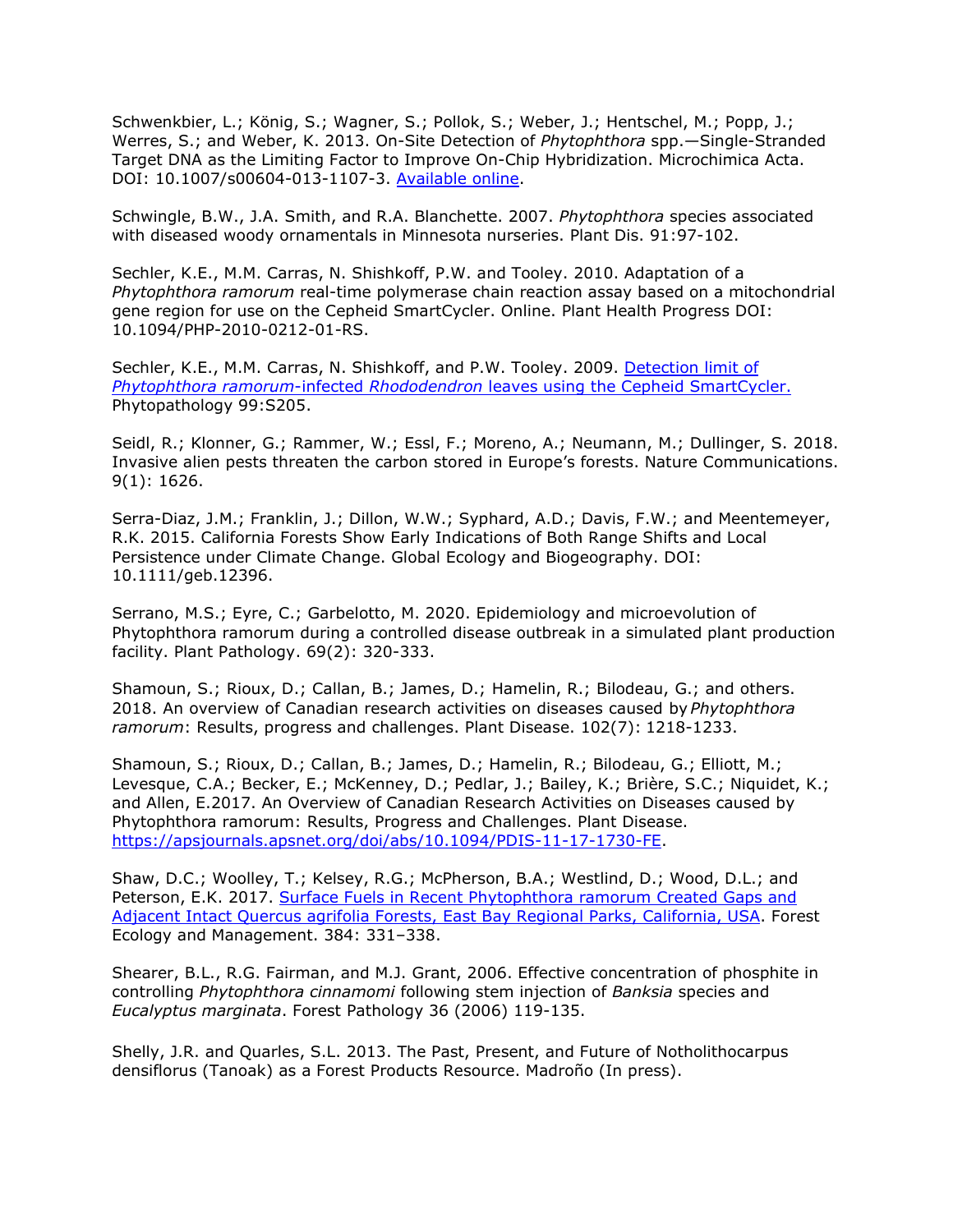Shelly, J., R. Singh, C. Langford, and T. Mason. 2005. [Evaluating the Survival of](http://nature.berkeley.edu/comtf/pdf/Bibliography/33Shelly.pdf) *[Phytophthora ramorum](http://nature.berkeley.edu/comtf/pdf/Bibliography/33Shelly.pdf)* in Firewood. Sudden Oak Death Science Symposium II, 18-21 January 2005, Monterey, CA.

Shelly, J., R. Singh, C. Langford, and T. Mason. 2005. [Understanding the Disposal and](http://nature.berkeley.edu/comtf/pdf/Bibliography/70ManagementShelly.pdf) [Utilization Options for Wood Infected by Sudden Oak Death.](http://nature.berkeley.edu/comtf/pdf/Bibliography/70ManagementShelly.pdf) Sudden Oak Death Science Symposium II, 18-21 January 2005, Monterey, CA.

Shelly, J.R. 2001. Utilization implications for hardwoods susceptible to Sudden Oak Death. Proceedings of the fifth symposium on oak woodlands: oaks in California's changing landscape, San Diego, California, October 22-25, 2001; Albany, California: U.S. Department of Agriculture, Forest Service, Pacific Southwest Research Station, 2002. General Technical Report PSW-GTR-184, pp. 833-834.

Shishkoff, N. 2014. Growth-Inhibiting Fungicides Affect Detection of Phytophthora ramorum from Infected Foliage and Roots. Online. Plant Health Progress. 15(1): 36 – 40.

Shishkoff, N. 2013. The Concentration of Sporangia or Zoospores of *Phytophthora ramorum* Required for Infection of Host Roots. Phytopathology 103(Suppl. 2):S2.132.

Shishkoff, N. 2012. Susceptibility of Some Common Container Weeds to *Phytophthora ramorum*. Plant Disease, Vol. 96, No. 7: 1026-1032. Available online at [http://dx.doi.org/10.1094/PDIS-09-10-0695-RE.](http://dx.doi.org/10.1094/PDIS-09-10-0695-RE)

Shishkoff, N. 2011. A test system to quantify inoculum in runoff from Phytophthora ramorum-infected plant roots. Phytopathology 101:1457-1464.

Shishkoff, N. 2011. A Test System to Quantify Inoculum in Runoff from *Phytophthora ramorum*-Infected Plant Roots. Phytopathology, Volume 101:12, 1457-1464. Available online at: [http://dx.doi.org/10.1094/PHYTO-09-10-0260.](http://dx.doi.org/10.1094/PHYTO-09-10-0260)

Shishkoff, N. 2009. Evaluating ornamentals as physical barriers between blocks of plants susceptible to *Phytophthora ramorum*, 2007-2008. [Plant Disease Management Reports](http://nature.berkeley.edu/comtf/pdf/Shishkoff.pdf) [3:OT029.](http://nature.berkeley.edu/comtf/pdf/Shishkoff.pdf)

Shishkoff, N. 2009. Propagule production by *Phytophthora ramorum* on lilac (*Syringa vulgaris*) leaf tissue left on the surface of potting mix in nursery pots. Plant Disease 93:475- 480.

Shishkoff, N. 2008. Sporulation on plant roots by *Phytophthora ramorum.* Phytopathology 98:S145.

Shishkoff, N. 2007. Susceptibility of some *Lilac* cultivars and other members of the Oleaceae to *Phytophthora ramorum*. Online. Plant Health Progress DOI: 10.1094/PHP-2007-1101-02- RS.

Shishkoff, N. 2007. Persistence of *Phytophthora ramorum* in soil mix and roots of nursery ornamentals. Plant Dis. 91:1245-1249.

Shishkoff, N. March 2006. Susceptibility of *Camellia* to *[Phytophthora ramorum](http://www.plantmanagementnetwork.org/update/current/)*. Online. Plant Health Progress.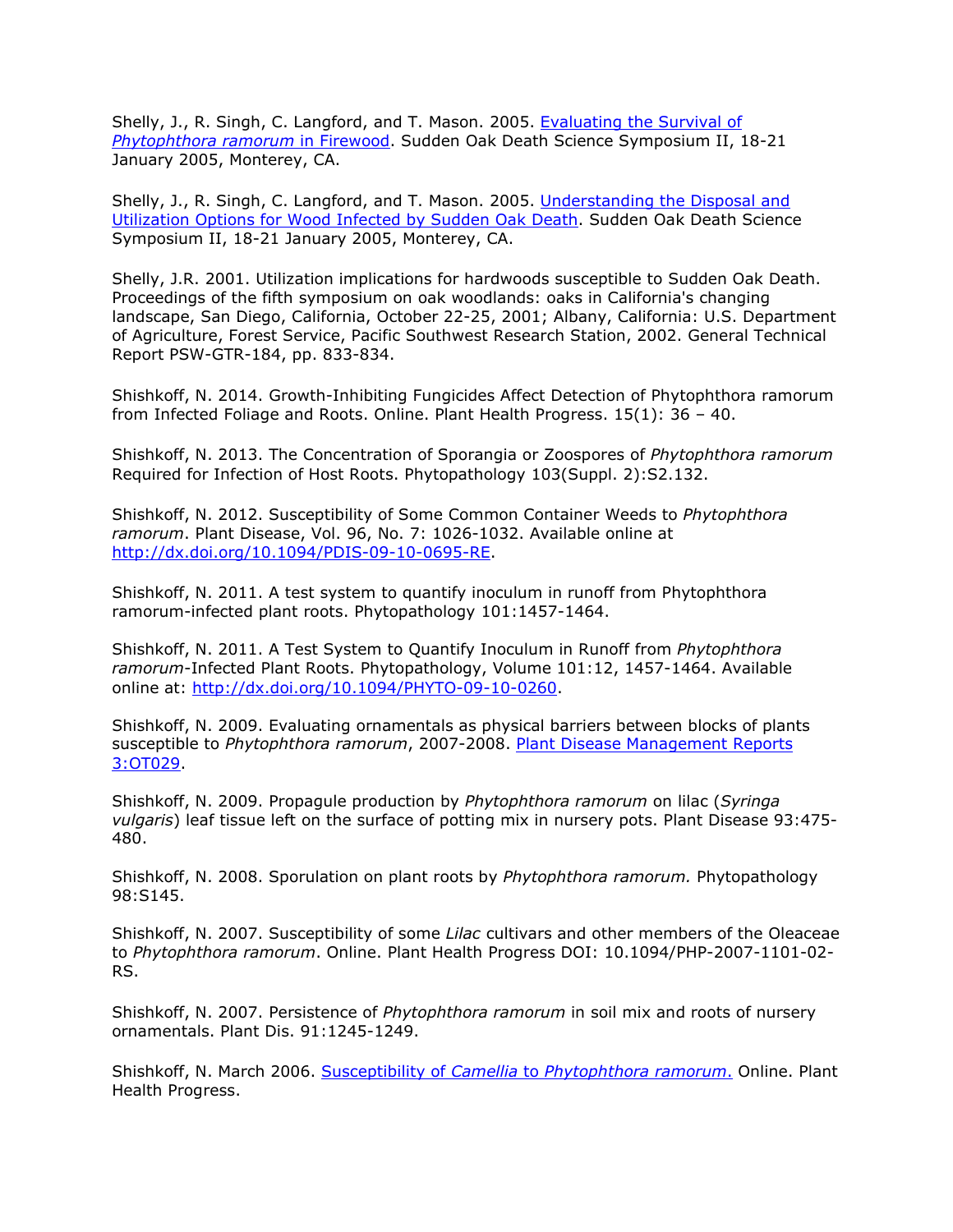Shishkoff, N. and P. Tooley. 2004. Persistence of *Phytophthora ramorum* in nursery plants and soil. Phytopathology 94: S95.

Shrestha, S.K.; Zhou, Y.; and Lamour, K. 2013. Oomycetes Baited from Streams in Tennessee 2010–2012. Mycologia. 105: 1516-1523.

Shrestha, S.K.; Zhou, Y.; and Lamour, K.H. 2013. Oomycetes baited from streams in Tennessee 2010-2012. Mycologia 13-010. Available online at [http://www.mycologia.org/cgi/content/abstract/13-010v1](http://www.mycologia.org/cgi/content/abstract/13-010v1?papetoc)

Simler, A.B.; Metz, M.R.; Frangioso, K.M.; Meentemeyer, R. K.; Rizzo, D.M. *In press*. Novel disturbance interactions between fire and an emerging disease impact survival and growth of resprouting trees. Ecology.

<https://esajournals.onlinelibrary.wiley.com/doi/abs/10.1002/ecy.2493>

Simler‐Williamson, A.B.; Metz, M.R.; Frangioso, K.M. and Rizzo, D.M. 2020. Wildfire alters the disturbance impacts of an emerging forest disease via changes to host occurrence and demographic structure. Journal of Ecology. Early View.

<https://doi.org/10.1111/1365-2745.13495>

Simler‐Williamson, A.B.; Metz, M.R.; Frangioso, K.M.; Meentemeyer, R.K. and Rizzo, D.M. 2019. Compound disease and wildfire disturbances alter opportunities for seedling regeneration in resprouter-dominated forests. Ecosphere. 10(12): E02991. 10.1002/Ecs2.2991.

Singh, R., J. Shelly, and C. Langford. 2005. Evaluating the survival *of Phytophthora ramorum* in Firewood. Progress Report 1 to the USDA Forest Service, Pacific Southwest Research Station.

Slawson, D., C. Lane, L. Bennett, and N. Parry. 2005. [The Current Situation with](http://nature.berkeley.edu/comtf/pdf/Bibliography/62ManagementSlawson.pdf) *[Phytophthora ramorum](http://nature.berkeley.edu/comtf/pdf/Bibliography/62ManagementSlawson.pdf)* in England and Wales. Sudden Oak Death Science Symposium II, 18-21 January 2005, Monterey, CA.

Smart, A.; Byrne, J.; Hammerschmidt, R.; Snover-Clift, K.L.; Stack, J.P.; Brenes-Arguedas, T.; Jones, J.B. and Harmon, C.L. 2021. Evolving plant diagnostics during a pandemic. Plant Health Progress.<https://doi.org/10.1094/PHP-08-20-0074-MR> (Early view.)

Sniezko, R.A.; Yanchuk, A.D.; Kliejunas, J.T.; Palmieri, K.M.; Alexander, J.M.; Frankel, S.J., tech. coords. 2012. Proceedings of the fourth international workshop on the genetics of host-parasite interactions in forestry: Disease and insect resistance in forest trees. Gen. Tech. Rep. PSW-GTR-240. Albany, CA: Pacific Southwest [Research Station, Forest Service,](http://www.fs.fed.us/psw/publications/documents/psw_gtr240/) U.S. Department of Agriculture. 372 p. Available online at [http://www.fs.fed.us/psw/publications/documents/psw\\_gtr240/.](http://www.fs.fed.us/psw/publications/documents/psw_gtr240/)

Snover-Clift, K.L.; Daughtrey, M.L.; Swartwood Towne, M.; King, K.; and Kelly, M. 2013. Initial Detection of *Phytophthora ramorum* at Two New York Nurseries Through Sampling of Water in Retention Ponds. Phytopathology 103(Suppl. 2):S2.136.

Snover-Clift, K., P. Clement, and S. Jensen-Tracy. 2007. Searching for *Phytophthora ramorum*: Three years of Surveying New York State and Northeastern Nurseries for the Sudden Oak Death Pathogen. Phytopathology 97:S109.

Sondreli, K.L.; Kanaskie, A.; Kerio, S. and LeBoldus, J.M. 2019 (First Look). Variation in susceptibility of tanoak to the NA1 and EU1 lineages of *Phytophthora ramorum*, the cause of sudden oak death. Plant Disease.<https://doi.org/10.1094/PDIS-04-19-0831-RE>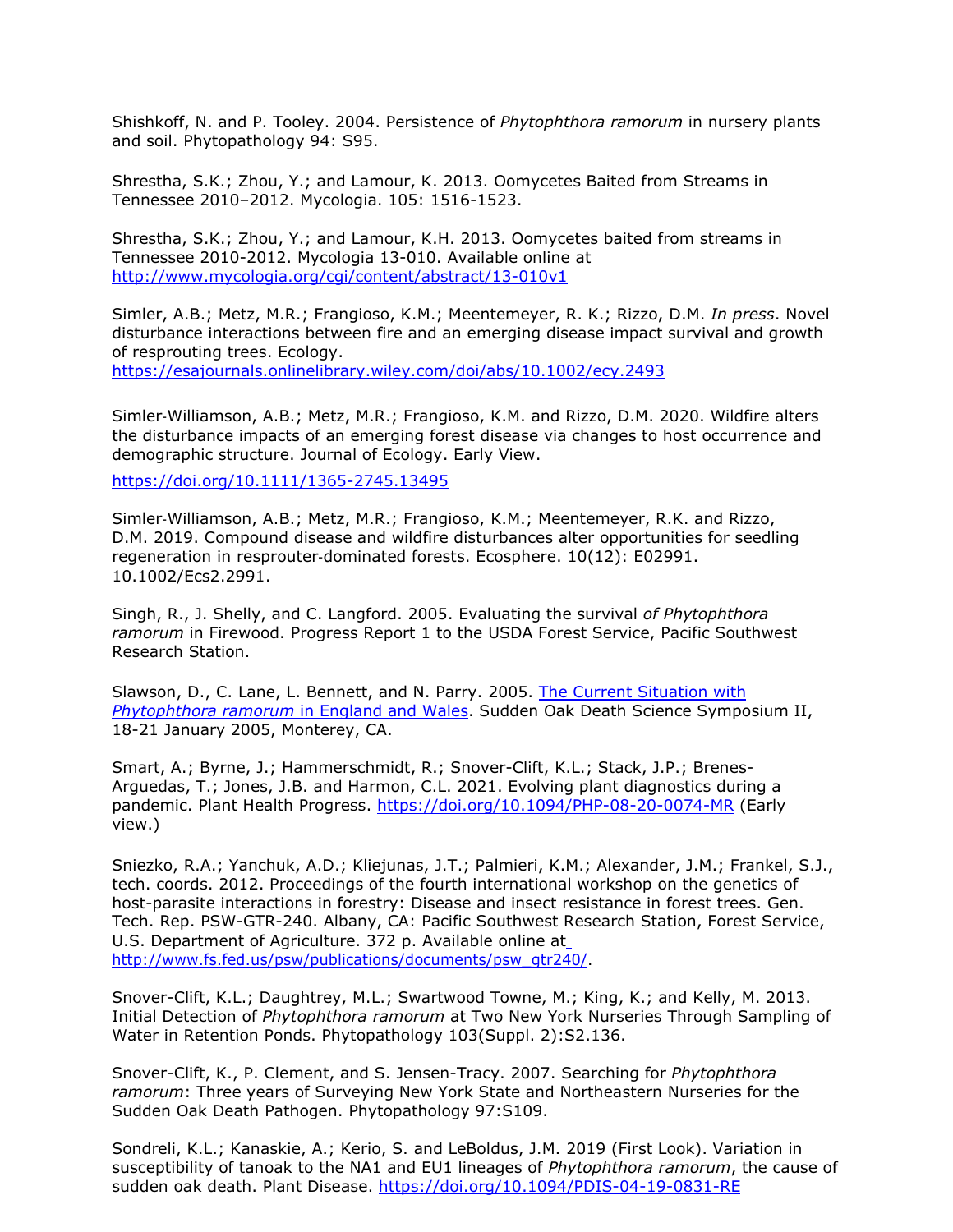Spaine, P., S. Fraedrich, and W. Otrosina. 2005. [Development of Survey and Detection](http://nature.berkeley.edu/comtf/pdf/Bibliography/34PosterSpaine.pdf) Methods for *[Phytophthora ramorum](http://nature.berkeley.edu/comtf/pdf/Bibliography/34PosterSpaine.pdf)* in Georgia. Sudden Oak Death Science Symposium II, 18-21 January 2005, Monterey, CA.

Spaulding, H.L. and L.K. Rieske. 2011. A glimpse at future forests: predicting the effects of *Phytophthora ramorum* on oak forests of southern Appalachia. Biological Invasions. DOI: 10.1007/s10530-010-9895-4.

Spencer, M. and K. O'Hara. 2005. A Spatial Analysis of *[Phytophthora ramorum](http://nature.berkeley.edu/comtf/pdf/Bibliography/45Spencer.pdf)* Symptom [Spread Using Second-order Point Pattern and GIS Based Analyses.](http://nature.berkeley.edu/comtf/pdf/Bibliography/45Spencer.pdf) Sudden Oak Death Science Symposium II, 18-21 January 2005, Monterey, CA.

Srivastava, V.; Roe, A.D.; Keena, M.A.; Hamelin, R.C. and Griess, V.C. 2021. Oh the places they'll go: improving species distribution modelling for invasive forest pests in an uncertain world. Biological Invasions. 23: 297–349. [https://doi.org/10.1007/s10530-020-](https://doi.org/10.1007/s10530-020-02372-9) [02372-9.](https://doi.org/10.1007/s10530-020-02372-9)

Srivastava, S.K.; Abad, G.; Knight, L.M.; Zeller, K.; Mavrodieva, V.A. and Nakhla, M.K. 2020. (First Look.) Draft genome resource for the Ex-types of *Phytophthora ramorum*, *P. kernoviae* and *P. melonis*, species of regulatory concern, using ultra long-read MinION Nanopore sequencing. Molecular Plant-Microbe Interactions.

Stanley, M. 2003. [Overview of the challenges and conflicts of a new pathogen](http://nature.berkeley.edu/comtf/html/aps_resources.html#03aps12) *Phytophthora ramorum* [between researcher, regulator, the public and politicians.](http://nature.berkeley.edu/comtf/html/aps_resources.html#03aps12) Phytopathology 93: S121.

Standiford, R. and D. McCreary (Eds). 2005. 5th Symposium on California Oak Woodlands. USDA Forest Service, Gen. Tech. PSW-GT-184, pp. 187-98.

Steeghs, M.H.C.G., and J. de Gruyter. 2005. *[Phytophthora ramorum](http://nature.berkeley.edu/comtf/pdf/Bibliography/71MonitoringSteeghs.pdf)*, Experience and [Approach in the Netherlands.](http://nature.berkeley.edu/comtf/pdf/Bibliography/71MonitoringSteeghs.pdf) Sudden Oak Death Science Symposium II, 18-21 January 2005, Monterey, CA.

Storer, A.J., K.E. Keirnan, N.K. Palkovsky, B.W. Hagen, G.W. Slaughter, N.M. Kelly, and P. Svihra. 2001. Sudden oak death: diagnosis and management. University of California, Cooperative Extension in Marin County. 11pp.

Stong, R.A.; Kolodny, E.; Kelsey, R.G.; González-Hernández, M.P.; Vivanco, J.M.; and Manter, D.K. 2013. Effect of plant sterols and tannins on Phytophthora ramorum growth and sporulation. Journal of Chemical Ecology. 2013:1-11. May. 10.1007/s10886-013-0295-y.

Sun, W, M. Kelly, and P. Gong. 2005. Separation of dead tree crowns from the oak woodland forest mosaic by integrating spatial information. *GeoCarto International* 20(2): 15-20.

Sutton, W., E.M. Hansen, P.W. Reeser, and A. Kanaskie. 2009. Stream monitoring for detection of *Phytophthora ramorum* in Oregon tanoak forests. Plant Disease 93:1182-1186.

Sutton, W. and E.M. Hansen. 2002. *Phytophthora* in Oregon forests. Proceedings of 2nd International Meeting on *Phytophthoras* in Forest and Wildland Ecosystems. International Union of Forestry Research Organizations Working Party 7.02.09. Albany, Western Australia. 30 September-5 October 2001.

Swain, S., T. Harnik, M. Mejia-Chang, K. Hayden, W. Bakx, J. Creque and M. Garbelotto. 2006. [Composting is an effective treatment option for sanitization of](http://nature.berkeley.edu/comtf/pdf/Bibliography/swain2006.pdf) *Phytophthora ramorum*[-infected plant material.](http://nature.berkeley.edu/comtf/pdf/Bibliography/swain2006.pdf) Journal of Applied Microbiology ISSN 1364-5072.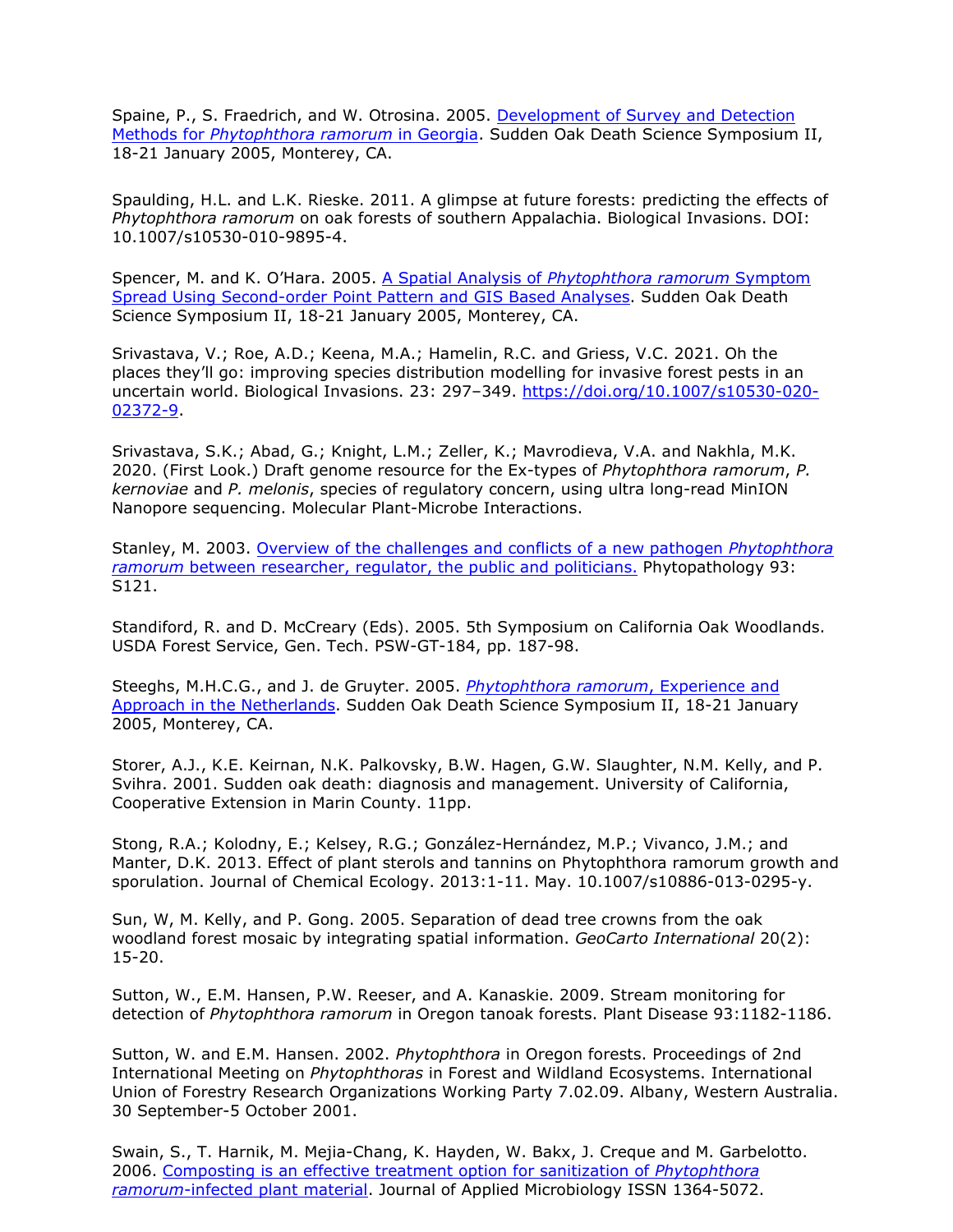DOI:10.1111/j.1365-2672.03008.x.

Swain, S. and M. Garbelotto. 2005. [Potential for Re-Infection of Finished Compost by](http://nature.berkeley.edu/comtf/pdf/Bibliography/72ManagementSwain.pdf) *[Phytophthora ramorum](http://nature.berkeley.edu/comtf/pdf/Bibliography/72ManagementSwain.pdf)*. Sudden O[ak Death Science Symposium II, 18-21 January 2005,](http://nature.berkeley.edu/comtf/pdf/Bibliography/72ManagementSwain.pdf) Monterey, CA.

Swain, S. 2002. An update on *Phytophthora ramorum,* causal agent of Sudden Oak Death. International Oaks 13.

Swain, S., T. Harnik, M. Mejia-Chang, J. Creque, and M. Garbelotto. 2002. [Survivability of](http://danr.ucop.edu/ihrmp/sodsymp/paper/paper31.html) *Phytophthora ramorum* [in the composting process.](http://danr.ucop.edu/ihrmp/sodsymp/paper/paper31.html) Sudden Oak Death Science Symposium, 15-18 December 2002, Monterey, CA.

Swei, A., R.S. Ostfeld, R.S. Lane, and C.J. Briggs. 2010. **Effects of an invasive forest** pathogen on abundance of ticks and their vertebrate hosts in a California Lyme disease focus. Oecologia. DOI: 10.1007/s00442-010-1796-9.

Swiecki, T.; Quinn, M.; Sims, L.; Bernhardt, E.; Oliver, L.; Popenuck, T. and Garbelotto, M. 2018. Three new *Phytophthora* detection methods, including training dogs to sniff out the pathogen, prove reliable. California Agriculture. 72(4): 217-225.

Swiecki, T.J.; Bernhardt, E.A.; Aram, K.; Rizzo, D.M.; Kasuga, T.; and Bui, M. 2016. Phytophthora ramorum Causes Cryptic Bole Cankers in Canyon Live Oak. Plant Health Progress. 17: 20-26.

Swiecki, T. J., Bernhardt, E. A., Aram, K., Rizzo, D. M., Kasuga, T., and Bui, M. 2016. *Phytophthora ramorum* causes cryptic bole cankers in canyon live oak. Plant Health Progress. 17:20-26.

Swiecki, T.J. and E.A. Bernhardt, 2007. Influence of local California bay distribution on the risk of *Phytophthora ramorum* canker (Sudden Oak Death) in coast live oak. Available online at [http://www.phytosphere.com/publications/influence\\_bay\\_dist\\_SOD.htm.](http://www.phytosphere.com/publications/influence_bay_dist_SOD.htm)

Swiecki, T. J., and E.A. Bernhardt, 2006. [A field guide to insects and diseases of California](http://nature.berkeley.edu/comtf/pdf/psw_gtr197.pdf) [oaks.](http://nature.berkeley.edu/comtf/pdf/psw_gtr197.pdf) Gen. Tech. Rep. PSW-GTR-197. Albany, CA: Pacific Southwest Research Station, Forest Service, U.S. Department of Agriculture. 151 p.

Swiecki, T. 2005. *Phytophthora ramorum* Canker (Sudden Oak Death) in Coast Live Oak and Tanoak: Factors Affecting Disease Risk, Disease Progression, and Failure Potential. Sudden Oak Death Science Symposium II, 18-21 January 2005, Monterey, CA.

Swiecki, T., E. Bernhardt, C. Drake, and L. Costello. 2005. [Relationships Between](http://nature.berkeley.edu/comtf/pdf/Bibliography/SwieckiAbstract.pdf) *Phytophthora ramorum* [Canker \(Sudden Oak Death\) and Failure Potential in Coast Live Oak.](http://nature.berkeley.edu/comtf/pdf/Bibliography/SwieckiAbstract.pdf) Sudden Oak Death Science Symposium II, 18-21 January 2005, Monterey, CA.

Swiecki, T.J., E.A. Bernhardt. 2004. *Phytophthora ramorum* [canker \(sudden oak death\) in](http://www.phytosphere.com/publications/Phytophthora_case-control2004.htm) [coast live oak and tanoak: Factors affecting disease risk, disease progression, and failure](http://www.phytosphere.com/publications/Phytophthora_case-control2004.htm) [potential.](http://www.phytosphere.com/publications/Phytophthora_case-control2004.htm) 2003-2004 contract year report. Vacaville, CA: Phytosphere Research; 35p.

Swiecki, T.J., E.A. Bernhardt. 2003. *Phytophthora ramorum* [canker: Factors affecting](http://www.phytosphere.com/publications/Phytophthora_case-control2003.htm) [disease progression and failure potential.](http://www.phytosphere.com/publications/Phytophthora_case-control2003.htm) 2002-2003 contract year report. Vacaville, CA: Phytosphere Research; 38p.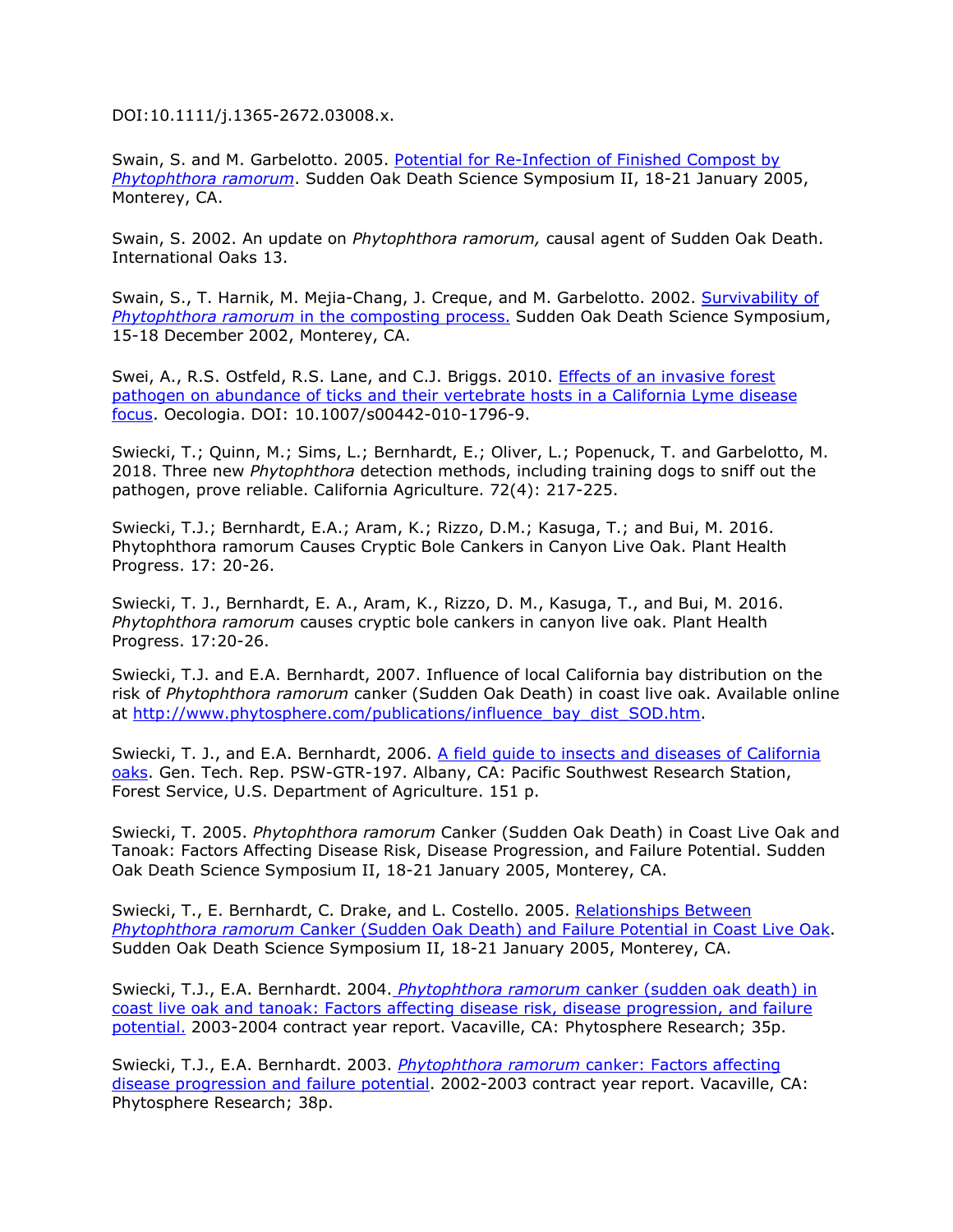Swiecki , T.J., E.A. Bernhardt. 2003. Relationships between *[Phytophthora ramorum](http://www.phytosphere.com/publications/Phytophthora_failurel2003.htm)* canker [\(sudden oak death\) and failure potential in coast live oak.](http://www.phytosphere.com/publications/Phytophthora_failurel2003.htm) [Phytosphere Research, Vacaville,](http://www.phytosphere.com/publications/Phytophthora_failurel2003.htm) CA. October 2003.

Swiecki, T.J. and E.A. Bernhardt. 2002. [Evaluation of stem water potential and other tree](http://nature.berkeley.edu/comtf/pdf/Bibliography/swiecki2002a.pdf) [and stand variables as risk factors for](http://nature.berkeley.edu/comtf/pdf/Bibliography/swiecki2002a.pdf) *Phytophthora ramorum* canker development in coast [live oak.](http://nature.berkeley.edu/comtf/pdf/Bibliography/swiecki2002a.pdf) In: Standiford, R and D. McCreary (Eds). 5th Symposium on California Oak Woodlands, USDA Forest Service, Gen. Tech. PSW-GTR-184. pp 787-798.

Taylor, C.R. and Grünwald, N.J. 2021. Growth, infection and aggressiveness of *Phytophthora* pathogens on *Rhododendron* leaves. CABI Agriculture and Bioscience. 2(1): 1-15

Taylor, T.; Ingram-Smith, C.; and Smith, K. S. 2015. Biochemical and Kinetic Characterization of the Eukaryotic Phosphotransacetylase Class IIa Enzyme from *Phytophthora ramorum*. Eukaryotic Cell, EC-00007.

Tempel, D. and W. Tietje. 2005. [Potential Effects of Sudden Oak Death on the Small](http://nature.berkeley.edu/comtf/pdf/Bibliography/55Tempel.pdf) [Mammal and Herpetofaunal Communities in San Luis Obispo County Coast Live Oak](http://nature.berkeley.edu/comtf/pdf/Bibliography/55Tempel.pdf) (*[Quercus agrifolia](http://nature.berkeley.edu/comtf/pdf/Bibliography/55Tempel.pdf)*) Woodlands. Sudden Oak Death Science Symposium II, 18-21 January 2005, Monterey, CA.

Themann K., S. Werres, H.A. Diener, and R. Lüttmann. 2002. Epidemiology of *Phytophthora*  spp. in water recycling systems of commercial nurseries. European Journal for Plant Pathology 108(4): 337-343.

Thompson, C.H.; McCartney, M.M.; Roubtsova, T.V.; Kasuga, T.; Ebeler, S.E.; Davis, C. and Bostock, R.M. 2021. Analysis of volatile profiles for tracking asymptomatic infections of *Phytophthora ramorum* and other pathogens in *Rhododendron*. Phytopathology. (*First Look*). [https://doi.org/10.1094/PHYTO-10-20-0472-R.](https://doi.org/10.1094/PHYTO-10-20-0472-R)

Thompson, R.N.; Cobb, R.C.; Gilligan, C.A.; and Cunniffe, N.J. 2016. Management of Invading Pathogens Should be Informed by Epidemiology Rather than Administrative Boundaries. Ecological Modelling. 324: pgs. 28–32. [DOI: 10.1016/j.ecolmodel.2015.12.014](http://dx.doi.org/10.1016/j.ecolmodel.2015.12.014)

Thut, P., R. Chavez, D. Williams, S. Ghosh, L. Baird. M. Kolipinski, B. Badzik. 2005. [SOD](http://nature.berkeley.edu/comtf/pdf/Bibliography/35PosterThut.pdf) [Bike Tire Scrubber.](http://nature.berkeley.edu/comtf/pdf/Bibliography/35PosterThut.pdf) Sudden Oak Death Science Symposium II, 18-21 January 2005, Monterey, CA.

Tietje, W., D. Tempel, and D. Winslow. 2005. [A Comparison of Climate, Physical Factors,](http://nature.berkeley.edu/comtf/pdf/Bibliography/57EcologyTietje.pdf) [Vegetative Structure, and Vertebrates of SOD High-Risk Coast Live Oak Woodlands vs. Low-](http://nature.berkeley.edu/comtf/pdf/Bibliography/57EcologyTietje.pdf)[Risk Blue Oak Woodlands in San Luis Obispo County, California.](http://nature.berkeley.edu/comtf/pdf/Bibliography/57EcologyTietje.pdf) Sudden Oak Death Science Symposium II, 18-21 January 2005, Monterey, CA.

Tietje, W., D. Winslow, and D. Tempel. 2005. [The Effects of SOD on Wildlife –](http://nature.berkeley.edu/comtf/pdf/Bibliography/46PosterTietje.pdf) Can Anything be Learned [from the American Chestnut Blight?](http://nature.berkeley.edu/comtf/pdf/Bibliography/46PosterTietje.pdf) Sudden Oak Death Science Symposium II, 18-21 January 2005, Monterey, CA.

Tietje, W. 2002. [Wildlife impacts of sudden oak death -](http://danr.ucop.edu/ihrmp/sodsymp/paper/paper33.html) San Luis Obispo County. Sudden Oak Death Science Symposium, 15-18 December 2002, Monterey, CA.

Tjosvold, S., G. Chastagner, and M. Elliott. [Effect of fungicides and biocontrol agents on](http://nature.berkeley.edu/comtf/pdf/Monthly%20Reports/Oct2010/Tjosvold.pdf) [inoculum production and persistence of](http://nature.berkeley.edu/comtf/pdf/Monthly%20Reports/Oct2010/Tjosvold.pdf) *Phytophthora ramorum* on nursery hosts.

Tjosvold, S.A., D.L. Chambers, E.J. Fichtner, S.T. Koike, and S.R. Mori. 2009. Disease risk of potting media infested with *Phytophthora ramorum* under nursery conditions. Plant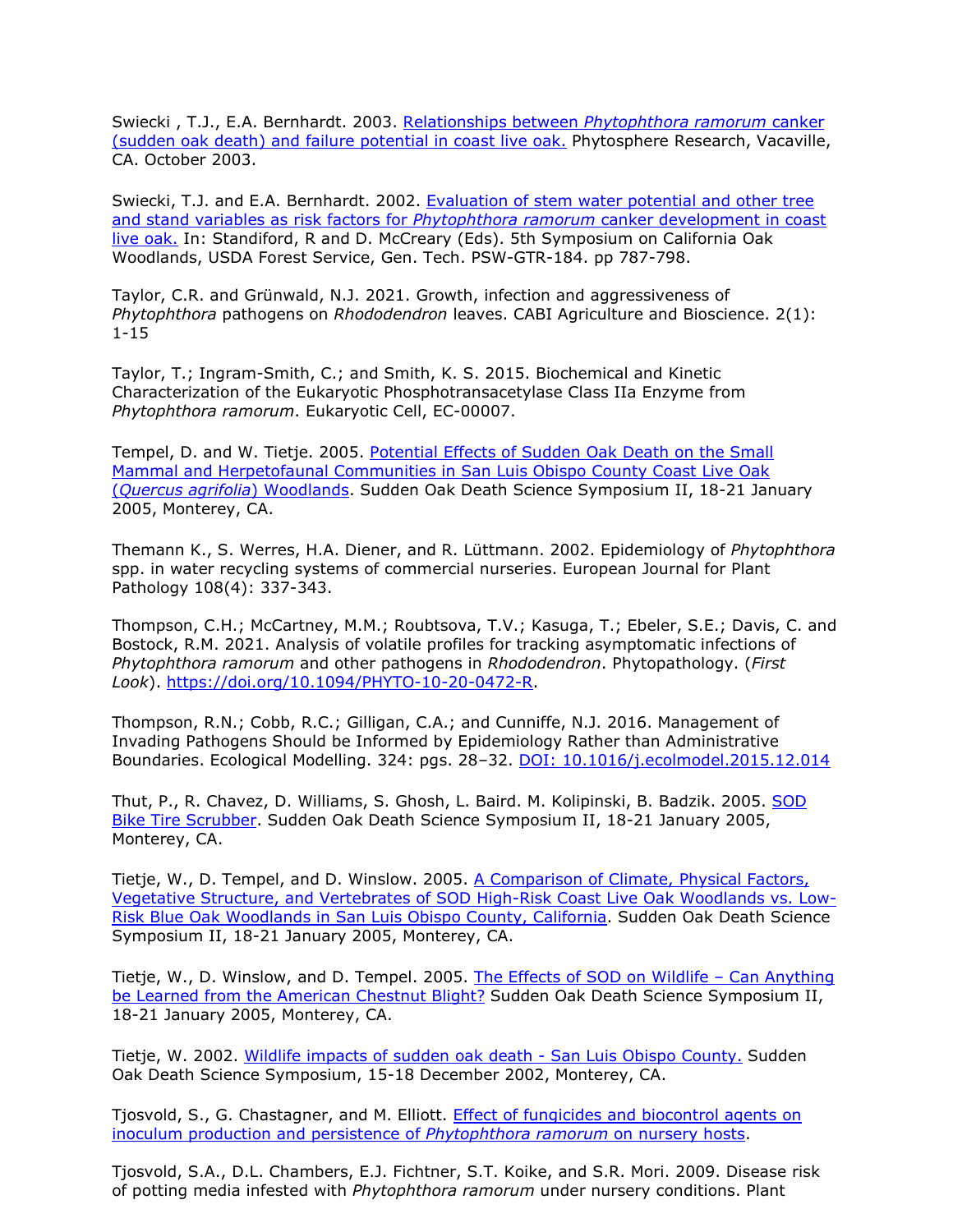Disease 93:371-376.

Tjosvold, S.A., D.L. Chambers, S.T. Koike, and S.R. Mori. 2008. Disease on nursery stock as affected by environmental factors and seasonal inoculum levels of *Phytophthora ramorum* in stream water used for irrigation. Plant Dis. 92:1566-1573.

Tjosvold, S.A., S.T. Koike, and D.L. Chambers. 2008. Evaluation of fungicides for the control of *Phytophthora ramorum* infecting *Rhododendron*, *Camellia*, *Pieris*, and *Viburnum*. Online. Plant Health Progress DOI: 10.1094/PHP-2008-0208-01-RS.

Tjosvold, S.A., D.L. Chambers, S.L. Thomas, and C.L. Blomquist. 2006. First Report of *Phytophthora ramorum* infecting *Camellia* flower buds in North America. Online at: [http://www.plantmanagementnetwork.org/pub/php/brief/2006/buds/.](http://www.plantmanagementnetwork.org/pub/php/brief/2006/buds/) Plant Health Progress doi:10.1094/PHP-2006-0825-01-BR.

Tjosvold, S.A. and D.L. Chambers. 2005. [Evaluation of Fungicides for the Control of](http://nature.berkeley.edu/comtf/pdf/Bibliography/42ManagementTjosvold.pdf) *[Phytophthora ramorum](http://nature.berkeley.edu/comtf/pdf/Bibliography/42ManagementTjosvold.pdf)* Infecting *Rhododendron*, *Camellia*, *Viburnum* and *Pieris*. Sudden Oak Death Science Symposium II, 18-21 January 2005, Monterey, CA.

Tjosvold, S.A., D. Chambers, S. Koike, and E. Fitchner. 2005. [Epidemiology of](http://nature.berkeley.edu/comtf/pdf/Bibliography/64ManagementTjosvold.pdf) *Phytophthora ramorum* [Infecting Rhododendrons under Simulated Nursery Conditions.](http://nature.berkeley.edu/comtf/pdf/Bibliography/64ManagementTjosvold.pdf) Sudden Oak Death Science Symposium II, 18-21 January 2005, Monterey, CA.

Tjosvold, S.A., K.R. Buermeyer, C. Bloomquist, S. Frankel. 2004. Nursery guide for diseases of *Phytophthora ramorum* on ornamentals: Diagnosis and management. See nursery Information and Update, Nursery Diagnostic Guides at [http://www.suddenoakdeath.org/.](http://www.suddenoakdeath.org/)

Tjosvold, S.A., D.L. Chambers, J.M. Davidson, and D.M. Rizzo. 2002. [Incidence of](http://danr.ucop.edu/ihrmp/sodsymp/poster/poster46.html) *Phytophthora ramorum* [inoculum found in soil collected from a hiking trail and hikers' shoes](http://danr.ucop.edu/ihrmp/sodsymp/poster/poster46.html) [in a California park.](http://danr.ucop.edu/ihrmp/sodsymp/poster/poster46.html) Sudden Oak Death Science Symposium, 15-18 December 2002, Monterey, CA.

Tjosvold, S.A., D.L. Chambers, J.M. Davidson, and D.M. Rizzo. 2002. [Incidence of](http://danr.ucop.edu/ihrmp/sodsymp/poster/poster24.html) *Phytophthora ramorum* [inoculum found in streams running through areas of high](http://danr.ucop.edu/ihrmp/sodsymp/poster/poster24.html) incidence [of sudden oak death in Santa Cruz County.](http://danr.ucop.edu/ihrmp/sodsymp/poster/poster24.html) Sudden Oak Death Science Symposium, 15-18 December 2002, Monterey, CA.

Tjosvold, S.A., S.T. Koike, J.M. Davidson, and D.M. Rizzo. 2002. [Susceptibility of azalea](http://danr.ucop.edu/ihrmp/sodsymp/poster/poster45.html) (*Rhododendron*) to *[Phytophthora ramorum](http://danr.ucop.edu/ihrmp/sodsymp/poster/poster45.html)*. Sudden Oak Death Science Symposium, 15-18 December 2002, Monterey, CA.

Tomlinson, J.A., M.J. Dickinson, and N. Boonham. 2010. Rapid detection of *Phytophthora ramorum* and *P. kernoviae* by two-minute DNA extraction followed by isothermal amplification and amplicon detection by generic lateral flow device. Phytopathology 100:143-149.

Tomlinson, J.A., I. Barker, and N. Boonham. 2007. Faster, simpler, more specific methods for improved molecular detection of *Phytophthora ramorum* in the field. Appl. Environ. Microbiol. DOI: 10.1128/AEM.00161-07.

Tomlinson, J. A., N. Boonham, K.J.D. Hughes, R.L. Griffin, and I. Barker. Nov. 2005. On-Site DNA Extraction and Real-Time PCR for Detection of *Phytophthora ramorum* in the Field. Applied and Environmental Microbiology. Vo. 71, No. 11. 6702-6710.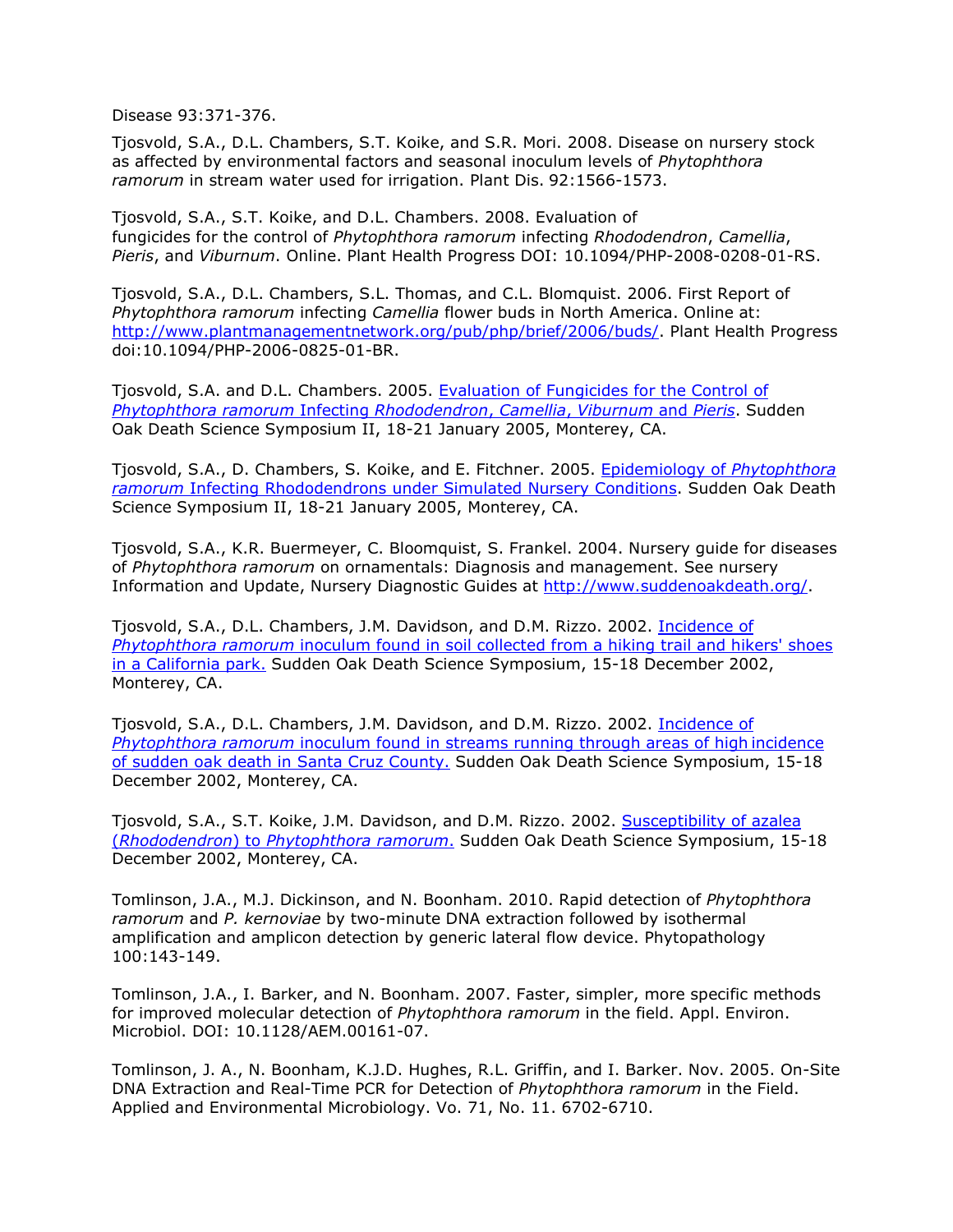Tonini, F.; Jones, C.; Miranda, B. R.;Cobb, R. C.; Sturtevant, B. R.; Meentemeyer, R. K. 2018. Modeling epidemiological disturbances in LANDIS‐II. Ecography. Early View. [https://onlinelibrary.wiley.com/doi/abs/10.1111/ecog.03539.](https://onlinelibrary.wiley.com/doi/abs/10.1111/ecog.03539)

Tonini, F.; Shoemaker, D.; Petrasova, A.; Harmon, B.; Petras, V.; Cobb R.C.; Mitasova, H.; and Meentemeyer, R.K. 2017. Tangible Geospatial Modeling for Collaborative Solutions to Invasive Species Management. Environmental Modelling & Software. 92: 176–188.

Tooley, P.W.; Browning, M.; Vinyard, B. 2020. Diurnal effects on sporangium and zoospore production by *Phytophthora ramorum* on *Rhododendron* 'Cunningham's White'. Mycologia. DOI: [https://doi.org/10.1080/00275514.2020.1728472.](https://doi.org/10.1080/00275514.2020.1728472)

Tooley, P.W. and Browning, M. 2019. The effect of leaf wetness on *Phytophthora ramorum*  zoospore infection of *Rhododendron* 'Cunningham's White'and *Viburnum tinus*. Plant Disease. Early View. doi.org/10.1094/PDIS-09-18-1681-RE.

Tooley, P.W., and Browning, M. 2018. Sporangia production over time by *Phytophthora ramorum* on Rhododendron 'Cunningham's White' after placement at different relative humidities. Phytopathology. 108(6): 721-729.

Tooley, P.W. and Browning, M. 2016. The Effect of Exposure to Decreasing Relative Humidity on the Viability of Phytophthora ramorum sporangia. Journal of Phytopathology. DOI: 10.1111/jph.12506.

Tooley, P.W.; Browning, M.; and Shishkoff, N. 2016. Pyracantha 'Mohave' Fruit Infection by *Phytophthora ramorum* and Transmission of the Pathogen from Infected Fruit to Roots of *Viburnum tinus*. Plant Disease. 100(3): 555-560.

Tooley, P.W.; Browning, M.; and Shishkoff, N. *In press*. Pyracantha 'Mohave' Fruit Infection by *Phytophthora ramorum* and transmission of the Pathogen from Infected Fruit to Roots of *Viburnum tinus*. Plant Disease.<http://dx.doi.org/10.1094/PDIS-03-15-0369-RE>

Tooley, P.W. and Browning, M. 2015. Temperature Effects on the Onset of Sporulation by Phytophthora ramorum on Rhododendron 'Cunningham's White.' Phytopathology. Early View. DOI: 10.1111/jph.12390.

Tooley, P.W.; Browning, M.; and Leighty, R.M. 2014. The Effect of Temperature on Germination of Chlamydospores of Phytophthora ramorum. Mycologia, 106(3): 424–430. DOI: 10.3852/13-313.

Tooley, P.W.; Browning, M.; and Leighty, R.M. 2014. The Effect of Temperature on Germination of Chlamydospores of Phytophthora ramorum. Mycologia. 106: 424-430.

Tooley, P.W.; Browning, M.; and Leighty, R.M. 2013. Inoculum Density Relationships for Infection of Some Eastern US Forest Species by Phytophthora ramorum. Journal of Phytopathology. doi: 10.1111/jph.12107. Early view.

Tooley, P.W. and Carras, M.M. 2011. Enhanced Recovery of *Phytophthora ramorum* from Soil Following 30 Days of Storage at 4°C. Journal of Phytopathology, 159: no. DOI: 10.1111/j.1439-0434.2011.01810.x.

Tooley, P.W., M. Browning, and R.M. Leighty. 2011. Infectivity and Sporulation of *Phytophthora ramorum* on Northern Red Oak and Chestnut Oak. Journal of Phytopathology. DOI: 10.1111/j.1439-0434.2011.01797.x.

Tooley, P.W., M. Browning, K.L. Kyde, and D. Berner. 2009. Effect of temperature and moisture period on infection of *Rhododendron* 'Cunningham's White' by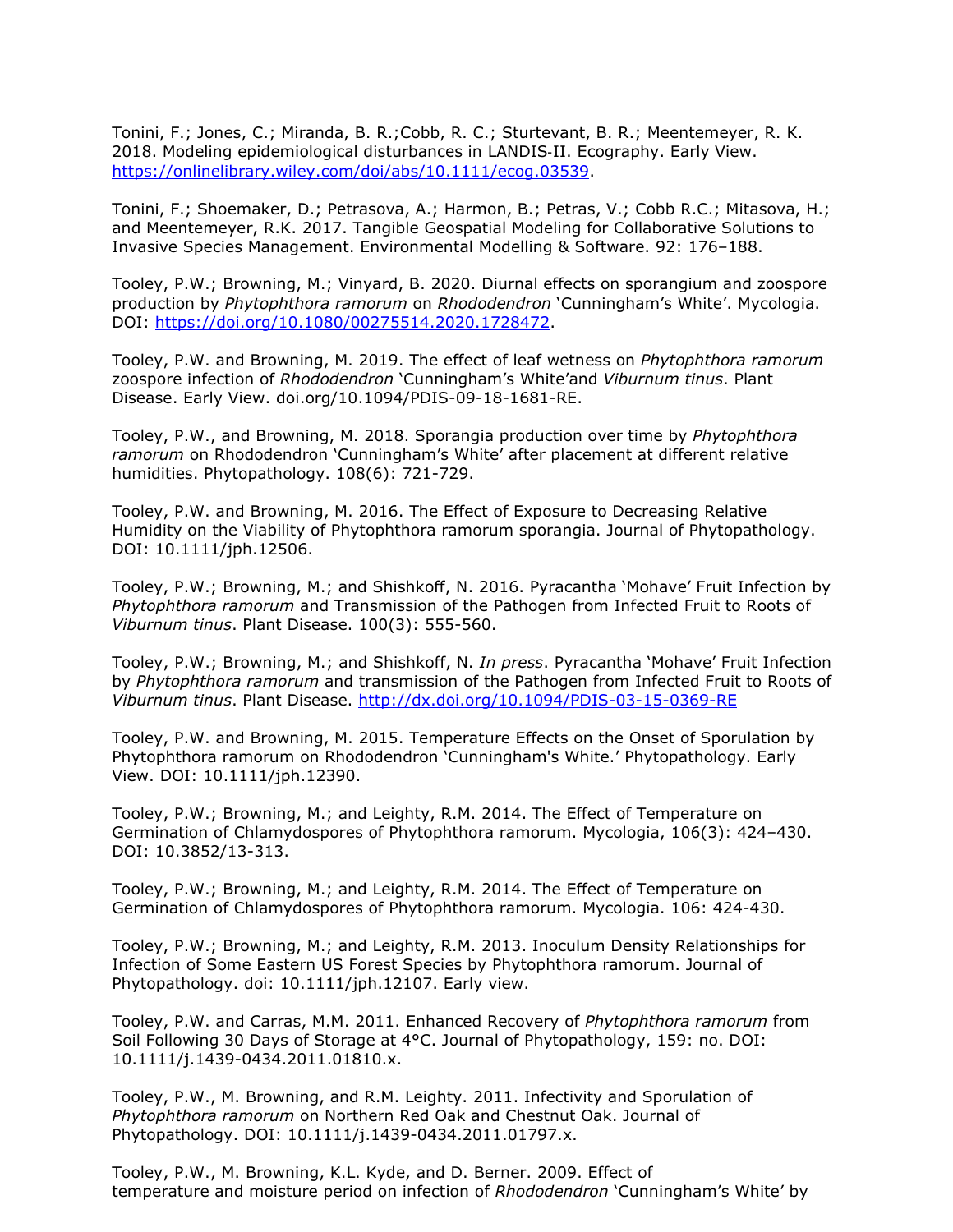*Phytophthora ramorum*. Phytopathology 99:1045-1052.

Tooley, P.W. and M. Browning. 2009. [Sporulation capacity of](http://nature.berkeley.edu/comtf/pdf/Tooley_2009.pdf) *Phytophthora ramorum* on [northern red oak and chestnut oak.](http://nature.berkeley.edu/comtf/pdf/Tooley_2009.pdf) Phytopathology 99:S205.

Tooley, P.W. and M. Browning. 2009. Susceptibility to *Phytophthora ramorum* and inoculum production potential of some common Eastern forest understory plant species. Plant Disease 93:249-256.

Tooley, P.W., M. Browning, and D. Berner. 2008. Recovery of *Phytophthora ramorum* following exposure to temperature extremes. Plant Dis. 92:431-437.

Tooley, P.W. and K.L. Kyde. 2007. Susceptibility of some Eastern forest species to *Phytophthora ramorum.* Plant Dis. 91:435-438. DOI: 10.1094/PDIS-91-4-0435.Tooley, P.W., M. Browning, L. Englander. 2006. Recovery of *Phytophthora ramorum* following exposure to temperature extremes. Phytopathology 96:S115.

Tooley, P.W., F.N. Martin, M.M. Carras, and R.D Frederick. 2006. [Real-time fluorescent PCR](http://www.apsnet.org/phyto/current/top.asp) detection of *Phytophthora ramorum* and *[Phytophthora pseudosyringae](http://www.apsnet.org/phyto/current/top.asp)* using mitochondrial [gene regions.](http://www.apsnet.org/phyto/current/top.asp) Online. Phytopathology 96(4):336-345.

Tooley, P.W., K.L. Kyde, and L. Englader. 2004. [Susceptibility of selected Ericaceous](http://nature.berkeley.edu/comtf/pdf/TooleyetalReprint1.pdf) [ornamental host species to](http://nature.berkeley.edu/comtf/pdf/TooleyetalReprint1.pdf) *Phytophthora ramorum*. Plant Disease 88: 993-999.

Tooley, P.W. and K.L. Kyde. 2003. [Susceptibility of some eastern oak species to sudden oak](http://nature.berkeley.edu/comtf/html/aps_resources.html#03aps01) death caused by *[Phytophthora ramorum](http://nature.berkeley.edu/comtf/html/aps_resources.html#03aps01)*. Phytopathology 93:S84.

Tooley, P.W. and L. Englander, 2002. Infectivity of *Phytophthora ramorum* on selected Ericaceous host species. Phytopathology 92: S81.

Tripathy, S. and B.M. Tyler. 2006. The Repertoire of Transfer RNA Genes Is Tuned to Codon Usage Bias in the Genomes of *Phytophthora sojae* and *Phytophthora ramorum*. The American Phytopathological Society. MPMI 19:1322-1328. [DOI: 10.1094/MPMI-19-1329.](http://www.ismpminet.org/mpmi/SubscriberContent/2006/MPMI-19-1329.pdf)

Tsopelas, P., E. Paplomatas, S. Tjamos, N. Soulioti, and E. Kalomoira. 2011. First report of *Phytophthora ramorum* on *Rhododendron* in Greece. Plant Disease. In press. [http://dx.doi.org/10.1094/PDIS-08-10-0607.](http://dx.doi.org/10.1094/PDIS-08-10-0607)

Tubajika, K.M., R. Bulluck, P.J. Shiel, S.E. Scott, and A.J. Sawyer. 2006. [The occurrence of](http://www.plantmanagementnetwork.org/php/) *Phytophthora ramorum* [in nursery stock in California, Oregon, and](http://www.plantmanagementnetwork.org/php/) [Washington states.](http://www.plantmanagementnetwork.org/php/) Online. Plant Health Progress doi:10.1094/PHP-2006-0315-02-RS.

Tubby, K.V.; Willoughby, I.H.; and Forster, J. 2017. The Efficacy of Chemical Thinning Treatments on *Pinus sylvestris* and *Larix kaempferi* and Subsequent Incidence and Potential Impact of *Heterobasidion annosum* Infection in Standing Trees. Forestry: An International Journal of Forest Research. 90(5): 728–736. [https://doi.org/10.1093/forestry/cpx038.](https://doi.org/10.1093/forestry/cpx038)

Turner, J.; O'Neill, P.; Grant, M.; Mumford, R.A.; Thwaites, R.; and Studholme, D.J. 2017. Genome Sequences of 12 Isolates of the EU1 Lineage of *Phytophthora ramorum*, a Fungus-Like Pathogen that Causes Extensive Damage and Mortality to a Wide Range of Trees and Other Plants. Genomics Data. 12: 17–21.

Turner, J., A. Appiah, P. Jennings, G. Humphries, D. Liddell, S. McDonough, J. Stonehouse, D. Lockley, and S. Eales. 2005. [Monitoring of Natural Outbreaks of](http://nature.berkeley.edu/comtf/pdf/Bibliography/35BiologyTurner.pdf) *P. ramorum* in the UK. Sudden Oak Death Science Symposium II, 18-21 January 2005, Monterey, CA.

Turner, J., P. Jennings, S. McDonough, D. Liddell, and J. Stonehouse. 2005. [Chemical](http://nature.berkeley.edu/comtf/pdf/Bibliography/44ManagementTurner.pdf)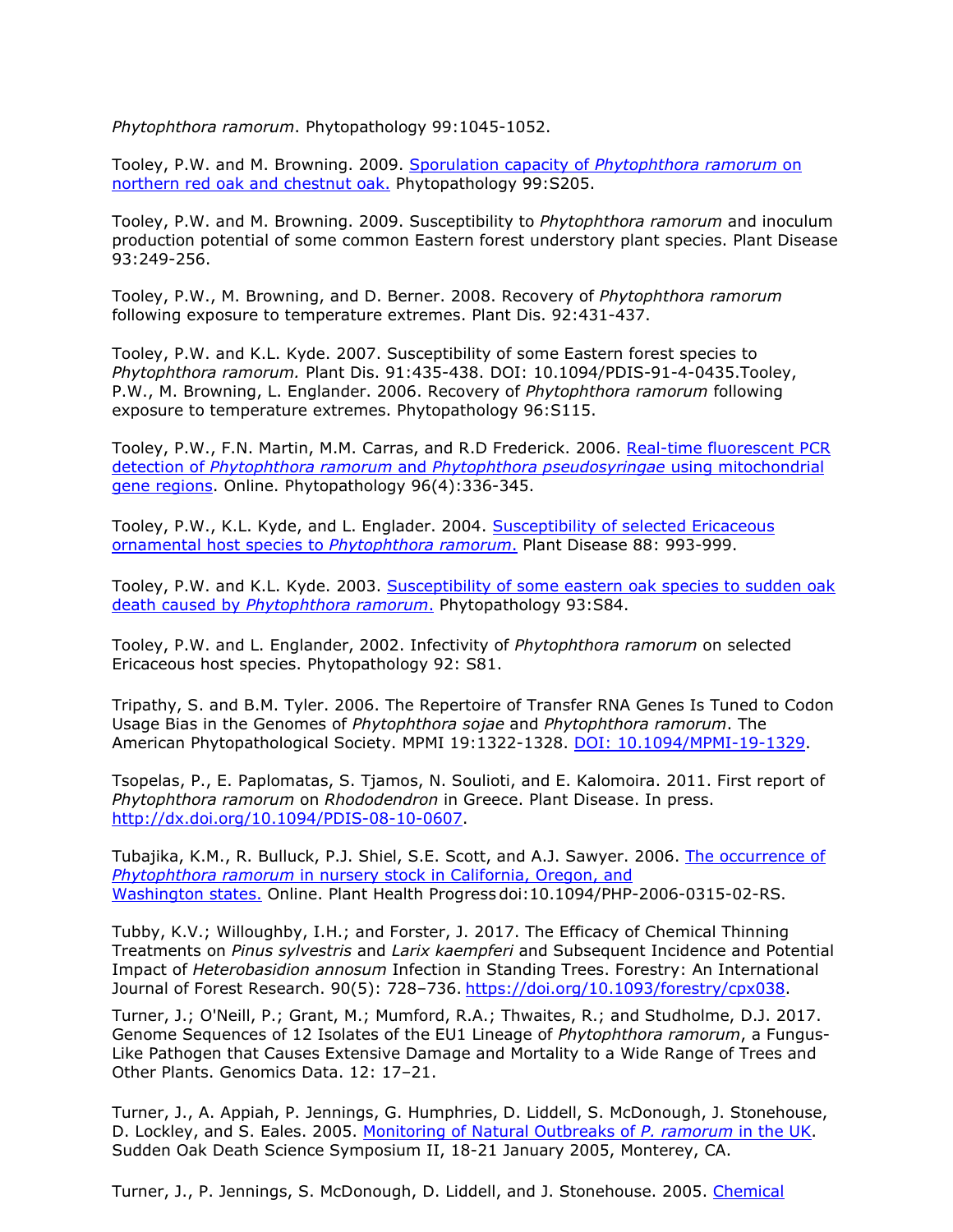control of *Phytophthora ramorum* [causing foliar disease in hardy nursery stock.](http://nature.berkeley.edu/comtf/pdf/Bibliography/44ManagementTurner.pdf) Sudden Oak Death Science Symposium II, 18-21 January 2005, Monterey, CA.

Tyler, B.M., S. Tripathy, X. Zhang, P. Dehal, R.H.Y. Jiang, A. Aerts, F.D. Arredondo, L. Baxter, D. Bensasson, J.L. Beynon, J. Chapman, C.M.B. Damasceno, A.E. Dorrance, D. Dou, A.W. Dickerman, I.L. Dubchak, M. Garbelotto, M. Gijzen, S.G. Gordon, F. Govers, N.J. Grunwald, W. Huang, K.L. Ivors, R.W. Jones, S. Kamoun, K. Krampis, Lamour, H. Kurt, M.K. Lee, W.H. McDonald, M. Medina, H.J.G. Meijer, E.K. Nordberg, D.J. Maclean, M.D. Ospina-Giraldo, P.F. Morris, V. Phuntumart, N.H. Putnam, S. Rash, J.K.C. Rose, Y. Sakihama, A.A. Salamov, A. Savidor, C.F. Scheuring, B.M. Smith, B.W.S. Sobral, A. Terry, T.A. Torto-Alalibo, J. Win, Z. Xu, H. Zhang, I.V. Grigoriev, D.S. Rokhsar, J.L. Boore, September 1, 2006. *Phytophthora* Genome Sequences Uncover Evolutionary Origins and Mechanisms of Pathogenesis. Science Vol. 313, no. 5791. Pages 1261-1266. Online at[:](http://www.sciencemag.org/) [http://www.sciencemag.org.](http://www.sciencemag.org/)

Tyler, B.S. Tripathy, N. Grunwald, K. Lamour, K. Ivors. M. Garbelotto, D. Rokhsar, N. Putnam, I. Grigoriev, and J. Boore. 2005. Genome Sequence of *[Phytophthora ramorum](http://nature.berkeley.edu/comtf/pdf/Bibliography/30Tyler.pdf)*: [Implications for Management.](http://nature.berkeley.edu/comtf/pdf/Bibliography/30Tyler.pdf) Sudden Oak Death Science Symposium II, 18-21 January 2005, Monterey, CA.

Ufer, T., S.K. Werres, M. Posner, and H.P. Wessels. 2008. Filtration to eliminate *Phytophthora* spp. from recirculating water systems in commercial nurseries. Online. Plant Health Progress DOI: 10.1094/PHP-2008-0314-01-RS.

UK DEFRA. 2003. *[Phytophthora ramorum](http://www.fera.defra.gov.uk/plants/plantHealth/pestsDiseases/pRamorum.cfm)* Sudden Oak Death. United Kingdom Department for Environment, Food and Rural Affairs.

UK PRA. 2003. [Pest Risk Analysis, Sudden Oak Death.](http://www.fera.defra.gov.uk/plants/plantHealth/pestsDiseases/praTableNew.cfm) Revision number 3, 20 March 2003.

USDA Forest Service. 2004. Sudden Oak Death - [Protecting America's Woodlands from](http://nature.berkeley.edu/comtf/pdf/SOD.Report.pdf) *[Phytophthora ramorum](http://nature.berkeley.edu/comtf/pdf/SOD.Report.pdf)*. Publication PS-794, August 2004.

Uribe, P. and F. Martin. 2007. The usefulness of the COXI-COXII spacer region for the development of assays for specific detection of *Phytophthora* species. Phytopathology 97:S117.

Uzunovic, A.; Kus, S.; Hook, A. and Leal, I. 2021. Potential of the fumigant ethanedinitrile to kill the pinewood nematode (*Bursaphelenchus xylophilus*) and other forest pathogens. Forest Pathology. e12723. [https://doi.org/10.1111/efp.12723.](https://doi.org/10.1111/efp.12723)

Vaclavik, T., A. Kanaskie, E.M. Hansen, J.L. Ohmann, and R.K. Meentemeyer. 2010. Predicting potential and actual distribution of sudden oak death in Oregon: Prioritizing landscape contexts for early detection and eradication of disease outbreaks. Forest Ecology and Management, Volume 260, Issue 6, Pages 1026-1035. DOI: 10.1016/j.foreco.2010.06.026.

Vaclavik, T. and R.K. Meentemeyer. 2009. Invasive species distribution modeling (iSDM): Are absence data and dispersal constraints needed to predict actual distributions? Ecological Modelling 220: 3248–3258.

Valachovic, Y.S.; Lee, C.A.; Scanlon, H.; Varner, J.M.; Glebocki, R.; Graham, B.D.; and Rizzo, D.M. 2011. Sudden oak death-caused changes to surface fuel loading and potential fire behavior in Douglas-fir-tanoak forests. Forest Ecology and Management, [Vol. 261, Issue](http://www.sciencedirect.com/science?_ob=PublicationURL&_tockey=%23TOC%235042%232011%23997389988%233124744%23FLA%23&_cdi=5042&_pubType=J&view=c&_auth=y&_acct=C000050221&_version=1&_urlVersion=0&_userid=10&md5=8cb0ef1bef6313505b0e8dce16f912b2) [11.](http://www.sciencedirect.com/science?_ob=PublicationURL&_tockey=%23TOC%235042%232011%23997389988%233124744%23FLA%23&_cdi=5042&_pubType=J&view=c&_auth=y&_acct=C000050221&_version=1&_urlVersion=0&_userid=10&md5=8cb0ef1bef6313505b0e8dce16f912b2) pp. 1973-1986. DOI: [10.1016/j.foreco.2011.02.024](http://dx.doi.org/10.1016/j.foreco.2011.02.024)

Valachovic, Y., C. Lee, D. Rizzo, J. Bienapfl, S. Murphy, and J. Marshall. 2005. *[Phytophthora](http://nature.berkeley.edu/comtf/pdf/Bibliography/37PosterYana.pdf)*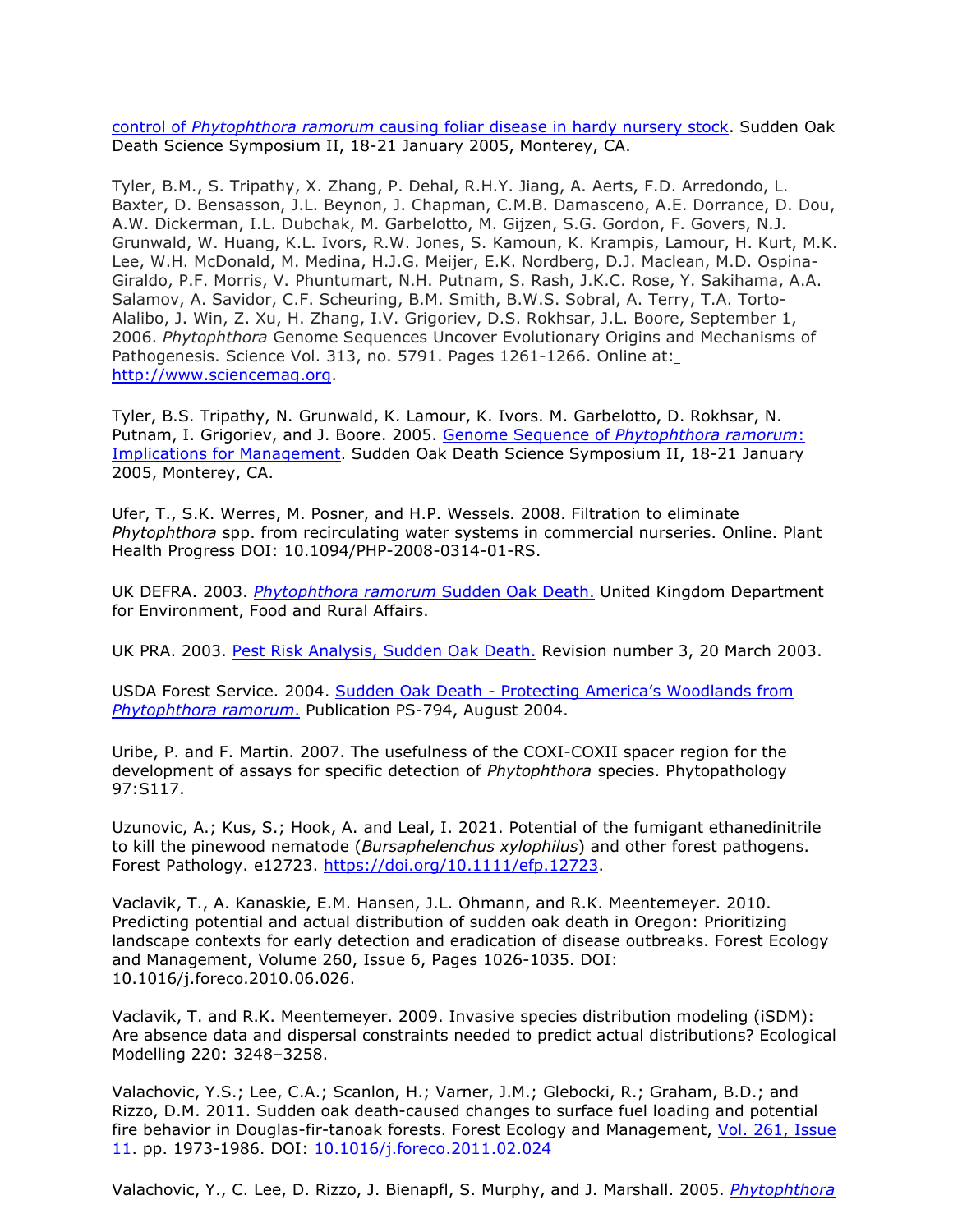*ramorum* [Research & Control in North Coastal California.](http://nature.berkeley.edu/comtf/pdf/Bibliography/37PosterYana.pdf) Sudden Oak Death Science Symposium II, 18-21 January 2005, Monterey, CA.

Vannini, A.; Bruni, N.; Tomassini, A.; Franceschini, S.; and Vettraino, A.M. 2013. Pyrosequencing of Environmental Soil Samples Reveals Biodiversity of the Phytophthora Resident Community in Chestnut Forests. FEMS Microbiology Ecology. DOI: 10.1111/1574- 6941.12132.

Varela, C.P., J.P. M Vazquez, O.A. Casal. 2003. First report of *Phytophthora ramorum* on Camellia japonica in Spain. Plant Disease 87(11): 1396.

Varner, J.M.; Kuljian, H.G.; and Kreye, J.K. 2017. Fires without Tanoak: The Effects of a Non-Native Disease on Future Community Flammability. Biological Invasions. DOI: 10.1007/s10530-017-1443-z.

Venette, R.C. and S.D. Cohen, 2006. [Potential climatic suitability for establishment of](http://nature.berkeley.edu/comtf/pdf/Venette%20%26%20Cohen%202006.pdf) *Phytophthora ramorum* [within the contiguous United States.](http://nature.berkeley.edu/comtf/pdf/Venette%20%26%20Cohen%202006.pdf) Forest Ecology and Management, Volume 231, Issues 1-3, 1 August 2006, Pages 18-26.

Vercauteren, A.; Riedel, M.; Maes, M.; Werres, S.; and Heungens, K. 2012. Survival of Phytophthora ramorum in Rhododendron root balls and in rootless substrates. Plant Pathology. DOI: 10.1111/j.1365-3059.2012.02627.x.

Vercauteren, A., M. Larsen, E. Goss, N. Grunwald, M. Maes, and K. Heungens. 2011. Identification of new polymorphic microsatellite markers in the NA1 and NA2 lineages of *Phytophthora ramorum*. Mycologia. DOI: 10.3852/10-420.

Vercauteren, A., X. Boutet, L. D'hondt, E. Van Bockstaele, M. Maes, L. Leus, A. Chandelier, and K. Heungens. 2011. Aberrant genome size and instability of *Phytophthora ramorum*  oospore progenies. Fungal Genetics and Biology. *In Press* DOI:10.1016/j.fgb.2011.01.008.

Vercauteren, A., I. De Dobbelaere, E. Van Bockstaele, M. Maes, and K.Heungens. 2011. Genotypic and phenotypic characterization of the European A2 isolates of *Phytophthora ramorum*. European Journal of Plant Pathology. *In press*. [http://dx.doi.org/10.1007/s10658-010-9727-5.](http://dx.doi.org/10.1007/s10658-010-9727-5)

Vercauteren, A, I. De Dobbelaere, N.J. Grünwald, P. Bonants, E. Van Bockstaele, M. Maes, and K. Heungens. 2010. Clonal expansion of the Belgian *Phytophthora ramorum* populations based on new microsatellite markers. Molecular Ecology 19: 92–107. DOI: 10.1111/j.1365- 294X.2009.04443.x.

Vettraino, A.M., S. Sukno, A. Vannini, M. and Garbelotto. 2010. Diagnostic sensitivity and specificity of different methods used by two laboratories for the detection of *Phytophthora ramorum* on multiple natural hosts. Plant Pathology 59:289–300. DOI: 10.1111/j.1365- 3059.2009.02209.x.

Vettraino, A.M., D. Huberli, and M. Garbelotto. 2008. *[Phytophthora ramorum](http://nature.berkeley.edu/comtf/pdf/VettrainoAbstract.pdf)* infection of [coast live oak leaves in Californian forests and its capacity to sporulate](http://nature.berkeley.edu/comtf/pdf/VettrainoAbstract.pdf) *in vitro. Australasian Plant Pathology*, 37, 72–73.

Vettraino, A.M., D. Hüberli, S. Swain, A. Smith, and M. Garbelotto, Plant Dis. 90:246, 2006. A New Report of *Phytophthora ramorum* on *Rhamnus purshiana* in Northern California. Published on-line as DOI: 10.1094/PD-90-0246C.

Vettraino, A.M., D. Hüberli, S. Swain, J. Bienapfl, A. Smith, and M. Garbelotto. 2005. First Report of Infection of Maiden-Hair Fern (*Adiantum jordanii* and *A. aleuticum*) by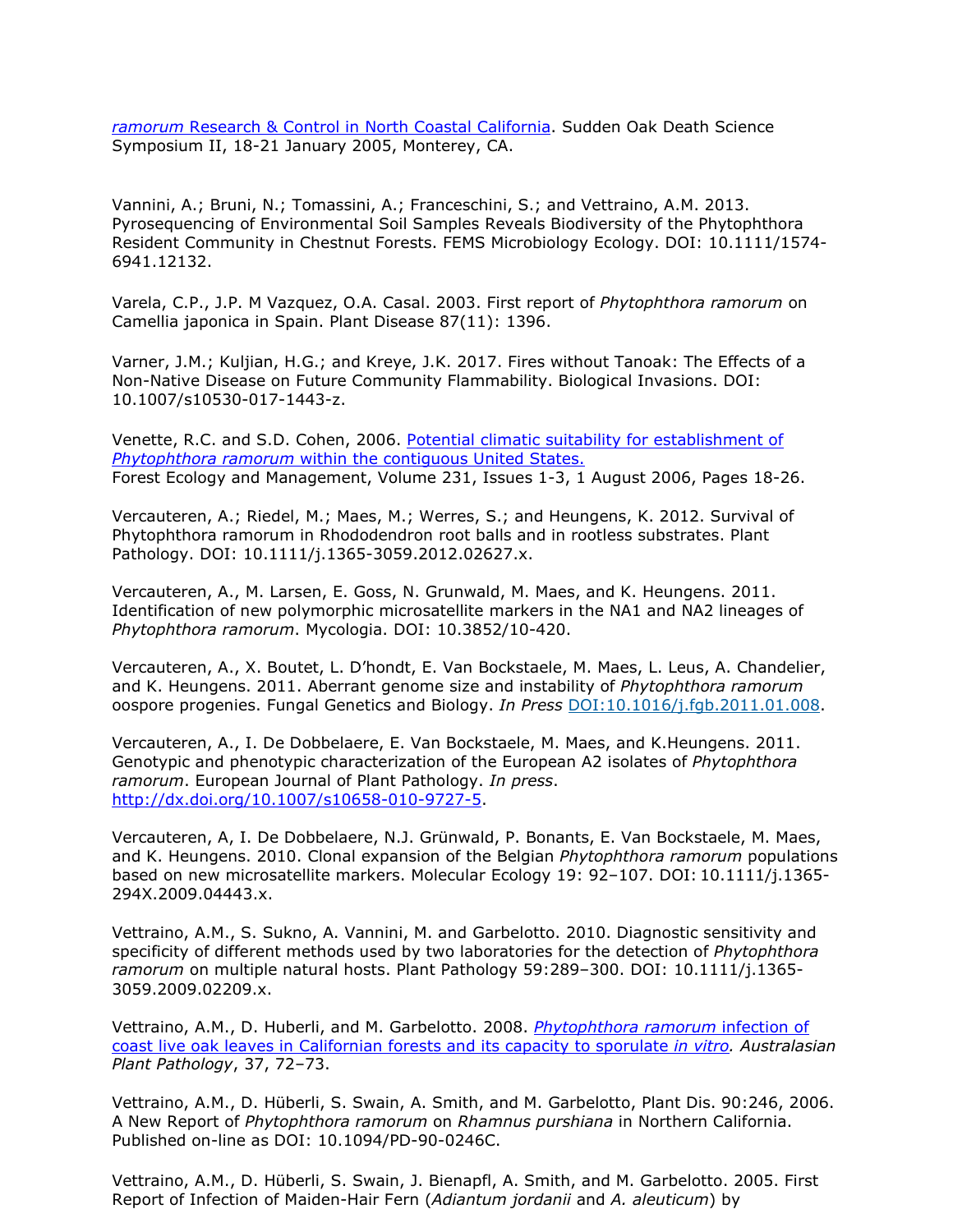*Phytophthora ramorum* in California. Plant Disease 90:379, 2006. Published online at: <http://www.apsnet.org/pd/current/> as DOI: 10.1094/PD-90-0379B.

Villari, C.; Sniezko, R.A.; Rodriguez-Saona, L.E.; Bonello, P. 2017. Accelerating dynamic genetic conservation efforts: Use of FT-IR spectroscopy for the rapid identification of trees resistant to destructive pathogens. In: Sniezko, Richard A.; Man, Gary; Hipkins, Valerie; Woeste, Keith; Gwaze, David; Kliejunas, John T.; McTeague, Brianna A., tech. cords. 2017. Gene conservation of tree species—banking on the future. Proceedings of a workshop. Gen. Tech. Rep. PNW-GTR-963. Portland, OR: U.S. Department of Agriculture, Forest Service, Pacific Northwest Research Station. p. 69.

Vitale, S.; Luongo, L.; Galli, M.; and Belisario, A. 2014. First Report of Phytophthora hydropathica Causing Wilting and Shoot Dieback on Viburnum in Italy. Disease Notes. 98(11): 1582. [http://dx.doi.org/10.1094/PDIS-03-14-0308-PDN.](http://dx.doi.org/10.1094/PDIS-03-14-0308-PDN)

Von Broembsen, S.L., B.R. Olson, and M.A. Schnelle. 2004. Surveys of Oklahoma ornamental nurseries for *Phytophthora ramorum*, the cause of sudden oak death. Phytopathology 94:S106.

Walsh, R.; Cameron, A.; and McG. Wilson, S. 2017. The Potential of Alternative Conifers to Replace Larch Species in Ireland, in Response to the Threat of *Phytophthora ramorum*. Irish Forestry. Vol. 74. Nos 1 & 2.

Wamishe, Y., S. Jeffers, and J. Hwang. 2007. Hunting for *Phytophthora ramorum* and other species of *Phytophthora* in suburban waterways in South Carolina. Phytopathology 97:S119.

Wamishe, Y.A., S.N. Jeffers, J. Hwang. 2006. *Phytophthora ramorum* and other species of *Phytophthora* detected in field soil and water at retail nurseries in the southeastern USA. Phytopathology 96:S120.

Wang, S. and S. Garneni. 2010. Detection of *Phytophthora* species in retail nurseries and urban forest environments in northern Nevada. Phytopathology 100:S133.

Warfield, C.Y., J. Hwang, and D.M. Benson. 2008. *Phytophthora* blight and dieback in North Carolina nurseries during a 2003 survey*.* Plant Dis. 92:474-481.

Waring, K.M. and K.L. O'Hara. 2008. Redwood/tanoak stand development and response to tanoak mortality caused by *Phytophthora ramorum*. Forest Ecology and Management 255 (2008) 2650–2658. Available online at [www.sciencedirect.com.](http://www.sciencedirect.com/)

Waring, K. and K. O'Hara. 2005. [Residual Tree Response to Tanoak Decline due to](http://nature.berkeley.edu/comtf/pdf/Bibliography/WaringAbstract.pdf) *[Phytophthora ramorum](http://nature.berkeley.edu/comtf/pdf/Bibliography/WaringAbstract.pdf)*. Sudden Oak Death Science Symposium II, 18-21 January 2005, Monterey, CA.

Webber, J.F., M. Mullett, and C.M. Brasier. 2010. [Dieback and mortality of plantation](http://nature.berkeley.edu/comtf/pdf/Monthly%20Reports/Oct2010/Webber.pdf) Japanese larch (*Larix kaempferi*[\) associated with infection by](http://nature.berkeley.edu/comtf/pdf/Monthly%20Reports/Oct2010/Webber.pdf) *Phytophthora ramorum. New Disease Reports*. 22, 19. DOI: 10.5197/j.2044-0588.2010.022.019.

Weinberg, W.C.; Suoja, J.R.; Kerhoulas, L.P.; Maberry, R.J.; Lee, C.A.; Baston, D.S. and Marshall, S.E. 2021. *Phytophthora ramorum* foliar infection reduces leaf-level productivity in tanoak and California bay: a pilot study from Redwood National Park. Madroño. 68(2): 99– 108.

Werres, S., S. Wagner, T. Brand, K. Kaminski, and D. Seipp. 2007. Survival of *Phytophthora ramorum* in recirculating irrigation water and subsequent infection of *Rhododendron* and *Viburnum*. Plant Dis. 91:1034-1044.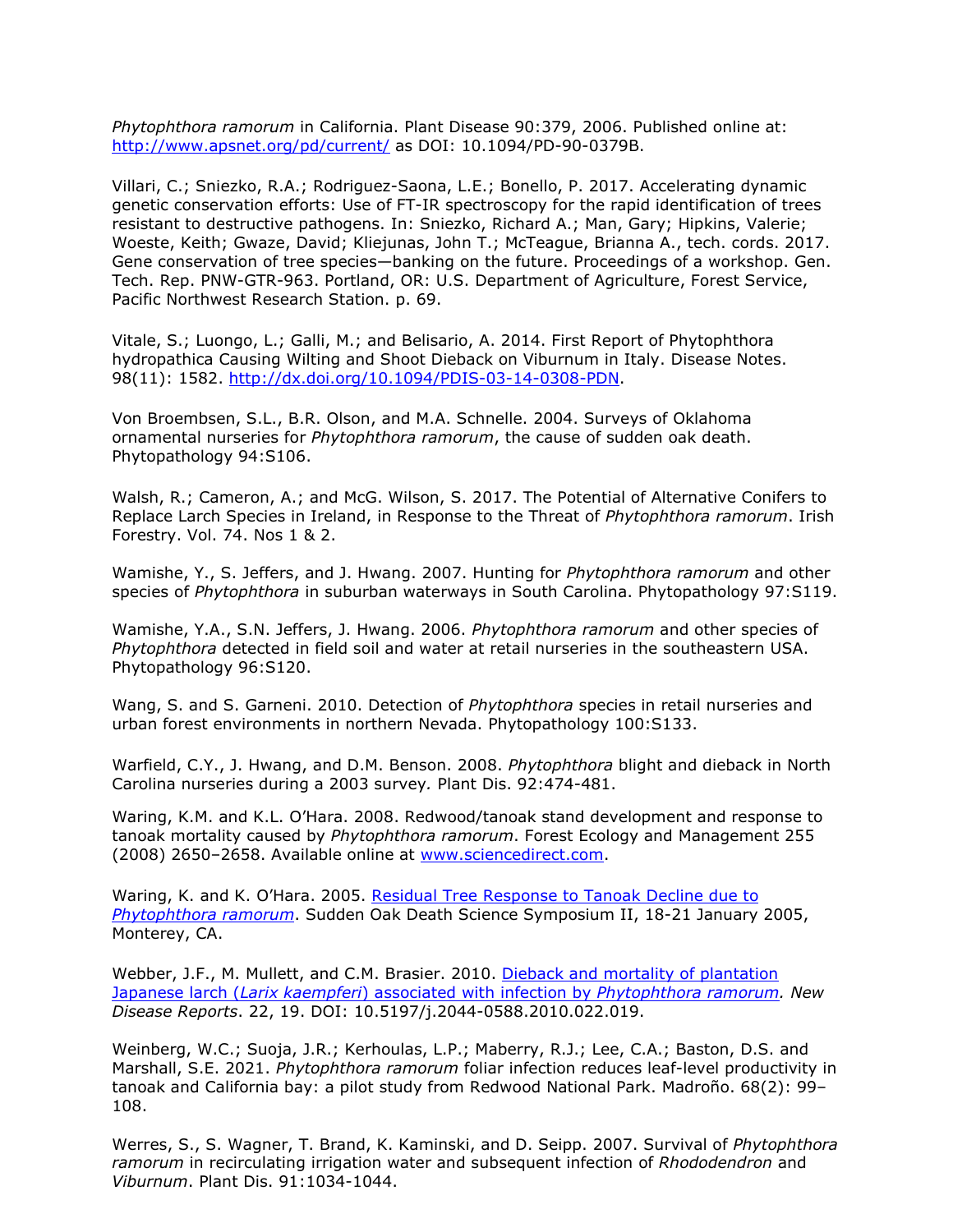Werres, S. and K. Kaminski. 2005. Characterization of European and North American *Phytophthora ramorum* isolates due to their morphology and mating behaviour *in vitro* with heterothallic *Phytophthora* species. Mycological Research. 109 (8): 860-871.

Werres, S. and D. De Merlier. 2003. First detection of *Phytophthora ramorum* mating type A2 in Europe. Plant Disease 87(10).

Werres, S. and T. Schroder. 2003. [Nursery detection.](http://nature.berkeley.edu/comtf/pdf/Bibliography/werres2003a.pdf) APS Sudden Oak Death Online Symposium, April 21-May 12, 2003.

Werres, S., B. Zielke. 2003. First studies on the pairing of *Phytophthora ramorum.* Zeitschrift für Pflanzenkrankheiten und Pflanzenschutz 110: 129-130.

Werres S. 2002. *Phytophthora ramorum –* erste Ergebnisse zum Wirtspflanzen-spektrum in Deutschland. Deutsche Baumschule 7: 46

Werres S. 2002. Triebsterben an Rhododendron durch die neue *Phytophthora-*Art *P. ramorum*. Jahrbuch der Deutschen Rhododendron- gesellschaft.

Werres S., J. Unger, and G. Nachtigall. 2002. *Phytophthora ramorum.* Informationsblatt der BBA, August 2002.

Werres S. 2001. Absterbeerscheinungen an Rhododendron und Viburnum – neue *Phytophthora-*Art entdeckt. Deutsche Baumschule 4: 40-41.

Werres S., R. Marwitz, W.A. Man in 't Veld, A.W. De Cock, P.J.M. Bonants, M. De Weerdt, K. Themann, E. Ilieva, and R.P. Baayen. 2001. *[Phytophthora ramorum](http://nature.berkeley.edu/comtf/pdf/Bibliography/werres2001a.pdf)* sp. nov: a new [pathogen on Rhododendron and Viburnum.](http://nature.berkeley.edu/comtf/pdf/Bibliography/werres2001a.pdf) Mycological Research 105(10): 1155-1165.

Werres, S. and R. Marwitz. 1997. Triebsterben an rhododendron: Unbekannte Phytophthora. Deutscher Gartenbau 21: 1166-1168.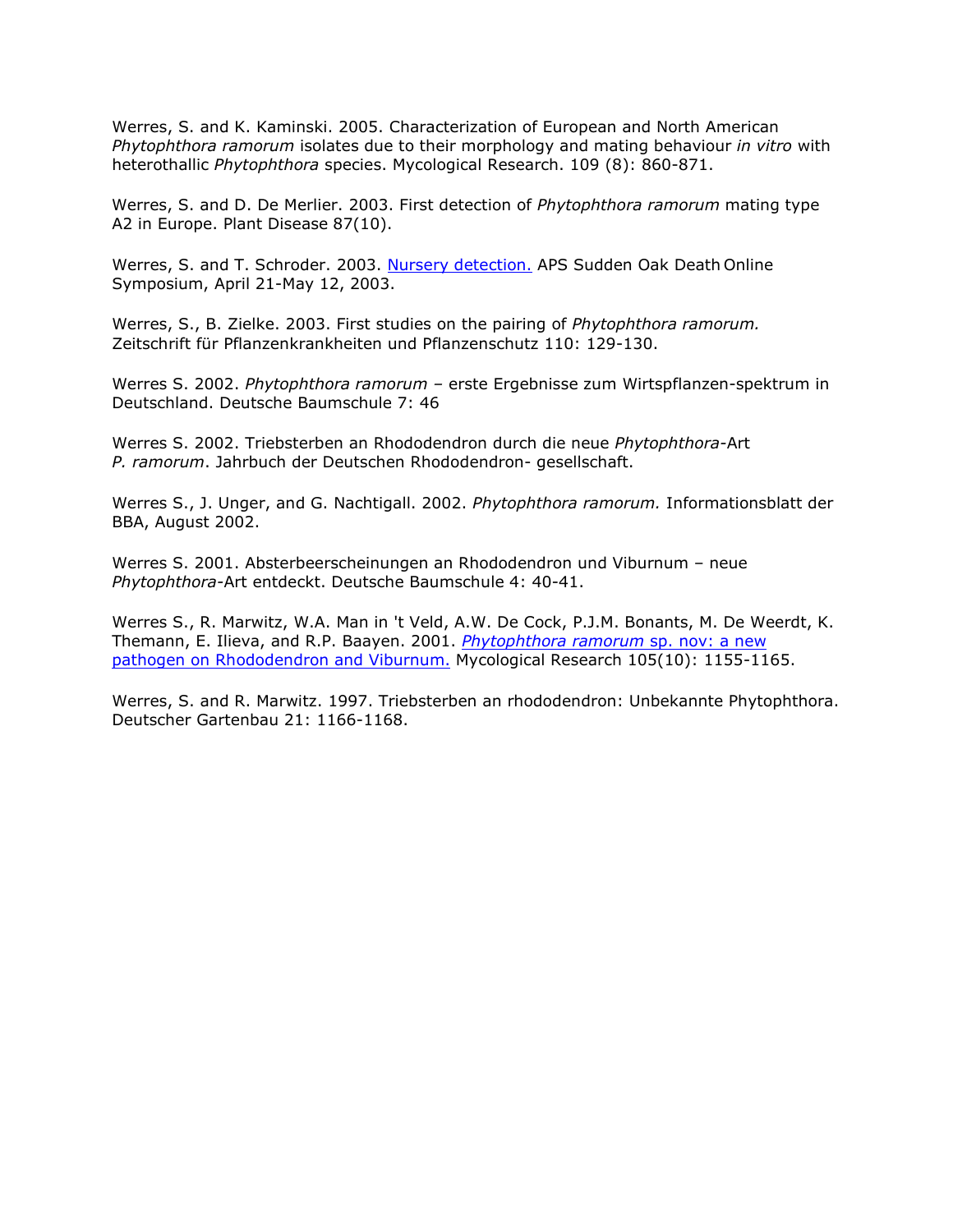Wickland, A. and D. Rizzo. 2005. Ecology of *[Phytophthora nemorosa](http://nature.berkeley.edu/comtf/pdf/Bibliography/11BiologyWickland.pdf)* and *P. pseudosyringae* [in mixed evergreen forests.](http://nature.berkeley.edu/comtf/pdf/Bibliography/11BiologyWickland.pdf) Sudden Oak Death Science Symposium II, 18-21 January 2005, Monterey, CA.

Widmer, T.L.; Tooley, P.W.; Camp, M.J. 2018. Recovery of Phytophthora ramorum in plant tissue with mixed infections. European Journal of Plant Pathology, 150(1): 253-258.

Widmer, T.L.; Johnson-Brousseau, S.; Kosta, K.; Ghosh, S.; Schweigkofler, W.; Sharma, S.; and Suslow, K. 2017. Remediation of *Phytophthora ramorum*-Infested Soil with *Trichoderma asperellum* Isolate 04-22 under Ornamental Nursery Conditions. Biological Control. [https://doi.org/10.1016/j.biocontrol.2017.12.007.](https://doi.org/10.1016/j.biocontrol.2017.12.007)

Widmer, T.L.; Tooley, P.W.; and Camp, M.J. 2017. Recovery of Phytophthora ramorum in Plant Tissue with Mixed Infections. European Journal of Plant Pathology. DOI: 10.1007/s10658-017-1260-3.

Widmer, T.L. and Shishkoff, N. 2017. Reducing Infection and Secondary Inoculum of *Phytophthora ramorum* on *Viburnum tinus* Roots Grown in Potting Medium Amended with *Trichoderma asperellum* Isolate 04-22. 2017. Biological Control. 107: 60–69.

Widmer, T.L. and Dodge, S.C. 2013. Can Fungal Epiphytes Reduce Disease Symptoms Caused by Phytophthora ramorum? Biological Control. 65(1): 135-141.

Widmer, T.L.; Shishkoff, N.; and Dodge, S.C. 2012. Infectivity and Inoculum Production of *Phytophthora ramorum* on Roots of Eastern United States Oak Species. Plant Disease 96(11):1675-1682.

Widmer, T. and N. Shishkoff. Use of *Trichoderma* [spp. to remediate Phytophthora ramorum](http://nature.berkeley.edu/comtf/pdf/Monthly%20Reports/Oct2010/Widmer.pdf)[infested soil.](http://nature.berkeley.edu/comtf/pdf/Monthly%20Reports/Oct2010/Widmer.pdf)

Widmer, T.L., N. Shishkoff, and S. Dodge. 2010. Root susceptibility and inoculum production from roots of eastern oak species to *Phytophthora ramorum.* Phytopathology 100:S136.

Widmer, T.L. 2010. Differentiating *Phytophthora ramorum* and *P. kernoviae* from other species isolated from foliage of rhododendrons. Online. Plant Health Progress. DOI: 10.1094/PHP-2010-0317-01-RS.

Widmer, T.L. and S.C. Dodge. 2009. [Susceptibility of sprouted oak acorns to](http://nature.berkeley.edu/comtf/pdf/Widmer_2009.pdf) *Phytophthora ramorum* [zoospores.](http://nature.berkeley.edu/comtf/pdf/Widmer_2009.pdf) Phytopathology 99:S205. Widmer, T.L. 2009. Infective potential of sporangia and zoospores of *Phytophthora ramorum.* Plant Disease 93:30-35

Wiejacha, K. and T. Orlikowska. 2002. Optimization of DNA isolation procedure as the first step in identification of *Phytophthora* spp. Bulletin of the Polish Academy of Sciences Biological Sciences 50(3): 165-171.

Williams-Woodward, J.L. 2005. Surveying for *[Phytophthora ramorum](http://nature.berkeley.edu/comtf/pdf/Bibliography/39PosterWilliams-Woodward.pdf)* in Ornamental [Nurseries, Home Landscapes, and Forests in Georgia, USA.](http://nature.berkeley.edu/comtf/pdf/Bibliography/39PosterWilliams-Woodward.pdf) Sudden Oak Death Science Symposium II, 18-21 January 2005, Monterey, CA.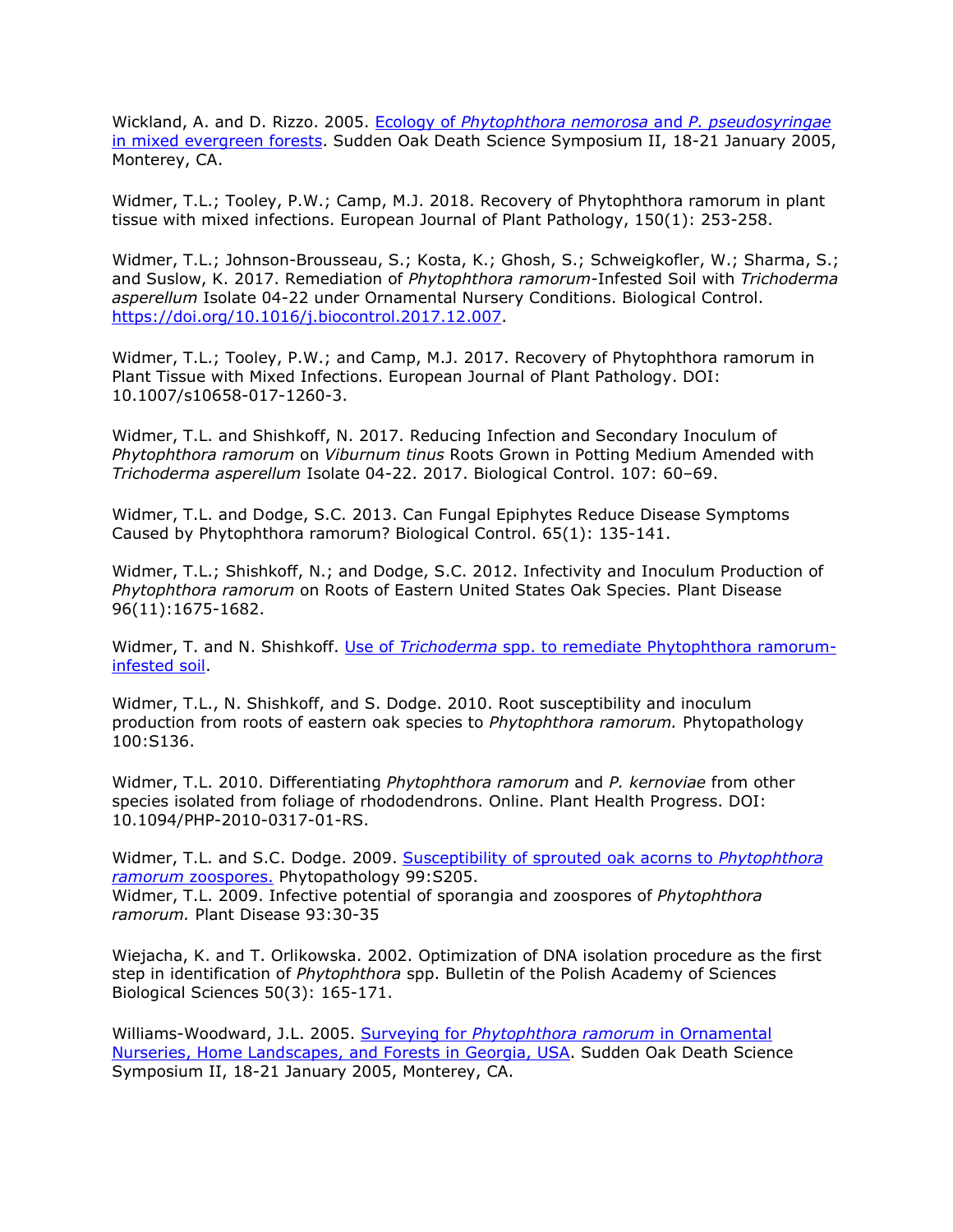Willoughby, I.H.; Seier, M.K.; Stokes, V.J.; Thomas, S.E.; and Varia, S. 2015. Synthetic Herbicides Were More Effective than a Bioherbicide Based on Chondrostereum purpureum in Reducing Resprouting of Rhododendron ponticum, a Host of Phytophthora ramorum in the UK. Forestry. DOI: 10.1093/forestry/cpv004.

Win, J., T. Kanneganti, T. Torto-Alalibo, and S. Kamoun. Accepted October 5, 2005. Computational and comparative analyses of 150 full-length cDNA sequences from the oomycete plant pathogen *Phytophthora infestans*. Fungal Genetics and Biology 43 (2006) 20-33. Available online at: [www.sciencedirect.com.](http://www.sciencedirect.com/)

Winslow, D. and W. Tietje. 2005. [Potential Effects of an Emerging Tree Disease on an](http://nature.berkeley.edu/comtf/pdf/Bibliography/59Winslow.pdf) Avifauna: Sudden Oak Death (*Phytophthora ramorum*[\) in Coast Live Oak \(Quercus agrifolia\)](http://nature.berkeley.edu/comtf/pdf/Bibliography/59Winslow.pdf) [Forests in California.](http://nature.berkeley.edu/comtf/pdf/Bibliography/59Winslow.pdf) Sudden Oak Death Science Symposium II, 18-21 January 2005, Monterey, CA.

Winton, L.M. and E.M. Hansen. 2001. Molecular diagnosis of *Phytophthora* lateralis in trees, water, and foliage baits using multiplex polymerase chain reaction. Forest Pathology 31: 275-283*.*

Wong, B.; Leal, I.; Feau, N.; Dale, A.; Uzunovic, A. and Hamelin, R.C. 2020. Molecular assays to detect the presence and viability of *Phytophthora ramorum* and *Grosmannia clavigera*. PLoS ONE 15(2): e0221742. [https://doi.org/10.1371/journal.pone.0221742.](https://doi.org/10.1371/journal.pone.0221742)

Wong, B.; Leal, I.; Feau, N.; Dale, A.; Uzunovic, A.; Hamelin, R.C. *Preprint*. Molecular assays to detect the presence and viability of *Phytophthora ramorum* and *Grosmannia clavigera*. BioRxiv. doi: [http://dx.doi.org/10.1101/736637.](http://dx.doi.org/10.1101/736637)

Woodsen, M.M. 2001. Sudden death looms for oaks. American Forests 107(2): 7-9.

Wright, J.W. and Dodd, R.S. 2013. Could tanoak mortality affect insect biodiversity? Evidence for insect pollination in tanoaks. Madroño (In press).

Xie, B.; Cao, C.; Chen, W.; Yu, B. 2018. Prediction and analysis of the potential risk of sudden oak death in China. Journal of Forestry Research. [https://doi.org/10.1007/s11676-](https://doi.org/10.1007/s11676-018-0755-x) [018-0755-x](https://doi.org/10.1007/s11676-018-0755-x)

Yakabe, L.E. and J.D. MacDonald. 2010. Soil treatments for the potential elimination of *Phytophthora ramorum* in ornamental nursery beds. Plant Disease 94:320-324. Yakabe, L.E., C.L. Blomquist, S.L. Thomas, and J.D. MacDonald. 2009. Identification and frequency of *Phytophthora* species associated with foliar diseases in California ornamental nurseries. Plant Disease 93:883-890.

Yakabe, L., C. Blomquist, S. Thomas, J. and MacDonald. 2007. Identification and frequency of *Phytophthora* species causing foliar diseases in California ornamental nurseries. Phytopathology 97:S126.

Younis, B.A., Mahoney, L., Schweigkofler, W. and Suslow, K. 2019. Inactivation of plant pathogens in irrigation water runoff using a novel UV disinfection system. Eur. J. Plant Pathology. 153(3): 907–914.